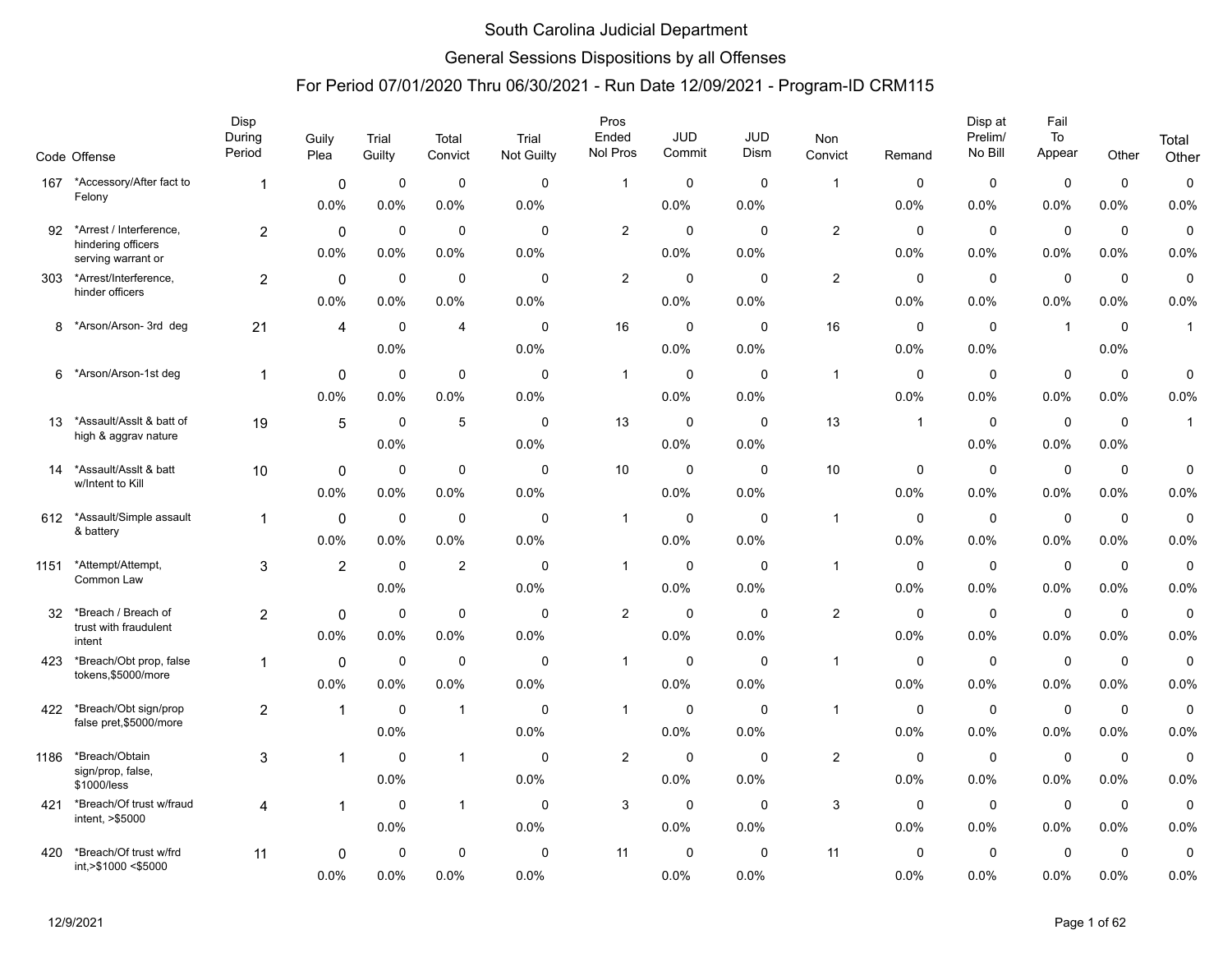### General Sessions Dispositions by all Offenses

|      | Code Offense                                   | Disp<br>During<br>Period | Guily<br>Plea  | Trial<br>Guilty | Total<br>Convict | Trial<br>Not Guilty | Pros<br>Ended<br>Nol Pros | JUD<br>Commit | JUD<br>Dism  | Non<br>Convict | Remand      | Disp at<br>Prelim/<br>No Bill | Fail<br>To<br>Appear | Other       | Total<br>Other |
|------|------------------------------------------------|--------------------------|----------------|-----------------|------------------|---------------------|---------------------------|---------------|--------------|----------------|-------------|-------------------------------|----------------------|-------------|----------------|
| 531  | *Breach/Sign/prop,                             | 6                        | $\mathbf 0$    | $\mathbf 0$     | $\mathbf 0$      | $\mathbf 0$         | 6                         | $\mathbf 0$   | $\mathbf 0$  | 6              | $\mathbf 0$ | $\mathbf 0$                   | $\mathbf 0$          | $\mathbf 0$ | 0              |
|      | false, \$1000 < \$5000                         |                          | 0.0%           | 0.0%            | 0.0%             | 0.0%                |                           | 0.0%          | 0.0%         |                | 0.0%        | 0.0%                          | 0.0%                 | $0.0\%$     | 0.0%           |
| 81   | *Burglary/(After                               | $\overline{2}$           | $\mathbf{0}$   | $\mathbf 0$     | $\mathbf 0$      | $\Omega$            | $\overline{2}$            | $\mathbf 0$   | $\Omega$     | 2              | $\Omega$    | $\Omega$                      | $\mathbf 0$          | $\mathbf 0$ | $\mathbf 0$    |
|      | 6/20/85)-3rd degree                            |                          | 0.0%           | 0.0%            | 0.0%             | 0.0%                |                           | 0.0%          | 0.0%         |                | 0.0%        | 0.0%                          | 0.0%                 | 0.0%        | 0.0%           |
| 19   | *Burglary/Attempted                            | 3                        | 1              | $\mathbf 0$     | $\mathbf{1}$     | $\mathbf 0$         | $\overline{c}$            | $\mathbf 0$   | $\mathbf 0$  | $\overline{2}$ | $\mathbf 0$ | $\mathbf 0$                   | $\mathbf 0$          | $\mathbf 0$ | $\pmb{0}$      |
|      | burglary - Retired<br>12/14/2010               |                          |                | 0.0%            |                  | 0.0%                |                           | 0.0%          | 0.0%         |                | 0.0%        | 0.0%                          | 0.0%                 | 0.0%        | 0.0%           |
| 84   | *Burglary/Burg (Non-V)                         |                          | $\mathbf 0$    | $\mathbf 0$     | $\mathbf 0$      | $\mathbf 0$         | $\mathbf{1}$              | 0             | $\mathbf 0$  | $\overline{1}$ | 0           | $\mathbf 0$                   | $\pmb{0}$            | $\mathbf 0$ | $\mathbf 0$    |
|      | & GL-2nd degree                                |                          | 0.0%           | $0.0\%$         | 0.0%             | 0.0%                |                           | 0.0%          | 0.0%         |                | 0.0%        | 0.0%                          | $0.0\%$              | 0.0%        | 0.0%           |
| 2650 | *Charities/Charitable                          | $\mathbf 1$              | $\mathbf{0}$   | $\mathbf 0$     | $\mathbf 0$      | $\Omega$            | $\mathbf{1}$              | $\mathbf 0$   | $\Omega$     | $\mathbf{1}$   | $\mathbf 0$ | $\mathbf 0$                   | $\mathbf 0$          | $\mathbf 0$ | 0              |
|      | Fund Act, viol-1st off<br>(retired as of       |                          | 0.0%           | 0.0%            | 0.0%             | 0.0%                |                           | 0.0%          | 0.0%         |                | 0.0%        | 0.0%                          | 0.0%                 | 0.0%        | 0.0%           |
| 77   | *Children/Neglect of<br>child                  | 3                        | $\mathbf 0$    | $\mathbf 0$     | $\mathbf 0$      | $\mathbf 0$         | 3                         | $\mathbf 0$   | $\mathbf 0$  | 3              | $\mathbf 0$ | $\mathbf 0$                   | $\pmb{0}$            | $\mathbf 0$ | 0              |
|      |                                                |                          | 0.0%           | 0.0%            | 0.0%             | 0.0%                |                           | 0.0%          | 0.0%         |                | 0.0%        | 0.0%                          | 0.0%                 | $0.0\%$     | 0.0%           |
| 3055 | *Domestic / Criminal<br>Domestic Violence; 3rd | 4                        | $\mathbf 0$    | $\mathbf 0$     | 0                | $\Omega$            | 4                         | 0             | $\Omega$     | 4              | 0           | 0                             | 0                    | 0           | $\mathbf 0$    |
|      | offense and subsequent                         |                          | 0.0%           | 0.0%            | 0.0%             | 0.0%                |                           | 0.0%          | 0.0%         |                | 0.0%        | 0.0%                          | 0.0%                 | 0.0%        | 0.0%           |
| 2988 | *Domestic/ CDV high &<br>aggravated            | 9                        | 1              | $\mathbf 0$     | $\mathbf{1}$     | $\Omega$            | 8                         | $\mathbf 0$   | $\Omega$     | 8              | $\Omega$    | $\mathbf 0$                   | $\mathbf 0$          | $\mathbf 0$ | 0              |
|      |                                                |                          |                | 0.0%            |                  | 0.0%                |                           | 0.0%          | 0.0%         |                | 0.0%        | 0.0%                          | 0.0%                 | 0.0%        | 0.0%           |
| 2390 | *Domestic/Crim dom<br>viol-high & aggr nature  | 6                        | $\mathbf 0$    | $\mathbf 0$     | $\mathbf 0$      | $\mathbf 0$         | 6                         | 0             | $\mathbf 0$  | 6              | $\mathbf 0$ | $\mathbf 0$                   | $\mathbf 0$          | $\mathbf 0$ | 0              |
|      |                                                |                          | 0.0%           | 0.0%            | $0.0\%$          | 0.0%                |                           | 0.0%          | 0.0%         |                | 0.0%        | 0.0%                          | 0.0%                 | $0.0\%$     | 0.0%           |
| 2671 | *Domestic/Criminal<br>Domestic Viol - 1st off  | 18                       | $\overline{2}$ | $\mathbf 0$     | $\overline{2}$   | 0                   | 15                        | $\mathbf 0$   | 0            | 15             | $\mathbf 0$ | $\mathbf{1}$                  | $\mathbf 0$          | $\mathbf 0$ | $\mathbf{1}$   |
|      |                                                |                          |                | 0.0%            |                  | 0.0%                |                           | 0.0%          | 0.0%         |                | 0.0%        |                               | 0.0%                 | 0.0%        |                |
| 2672 | *Domestic/Criminal<br>Domestic Viol - 2nd off  | $\overline{7}$           | $\overline{2}$ | $\mathbf 0$     | $\overline{c}$   | $\Omega$            | 5                         | $\mathbf 0$   | $\mathbf 0$  | 5              | $\mathbf 0$ | $\mathbf 0$                   | $\mathbf 0$          | $\mathbf 0$ | 0              |
|      |                                                |                          |                | 0.0%            |                  | 0.0%                |                           | 0.0%          | 0.0%         |                | 0.0%        | 0.0%                          | 0.0%                 | $0.0\%$     | 0.0%           |
| 1247 | *Domestic/Violate order<br>under PFDA Act -    | -1                       | $\mathbf 0$    | $\mathbf 0$     | 0                | $\mathbf 0$         | $\mathbf{1}$              | 0             | $\mathbf 0$  | $\overline{1}$ | 0           | 0                             | $\pmb{0}$            | $\mathbf 0$ | 0              |
|      | Retired 4/20/2007                              |                          | 0.0%           | 0.0%            | 0.0%             | 0.0%                |                           | 0.0%          | 0.0%         |                | 0.0%        | 0.0%                          | 0.0%                 | 0.0%        | 0.0%           |
| 108  | *Drugs/Dis,sell, pur,<br>man crack near school | 20                       | 0              | $\mathbf 0$     | $\mathbf 0$      | 0                   | 20                        | 0             | 0            | 20             | $\mathbf 0$ | $\mathbf 0$                   | $\pmb{0}$            | 0           | $\pmb{0}$      |
|      |                                                |                          | 0.0%           | 0.0%            | 0.0%             | 0.0%                |                           | 0.0%          | 0.0%         |                | 0.0%        | 0.0%                          | 0.0%                 | 0.0%        | 0.0%           |
| 112  | *Drugs/Manuf distrib ice<br>crank c/c-1st off  | 32                       | $\mathbf{1}$   | $\mathbf 0$     | $\mathbf{1}$     | $\mathbf 0$         | 30                        | $\mathbf 0$   | $\mathbf{1}$ | 30             | $\mathbf 0$ | $\mathbf 0$                   | $\mathbf 0$          | $\mathbf 0$ | $\mathbf 0$    |
|      |                                                |                          |                | 0.0%            |                  | 0.0%                |                           | 0.0%          |              |                | 0.0%        | 0.0%                          | 0.0%                 | $0.0\%$     | 0.0%           |
| 113  | *Drugs/Manuf distrib ice<br>crank c/c-2nd off  | -1                       | 0              | 0               | 0                | 0                   | $\mathbf 1$               | $\Omega$      | $\Omega$     | $\mathbf 1$    | 0           | 0                             | $\mathbf 0$          | 0           | $\mathbf 0$    |
|      |                                                |                          | 0.0%           | 0.0%            | 0.0%             | 0.0%                |                           | 0.0%          | 0.0%         |                | 0.0%        | 0.0%                          | 0.0%                 | 0.0%        | 0.0%           |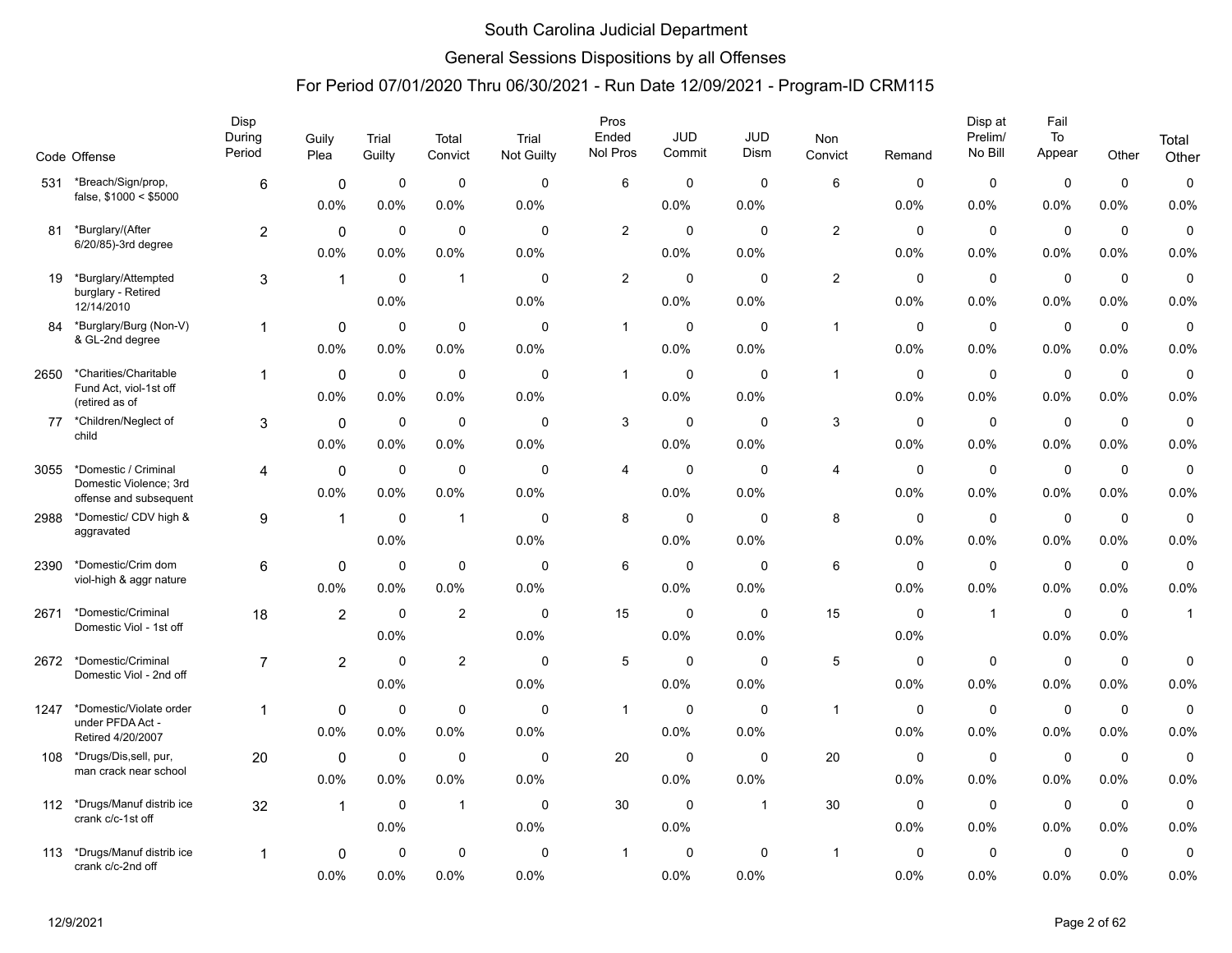### General Sessions Dispositions by all Offenses

|      | Code Offense                                       | Disp<br>During<br>Period | Guily<br>Plea  | Trial<br>Guilty | Total<br>Convict | Trial<br>Not Guilty | Pros<br>Ended<br>Nol Pros | <b>JUD</b><br>Commit | <b>JUD</b><br>Dism | Non<br>Convict | Remand         | Disp at<br>Prelim/<br>No Bill | Fail<br>To<br>Appear | Other       | Total<br>Other |
|------|----------------------------------------------------|--------------------------|----------------|-----------------|------------------|---------------------|---------------------------|----------------------|--------------------|----------------|----------------|-------------------------------|----------------------|-------------|----------------|
|      |                                                    |                          |                |                 |                  |                     |                           |                      |                    |                |                |                               |                      |             |                |
| 100  | *Drugs/Poss < 1 gm of<br>ice crank c/c-1st         | 42                       | $\sqrt{3}$     | $\mathbf 0$     | 3                | $\Omega$            | 39                        | $\Omega$             | $\Omega$           | 39             | $\Omega$       | $\mathbf 0$                   | $\mathbf 0$          | $\mathbf 0$ | $\pmb{0}$      |
|      |                                                    |                          |                | 0.0%            |                  | 0.0%                |                           | 0.0%                 | 0.0%               |                | 0.0%           | 0.0%                          | 0.0%                 | 0.0%        | 0.0%           |
| 2879 | *DUI / Driving under the<br>influence, .10, 1st    | $\mathbf{1}$             | $\mathbf 0$    | $\mathbf 0$     | $\mathbf 0$      | $\mathbf 0$         | $\mathbf{1}$              | $\mathbf 0$          | $\mathbf 0$        | $\mathbf{1}$   | $\mathbf 0$    | $\mathbf 0$                   | $\mathbf 0$          | $\mathbf 0$ | $\pmb{0}$      |
|      | offense                                            |                          | 0.0%           | 0.0%            | 0.0%             | 0.0%                |                           | $0.0\%$              | 0.0%               |                | 0.0%           | 0.0%                          | 0.0%                 | 0.0%        | 0.0%           |
| 2880 | *DUI / Driving under the<br>influence, .10, 2nd    | $\mathbf{1}$             | $\mathbf{1}$   | $\mathbf 0$     | $\mathbf{1}$     | 0                   | 0                         | $\mathbf 0$          | $\mathbf 0$        | $\mathbf 0$    | 0              | $\mathbf 0$                   | $\mathbf 0$          | $\mathbf 0$ | 0              |
|      | offense                                            |                          |                | 0.0%            |                  | 0.0%                | 0.0%                      | 0.0%                 | 0.0%               | 0.0%           | 0.0%           | 0.0%                          | 0.0%                 | 0.0%        | 0.0%           |
| 2881 | *DUI / Driving under the<br>influence, .10, 3rd    |                          | $\mathbf 0$    | $\mathbf 0$     | $\mathbf 0$      | $\Omega$            | $\mathbf{1}$              | $\mathbf 0$          | $\mathbf 0$        | $\mathbf{1}$   | $\mathbf 0$    | $\mathbf 0$                   | $\mathbf 0$          | $\mathbf 0$ | $\pmb{0}$      |
|      | offense                                            |                          | 0.0%           | 0.0%            | 0.0%             | 0.0%                |                           | 0.0%                 | 0.0%               |                | 0.0%           | 0.0%                          | 0.0%                 | 0.0%        | 0.0%           |
| 2882 | *DUI / Driving under the<br>influence, .10, 4th or | $\mathbf{1}$             | $\mathbf 0$    | $\mathbf 0$     | $\mathbf 0$      | $\mathbf 0$         | $\overline{1}$            | $\mathbf 0$          | $\mathbf 0$        | $\mathbf{1}$   | 0              | $\mathbf 0$                   | $\mathbf 0$          | $\mathbf 0$ | 0              |
|      | sub. Offense                                       |                          | 0.0%           | 0.0%            | 0.0%             | 0.0%                |                           | 0.0%                 | 0.0%               |                | 0.0%           | 0.0%                          | 0.0%                 | 0.0%        | 0.0%           |
| 623  | *DUI/Driving under                                 | 3                        | 0              | $\mathbf 0$     | $\mathbf 0$      | $\mathbf 0$         | 3                         | $\mathbf 0$          | $\Omega$           | $\mathbf{3}$   | $\mathbf 0$    | $\mathbf 0$                   | $\pmb{0}$            | $\mathbf 0$ | $\pmb{0}$      |
|      | influence-1st off                                  |                          | 0.0%           | 0.0%            | 0.0%             | 0.0%                |                           | 0.0%                 | 0.0%               |                | 0.0%           | 0.0%                          | 0.0%                 | 0.0%        | 0.0%           |
| 163  | *DUI/Driving under                                 | 75                       | 0              | $\mathbf 0$     | $\mathbf 0$      | $\mathbf 0$         | 75                        | $\mathbf 0$          | $\mathbf 0$        | 75             | 0              | $\mathbf 0$                   | $\mathbf 0$          | $\mathbf 0$ | $\mathbf 0$    |
|      | influence-2nd off                                  |                          | 0.0%           | 0.0%            | 0.0%             | 0.0%                |                           | 0.0%                 | 0.0%               |                | 0.0%           | 0.0%                          | 0.0%                 | 0.0%        | 0.0%           |
| 164  | *DUI/Driving under                                 | 29                       | $\mathbf{1}$   | $\mathbf 0$     | $\mathbf{1}$     | $\Omega$            | 28                        | $\mathbf 0$          | $\Omega$           | 28             | 0              | $\mathbf 0$                   | $\mathbf 0$          | $\mathbf 0$ | 0              |
|      | influence-3rd off                                  |                          |                | 0.0%            |                  | 0.0%                |                           | 0.0%                 | 0.0%               |                | 0.0%           | 0.0%                          | 0.0%                 | 0.0%        | 0.0%           |
| 165  | *DUI/Driving under                                 | 17                       | $\mathbf 0$    | $\mathbf 0$     | $\mathbf 0$      | $\mathbf 0$         | 17                        | $\mathbf 0$          | $\mathbf 0$        | 17             | 0              | $\mathbf 0$                   | $\pmb{0}$            | $\mathbf 0$ | 0              |
|      | influence-4th/sub off                              |                          | 0.0%           | 0.0%            | $0.0\%$          | 0.0%                |                           | $0.0\%$              | 0.0%               |                | 0.0%           | 0.0%                          | 0.0%                 | 0.0%        | 0.0%           |
| 2981 | *DUI/Driving under the                             | 6                        | $\mathbf 0$    | $\mathbf 0$     | $\mathbf 0$      | $\mathbf 0$         | 6                         | $\mathbf 0$          | $\mathbf 0$        | 6              | 0              | $\mathbf 0$                   | $\mathbf 0$          | $\mathbf 0$ | $\mathbf 0$    |
|      | influence, .08, 2nd<br>offense                     |                          | 0.0%           | 0.0%            | 0.0%             | 0.0%                |                           | 0.0%                 | 0.0%               |                | 0.0%           | 0.0%                          | 0.0%                 | 0.0%        | 0.0%           |
| 2982 | *DUI/Driving under the                             | $\overline{2}$           | $\mathbf 0$    | $\mathbf 0$     | $\mathbf 0$      | $\Omega$            | $\overline{c}$            | $\mathbf 0$          | $\mathbf 0$        | $\mathbf{2}$   | $\mathbf 0$    | $\mathbf 0$                   | $\mathbf 0$          | $\mathbf 0$ | $\pmb{0}$      |
|      | influence, .08, 3rd<br>offense                     |                          | 0.0%           | 0.0%            | 0.0%             | 0.0%                |                           | $0.0\%$              | 0.0%               |                | 0.0%           | 0.0%                          | 0.0%                 | 0.0%        | 0.0%           |
| 2983 | *DUI/Driving under the                             | 1                        | $\mathbf{1}$   | $\mathbf 0$     | $\mathbf{1}$     | $\mathbf 0$         | 0                         | $\mathbf 0$          | $\mathbf 0$        | 0              | 0              | $\mathbf 0$                   | $\pmb{0}$            | $\mathbf 0$ | $\pmb{0}$      |
|      | influence, .08, 4th and                            |                          |                | 0.0%            |                  | 0.0%                | 0.0%                      | 0.0%                 | 0.0%               | 0.0%           | 0.0%           | 0.0%                          | 0.0%                 | 0.0%        | 0.0%           |
| 18   | subsequent offense<br>*DUI/Felony driving          | $\overline{2}$           | $\mathbf 0$    | 0               | $\mathbf 0$      | 0                   | $\overline{c}$            | $\mathbf 0$          | 0                  | $\overline{2}$ | 0              | $\mathbf 0$                   | $\mathbf 0$          | $\mathbf 0$ | $\mathbf 0$    |
|      | under influence                                    |                          | 0.0%           | 0.0%            | $0.0\%$          | 0.0%                |                           | 0.0%                 | 0.0%               |                | 0.0%           | $0.0\%$                       | 0.0%                 | 0.0%        | 0.0%           |
| 175  | *DUS/Drive under                                   | 102                      | $\overline{2}$ | $\mathbf 0$     | $\overline{2}$   | $\Omega$            | 100                       | $\mathbf 0$          | $\Omega$           | 100            | $\Omega$       | $\mathbf 0$                   | $\mathbf 0$          | $\mathbf 0$ | 0              |
|      | susp,not/DUI-3nd/sub<br>off                        |                          |                | 0.0%            |                  | 0.0%                |                           | 0.0%                 | 0.0%               |                | 0.0%           | 0.0%                          | 0.0%                 | 0.0%        | 0.0%           |
| 2367 | *Enhancement/Prop off,                             | 8                        | 3              | $\mathbf 0$     | 3                | $\mathbf 0$         | 4                         | 0                    | $\mathbf 0$        | 4              | $\overline{1}$ | $\mathbf 0$                   | $\mathbf 0$          | $\mathbf 0$ | $\mathbf{1}$   |
|      | 3rd/sb conv, Fel E                                 |                          |                | 0.0%            |                  | 0.0%                |                           | 0.0%                 | 0.0%               |                |                | 0.0%                          | 0.0%                 | 0.0%        |                |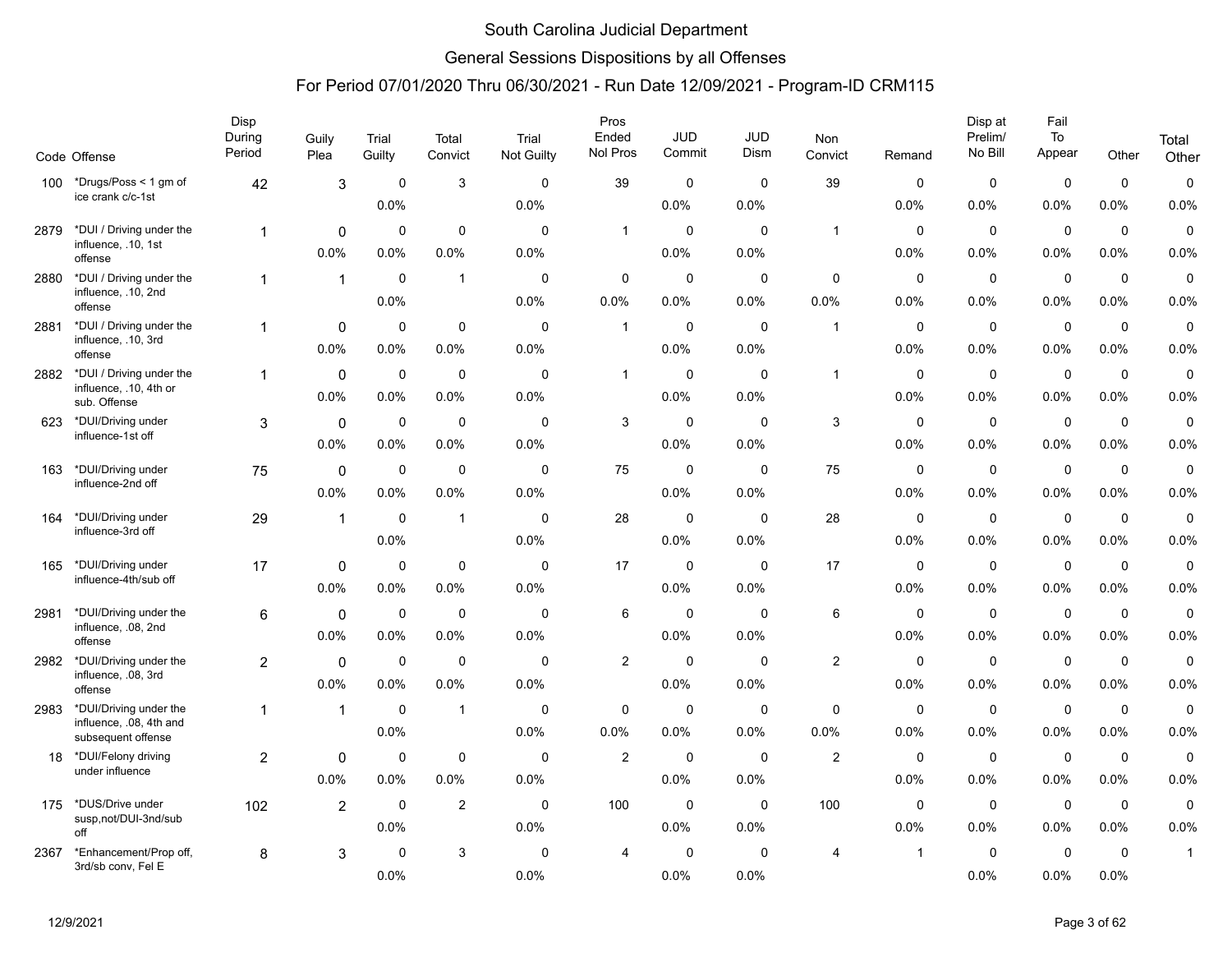### General Sessions Dispositions by all Offenses

|      | Code Offense                                      | Disp<br>During<br>Period | Guily<br>Plea | Trial<br>Guilty     | Total<br>Convict    | Trial<br>Not Guilty | Pros<br>Ended<br>Nol Pros | <b>JUD</b><br>Commit | JUD<br>Dism         | Non<br>Convict | Remand              | Disp at<br>Prelim/<br>No Bill | Fail<br>$\mathsf{To}$<br>Appear | Other               | Total<br>Other      |
|------|---------------------------------------------------|--------------------------|---------------|---------------------|---------------------|---------------------|---------------------------|----------------------|---------------------|----------------|---------------------|-------------------------------|---------------------------------|---------------------|---------------------|
| 170  | *Escape/recaptured out                            | -1                       | $\mathbf{1}$  | $\mathbf 0$         | $\mathbf{1}$        | $\mathbf 0$         | $\mathbf 0$               | 0                    | $\mathbf 0$         | $\pmb{0}$      | $\mathbf 0$         | $\pmb{0}$                     | $\mathbf 0$                     | $\mathbf 0$         | $\pmb{0}$           |
|      | of state                                          |                          |               | 0.0%                |                     | 0.0%                | 0.0%                      | 0.0%                 | 0.0%                | 0.0%           | 0.0%                | 0.0%                          | 0.0%                            | $0.0\%$             | 0.0%                |
| 22   | *FinanTC/Financial                                | $\mathbf{1}$             | $\mathbf 0$   | 0                   | $\mathbf 0$         | $\mathbf 0$         | $\overline{1}$            | $\mathbf 0$          | $\mathbf 0$         | $\mathbf{1}$   | $\mathbf 0$         | $\mathbf 0$                   | $\mathbf 0$                     | $\mathbf 0$         | 0                   |
|      | Transact. Card fraud, ><br>\$500                  |                          | 0.0%          | 0.0%                | 0.0%                | 0.0%                |                           | 0.0%                 | 0.0%                |                | 0.0%                | 0.0%                          | 0.0%                            | $0.0\%$             | 0.0%                |
| 62   | *FinanTC/Financial                                | $\mathbf 1$              | 0             | 0                   | 0                   | 0                   | $\overline{1}$            | 0                    | 0                   | $\mathbf{1}$   | 0                   | $\mathbf 0$                   | $\pmb{0}$                       | $\mathbf 0$         | 0                   |
|      | <b>Transaction Card fraud</b><br>gen              |                          | 0.0%          | 0.0%                | 0.0%                | 0.0%                |                           | 0.0%                 | 0.0%                |                | 0.0%                | 0.0%                          | 0.0%                            | 0.0%                | 0.0%                |
| 2427 | *Forgery / Forgery,                               | 55                       | $\mathbf{1}$  | 0                   | $\mathbf{1}$        | $\Omega$            | 53                        | 0                    | $\Omega$            | 53             | 0                   | $\mathbf 0$                   | $\overline{1}$                  | $\mathbf 0$         | $\mathbf{1}$        |
|      | value less than \$5,000                           |                          |               | 0.0%                |                     | 0.0%                |                           | 0.0%                 | 0.0%                |                | 0.0%                | 0.0%                          |                                 | 0.0%                |                     |
| 70   | *Forgery/Forgery                                  | $\mathbf{1}$             | 0             | 0                   | $\mathbf 0$         | $\Omega$            | $\overline{1}$            | 0                    | $\Omega$            | $\mathbf{1}$   | $\mathbf 0$         | $\mathbf 0$                   | $\mathbf 0$                     | $\mathbf 0$         | 0                   |
|      |                                                   |                          | 0.0%          | 0.0%                | 0.0%                | 0.0%                |                           | 0.0%                 | 0.0%                |                | 0.0%                | 0.0%                          | 0.0%                            | 0.0%                | 0.0%                |
| 67   | *Larceny / Grand, Fail<br>to return rented object | 1                        | 0             | $\mathbf 0$         | $\mathbf 0$         | $\mathbf 0$         | $\mathbf{1}$              | $\mathbf 0$          | $\mathbf 0$         | $\mathbf{1}$   | 0                   | $\mathbf 0$                   | $\mathbf 0$                     | $\mathbf 0$         | $\pmb{0}$           |
|      |                                                   |                          | 0.0%          | 0.0%                | 0.0%                | 0.0%                |                           | 0.0%                 | 0.0%                |                | 0.0%                | 0.0%                          | 0.0%                            | $0.0\%$             | 0.0%                |
| 98   | *Larceny/Grand larceny,<br>> \$200                | 37                       | $\mathbf{1}$  | 0                   | $\mathbf{1}$        | $\mathbf 0$         | 36                        | 0                    | $\mathbf 0$         | 36             | 0                   | $\mathbf 0$                   | $\mathbf 0$                     | $\mathbf 0$         | $\mathbf 0$         |
|      |                                                   |                          |               | 0.0%                |                     | 0.0%                |                           | 0.0%                 | 0.0%                |                | 0.0%                | 0.0%                          | 0.0%                            | $0.0\%$             | 0.0%                |
| 479  | *Larceny/Grand,<br>\$5,000/more                   | 11                       | 0             | 0                   | $\mathbf 0$         | $\mathbf 0$         | 11                        | 0                    | $\mathbf 0$         | 11             | $\mathbf 0$         | $\mathbf 0$                   | $\mathbf 0$                     | $\mathbf 0$         | 0                   |
|      |                                                   |                          | 0.0%          | 0.0%                | 0.0%                | 0.0%                |                           | 0.0%                 | 0.0%                |                | 0.0%                | 0.0%                          | 0.0%                            | $0.0\%$             | 0.0%                |
| 478  | *Larceny/Grand, ><br>$$1,000$ but < \$5,000       | 40                       | $\sqrt{3}$    | $\mathbf 0$         | 3                   | $\mathbf 0$         | 36                        | $\mathbf 0$          | $\mathbf 0$         | 36             | $\mathbf 1$         | $\mathbf 0$                   | 0                               | $\mathbf 0$         | $\mathbf{1}$        |
|      |                                                   |                          |               | 0.0%                |                     | 0.0%                |                           | 0.0%                 | 0.0%                |                |                     | 0.0%                          | 0.0%                            | 0.0%                |                     |
| 521  | *Larceny/Grand, rent<br>obj, \$5000/more          | 4                        | $\mathbf 0$   | 0                   | $\pmb{0}$           | 0                   | 4                         | 0                    | 0                   | 4              | 0                   | $\pmb{0}$                     | $\pmb{0}$                       | 0                   | 0                   |
|      |                                                   |                          | 0.0%          | $0.0\%$             | 0.0%                | 0.0%                |                           | 0.0%                 | 0.0%                |                | 0.0%                | 0.0%                          | 0.0%                            | 0.0%                | 0.0%                |
| 522  | *Larceny/Grand, rent<br>obj, > \$1000 < \$5000    | $\mathbf 1$              | $\mathbf 0$   | $\mathbf 0$         | $\mathbf 0$         | $\mathbf 0$         | $\mathbf{1}$              | $\mathbf 0$          | $\Omega$            | $\mathbf{1}$   | $\mathbf 0$         | $\mathbf 0$                   | $\mathbf 0$                     | $\mathbf 0$         | $\mathbf 0$         |
|      |                                                   |                          | 0.0%          | 0.0%                | 0.0%                | 0.0%                |                           | 0.0%                 | 0.0%                |                | 0.0%                | 0.0%                          | 0.0%                            | $0.0\%$             | 0.0%                |
| 480  | *Larceny/Petit or Simple<br>Larceny               | 14                       | 0<br>0.0%     | 0                   | $\mathbf 0$         | $\mathbf 0$         | 14                        | 0<br>0.0%            | $\mathbf 0$<br>0.0% | 14             | 0                   | $\mathbf 0$<br>0.0%           | $\mathbf 0$                     | $\mathbf 0$         | $\pmb{0}$           |
|      |                                                   |                          |               | 0.0%                | 0.0%                | 0.0%                |                           |                      |                     |                | 0.0%                |                               | 0.0%                            | 0.0%                | 0.0%                |
| 634  | *Larceny/Petit, < \$200                           | 29                       | 0<br>0.0%     | 0<br>0.0%           | $\mathbf 0$<br>0.0% | $\mathbf 0$<br>0.0% | 29                        | 0<br>0.0%            | $\mathbf 0$<br>0.0% | 29             | 0<br>0.0%           | $\mathbf 0$                   | $\mathbf 0$                     | $\mathbf 0$         | 0<br>0.0%           |
|      |                                                   |                          |               |                     |                     |                     |                           |                      |                     |                |                     | $0.0\%$                       | $0.0\%$                         | 0.0%                |                     |
| 3105 | *Looting / Looting under<br>State of Emergency    | 4                        | $\mathbf{1}$  | $\mathbf 0$<br>0.0% | $\mathbf{1}$        | 0<br>0.0%           | 3                         | 0<br>0.0%            | 0<br>0.0%           | 3              | $\mathbf 0$<br>0.0% | $\mathbf 0$<br>0.0%           | $\mathbf 0$<br>0.0%             | $\mathbf 0$<br>0.0% | $\mathbf 0$<br>0.0% |
| 313  | *Lynching/Lynching-2nd                            |                          |               | 0                   | $\mathbf 0$         | $\mathbf 0$         | 3                         | $\mathbf 0$          | $\mathbf 0$         | 3              | $\mathbf 0$         | $\mathbf 0$                   | $\mathbf 0$                     | 0                   | 0                   |
|      | deg                                               | 3                        | 0<br>0.0%     | 0.0%                | 0.0%                | 0.0%                |                           | 0.0%                 | 0.0%                |                | 0.0%                | 0.0%                          | 0.0%                            | $0.0\%$             | 0.0%                |
|      |                                                   |                          |               |                     |                     |                     |                           |                      |                     |                |                     |                               |                                 |                     |                     |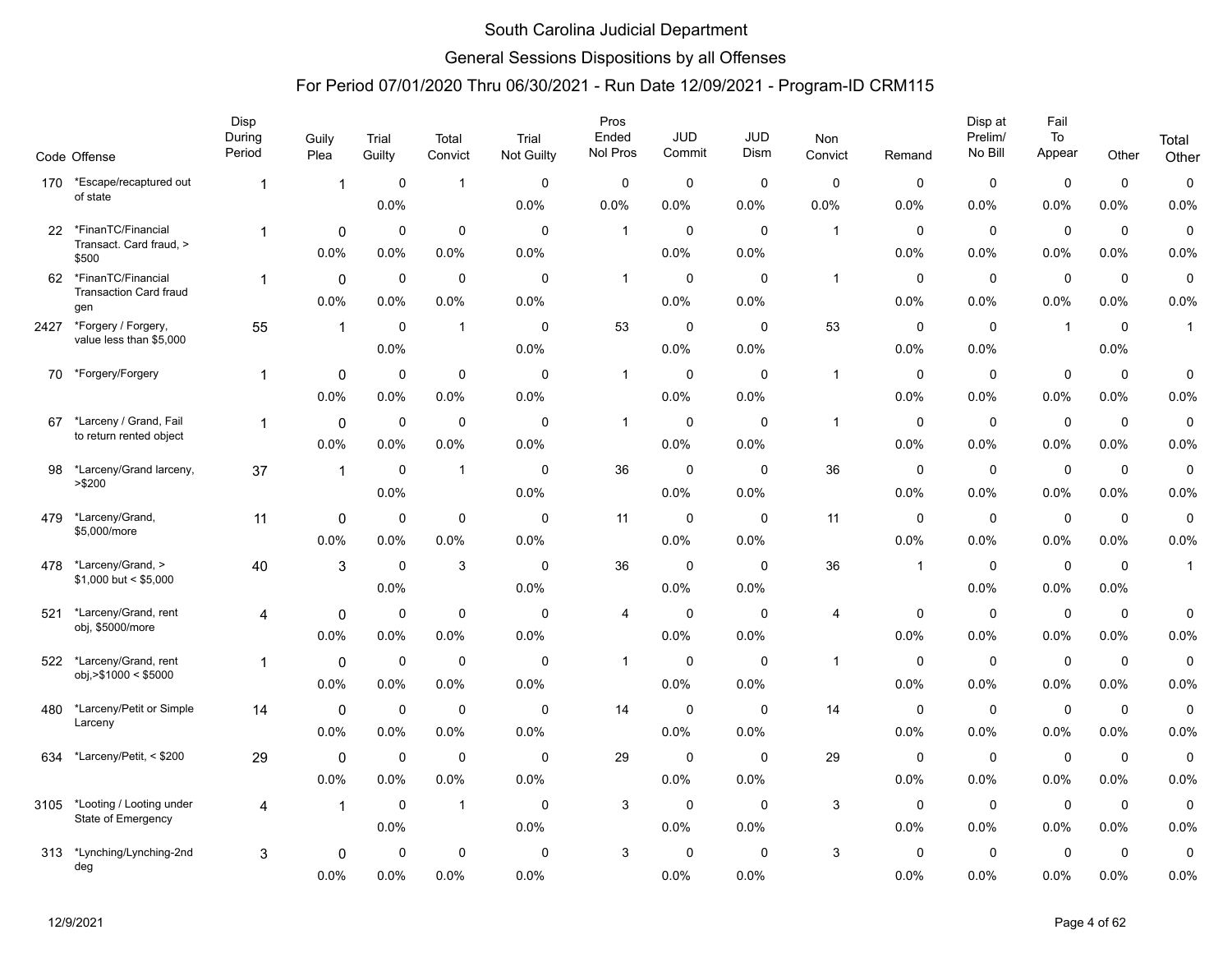### General Sessions Dispositions by all Offenses

|      | Code Offense                                                                | Disp<br>During<br>Period | Guily<br>Plea        | Trial<br>Guilty     | Total<br>Convict    | Trial<br><b>Not Guilty</b> | Pros<br>Ended<br>Nol Pros | <b>JUD</b><br>Commit | <b>JUD</b><br>Dism  | <b>Non</b><br>Convict     | Remand              | Disp at<br>Prelim/<br>No Bill | Fail<br>To<br>Appear | Other                  | Total<br>Other      |
|------|-----------------------------------------------------------------------------|--------------------------|----------------------|---------------------|---------------------|----------------------------|---------------------------|----------------------|---------------------|---------------------------|---------------------|-------------------------------|----------------------|------------------------|---------------------|
| 1165 | *Malicious / Malicious                                                      |                          |                      | $\mathbf 0$         | $\pmb{0}$           | $\mathbf 0$                | $\overline{2}$            | 0                    | $\mathbf 0$         | $\overline{c}$            | $\mathbf 0$         | $\mathbf 0$                   | $\mathbf 0$          | $\mathbf 0$            | $\mathsf 0$         |
|      | injury to tree, house;<br>trespass upon real                                | $\overline{2}$           | 0<br>0.0%            | 0.0%                | 0.0%                | 0.0%                       |                           | 0.0%                 | 0.0%                |                           | 0.0%                | 0.0%                          | 0.0%                 | 0.0%                   | 0.0%                |
| 493  | *Malicious/Inj to animal,<br>> \$1000 < \$5000                              | $\overline{4}$           | $\mathbf 0$<br>0.0%  | $\mathbf 0$<br>0.0% | $\mathbf 0$<br>0.0% | $\mathbf 0$<br>0.0%        | 4                         | 0<br>$0.0\%$         | $\mathbf 0$<br>0.0% | $\overline{4}$            | $\mathbf 0$<br>0.0% | $\mathbf 0$<br>0.0%           | $\mathbf 0$<br>0.0%  | $\mathbf 0$<br>$0.0\%$ | $\mathbf 0$<br>0.0% |
| 510  | *Malicious/Inj tree, etc >                                                  | $\overline{2}$           | 0                    | 0                   | 0                   | $\mathbf 0$                | $\overline{2}$            | 0                    | 0                   | $\overline{2}$            | $\mathbf 0$         | 0                             | $\mathbf 0$          | $\mathbf 0$            | $\mathbf 0$         |
|      | \$1000 < \$5000                                                             |                          | 0.0%                 | 0.0%                | 0.0%                | 0.0%                       |                           | 0.0%                 | 0.0%                |                           | 0.0%                | $0.0\%$                       | 0.0%                 | 0.0%                   | 0.0%                |
| 109  | *Malicious/Injury to<br>animals >\$200                                      | $\overline{7}$           | 0<br>0.0%            | $\mathbf 0$<br>0.0% | $\mathbf 0$<br>0.0% | $\Omega$<br>0.0%           | $\overline{7}$            | 0<br>0.0%            | 0<br>0.0%           | $\overline{7}$            | $\mathbf 0$<br>0.0% | 0<br>0.0%                     | $\mathbf 0$<br>0.0%  | $\mathbf 0$<br>0.0%    | $\mathbf 0$<br>0.0% |
|      |                                                                             |                          |                      |                     |                     |                            |                           |                      |                     |                           |                     |                               |                      |                        |                     |
| 492  | *Malicious/Injury to<br>animals, \$1000/less                                | 4                        | $\mathbf{0}$<br>0.0% | $\mathbf 0$<br>0.0% | $\mathbf 0$<br>0.0% | $\Omega$<br>0.0%           | 4                         | 0<br>0.0%            | $\mathbf 0$<br>0.0% | 4                         | $\mathbf 0$<br>0.0% | $\mathbf 0$<br>0.0%           | $\mathbf 0$<br>0.0%  | $\mathbf 0$<br>0.0%    | $\mathbf 0$<br>0.0% |
| 110  | *Malicious/Injury to<br>pers/real prop>\$200                                | $\overline{2}$           | $\mathbf 0$<br>0.0%  | $\mathbf 0$<br>0.0% | $\mathbf 0$<br>0.0% | $\mathbf 0$<br>0.0%        | $\overline{2}$            | 0<br>0.0%            | $\mathbf 0$<br>0.0% | $\overline{c}$            | $\mathbf 0$<br>0.0% | $\mathbf 0$<br>0.0%           | $\mathbf 0$<br>0.0%  | $\mathbf 0$<br>$0.0\%$ | $\mathsf 0$<br>0.0% |
| 3440 | *Metals / Injury to real<br>property, fixtures or<br>improvements to obtain | $\mathbf{1}$             | $\overline{1}$       | $\mathbf 0$<br>0.0% | $\overline{1}$      | $\mathbf 0$<br>0.0%        | 0<br>0.0%                 | 0<br>0.0%            | 0<br>0.0%           | $\mathbf 0$<br>0.0%       | 0<br>0.0%           | $\mathbf 0$<br>0.0%           | $\mathbf 0$<br>0.0%  | $\mathbf 0$<br>0.0%    | $\mathsf 0$<br>0.0% |
| 3324 | *Metals/ Injury to real<br>property, fixtures or<br>improvements to obtain  | -1                       | $\overline{1}$       | $\mathbf 0$<br>0.0% | $\mathbf{1}$        | $\mathbf 0$<br>0.0%        | $\mathbf 0$<br>0.0%       | 0<br>0.0%            | $\mathbf 0$<br>0.0% | $\mathbf 0$<br>0.0%       | $\mathbf 0$<br>0.0% | $\mathbf 0$<br>0.0%           | $\mathbf 0$<br>0.0%  | $\mathbf 0$<br>0.0%    | $\mathbf 0$<br>0.0% |
| 157  | *Miscellaneous/Misc &<br>non-discernible                                    | $\mathbf 1$              | 0<br>0.0%            | $\mathbf 0$<br>0.0% | $\mathbf 0$<br>0.0% | $\mathbf 0$<br>0.0%        | $\mathbf{1}$              | 0<br>0.0%            | $\mathbf 0$<br>0.0% | $\overline{1}$            | $\mathbf 0$<br>0.0% | $\mathbf 0$<br>0.0%           | $\mathbf 0$<br>0.0%  | $\mathbf 0$<br>0.0%    | $\mathbf 0$<br>0.0% |
| 321  | *Pistol/Sale, delivery of<br>stolen pistol                                  | 5                        | $\mathbf 0$<br>0.0%  | $\mathbf 0$<br>0.0% | $\mathbf 0$<br>0.0% | $\mathbf 0$<br>0.0%        | 5                         | $\mathbf 0$<br>0.0%  | $\mathbf 0$<br>0.0% | 5                         | $\mathbf 0$<br>0.0% | $\mathbf 0$<br>0.0%           | $\mathbf 0$<br>0.0%  | $\mathbf 0$<br>$0.0\%$ | $\mathsf 0$<br>0.0% |
| 42   | *Resisting/arrest<br>w/deadly weapon                                        | -1                       | $\mathbf 0$<br>0.0%  | $\mathbf 0$<br>0.0% | $\mathbf 0$<br>0.0% | $\mathbf 0$<br>0.0%        | $\mathbf{1}$              | 0<br>$0.0\%$         | $\mathbf 0$<br>0.0% | $\overline{1}$            | $\mathbf 0$<br>0.0% | $\mathbf 0$<br>0.0%           | $\mathbf 0$<br>0.0%  | $\mathbf 0$<br>0.0%    | $\mathsf 0$<br>0.0% |
| 3426 | *RSG / Receiving stolen<br>goods, value more than<br>\$2,000 but less than  | 8                        | 4                    | $\mathbf 0$<br>0.0% | 4                   | $\mathbf 0$<br>0.0%        | 3                         | $\mathbf 0$<br>0.0%  | $\mathbf 0$<br>0.0% | $\ensuremath{\mathsf{3}}$ | $\overline{1}$      | $\mathbf 0$<br>0.0%           | $\mathbf 0$<br>0.0%  | $\mathbf 0$<br>0.0%    | $\mathbf{1}$        |
| 513  | *RSG/Rec stolen<br>goods, $> $1000 < $5000$                                 | 10                       | 0<br>0.0%            | 0<br>0.0%           | $\mathbf 0$<br>0.0% | $\mathbf 0$<br>0.0%        | 10                        | 0<br>$0.0\%$         | 0<br>0.0%           | 10                        | 0<br>0.0%           | $\mathbf 0$<br>0.0%           | $\mathbf 0$<br>0.0%  | $\mathbf 0$<br>$0.0\%$ | $\mathbf 0$<br>0.0% |
| 133  | *RSG/Receiving stolen<br>goods \$200 to \$999                               | 15                       | 0<br>0.0%            | $\mathbf 0$<br>0.0% | $\mathbf 0$<br>0.0% | $\mathbf 0$<br>0.0%        | 15                        | $\mathbf 0$<br>0.0%  | $\mathbf 0$<br>0.0% | 15                        | $\mathbf 0$<br>0.0% | $\mathbf 0$<br>$0.0\%$        | $\mathbf 0$<br>0.0%  | $\mathbf 0$<br>0.0%    | $\mathbf 0$<br>0.0% |
| 134  | *RSG/Receiving stolen<br>goods $> $1,000$                                   | 6                        | $\mathbf 0$<br>0.0%  | $\mathbf 0$<br>0.0% | $\mathbf 0$<br>0.0% | $\mathbf 0$<br>0.0%        | 6                         | 0<br>0.0%            | 0<br>0.0%           | 6                         | $\mathbf 0$<br>0.0% | $\mathbf 0$<br>0.0%           | $\mathbf 0$<br>0.0%  | $\mathbf 0$<br>0.0%    | $\mathbf 0$<br>0.0% |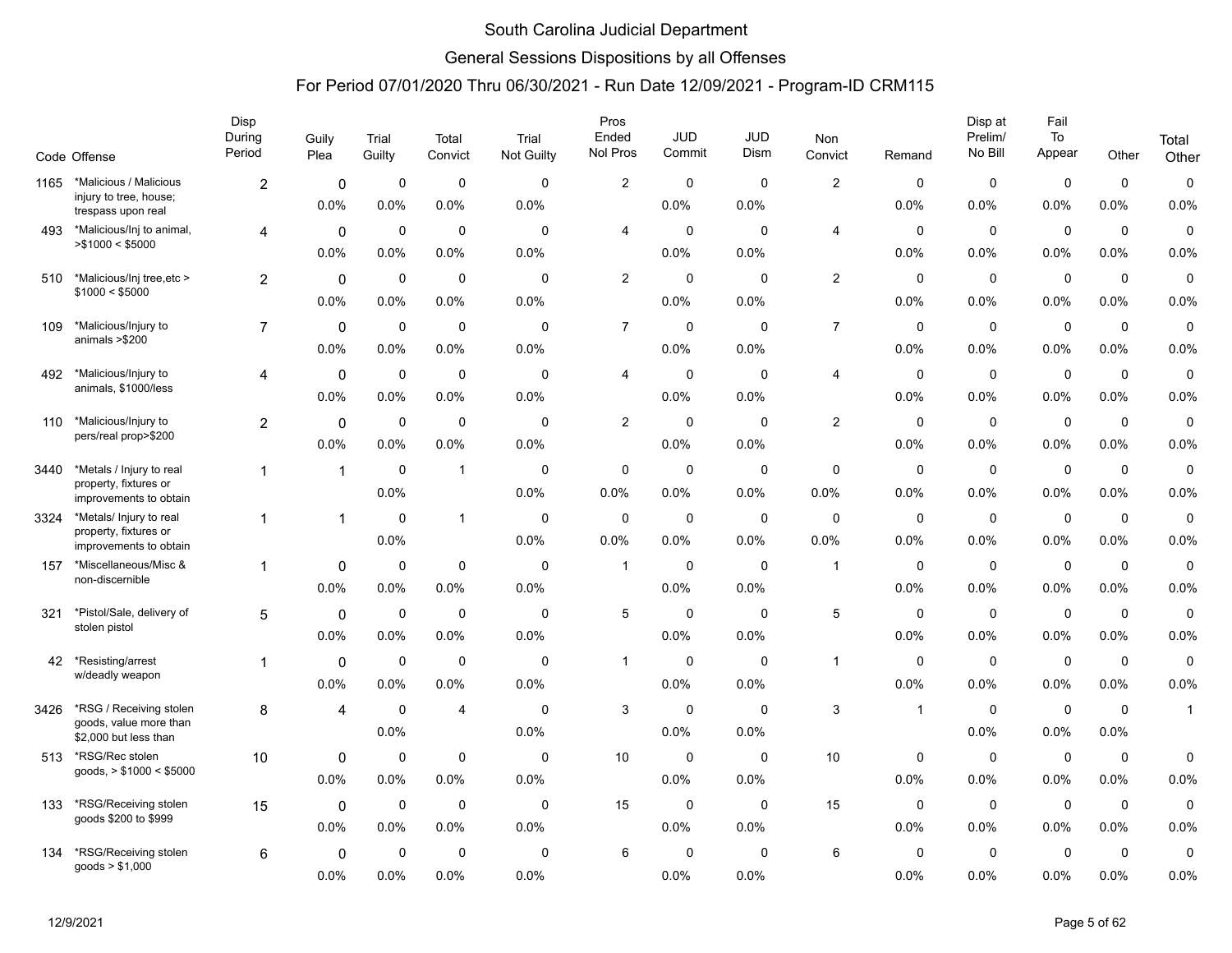### General Sessions Dispositions by all Offenses

|      |                                                | Disp<br>During | Guily          | Trial       | Total          | Trial               | Pros<br>Ended  | <b>JUD</b>          | JUD         | Non            |             | Disp at<br>Prelim/  | Fail<br>$\mathsf{To}$ |                     | Total        |
|------|------------------------------------------------|----------------|----------------|-------------|----------------|---------------------|----------------|---------------------|-------------|----------------|-------------|---------------------|-----------------------|---------------------|--------------|
|      | Code Offense                                   | Period         | Plea           | Guilty      | Convict        | Not Guilty          | Nol Pros       | Commit              | Dism        | Convict        | Remand      | No Bill             | Appear                | Other               | Other        |
| 512  | *RSG/Receiving stolen                          | 4              | $\mathbf 0$    | $\mathbf 0$ | $\mathbf 0$    | $\mathbf 0$         | 4              | $\pmb{0}$           | $\mathbf 0$ | $\overline{4}$ | 0           | $\mathbf 0$         | $\mathbf 0$           | $\mathbf 0$         | $\mathsf 0$  |
|      | goods, <\$1000                                 |                | 0.0%           | 0.0%        | 0.0%           | 0.0%                |                | 0.0%                | 0.0%        |                | 0.0%        | 0.0%                | 0.0%                  | 0.0%                | 0.0%         |
| 514  | *RSG/Receiving stolen<br>goods, >\$5000        | $\overline{7}$ | $\mathbf 0$    | $\mathbf 0$ | $\mathbf 0$    | $\mathbf 0$         | $\overline{7}$ | 0                   | $\mathbf 0$ | $\overline{7}$ | 0           | $\mathbf 0$         | $\mathbf 0$           | $\mathbf 0$         | $\pmb{0}$    |
|      |                                                |                | 0.0%           | 0.0%        | 0.0%           | 0.0%                |                | 0.0%                | 0.0%        |                | $0.0\%$     | 0.0%                | 0.0%                  | 0.0%                | 0.0%         |
| 331  | *School/Disturbing<br>schools                  | 14             | $\overline{2}$ | 0           | 2              | 0                   | 12             | $\mathbf 0$         | $\mathbf 0$ | 12             | 0           | 0                   | $\mathbf 0$           | $\mathbf 0$         | $\mathbf 0$  |
|      |                                                |                |                | 0.0%        |                | 0.0%                |                | 0.0%                | 0.0%        |                | 0.0%        | 0.0%                | 0.0%                  | 0.0%                | 0.0%         |
| 2468 | *Sex/Lewd Act,<br>com/attmpt upon child        | 11             | $\overline{2}$ | $\mathbf 0$ | $\overline{2}$ | $\Omega$            | 9              | $\mathbf 0$         | $\mathbf 0$ | 9              | $\mathbf 0$ | $\mathbf 0$         | $\mathbf 0$           | $\mathbf 0$         | $\mathbf 0$  |
|      | ~16                                            |                |                | 0.0%        |                | 0.0%                |                | 0.0%                | 0.0%        |                | 0.0%        | 0.0%                | 0.0%                  | 0.0%                | 0.0%         |
| 103  | *Sex/Lewd Act,<br>commit/attempt upon          | $\overline{2}$ | $\mathbf{1}$   | $\mathbf 0$ | $\mathbf{1}$   | $\mathbf 0$         | $\mathbf{1}$   | 0                   | $\mathbf 0$ | $\mathbf{1}$   | 0           | $\mathbf 0$         | $\mathbf 0$           | $\mathbf 0$         | $\pmb{0}$    |
|      | child $< 14$                                   |                |                | 0.0%        |                | 0.0%                |                | 0.0%                | 0.0%        |                | $0.0\%$     | 0.0%                | 0.0%                  | 0.0%                | 0.0%         |
| 644  | *Shoplifting/Shoplifting<br>$<$ \$50-1st off   | 1              | $\mathbf{0}$   | $\mathbf 0$ | 0              | $\Omega$            | $\mathbf{1}$   | $\mathbf 0$         | $\mathbf 0$ | $\mathbf{1}$   | 0           | $\mathbf 0$         | $\mathbf 0$           | $\mathbf 0$         | $\mathbf 0$  |
|      |                                                |                | 0.0%           | 0.0%        | 0.0%           | 0.0%                |                | 0.0%                | 0.0%        |                | 0.0%        | 0.0%                | 0.0%                  | 0.0%                | 0.0%         |
| 219  | *Shoplifting/Shoplifting<br>>\$50-1st off      | 8              | $\mathbf 0$    | $\mathbf 0$ | $\mathbf 0$    | $\mathbf 0$         | 8              | $\mathbf 0$         | $\mathbf 0$ | 8              | 0           | $\mathbf 0$         | $\mathbf 0$           | $\mathbf 0$         | $\mathbf 0$  |
|      |                                                |                | 0.0%           | 0.0%        | $0.0\%$        | 0.0%                |                | 0.0%                | 0.0%        |                | 0.0%        | 0.0%                | 0.0%                  | 0.0%                | 0.0%         |
| 220  | *Shoplifting/Shoplifting<br>>\$50-2nd off      | 6              | $\Omega$       | $\mathbf 0$ | $\mathbf 0$    | $\Omega$            | 6              | $\mathbf 0$         | $\mathbf 0$ | 6              | 0           | $\mathbf 0$         | $\mathbf 0$           | $\mathbf 0$         | $\pmb{0}$    |
|      |                                                |                | 0.0%           | 0.0%        | $0.0\%$        | 0.0%                |                | 0.0%                | 0.0%        |                | 0.0%        | 0.0%                | 0.0%                  | 0.0%                | 0.0%         |
| 221  | *Shoplifting/Shoplifting<br>>\$50-3rd/sub off  | 18             | $\mathbf 0$    | $\mathbf 0$ | 0              | $\mathbf 0$         | 18             | $\mathbf 0$         | $\mathbf 0$ | 18             | 0           | $\mathbf 0$         | $\mathbf 0$           | $\mathbf 0$         | $\mathbf 0$  |
|      |                                                |                | 0.0%           | 0.0%        | 0.0%           | 0.0%                |                | 0.0%                | 0.0%        |                | 0.0%        | 0.0%                | 0.0%                  | 0.0%                | 0.0%         |
| 87   | *Telephone/Obscene<br>calls, unlawful use of   | 5              | $\mathbf 0$    | $\mathbf 0$ | $\mathbf 0$    | $\mathbf 0$         | 5              | $\mathbf 0$         | $\mathbf 0$ | $\sqrt{5}$     | 0           | $\mathbf 0$         | $\mathbf 0$           | $\mathbf 0$         | $\pmb{0}$    |
|      |                                                |                | 0.0%           | 0.0%        | 0.0%           | 0.0%                |                | 0.0%                | 0.0%        |                | 0.0%        | 0.0%                | 0.0%                  | 0.0%                | 0.0%         |
| 166  | *Traffic/Habitual Traffic<br>Offender-RTSC     | $\mathbf 1$    | $\mathbf 0$    | $\mathbf 0$ | $\mathbf 0$    | $\Omega$            | $\mathbf{1}$   | $\mathbf 0$         | $\mathbf 0$ | $\mathbf{1}$   | 0           | $\mathbf 0$         | $\mathbf 0$           | $\mathbf 0$         | $\mathbf 0$  |
|      |                                                |                | 0.0%           | 0.0%        | $0.0\%$        | 0.0%                |                | 0.0%                | 0.0%        |                | 0.0%        | 0.0%                | 0.0%                  | 0.0%                | 0.0%         |
| 64   | *Traffic/Hit & run,<br>property damage         | 3              | $\mathbf 0$    | $\mathbf 0$ | $\mathbf 0$    | $\mathbf 0$         | 3              | 0                   | $\mathbf 0$ | 3              | 0           | $\mathbf 0$         | $\mathbf 0$           | $\mathbf 0$         | $\pmb{0}$    |
|      |                                                |                | 0.0%           | 0.0%        | 0.0%           | 0.0%                |                | 0.0%                | 0.0%        |                | 0.0%        | 0.0%                | 0.0%                  | 0.0%                | 0.0%         |
| 66   | *Traffic/Hit & run,<br>w/death/person injury   | $\sqrt{5}$     | $\mathbf{1}$   | $\mathbf 0$ | $\mathbf{1}$   | 0                   | 4              | $\pmb{0}$           | $\mathbf 0$ | 4              | 0           | $\mathbf 0$         | $\mathbf 0$           | $\mathbf 0$         | $\pmb{0}$    |
|      |                                                |                |                | 0.0%        |                | 0.0%                |                | 0.0%                | 0.0%        |                | 0.0%        | 0.0%                | 0.0%                  | 0.0%                | 0.0%         |
| 2177 | *Traffic/Oper uninsured<br>vehicle-3rd/sub off | 5              | $\mathbf 0$    | $\mathbf 0$ | $\mathbf 0$    | $\mathbf 0$         | 5              | $\mathbf 0$         | $\mathbf 0$ | 5              | $\mathbf 0$ | $\mathbf 0$         | $\mathbf 0$           | $\mathbf 0$         | $\mathbf 0$  |
|      |                                                |                | 0.0%           | 0.0%        | 0.0%           | 0.0%                |                | 0.0%                | 0.0%        |                | 0.0%        | 0.0%                | 0.0%                  | 0.0%                | 0.0%         |
| 2175 | *Traffic/Operate<br>uninsured vehicle-1st off  | 4              | 0<br>0.0%      | $\mathbf 0$ | $\mathbf 0$    | $\mathbf 0$<br>0.0% | 3              | $\mathbf 0$<br>0.0% | $\mathbf 0$ | 3              | -1          | $\mathbf 0$<br>0.0% | $\mathbf 0$<br>0.0%   | $\mathbf 0$<br>0.0% | $\mathbf{1}$ |
|      |                                                |                |                | 0.0%        | 0.0%           |                     |                |                     | 0.0%        |                |             |                     |                       |                     |              |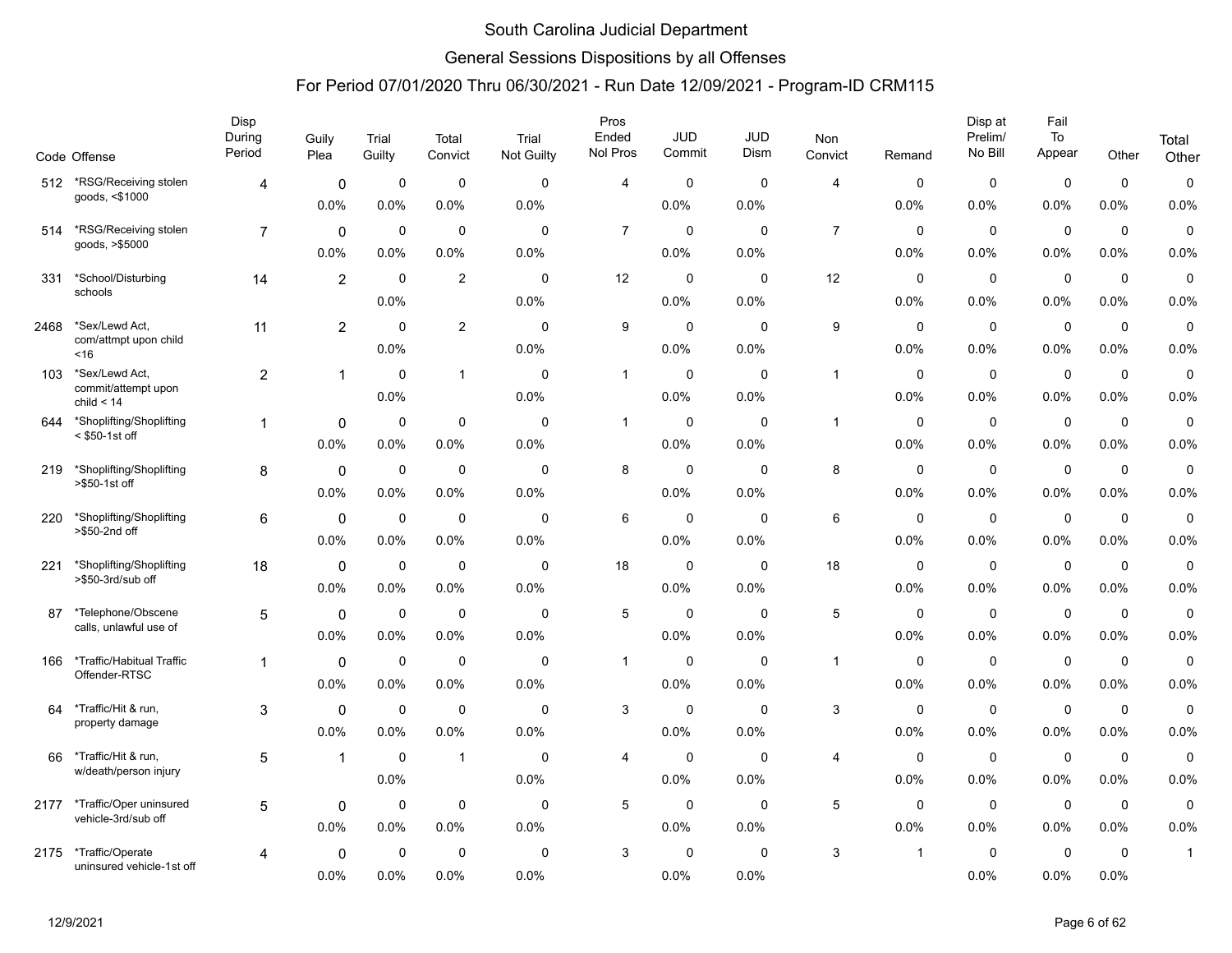### General Sessions Dispositions by all Offenses

|      |                                                  | Disp<br>During | Guily          | Trial       | Total          | Trial       | Pros<br>Ended  | <b>JUD</b>  | <b>JUD</b>  | Non            |             | Disp at<br>Prelim/ | Fail<br>To  |              | Total        |
|------|--------------------------------------------------|----------------|----------------|-------------|----------------|-------------|----------------|-------------|-------------|----------------|-------------|--------------------|-------------|--------------|--------------|
|      | Code Offense                                     | Period         | Plea           | Guilty      | Convict        | Not Guilty  | Nol Pros       | Commit      | Dism        | Convict        | Remand      | No Bill            | Appear      | Other        | Other        |
| 2436 | *Traffic/Speeding in                             | 1              | $\overline{1}$ | $\mathbf 0$ | $\mathbf{1}$   | $\Omega$    | 0              | $\mathbf 0$ | $\Omega$    | $\Omega$       | $\Omega$    | 0                  | $\mathbf 0$ | $\mathbf 0$  | $\pmb{0}$    |
|      | highway workzone                                 |                |                | 0.0%        |                | 0.0%        | 0.0%           | 0.0%        | 0.0%        | 0.0%           | 0.0%        | 0.0%               | 0.0%        | 0.0%         | 0.0%         |
| 3680 | *Trafficking / Trafficking                       | $\overline{2}$ | 0              | $\mathbf 0$ | $\mathbf 0$    | $\mathbf 0$ | $\overline{2}$ | $\mathbf 0$ | $\mathbf 0$ | 2              | $\mathbf 0$ | $\mathbf 0$        | $\mathbf 0$ | $\mathbf 0$  | 0            |
|      | in Persons, Victim<br>under 18 YOA               |                | 0.0%           | 0.0%        | 0.0%           | 0.0%        |                | 0.0%        | 0.0%        |                | 0.0%        | 0.0%               | 0.0%        | 0.0%         | 0.0%         |
| 1221 | *Utilities/Copper<br>wire/pipe-1st off           | 1              | $\mathbf 0$    | 0           | $\mathbf 0$    | $\mathbf 0$ | $\mathbf{1}$   | 0           | $\mathbf 0$ | $\overline{1}$ | 0           | 0                  | $\mathbf 0$ | $\mathbf 0$  | $\mathbf 0$  |
|      |                                                  |                | 0.0%           | 0.0%        | 0.0%           | 0.0%        |                | 0.0%        | 0.0%        |                | 0.0%        | 0.0%               | 0.0%        | 0.0%         | 0.0%         |
| 430  | *Vehicle/Poss, sell,<br>disp;stolen, \$5000/more | 4              | $\mathbf 0$    | $\mathbf 0$ | $\mathbf 0$    | $\mathbf 0$ | 3              | $\mathbf 0$ | $\mathbf 0$ | 3              | $\mathbf 1$ | $\mathbf 0$        | $\mathbf 0$ | $\mathbf 0$  | $\mathbf{1}$ |
|      |                                                  |                | 0.0%           | 0.0%        | 0.0%           | 0.0%        |                | 0.0%        | 0.0%        |                |             | 0.0%               | 0.0%        | 0.0%         |              |
| 1241 | *Vehicle/Stolen-poss,<br>etc, \$1000/less        | $\overline{a}$ | $\mathbf 0$    | $\mathbf 0$ | $\mathbf 0$    | $\mathbf 0$ | $\overline{c}$ | 0           | $\mathbf 0$ | $\overline{2}$ | $\mathbf 0$ | $\mathbf 0$        | $\mathbf 0$ | $\mathbf 0$  | 0            |
|      |                                                  |                | 0.0%           | 0.0%        | 0.0%           | 0.0%        |                | 0.0%        | 0.0%        |                | 0.0%        | 0.0%               | 0.0%        | 0.0%         | 0.0%         |
| 538  | *Vehicle/Stolen-poss,<br>etc. > \$1000 < \$5000  | 8              | 0              | $\mathbf 0$ | $\mathbf 0$    | $\mathbf 0$ | $\overline{7}$ | $\mathbf 0$ | $\mathbf 0$ | $\overline{7}$ | $\mathbf 0$ | $\mathbf 0$        | $\pmb{0}$   | $\mathbf{1}$ | $\mathbf{1}$ |
|      |                                                  |                | 0.0%           | 0.0%        | 0.0%           | 0.0%        |                | 0.0%        | 0.0%        |                | 0.0%        | 0.0%               | 0.0%        |              |              |
| 202  | *Weapons/Add<br>penalty/where alcohol            | 1              | $\mathbf 0$    | $\mathbf 0$ | $\mathbf 0$    | $\mathbf 0$ | $\mathbf{1}$   | $\mathbf 0$ | $\mathbf 0$ | $\overline{1}$ | 0           | $\mathbf 0$        | $\mathbf 0$ | $\mathbf 0$  | 0            |
|      | sold                                             |                | 0.0%           | 0.0%        | 0.0%           | 0.0%        |                | 0.0%        | 0.0%        |                | 0.0%        | 0.0%               | 0.0%        | 0.0%         | 0.0%         |
| 311  | *Weapons/False inform<br>on license application  | $\overline{2}$ | $\mathbf{0}$   | $\mathbf 0$ | $\mathbf 0$    | $\mathbf 0$ | $\overline{c}$ | $\mathbf 0$ | $\Omega$    | $\mathbf{2}$   | $\mathbf 0$ | $\mathbf 0$        | $\mathbf 0$ | $\mathbf 0$  | 0            |
|      |                                                  |                | 0.0%           | 0.0%        | 0.0%           | 0.0%        |                | 0.0%        | 0.0%        |                | 0.0%        | 0.0%               | 0.0%        | 0.0%         | 0.0%         |
| 193  | *Wildlife/Night<br>hunting-1st off               | 1              | $\overline{1}$ | $\mathbf 0$ | $\mathbf{1}$   | $\mathbf 0$ | 0              | $\mathbf 0$ | $\mathbf 0$ | $\mathbf 0$    | 0           | 0                  | $\pmb{0}$   | $\mathbf 0$  | 0            |
|      |                                                  |                |                | 0.0%        |                | 0.0%        | 0.0%           | 0.0%        | 0.0%        | 0.0%           | 0.0%        | 0.0%               | $0.0\%$     | 0.0%         | 0.0%         |
| 195  | *Wildlife/Night<br>hunting-3rd/sub off           |                | 1              | $\mathbf 0$ | $\mathbf{1}$   | $\mathbf 0$ | $\mathbf 0$    | $\mathbf 0$ | $\mathbf 0$ | $\mathbf 0$    | $\mathbf 0$ | $\mathbf 0$        | $\mathbf 0$ | $\mathbf 0$  | 0            |
|      |                                                  |                |                | 0.0%        |                | 0.0%        | 0.0%           | 0.0%        | 0.0%        | 0.0%           | 0.0%        | 0.0%               | 0.0%        | 0.0%         | 0.0%         |
| 3320 | 3320 Traffic/<br>Endangering                     | $\mathbf{1}$   | 0              | $\mathbf 0$ | $\mathbf 0$    | $\mathbf 0$ | $\mathbf{1}$   | $\mathbf 0$ | $\mathbf 0$ | $\overline{1}$ | $\mathbf 0$ | $\mathbf 0$        | $\mathbf 0$ | $\mathbf 0$  | 0            |
|      | emergency services                               |                | 0.0%           | 0.0%        | 0.0%           | 0.0%        |                | 0.0%        | 0.0%        |                | 0.0%        | 0.0%               | $0.0\%$     | 0.0%         | 0.0%         |
| 3203 | Abuse / knowing and<br>wilful abuse of a         | 9              | $\overline{1}$ | $\mathbf 0$ | $\mathbf{1}$   | $\mathbf 0$ | 8              | 0           | $\Omega$    | 8              | $\mathbf 0$ | $\mathbf 0$        | $\pmb{0}$   | $\mathbf 0$  | $\pmb{0}$    |
|      | vulnerable adult                                 |                |                | 0.0%        |                | 0.0%        |                | 0.0%        | 0.0%        |                | 0.0%        | 0.0%               | 0.0%        | 0.0%         | 0.0%         |
| 3205 | Abuse / knowing and<br>wilful exploitation of a  | 100            | 2              | $\mathbf 0$ | $\overline{2}$ | 0           | 97             | 0           | 0           | 97             | $\mathbf 1$ | 0                  | $\mathbf 0$ | 0            | $\mathbf{1}$ |
|      | vulnerable adult                                 |                |                | 0.0%        |                | 0.0%        |                | 0.0%        | 0.0%        |                |             | 0.0%               | $0.0\%$     | 0.0%         |              |
| 3204 | Abuse / knowing and<br>wilful exploitation of a  | 9              | 5              | $\mathbf 0$ | $\sqrt{5}$     | $\Omega$    | 4              | $\mathbf 0$ | $\Omega$    | 4              | $\Omega$    | $\mathbf 0$        | $\mathbf 0$ | $\mathbf 0$  | 0            |
|      | vulnerable adult                                 |                |                | 0.0%        |                | 0.0%        |                | 0.0%        | 0.0%        |                | 0.0%        | 0.0%               | 0.0%        | 0.0%         | 0.0%         |
| 2655 | Abuse/Abuse of<br>vulnerable adult               | 23             | 5              | $\mathbf 0$ | 5              | $\mathbf 0$ | 18             | $\mathbf 0$ | $\mathbf 0$ | 18             | $\mathbf 0$ | $\mathbf 0$        | $\mathbf 0$ | $\mathbf 0$  | 0            |
|      |                                                  |                |                | 0.0%        |                | 0.0%        |                | 0.0%        | 0.0%        |                | 0.0%        | 0.0%               | 0.0%        | 0.0%         | 0.0%         |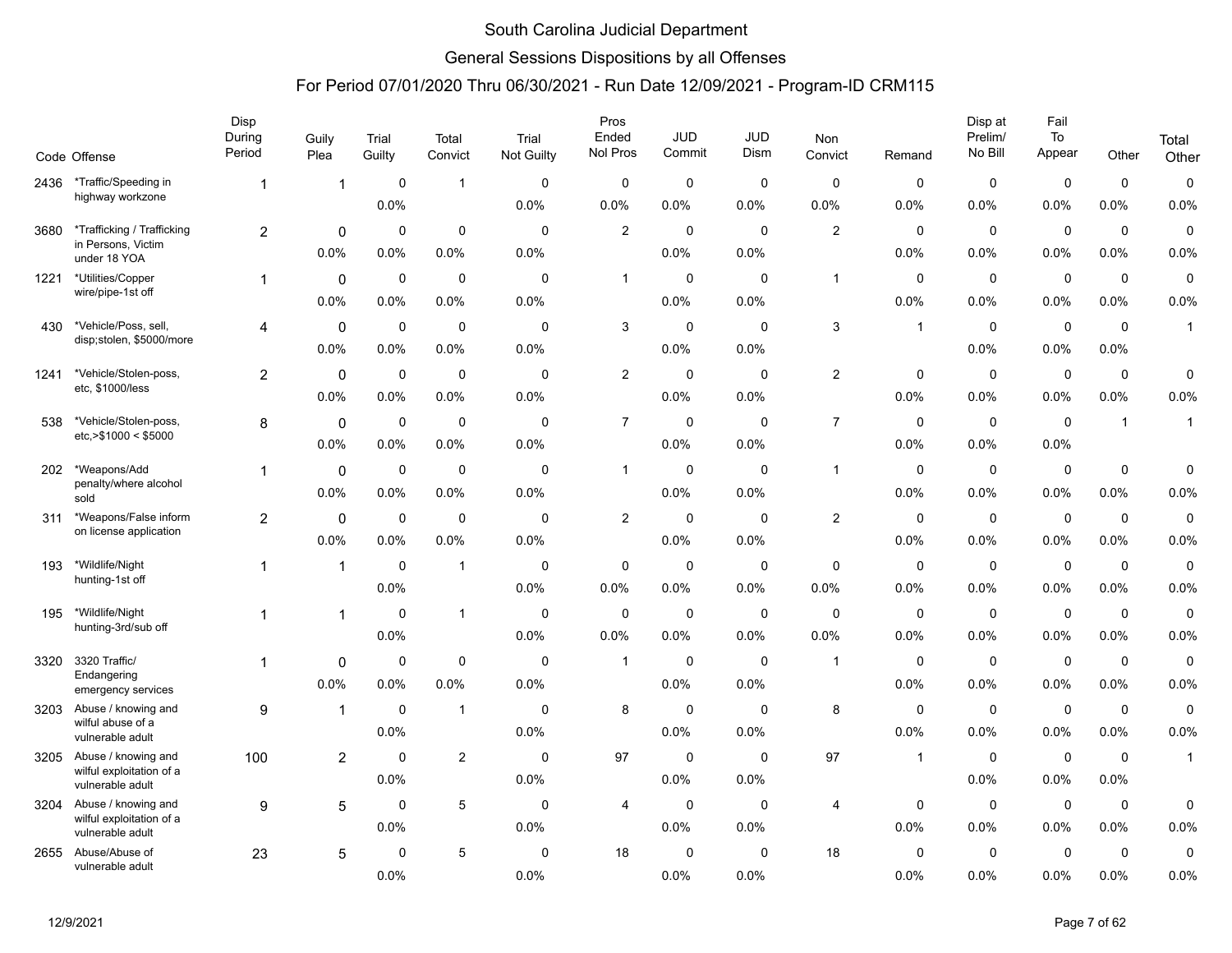### General Sessions Dispositions by all Offenses

|                | Code Offense                                    | Disp<br>During<br>Period | Guily<br>Plea  | Trial<br>Guilty | Total<br>Convict        | Trial<br><b>Not Guilty</b> | Pros<br>Ended<br>Nol Pros | <b>JUD</b><br>Commit | <b>JUD</b><br>Dism | Non<br>Convict | Remand      | Disp at<br>Prelim/<br>No Bill | Fail<br>To<br>Appear | Other       | Total<br>Other |
|----------------|-------------------------------------------------|--------------------------|----------------|-----------------|-------------------------|----------------------------|---------------------------|----------------------|--------------------|----------------|-------------|-------------------------------|----------------------|-------------|----------------|
|                | 2659 Abuse/Abuse or neglect                     | 6                        | 4              | $\mathbf 0$     | $\overline{4}$          | $\mathbf 0$                | $\mathbf{1}$              | $\mathbf 0$          | $\mathbf 0$        | $\overline{1}$ | 0           | $\mathbf{1}$                  | 0                    | $\mathbf 0$ | $\mathbf{1}$   |
|                | resulting in death                              |                          |                | 0.0%            |                         | 0.0%                       |                           | 0.0%                 | 0.0%               |                | 0.0%        |                               | 0.0%                 | 0.0%        |                |
| 2658           | Abuse/Abuse or neglect                          | 3                        | $\overline{c}$ | $\mathbf 0$     | $\overline{c}$          | $\mathbf 0$                | $\mathbf{1}$              | 0                    | $\mathbf 0$        | $\mathbf{1}$   | 0           | $\mathbf 0$                   | $\mathbf 0$          | $\mathbf 0$ | $\pmb{0}$      |
|                | with great bodily injury                        |                          |                | 0.0%            |                         | 0.0%                       |                           | 0.0%                 | 0.0%               |                | 0.0%        | 0.0%                          | 0.0%                 | $0.0\%$     | 0.0%           |
| 2766           | Abuse/Child to inflict                          | 23                       | 5              | $\Omega$        | 5                       | 3                          | 14                        | $\mathbf 0$          | $\Omega$           | 17             | $\mathbf 0$ | $\mathbf 0$                   | $\mathbf{1}$         | $\mathbf 0$ | $\mathbf{1}$   |
|                | great bodily injury                             |                          |                | 0.0%            |                         |                            |                           | 0.0%                 | 0.0%               |                | 0.0%        | 0.0%                          |                      | 0.0%        |                |
| 2768           | Abuse/Failure to report                         | $\overline{7}$           | $\mathbf{1}$   | $\mathbf 0$     | $\mathbf{1}$            | $\mathbf 0$                | 6                         | $\mathbf 0$          | $\mathbf 0$        | $\,6\,$        | 0           | $\mathbf 0$                   | $\pmb{0}$            | $\mathbf 0$ | $\pmb{0}$      |
|                | on vulner adult                                 |                          |                | 0.0%            |                         | 0.0%                       |                           | 0.0%                 | 0.0%               |                | 0.0%        | 0.0%                          | 0.0%                 | $0.0\%$     | 0.0%           |
| 2767           | Abuse/Person allows                             | $\mathbf{1}$             | 0              | $\mathbf 0$     | $\mathbf 0$             | $\mathbf 0$                | $\mathbf{1}$              | 0                    | $\mathbf 0$        | $\overline{1}$ | $\mathbf 0$ | $\mathbf 0$                   | $\mathbf 0$          | $\mathbf 0$ | $\pmb{0}$      |
|                | another to injure                               |                          | 0.0%           | 0.0%            | 0.0%                    | 0.0%                       |                           | 0.0%                 | 0.0%               |                | 0.0%        | 0.0%                          | 0.0%                 | $0.0\%$     | 0.0%           |
| $\overline{2}$ | Accessory/Accessory<br>before fact to Felony    | 62                       | 10             | $\overline{1}$  | 11                      | $\mathbf 0$                | 47                        | $\mathbf 0$          | $\Omega$           | 47             | $\mathbf 0$ | $\mathbf{1}$                  | 3                    | $\mathbf 0$ | $\overline{4}$ |
|                |                                                 |                          |                |                 |                         | 0.0%                       |                           | 0.0%                 | 0.0%               |                | 0.0%        |                               |                      | 0.0%        |                |
| 2413           | Accessory/Aft fact to<br>Felony A, B, C, Murder | 107                      | 31             | -1              | 32                      | $\mathbf 0$                | 71                        | $\mathbf 0$          | $\mathbf 0$        | 71             | 1           | $\sqrt{2}$                    | $\mathbf{1}$         | $\mathbf 0$ | 4              |
|                |                                                 |                          |                |                 |                         | 0.0%                       |                           | 0.0%                 | 0.0%               |                |             |                               |                      | 0.0%        |                |
| 788            | Accessory/After fact of<br>Felony, com law      | 8                        | $\mathbf{1}$   | 0               | $\mathbf{1}$            | $\mathbf 0$                | $\overline{7}$            | 0                    | $\mathbf 0$        | $\overline{7}$ | 0           | $\mathbf 0$                   | $\mathbf 0$          | 0           | $\mathbf 0$    |
|                |                                                 |                          |                | 0.0%            |                         | 0.0%                       |                           | 0.0%                 | 0.0%               |                | 0.0%        | 0.0%                          | 0.0%                 | 0.0%        | 0.0%           |
| 2414           | Accessory/After fact to<br>Felony D             | 8                        | 1              | $\Omega$        | $\mathbf{1}$            | $\mathbf 0$                | $\boldsymbol{7}$          | $\mathbf 0$          | $\Omega$           | $\overline{7}$ | $\mathbf 0$ | $\mathbf 0$                   | $\pmb{0}$            | $\mathbf 0$ | $\pmb{0}$      |
|                |                                                 |                          |                | 0.0%            |                         | 0.0%                       |                           | 0.0%                 | 0.0%               |                | 0.0%        | 0.0%                          | 0.0%                 | 0.0%        | 0.0%           |
| 2415           | Accessory/After fact to<br>Felony E             | 17                       | 6              | 0               | 6                       | 0                          | 10                        | $\mathbf 0$          | 0                  | 10             | $\mathbf 0$ | $\mathbf{1}$                  | $\mathbf 0$          | $\mathbf 0$ | $\mathbf{1}$   |
|                |                                                 |                          |                | 0.0%            |                         | 0.0%                       |                           | 0.0%                 | 0.0%               |                | 0.0%        |                               | 0.0%                 | 0.0%        |                |
| 2416           | Accessory/After fact to<br>Felony F             | 14                       | 4              | $\mathbf 0$     | $\overline{4}$          | $\mathbf 0$                | 10                        | $\mathbf 0$          | $\mathbf 0$        | 10             | $\mathbf 0$ | $\mathbf 0$                   | $\pmb{0}$            | $\mathbf 0$ | $\pmb{0}$      |
|                |                                                 |                          |                | 0.0%            |                         | 0.0%                       |                           | 0.0%                 | 0.0%               |                | 0.0%        | 0.0%                          | 0.0%                 | $0.0\%$     | 0.0%           |
| 3772           | Agriculture /<br>Manufacturing,                 | 1                        | 0              | 0               | $\mathbf 0$             | $\mathbf 0$                | $\mathbf{1}$              | 0                    | $\Omega$           | $\mathbf{1}$   | 0           | 0                             | $\pmb{0}$            | $\mathbf 0$ | $\mathbf 0$    |
|                | distributing, etc., in a                        |                          | 0.0%           | 0.0%            | 0.0%                    | 0.0%                       |                           | 0.0%                 | 0.0%               |                | 0.0%        | 0.0%                          | 0.0%                 | 0.0%        | 0.0%           |
| 3526           | Agriculture/Damage or<br>destruction of farm    | 1                        | $\mathbf{1}$   | 0               | $\overline{\mathbf{1}}$ | 0                          | 0                         | 0                    | 0                  | 0              | 0           | 0                             | $\mathbf 0$          | $\mathbf 0$ | $\mathsf 0$    |
|                | product, research                               |                          |                | 0.0%            |                         | 0.0%                       | 0.0%                      | 0.0%                 | 0.0%               | 0.0%           | 0.0%        | 0.0%                          | 0.0%                 | 0.0%        | 0.0%           |
|                | 2045 Airport/Trespass, park,<br>etc on property | 1                        | 1              | $\mathbf 0$     | $\mathbf{1}$            | $\mathbf 0$                | $\mathbf 0$               | $\mathbf 0$          | $\mathbf 0$        | $\mathbf 0$    | $\mathbf 0$ | $\mathbf 0$                   | $\mathbf 0$          | $\mathbf 0$ | $\mathbf 0$    |
|                |                                                 |                          |                | 0.0%            |                         | 0.0%                       | 0.0%                      | 0.0%                 | 0.0%               | 0.0%           | 0.0%        | 0.0%                          | 0.0%                 | $0.0\%$     | 0.0%           |
| 309            | Alarm/Interference<br>w/fire/police alarm       | $\overline{7}$           | 0              | 0               | 0                       | 0                          | $\overline{7}$            | 0                    | $\Omega$           | $\overline{7}$ | 0           | 0                             | 0                    | 0           | $\mathbf 0$    |
|                |                                                 |                          | 0.0%           | 0.0%            | 0.0%                    | 0.0%                       |                           | 0.0%                 | 0.0%               |                | 0.0%        | 0.0%                          | 0.0%                 | 0.0%        | 0.0%           |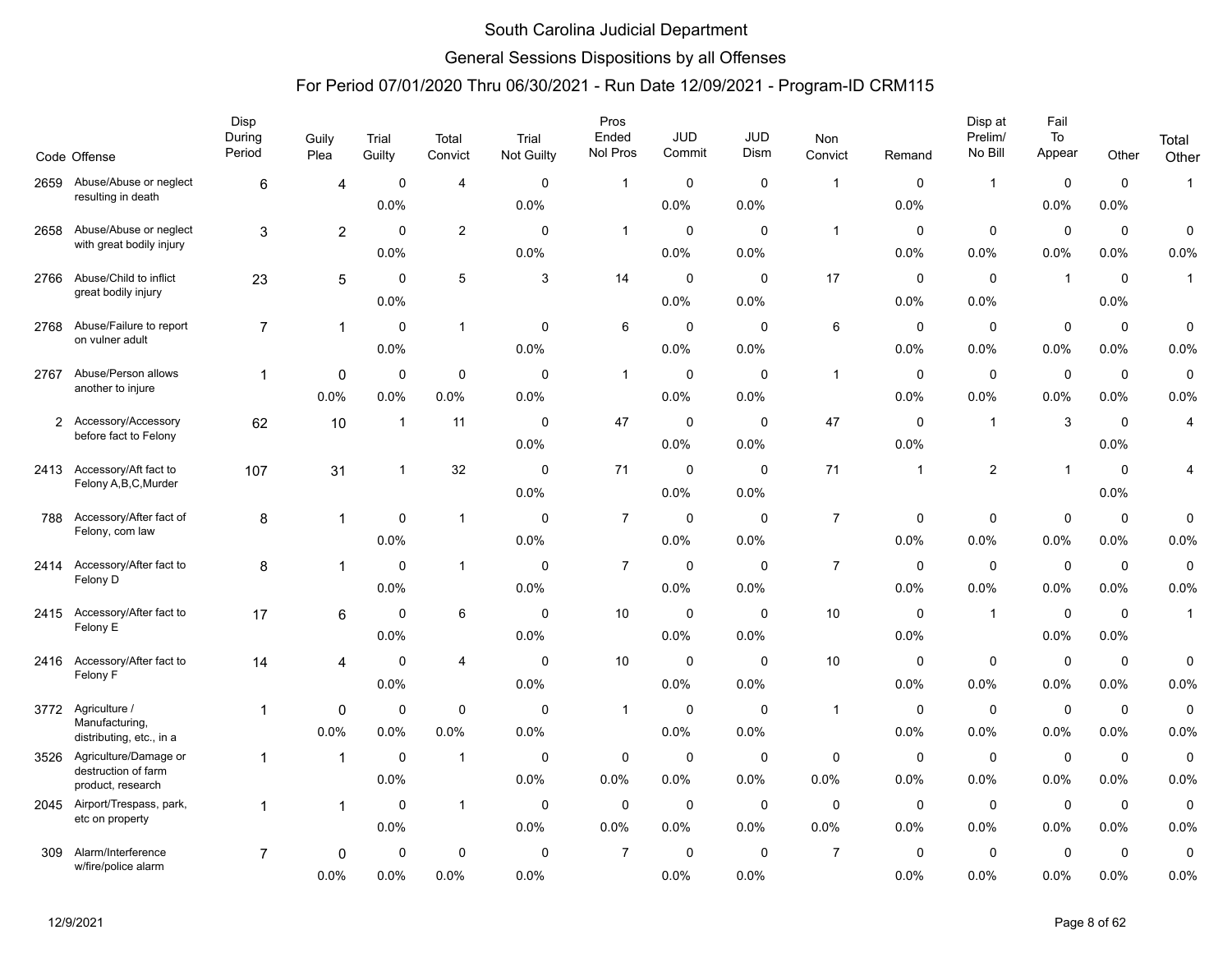### General Sessions Dispositions by all Offenses

|      | Code Offense                                     | Disp<br>During<br>Period | Guily<br>Plea  | Trial<br>Guilty | Total<br>Convict | Trial<br>Not Guilty | Pros<br>Ended<br>Nol Pros | <b>JUD</b><br>Commit | JUD<br>Dism  | Non<br>Convict          | Remand         | Disp at<br>Prelim/<br>No Bill | Fail<br>To<br>Appear | Other       | Total<br>Other          |
|------|--------------------------------------------------|--------------------------|----------------|-----------------|------------------|---------------------|---------------------------|----------------------|--------------|-------------------------|----------------|-------------------------------|----------------------|-------------|-------------------------|
| 388  | Alcohol / Possession,                            | 8                        | 3              | 0               | 3                | $\mathbf{0}$        | 5                         | 0                    | $\Omega$     | 5                       | 0              | 0                             | $\mathbf 0$          | $\mathbf 0$ | 0                       |
|      | use, offer for use,<br>purchase, offer to        |                          |                | 0.0%            |                  | 0.0%                |                           | 0.0%                 | 0.0%         |                         | 0.0%           | 0.0%                          | 0.0%                 | 0.0%        | 0.0%                    |
| 2306 | Alcohol/Drinking in                              | 2                        | 0              | $\Omega$        | 0                | $\Omega$            | $\overline{c}$            | 0                    | $\Omega$     | $\overline{2}$          | $\Omega$       | $\mathbf{0}$                  | $\mathbf 0$          | $\mathbf 0$ | 0                       |
|      | public conveyance                                |                          | 0.0%           | 0.0%            | 0.0%             | 0.0%                |                           | 0.0%                 | 0.0%         |                         | 0.0%           | 0.0%                          | 0.0%                 | 0.0%        | 0.0%                    |
| 2292 | Alcohol/Fail to secure                           | $\overline{1}$           | 0              | 0               | $\mathbf 0$      | $\mathbf 0$         | $\mathbf{1}$              | 0                    | $\Omega$     | $\overline{1}$          | 0              | 0                             | $\pmb{0}$            | $\mathbf 0$ | 0                       |
|      | beer/wine permit                                 |                          | 0.0%           | 0.0%            | 0.0%             | 0.0%                |                           | 0.0%                 | 0.0%         |                         | 0.0%           | 0.0%                          | 0.0%                 | 0.0%        | 0.0%                    |
| 741  | Alcohol/Firearm, during                          | 2                        | $\mathbf{1}$   | 0               | $\mathbf{1}$     | $\mathbf 0$         | $\mathbf{1}$              | 0                    | 0            | $\overline{1}$          | 0              | 0                             | 0                    | $\mathbf 0$ | $\mathbf 0$             |
|      | manuf, sale, transp                              |                          |                | 0.0%            |                  | 0.0%                |                           | $0.0\%$              | 0.0%         |                         | 0.0%           | 0.0%                          | 0.0%                 | 0.0%        | 0.0%                    |
| 2495 | Alcohol/Give alcohol to                          | 1                        | 0              | $\Omega$        | $\Omega$         | $\Omega$            | $\mathbf{1}$              | $\mathbf 0$          | $\Omega$     | $\overline{1}$          | 0              | $\mathbf 0$                   | $\mathbf 0$          | $\mathbf 0$ | 0                       |
|      | minor, trans/gift, 1st<br>Offense                |                          | $0.0\%$        | 0.0%            | 0.0%             | 0.0%                |                           | 0.0%                 | 0.0%         |                         | 0.0%           | 0.0%                          | $0.0\%$              | 0.0%        | 0.0%                    |
| 2301 | Alcohol/Mash, etc on                             | $\overline{1}$           | $\mathbf 0$    | 0               | $\mathbf 0$      | 0                   | $\mathbf{1}$              | $\mathbf 0$          | 0            | $\overline{\mathbf{1}}$ | 0              | 0                             | 0                    | $\mathbf 0$ | 0                       |
|      | premises-1st off                                 |                          | 0.0%           | 0.0%            | 0.0%             | 0.0%                |                           | 0.0%                 | 0.0%         |                         | 0.0%           | 0.0%                          | 0.0%                 | 0.0%        | 0.0%                    |
| 660  | Alcohol/Open contain of                          | 220                      | 11             | $\mathbf 0$     | 11               | 0                   | 184                       | $\mathbf 0$          | $\mathbf{1}$ | 184                     | 19             | 0                             | 5                    | $\mathbf 0$ | 24                      |
|      | beer/wine in vehicle                             |                          |                | 0.0%            |                  | 0.0%                |                           | $0.0\%$              |              |                         |                | 0.0%                          |                      | 0.0%        |                         |
| 246  | Alcohol/Storage or poss                          | $\overline{2}$           | 0              | $\mathbf 0$     | $\mathbf 0$      | $\mathbf 0$         | $\overline{c}$            | 0                    | 0            | $\overline{2}$          | 0              | 0                             | $\mathbf 0$          | 0           | 0                       |
|      | in bsness-1st off                                |                          | 0.0%           | $0.0\%$         | 0.0%             | 0.0%                |                           | $0.0\%$              | 0.0%         |                         | 0.0%           | $0.0\%$                       | 0.0%                 | 0.0%        | 0.0%                    |
| 2496 | Alcohol/Title 61, any                            | $\overline{2}$           | $\mathbf 0$    | 0               | $\mathbf 0$      | $\mathbf 0$         | 2                         | $\mathbf 0$          | $\mathbf 0$  | $\overline{\mathbf{c}}$ | 0              | $\mathbf 0$                   | $\mathbf 0$          | $\mathbf 0$ | $\mathbf 0$             |
|      | violation no penalty                             |                          | $0.0\%$        | 0.0%            | 0.0%             | 0.0%                |                           | 0.0%                 | 0.0%         |                         | 0.0%           | $0.0\%$                       | $0.0\%$              | 0.0%        | 0.0%                    |
| 607  | Alcohol/Transp in                                | 84                       | $\mathbf 0$    | 0               | 0                | $\mathbf 0$         | 79                        | 0                    | $\mathbf 0$  | 79                      | 5              | 0                             | 0                    | 0           | 5                       |
|      | vehicle w/seal broken                            |                          | 0.0%           | 0.0%            | 0.0%             | 0.0%                |                           | $0.0\%$              | 0.0%         |                         |                | $0.0\%$                       | 0.0%                 | 0.0%        |                         |
| 243  | Alcohol/Unlawful sale,                           | 8                        | $\overline{2}$ | $\mathbf 0$     | $\overline{2}$   | $\mathbf 0$         | 3                         | $\mathbf 0$          | $\mathbf 0$  | 3                       | 3              | $\mathbf 0$                   | $\mathbf 0$          | $\mathbf 0$ | 3                       |
|      | manuf-1st off                                    |                          |                | 0.0%            |                  | 0.0%                |                           | $0.0\%$              | 0.0%         |                         |                | $0.0\%$                       | 0.0%                 | 0.0%        |                         |
| 249  | Alcohol/Unlawful                                 | 12                       | 0              | 0               | $\mathbf 0$      | 0                   | 10                        | 0                    | 0            | 10                      | $\overline{2}$ | 0                             | 0                    | 0           | $\overline{\mathbf{c}}$ |
|      | storage/transport-1st off                        |                          | 0.0%           | 0.0%            | 0.0%             | 0.0%                |                           | $0.0\%$              | 0.0%         |                         |                | 0.0%                          | 0.0%                 | 0.0%        |                         |
| 3340 | Alien / Possession or                            | 1                        | $\mathbf 0$    | 0               | $\mathbf 0$      | $\mathbf 0$         | $\mathbf{1}$              | $\mathbf 0$          | $\mathbf 0$  | $\overline{1}$          | $\mathbf 0$    | $\mathbf 0$                   | $\mathbf 0$          | $\mathbf 0$ | 0                       |
|      | display of a false ID to<br>offer proof of US    |                          | $0.0\%$        | 0.0%            | 0.0%             | 0.0%                |                           | $0.0\%$              | 0.0%         |                         | 0.0%           | $0.0\%$                       | $0.0\%$              | 0.0%        | 0.0%                    |
| 3789 | Animals / Ill treatment of                       | 97                       | 12             | 0               | 12               | 0                   | 81                        | 0                    | 0            | 81                      | $\overline{2}$ | $\overline{2}$                | 0                    | $\mathbf 0$ | 4                       |
|      | animals, in general,<br>overworking, 1st offense |                          |                | 0.0%            |                  | 0.0%                |                           | 0.0%                 | 0.0%         |                         |                |                               | 0.0%                 | 0.0%        |                         |
| 912  | Animals / Penalty for                            | 4                        | 0              | $\mathbf 0$     | $\mathbf 0$      | $\mathbf 0$         | 3                         | 0                    | $\mathbf 0$  | 3                       | $\mathbf 0$    | $\mathbf{1}$                  | $\mathbf 0$          | $\mathbf 0$ | $\mathbf{1}$            |
|      | owner of dangerous<br>animal attacks and         |                          | $0.0\%$        | 0.0%            | 0.0%             | 0.0%                |                           | $0.0\%$              | 0.0%         |                         | 0.0%           |                               | $0.0\%$              | 0.0%        |                         |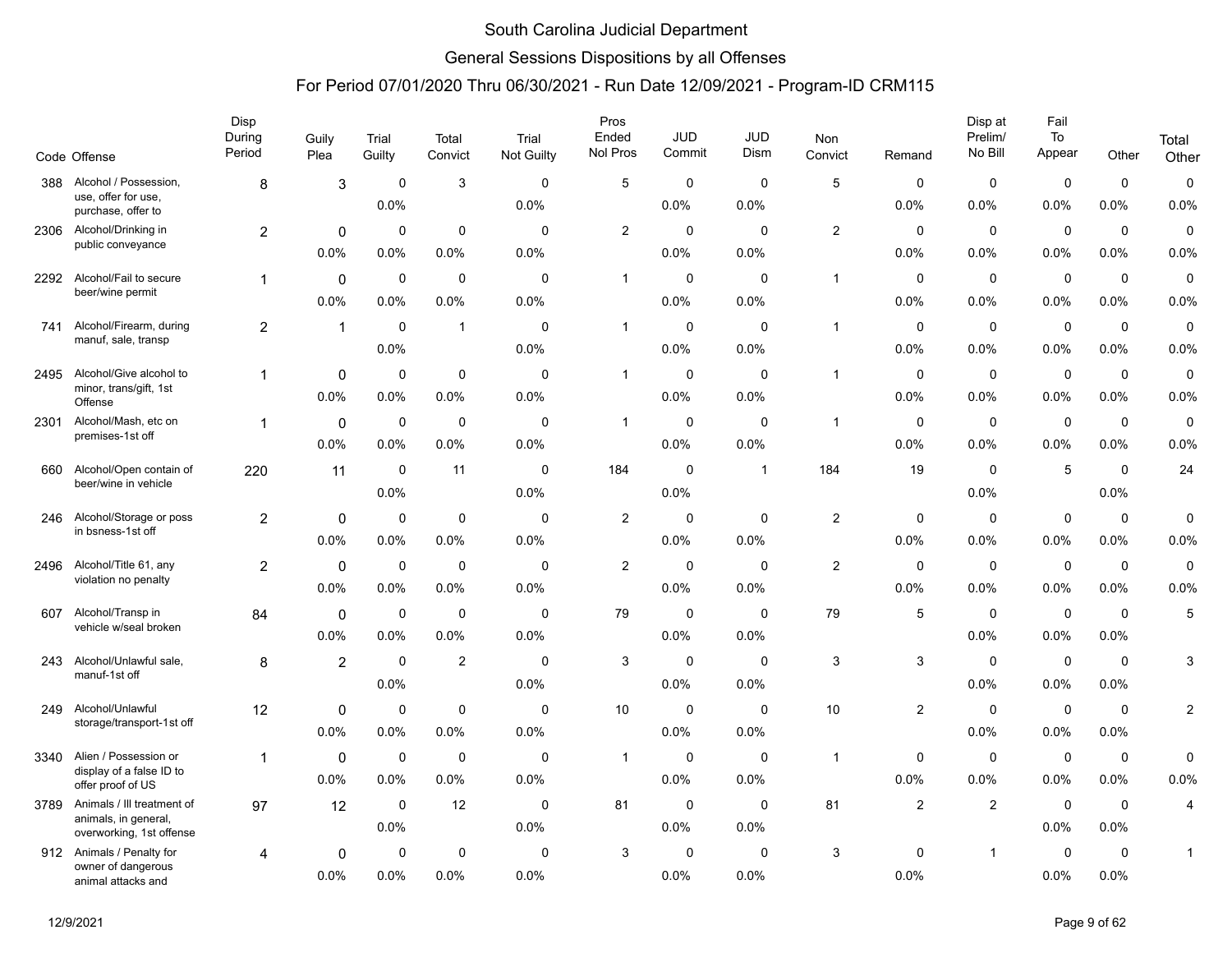### General Sessions Dispositions by all Offenses

|      | Code Offense                              | Disp<br>During<br>Period | Guily<br>Plea  | Trial<br>Guilty | Total<br>Convict  | Trial<br><b>Not Guilty</b> | Pros<br>Ended<br>Nol Pros | <b>JUD</b><br>Commit | <b>JUD</b><br><b>Dism</b> | Non<br>Convict          | Remand      | Disp at<br>Prelim/<br>No Bill | Fail<br>To<br>Appear | Other       | Total<br>Other    |
|------|-------------------------------------------|--------------------------|----------------|-----------------|-------------------|----------------------------|---------------------------|----------------------|---------------------------|-------------------------|-------------|-------------------------------|----------------------|-------------|-------------------|
|      | 1652 Animals / Possession of              |                          |                |                 |                   |                            |                           |                      | $\mathbf 0$               |                         |             |                               |                      |             |                   |
|      | dangerous animal,<br>injures animal - 1st | 1                        | 0<br>0.0%      | 0<br>0.0%       | $\pmb{0}$<br>0.0% | $\mathbf 0$<br>0.0%        | $\mathbf{1}$              | 0<br>0.0%            | 0.0%                      | $\overline{1}$          | 0<br>0.0%   | $\mathbf 0$<br>0.0%           | 0<br>0.0%            | 0<br>0.0%   | $\pmb{0}$<br>0.0% |
| 1640 | Animals/Abandonment                       | 11                       | $\mathbf 0$    | $\mathbf 0$     | $\mathbf 0$       | $\mathbf 0$                | 11                        | $\mathbf 0$          | $\mathbf 0$               | 11                      | $\mathbf 0$ | $\mathbf 0$                   | $\mathbf 0$          | $\mathbf 0$ | $\pmb{0}$         |
|      | of animals                                |                          | 0.0%           | 0.0%            | 0.0%              | 0.0%                       |                           | $0.0\%$              | 0.0%                      |                         | 0.0%        | 0.0%                          | 0.0%                 | 0.0%        | 0.0%              |
| 1636 | Animals/Cruel work,                       | $\mathbf{1}$             | $\mathbf{1}$   | $\mathbf 0$     | $\mathbf{1}$      | 0                          | 0                         | 0                    | 0                         | 0                       | 0           | 0                             | $\mathbf 0$          | 0           | $\mathbf 0$       |
|      | aband, etc-3rd/sub off                    |                          |                | 0.0%            |                   | 0.0%                       | 0.0%                      | 0.0%                 | 0.0%                      | 0.0%                    | 0.0%        | 0.0%                          | 0.0%                 | 0.0%        | 0.0%              |
| 1638 | Animals/Cruel work,                       | 18                       | $\overline{2}$ | $\mathbf 0$     | 2                 | $\mathbf 0$                | 15                        | $\pmb{0}$            | $\mathbf 0$               | 15                      | $\mathbf 1$ | $\mathbf 0$                   | $\mathbf 0$          | $\mathbf 0$ | $\mathbf{1}$      |
|      | abandon, etc-1st off                      |                          |                | 0.0%            |                   | 0.0%                       |                           | $0.0\%$              | 0.0%                      |                         |             | $0.0\%$                       | 0.0%                 | 0.0%        |                   |
| 1558 | Animals/Fail to bury,                     | $\overline{7}$           | 0              | $\mathbf 0$     | $\mathbf 0$       | $\Omega$                   | $\mathbf{1}$              | $\mathbf 0$          | $\Omega$                  | $\overline{1}$          | 6           | $\mathbf 0$                   | $\mathbf 0$          | $\mathbf 0$ | 6                 |
|      | improper - dead                           |                          | 0.0%           | 0.0%            | 0.0%              | 0.0%                       |                           | 0.0%                 | 0.0%                      |                         |             | 0.0%                          | 0.0%                 | 0.0%        |                   |
| 540  | Animals/Fighting or                       | 11                       | 4              | $\mathbf 0$     | $\overline{4}$    | $\mathbf 0$                | 6                         | $\mathbf 0$          | $\mathbf 0$               | 6                       | $\mathbf 0$ | $\overline{1}$                | $\mathbf 0$          | $\mathbf 0$ | $\mathbf{1}$      |
|      | <b>Baiting Act</b>                        |                          |                | 0.0%            |                   | 0.0%                       |                           | 0.0%                 | 0.0%                      |                         | 0.0%        |                               | 0.0%                 | 0.0%        |                   |
| 2677 | Animals/Giving animals                    | 1                        | $\mathbf{1}$   | $\mathbf 0$     | $\mathbf{1}$      | $\mathbf 0$                | $\mathbf 0$               | $\mathbf 0$          | 0                         | $\mathbf 0$             | $\mathbf 0$ | $\mathbf 0$                   | $\mathbf 0$          | 0           | 0                 |
|      | as prize or induce                        |                          |                | 0.0%            |                   | 0.0%                       | 0.0%                      | $0.0\%$              | $0.0\%$                   | 0.0%                    | 0.0%        | 0.0%                          | $0.0\%$              | 0.0%        | 0.0%              |
| 1651 | Animals/Harass police                     | $\mathbf{1}$             | $\mathbf{1}$   | $\mathbf 0$     | $\mathbf{1}$      | $\mathbf 0$                | $\mathbf 0$               | $\mathbf 0$          | $\mathbf 0$               | $\mathbf 0$             | $\mathbf 0$ | $\mathbf 0$                   | $\mathbf 0$          | $\mathbf 0$ | 0                 |
|      | dog/horse                                 |                          |                | 0.0%            |                   | 0.0%                       | 0.0%                      | $0.0\%$              | 0.0%                      | 0.0%                    | 0.0%        | 0.0%                          | 0.0%                 | 0.0%        | 0.0%              |
| 2804 | Animals/III treatment,                    | 106                      | 26             | $\overline{2}$  | 28                | $\mathbf 0$                | 68                        | $\mathbf 0$          | $\mathbf{1}$              | 68                      | 0           | 0                             | 9                    | $\mathbf 0$ | 9                 |
|      | torture                                   |                          |                |                 |                   | 0.0%                       |                           | 0.0%                 |                           |                         | 0.0%        | 0.0%                          |                      | 0.0%        |                   |
| 1657 | Animals/Permit                            | 1                        | 0              | $\mathbf 0$     | $\mathbf 0$       | $\mathbf 0$                | $\mathbf{1}$              | 0                    | $\mathbf 0$               | $\overline{\mathbf{1}}$ | 0           | $\mathbf 0$                   | $\mathbf 0$          | 0           | 0                 |
|      | domestic to run at large                  |                          | 0.0%           | 0.0%            | 0.0%              | 0.0%                       |                           | 0.0%                 | 0.0%                      |                         | 0.0%        | 0.0%                          | 0.0%                 | 0.0%        | 0.0%              |
| 2905 | Armor/Purch,poss,etc                      | 3                        | 0              | $\mathbf 0$     | $\mathbf 0$       | $\mathbf 0$                | 3                         | $\mathbf 0$          | $\Omega$                  | $\mathsf 3$             | $\mathbf 0$ | $\mathbf 0$                   | $\mathbf 0$          | $\mathbf 0$ | 0                 |
|      | body armor by viol<br>offend              |                          | 0.0%           | 0.0%            | 0.0%              | 0.0%                       |                           | $0.0\%$              | 0.0%                      |                         | 0.0%        | 0.0%                          | 0.0%                 | 0.0%        | 0.0%              |
| 3461 | Arrest / Interference,                    | 37                       | 5              | $\mathbf 0$     | 5                 | $\mathbf 0$                | 31                        | 0                    | $\mathbf 0$               | 31                      | 0           | 0                             | $\overline{1}$       | $\mathbf 0$ | $\mathbf{1}$      |
|      | hindering officers<br>serving warrant or  |                          |                | 0.0%            |                   | 0.0%                       |                           | 0.0%                 | 0.0%                      |                         | 0.0%        | 0.0%                          |                      | 0.0%        |                   |
| 3535 | Arson / Arson - First                     | 9                        | $\mathbf{1}$   | -1              | 2                 | $\mathbf 0$                | 6                         | $\pmb{0}$            | 0                         | 6                       | 0           | $\mathbf 0$                   | $\overline{1}$       | $\mathbf 0$ | $\mathbf{1}$      |
|      | degree                                    |                          |                |                 |                   | 0.0%                       |                           | $0.0\%$              | 0.0%                      |                         | 0.0%        | $0.0\%$                       |                      | 0.0%        |                   |
| 3435 | Arson / Arson - Third                     | 44                       | 14             | 0               | 14                | 0                          | 30                        | 0                    | 0                         | 30                      | 0           | 0                             | 0                    | 0           | 0                 |
|      | Degree (effective<br>06-02-2010           |                          |                | 0.0%            |                   | 0.0%                       |                           | 0.0%                 | 0.0%                      |                         | 0.0%        | 0.0%                          | 0.0%                 | 0.0%        | 0.0%              |
| 2379 | Arson/Allow fire spread                   | 1                        | 0              | $\mathbf 0$     | $\mathbf 0$       | $\mathbf 0$                | 1                         | 0                    | $\mathbf 0$               | $\mathbf{1}$            | 0           | $\mathbf 0$                   | $\mathbf 0$          | $\mathbf 0$ | $\mathbf 0$       |
|      | to another-1st off                        |                          | 0.0%           | 0.0%            | 0.0%              | 0.0%                       |                           | 0.0%                 | 0.0%                      |                         | 0.0%        | 0.0%                          | 0.0%                 | 0.0%        | 0.0%              |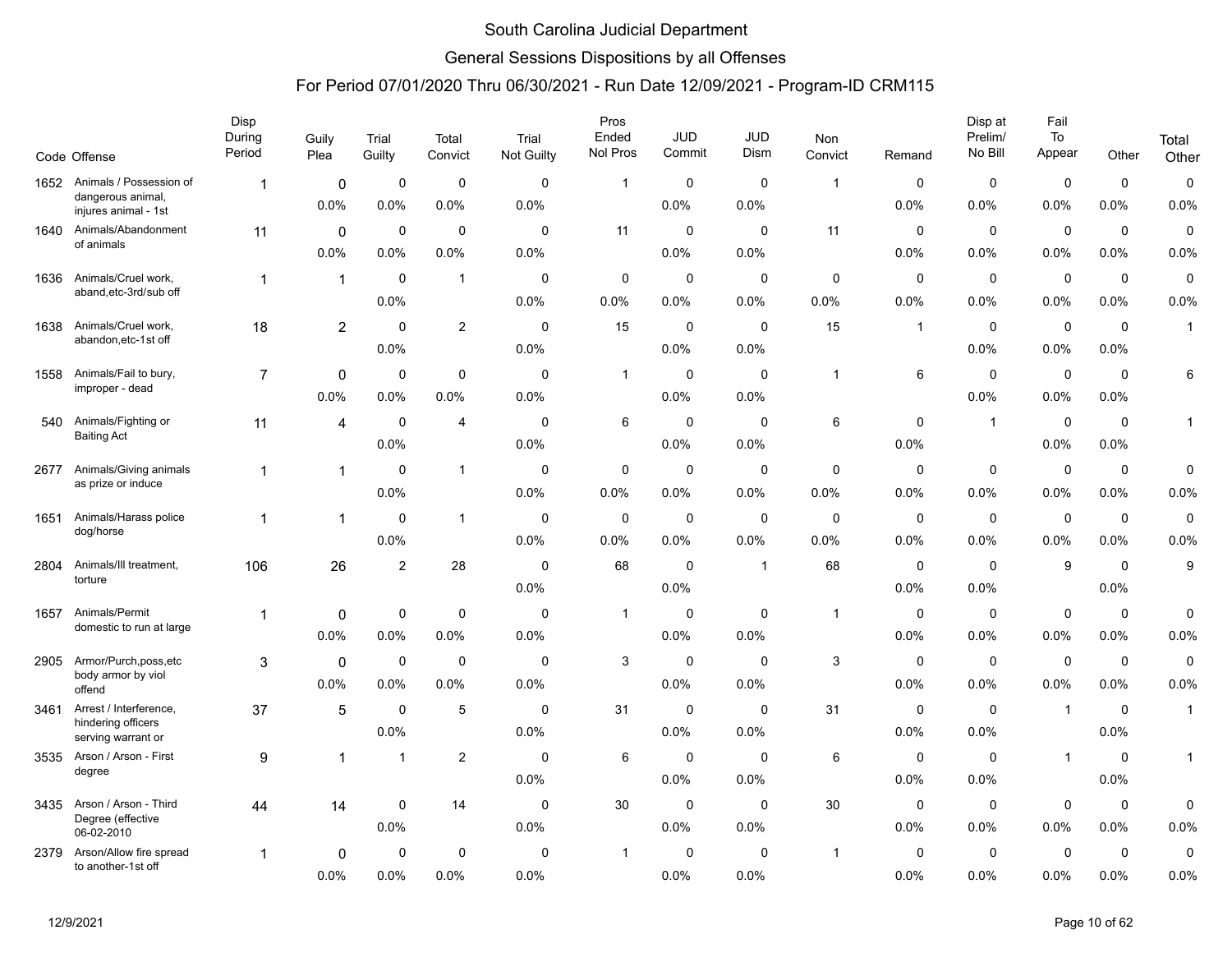### General Sessions Dispositions by all Offenses

|      | Code Offense                                    | Disp<br>During<br>Period | Guily<br>Plea  | Trial<br>Guilty | Total<br>Convict | Trial<br>Not Guilty | Pros<br>Ended<br>Nol Pros | <b>JUD</b><br>Commit | <b>JUD</b><br>Dism | Non<br>Convict | Remand      | Disp at<br>Prelim/<br>No Bill | Fail<br>To<br>Appear | Other          | Total<br>Other |
|------|-------------------------------------------------|--------------------------|----------------|-----------------|------------------|---------------------|---------------------------|----------------------|--------------------|----------------|-------------|-------------------------------|----------------------|----------------|----------------|
| 2551 | Arson/Arson-2nd deg                             | 60                       | 32             | $\mathbf 0$     | 32               | $\overline{2}$      | 22                        | $\mathbf 0$          | $\mathbf 0$        | 24             | $\mathbf 0$ | $\overline{c}$                | $\mathbf 0$          | $\overline{c}$ | $\overline{4}$ |
|      |                                                 |                          |                | 0.0%            |                  |                     |                           | 0.0%                 | 0.0%               |                | 0.0%        |                               | 0.0%                 |                |                |
| 76   | Arson/Attempts to burn,                         | 18                       | 4              | $\mathbf 0$     | $\overline{4}$   | $\mathbf 0$         | 13                        | $\mathbf 0$          | $\Omega$           | 13             | $\mathbf 0$ | $\mathbf 0$                   | $\mathbf 0$          | $\mathbf{1}$   | $\mathbf{1}$   |
|      | willful & malicious                             |                          |                | 0.0%            |                  | 0.0%                |                           | $0.0\%$              | 0.0%               |                | 0.0%        | 0.0%                          | 0.0%                 |                |                |
| 263  | Arson/Burn crops &                              | $\overline{1}$           | $\mathbf{1}$   | $\Omega$        | $\mathbf{1}$     | 0                   | 0                         | 0                    | 0                  | 0              | 0           | 0                             | $\mathbf 0$          | 0              | 0              |
|      | other persl property                            |                          |                | 0.0%            |                  | 0.0%                | 0.0%                      | 0.0%                 | 0.0%               | 0.0%           | 0.0%        | $0.0\%$                       | 0.0%                 | 0.0%           | 0.0%           |
| 265  | Arson/Burn lands w/o                            | 3                        | $\overline{2}$ | $\mathbf 0$     | 2                | $\mathbf 0$         | $\mathbf{1}$              | $\mathbf 0$          | $\mathbf 0$        | $\overline{1}$ | 0           | $\mathbf 0$                   | $\mathbf 0$          | $\mathbf 0$    | $\mathbf 0$    |
|      | consent-1st off                                 |                          |                | 0.0%            |                  | 0.0%                |                           | $0.0\%$              | 0.0%               |                | 0.0%        | 0.0%                          | 0.0%                 | 0.0%           | 0.0%           |
| 267  | Arson/Burn property to                          | 3                        | $\mathbf 0$    | $\mathbf 0$     | $\mathbf 0$      | $\mathbf 0$         | 3                         | $\mathbf 0$          | $\mathbf 0$        | $\mathsf 3$    | $\mathbf 0$ | $\mathbf 0$                   | $\pmb{0}$            | $\pmb{0}$      | 0              |
|      | defraud insurer                                 |                          | 0.0%           | 0.0%            | 0.0%             | 0.0%                |                           | $0.0\%$              | 0.0%               |                | 0.0%        | 0.0%                          | 0.0%                 | 0.0%           | 0.0%           |
| 2319 | Arson/Carrying fire on                          | 1                        | $\mathbf 0$    | $\mathbf 0$     | $\mathbf 0$      | $\mathbf 0$         | $\mathbf{1}$              | $\mathbf 0$          | $\mathbf 0$        | $\overline{1}$ | $\mathbf 0$ | $\mathbf 0$                   | $\mathbf 0$          | $\mathbf 0$    | 0              |
|      | lands of another                                |                          | 0.0%           | 0.0%            | 0.0%             | 0.0%                |                           | 0.0%                 | 0.0%               |                | 0.0%        | 0.0%                          | 0.0%                 | 0.0%           | 0.0%           |
| 508  | Arson/False insur claim                         | 1                        | 0              | $\mathbf 0$     | $\mathbf 0$      | $\mathbf 0$         | $\mathbf{1}$              | $\mathbf 0$          | $\mathbf 0$        | $\overline{1}$ | $\mathbf 0$ | $\mathbf 0$                   | $\mathbf 0$          | $\pmb{0}$      | 0              |
|      | for fire/explos                                 |                          | 0.0%           | 0.0%            | 0.0%             | 0.0%                |                           | $0.0\%$              | 0.0%               |                | 0.0%        | 0.0%                          | 0.0%                 | 0.0%           | 0.0%           |
| 509  | Arson/Willfully burning                         | 5                        | $\overline{2}$ | $\mathbf 0$     | $\overline{2}$   | $\mathbf 0$         | 3                         | 0                    | $\mathbf 0$        | 3              | 0           | 0                             | $\mathbf 0$          | $\mathbf 0$    | $\pmb{0}$      |
|      | lands of another                                |                          |                | 0.0%            |                  | 0.0%                |                           | 0.0%                 | 0.0%               |                | 0.0%        | 0.0%                          | 0.0%                 | 0.0%           | 0.0%           |
| 3412 | Assault / Assault &                             | 922                      | 382            | $\overline{4}$  | 386              | 3                   | 480                       | $\mathbf 0$          | $\mathbf 0$        | 483            | 12          | 21                            | 18                   | $\sqrt{2}$     | 53             |
|      | Battery 1st degree                              |                          |                |                 |                  |                     |                           | $0.0\%$              | 0.0%               |                |             |                               |                      |                |                |
| 3413 | Assault / Assault &                             | 1.148                    | 508            | $\mathbf{1}$    | 509              | $\mathbf{1}$        | 541                       | $\pmb{0}$            | $\mathbf{1}$       | 542            | 66          | 18                            | 11                   | $\mathbf{1}$   | 96             |
|      | Battery 2nd degree                              |                          |                |                 |                  |                     |                           | 0.0%                 |                    |                |             |                               |                      |                |                |
| 3414 | Assault / Assault &                             | 374                      | 156            | $\overline{c}$  | 158              | $\mathbf 0$         | 175                       | $\mathbf 0$          | $\mathbf 0$        | 175            | 34          | $\mathbf{1}$                  | 6                    | $\mathbf 0$    | 41             |
|      | Battery 3rd degree                              |                          |                |                 |                  | 0.0%                |                           | 0.0%                 | 0.0%               |                |             |                               |                      | 0.0%           |                |
| 3431 | Assault / Assault &                             | $\overline{2}$           | $\overline{2}$ | $\mathbf 0$     | $\overline{2}$   | $\mathbf 0$         | 0                         | 0                    | 0                  | $\mathbf 0$    | 0           | 0                             | $\mathbf 0$          | $\mathbf 0$    | 0              |
|      | Battery by Mob, 1st<br>degree (Death results)   |                          |                | 0.0%            |                  | 0.0%                | 0.0%                      | $0.0\%$              | 0.0%               | 0.0%           | 0.0%        | 0.0%                          | 0.0%                 | 0.0%           | 0.0%           |
| 3432 | Assault / Assault &                             | 69                       | 18             | $\mathbf 0$     | 18               | $\mathbf 0$         | 44                        | $\mathbf 0$          | $\mathbf{1}$       | 44             | 3           | $\overline{\mathbf{c}}$       | $\overline{1}$       | $\mathbf 0$    | 6              |
|      | Battery by Mob, 2nd<br>degree (Serious bodily   |                          |                | 0.0%            |                  | 0.0%                |                           | 0.0%                 |                    |                |             |                               |                      | 0.0%           |                |
| 3433 | Assault / Assault &                             | 248                      | 70             | $\mathbf 0$     | 70               | $\mathbf 0$         | 159                       | $\mathbf 0$          | $\mathbf 0$        | 159            | 12          | 5                             | $\overline{2}$       | $\mathbf 0$    | 19             |
|      | Battery by Mob, 3rd<br>degree (Bodily injury    |                          |                | 0.0%            |                  | 0.0%                |                           | 0.0%                 | 0.0%               |                |             |                               |                      | 0.0%           |                |
| 3411 | Assault / Assault &                             | 482                      | 202            | $\Omega$        | 202              | 3                   | 248                       | $\mathbf 0$          | $\Omega$           | 251            | 3           | 14                            | 12                   | $\mathbf 0$    | 29             |
|      | Battery of a High &<br><b>Aggravated Nature</b> |                          |                | 0.0%            |                  |                     |                           | 0.0%                 | 0.0%               |                |             |                               |                      | 0.0%           |                |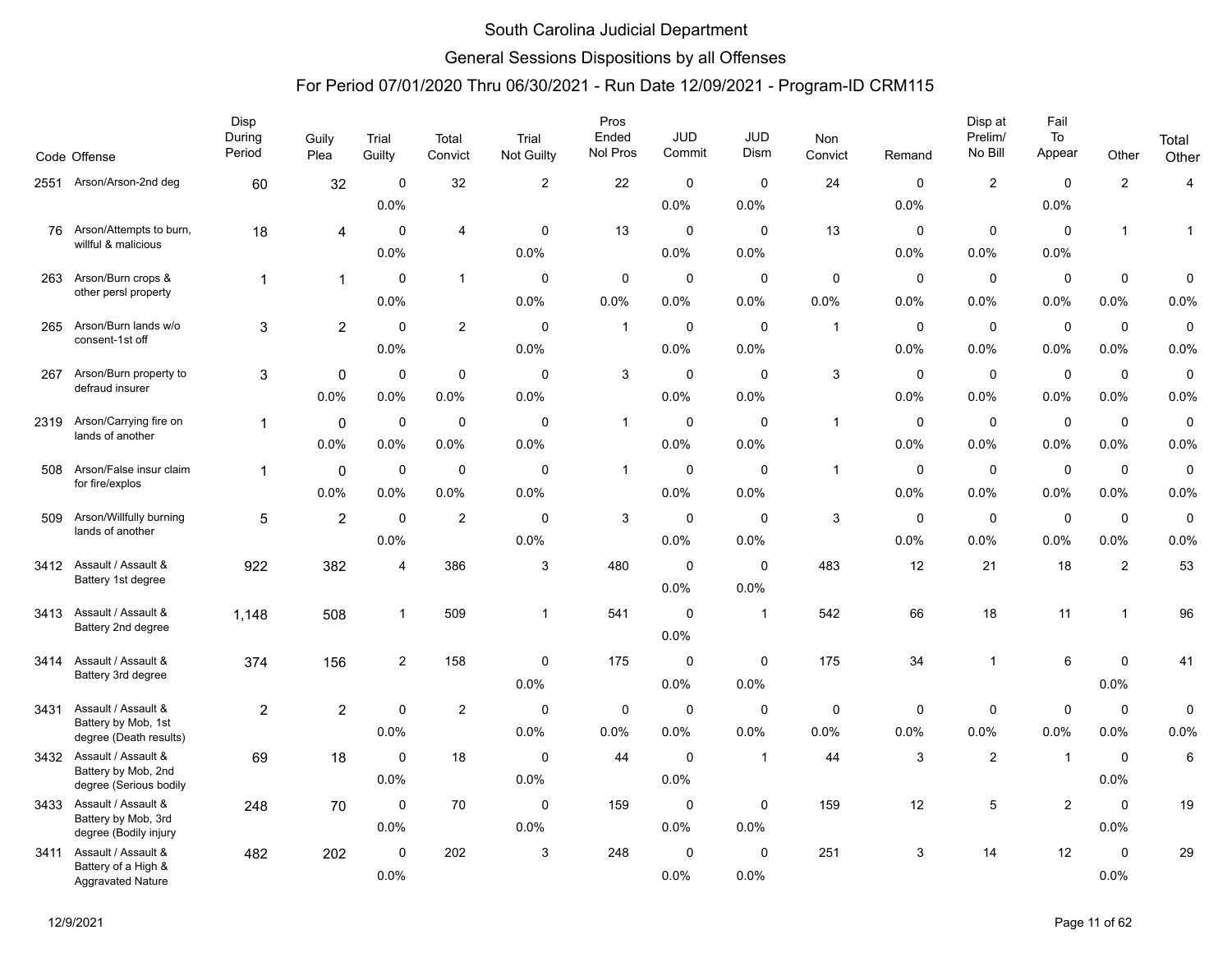### General Sessions Dispositions by all Offenses

|      | Code Offense                                       | Disp<br>During<br>Period | Guily<br>Plea       | Trial<br>Guilty     | Total<br>Convict    | Trial<br>Not Guilty | Pros<br>Ended<br>Nol Pros | <b>JUD</b><br>Commit | <b>JUD</b><br>Dism  | Non<br>Convict | Remand              | Disp at<br>Prelim/<br>No Bill | Fail<br>To<br>Appear | Other               | Total<br>Other |
|------|----------------------------------------------------|--------------------------|---------------------|---------------------|---------------------|---------------------|---------------------------|----------------------|---------------------|----------------|---------------------|-------------------------------|----------------------|---------------------|----------------|
| 224  | Bail / Failure to appear                           | 5                        | $\pmb{0}$           | 0                   | $\mathbf 0$         | $\Omega$            | 5                         | $\mathbf 0$          | $\Omega$            | 5              | 0                   | $\mathbf 0$                   | $\mathbf 0$          | $\mathbf 0$         | $\pmb{0}$      |
|      | after release for a<br>Misdemeanor (not used       |                          | 0.0%                | 0.0%                | 0.0%                | 0.0%                |                           | 0.0%                 | 0.0%                |                | 0.0%                | 0.0%                          | 0.0%                 | 0.0%                | 0.0%           |
| 223  | Bail / Failure to appear                           | 3                        | $\mathbf{1}$        | $\Omega$            | $\mathbf{1}$        | $\Omega$            | $\overline{2}$            | $\mathbf 0$          | $\Omega$            | $\overline{2}$ | $\Omega$            | $\mathbf 0$                   | $\mathbf 0$          | $\mathbf 0$         | 0              |
|      | after release for Felony<br>(not used from 6/98 to |                          |                     | 0.0%                |                     | 0.0%                |                           | 0.0%                 | 0.0%                |                | 0.0%                | 0.0%                          | 0.0%                 | 0.0%                | 0.0%           |
| 445  | Banking / Use of word                              | 1                        | 0                   | $\mathbf 0$         | $\mathbf 0$         | $\mathbf 0$         | $\mathbf{1}$              | $\mathbf 0$          | $\mathbf 0$         | $\overline{1}$ | $\mathbf 0$         | $\mathbf 0$                   | $\mathbf 0$          | $\mathbf 0$         | $\pmb{0}$      |
|      | 'bank' or 'banking' by<br>other than banking       |                          | 0.0%                | 0.0%                | 0.0%                | 0.0%                |                           | 0.0%                 | 0.0%                |                | 0.0%                | 0.0%                          | 0.0%                 | 0.0%                | 0.0%           |
| 1345 | Banking/Fed charter fin<br>institution crime       | 234                      | 75                  | $\mathbf 0$         | 75                  | 0                   | 144                       | 0                    | 0                   | 144            | 4                   | $\mathbf{1}$                  | 10                   | $\mathbf 0$         | 15             |
|      |                                                    |                          |                     | 0.0%                |                     | 0.0%                |                           | 0.0%                 | 0.0%                |                |                     |                               |                      | 0.0%                |                |
| 2429 | Banking/Stop check,<br>\$500/less, 1st off         | $\overline{2}$           | $\mathbf 0$         | $\mathbf 0$         | $\mathbf 0$         | $\Omega$            | $\mathbf{1}$              | $\mathbf 0$          | $\Omega$            | $\mathbf{1}$   | $\mathbf 0$         | $\mathbf 0$                   | $\mathbf{1}$         | $\mathbf 0$         | $\mathbf{1}$   |
|      |                                                    |                          | 0.0%                | 0.0%                | 0.0%                | 0.0%                |                           | 0.0%                 | 0.0%                |                | 0.0%                | 0.0%                          |                      | 0.0%                |                |
| 31   | Bigamy/Bigamy                                      | $\mathbf 1$              | $\mathbf{0}$        | $\mathbf 0$         | $\mathbf 0$         | $\mathbf 0$         | $\mathbf{1}$              | 0                    | $\mathbf 0$         | $\mathbf{1}$   | $\mathbf 0$         | $\mathbf 0$                   | $\pmb{0}$            | $\mathbf 0$         | 0              |
|      |                                                    |                          | 0.0%                | 0.0%                | 0.0%                | 0.0%                |                           | 0.0%                 | 0.0%                |                | 0.0%                | 0.0%                          | 0.0%                 | 0.0%                | 0.0%           |
| 30   | Blackmail/Blackmail or<br>Extortion                | 10                       | 4                   | $\mathbf 0$         | $\overline{4}$      | $\Omega$            | 5                         | $\mathbf 0$          | $\mathbf 0$         | $\,$ 5 $\,$    | $\mathbf 0$         | $\mathbf 0$                   | $\overline{1}$       | $\mathbf 0$         | $\mathbf{1}$   |
|      |                                                    |                          |                     | $0.0\%$             |                     | 0.0%                |                           | $0.0\%$              | 0.0%                |                | 0.0%                | 0.0%                          |                      | 0.0%                |                |
| 1248 | Body/Unauth remove<br>body, from place found       | 3                        | $\mathbf{1}$        | $\mathbf 0$         | $\mathbf{1}$        | $\mathbf 0$         | $\overline{2}$            | $\mathbf 0$          | $\mathbf 0$         | $\mathbf{2}$   | $\mathbf 0$         | $\mathbf 0$                   | $\mathbf 0$          | $\mathbf 0$         | 0              |
|      |                                                    |                          |                     | 0.0%                |                     | 0.0%                |                           | 0.0%                 | 0.0%                |                | 0.0%                | 0.0%                          | 0.0%                 | 0.0%                | 0.0%           |
| 2775 | Bomb/Explosion or<br>attempt damage bldg           | 3                        | $\mathbf 0$         | 0                   | $\mathbf 0$         | $\Omega$            | 3                         | $\mathbf 0$          | $\mathbf 0$         | $\mathbf{3}$   | $\mathbf 0$         | $\mathbf 0$                   | $\mathbf 0$          | $\mathbf 0$         | $\mathbf 0$    |
|      |                                                    |                          | 0.0%                | 0.0%                | 0.0%                | 0.0%                |                           | 0.0%                 | 0.0%                |                | 0.0%                | 0.0%                          | 0.0%                 | 0.0%                | 0.0%           |
| 2777 | Bomb/Hoax or replica<br>manuf or possess           | 1                        | $\mathbf{0}$        | $\mathbf 0$         | $\mathbf 0$         | $\mathbf 0$         | $\mathbf{1}$              | $\mathbf 0$          | $\mathbf 0$         | $\mathbf{1}$   | 0                   | $\mathbf 0$                   | $\mathbf 0$          | $\mathbf 0$         | 0              |
|      |                                                    |                          | 0.0%                | 0.0%                | 0.0%                | 0.0%                |                           | 0.0%                 | 0.0%                |                | 0.0%                | 0.0%                          | 0.0%                 | 0.0%                | 0.0%           |
| 2780 | Bomb/Make bomb<br>threat or false info 1st         | $\overline{7}$           | 3                   | $\mathbf 0$         | 3                   | $\mathbf 0$         | 3                         | $\mathbf 0$          | $\mathbf 0$         | 3              | $\overline{1}$      | $\mathbf 0$                   | $\mathbf 0$          | $\mathbf 0$         | $\mathbf{1}$   |
|      | off                                                |                          |                     | 0.0%                |                     | 0.0%                |                           | 0.0%                 | 0.0%                |                |                     | 0.0%                          | 0.0%                 | 0.0%                |                |
| 2776 | Bomb/Poss manuf<br>transport bomb or part          | 9                        | 6                   | $\mathbf 0$         | 6                   | $\mathbf 0$         | 3                         | 0                    | $\mathbf 0$         | $\sqrt{3}$     | 0                   | $\mathbf 0$                   | $\mathbf 0$          | 0                   | 0              |
|      |                                                    |                          |                     | 0.0%                |                     | 0.0%                |                           | 0.0%                 | 0.0%                |                | 0.0%                | 0.0%                          | 0.0%                 | 0.0%                | 0.0%           |
| 544  | <b>Bomb/SC Explosives</b><br>Control Act-1st off   | 1                        | 1                   | $\mathbf 0$         | $\mathbf{1}$        | $\mathbf 0$         | $\mathbf 0$               | $\mathbf 0$          | $\mathbf 0$         | $\mathbf 0$    | $\mathbf 0$         | $\mathbf 0$                   | $\mathbf 0$          | $\mathbf 0$         | 0<br>0.0%      |
|      |                                                    |                          |                     | 0.0%                |                     | 0.0%                | $0.0\%$                   | 0.0%                 | 0.0%                | 0.0%           | 0.0%                | 0.0%                          | 0.0%                 | $0.0\%$             |                |
| 2937 | Bomb/threat, conspire<br>to threat, solicits       | $\mathbf 1$              | $\mathbf 0$<br>0.0% | 0<br>0.0%           | $\mathbf 0$<br>0.0% | $\mathbf 0$<br>0.0% | $\mathbf 0$<br>0.0%       | 0<br>0.0%            | $\mathbf 0$<br>0.0% | 0<br>0.0%      | $\mathbf 0$<br>0.0% | $\overline{1}$                | $\mathbf 0$<br>0.0%  | $\mathbf 0$<br>0.0% | $\mathbf{1}$   |
|      | another to threat real or                          |                          |                     |                     |                     |                     |                           |                      |                     |                |                     |                               |                      |                     |                |
| 891  | Breach / Breach of<br>peace, non-aggravated        | 106                      | 54                  | $\mathbf 0$<br>0.0% | 54                  | $\mathbf 0$<br>0.0% | 41                        | 0<br>0.0%            | $\mathbf 0$<br>0.0% | 41             | 5                   | 4                             | $\overline{2}$       | $\mathbf 0$<br>0.0% | 11             |
|      | in nature                                          |                          |                     |                     |                     |                     |                           |                      |                     |                |                     |                               |                      |                     |                |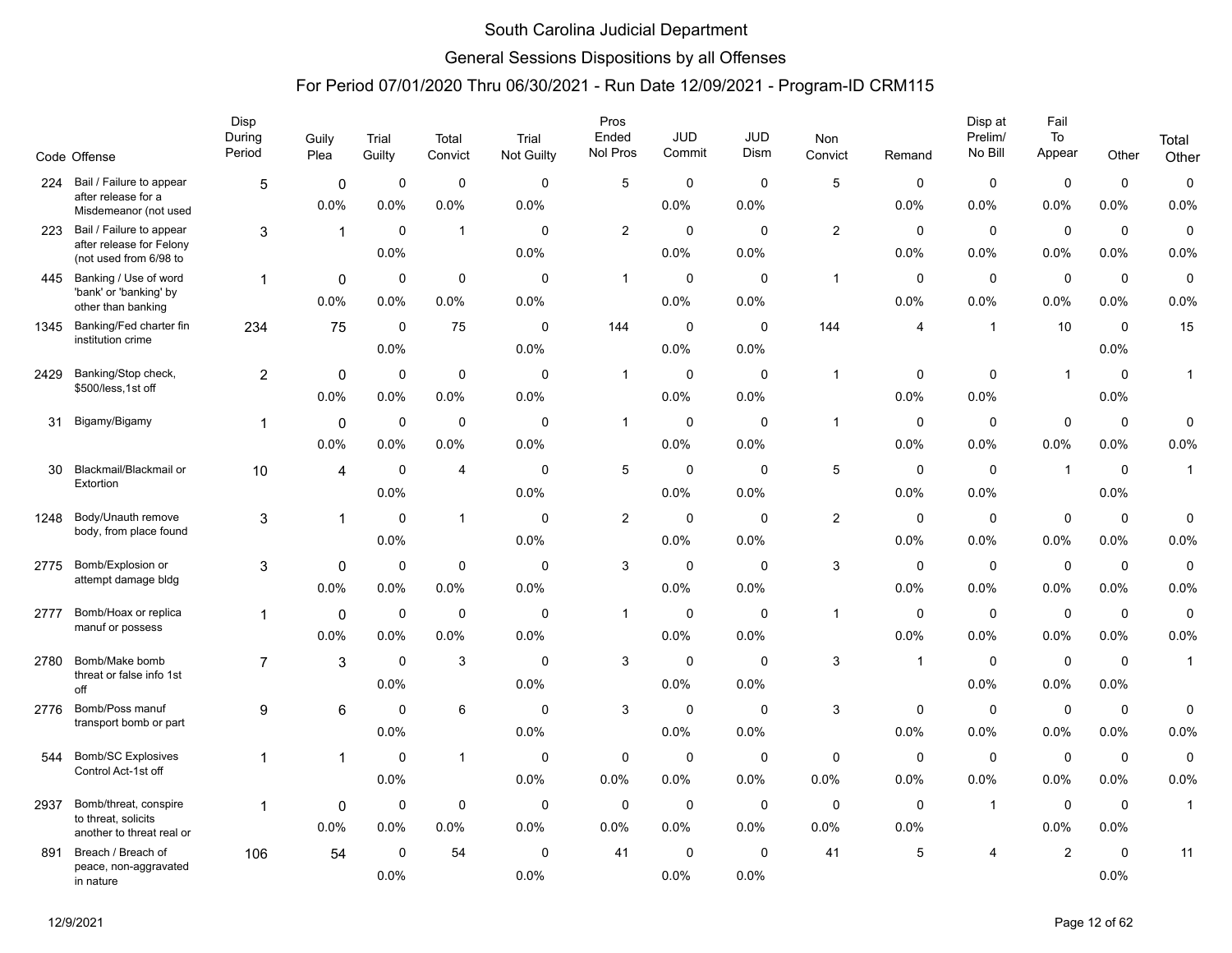### General Sessions Dispositions by all Offenses

|      | Code Offense                                                                   | Disp<br>During<br>Period | Guily<br>Plea | Trial<br>Guilty     | Total<br>Convict | Trial<br>Not Guilty | Pros<br>Ended<br>Nol Pros | <b>JUD</b><br>Commit | JUD<br>Dism         | <b>Non</b><br>Convict | Remand                  | Disp at<br>Prelim/<br>No Bill | Fail<br>To<br>Appear | Other                   | Total<br>Other      |
|------|--------------------------------------------------------------------------------|--------------------------|---------------|---------------------|------------------|---------------------|---------------------------|----------------------|---------------------|-----------------------|-------------------------|-------------------------------|----------------------|-------------------------|---------------------|
|      |                                                                                |                          |               |                     |                  |                     |                           |                      |                     |                       |                         |                               |                      |                         |                     |
| 3424 | Breach / Breach of trust<br>with fraudulent intent,<br>value \$10,000 or more  | 184                      | 64            | $\mathbf 0$<br>0.0% | 64               | $\Omega$<br>0.0%    | 113                       | 0<br>0.0%            | $\mathbf 0$<br>0.0% | 113                   | $\Omega$<br>0.0%        | $\overline{2}$                | 5                    | $\mathbf 0$<br>0.0%     | $\overline{7}$      |
| 3422 | Breach / Breach of trust<br>with fraudulent intent,<br>value \$2,000 or less   | 67                       | 10            | $\Omega$<br>0.0%    | 10               | $\Omega$<br>0.0%    | 47                        | 0<br>0.0%            | $\Omega$<br>0.0%    | 47                    | 8                       | $\mathbf 0$<br>0.0%           | $\overline{2}$       | $\Omega$<br>0.0%        | 10                  |
| 3588 | Breach / Breach of trust<br>with fraudulent intent,<br>value \$2,000 or less   | 38                       | 24            | $\Omega$<br>0.0%    | 24               | -1                  | 10                        | $\mathbf 0$<br>0.0%  | 0<br>0.0%           | 11                    | 3                       | $\Omega$<br>0.0%              | $\mathbf 0$<br>0.0%  | $\mathbf 0$<br>0.0%     | 3                   |
| 3423 | Breach / Breach of trust<br>with fraudulent intent,<br>value more than \$2,000 | 310                      | 87            | 0<br>0.0%           | 87               | 0<br>0.0%           | 199                       | 0<br>0.0%            | 0<br>0.0%           | 199                   | 9                       | $\overline{4}$                | 11                   | $\mathbf 0$<br>0.0%     | 24                  |
| 3590 | Breach / Breach of trust<br>with fraudulent intent,<br>value more than \$2,000 | 28                       | 8             | $\Omega$<br>0.0%    | 8                | $\Omega$<br>0.0%    | 19                        | $\mathbf 0$<br>0.0%  | $\mathbf 0$<br>0.0% | 19                    | $\Omega$<br>0.0%        | $\mathbf 0$<br>0.0%           | $\mathbf{1}$         | $\mathbf 0$<br>0.0%     | $\mathbf{1}$        |
| 3474 | Breach / Breach of trust,<br>obtaining property under<br>false tokens, value   | 19                       | 11            | $\mathbf 0$<br>0.0% | 11               | $\mathbf 0$<br>0.0% | 8                         | 0<br>0.0%            | 0<br>0.0%           | 8                     | 0<br>0.0%               | $\mathbf 0$<br>0.0%           | $\mathbf 0$<br>0.0%  | $\mathbf 0$<br>0.0%     | $\mathbf 0$<br>0.0% |
| 3472 | Breach / Breach of trust,<br>obtaining property under<br>false tokens, value   | 17                       | 5             | $\Omega$<br>0.0%    | 5                | $\Omega$<br>0.0%    | 11                        | $\pmb{0}$<br>0.0%    | 0<br>0.0%           | 11                    | $\overline{1}$          | $\mathbf 0$<br>0.0%           | $\mathbf 0$<br>0.0%  | $\mathbf 0$<br>$0.0\%$  | $\mathbf{1}$        |
| 3593 | Breach / Breach of trust,<br>obtaining property under<br>false tokens, value   | 24                       | 6             | $\mathbf 0$<br>0.0% | 6                | $\mathbf 0$<br>0.0% | 18                        | 0<br>0.0%            | 0<br>0.0%           | 18                    | 0<br>0.0%               | $\mathbf 0$<br>0.0%           | $\mathbf 0$<br>0.0%  | $\mathbf 0$<br>0.0%     | $\pmb{0}$<br>0.0%   |
| 3473 | Breach / Breach of trust,<br>obtaining property under<br>false tokens, value   | 18                       | 6             | $\mathbf 0$<br>0.0% | 6                | $\mathbf 0$<br>0.0% | 12                        | $\mathbf 0$<br>0.0%  | 0<br>0.0%           | 12                    | $\mathbf 0$<br>$0.0\%$  | $\mathbf 0$<br>0.0%           | $\mathbf 0$<br>0.0%  | $\mathbf 0$<br>$0.0\%$  | $\mathbf 0$<br>0.0% |
| 3597 | Breach / Breach of trust,<br>obtaining property under<br>false tokens, value   | 4                        | $\mathbf{1}$  | $\mathbf 0$<br>0.0% | $\mathbf{1}$     | $\mathbf 0$<br>0.0% | $\overline{2}$            | 0<br>0.0%            | 0<br>0.0%           | $\overline{2}$        | 0<br>0.0%               | $\mathbf 0$<br>0.0%           | $\mathbf{1}$         | $\mathbf 0$<br>0.0%     | $\mathbf{1}$        |
| 3471 | Breach / Obtain<br>signature or prop. under<br>false pretenses, value          | 48                       | 19            | $\mathbf 0$<br>0.0% | 19               | $\mathbf 0$<br>0.0% | 22                        | $\pmb{0}$<br>0.0%    | $\mathbf 0$<br>0.0% | 22                    | $\mathbf 0$<br>$0.0\%$  | $\mathbf 0$<br>0.0%           | $\overline{7}$       | $\mathbf 0$<br>$0.0\%$  | $\overline{7}$      |
| 3469 | Breach / Obtain<br>signature or prop. under<br>false pretenses, value          | 88                       | 19            | 0<br>0.0%           | 19               | $\mathbf 0$<br>0.0% | 58                        | 0<br>0.0%            | 0<br>0.0%           | 58                    | 9                       | $\mathbf 0$<br>0.0%           | $\mathbf{1}$         | $\overline{1}$          | 11                  |
| 3613 | Breach / Obtain<br>signature or prop. under<br>false pretenses, value          | 122                      | 46            | $\mathbf 0$<br>0.0% | 46               | $\mathbf 0$<br>0.0% | 69                        | $\mathbf 0$<br>0.0%  | 0<br>0.0%           | 69                    | 4                       | $\overline{1}$                | $\overline{c}$       | $\mathbf 0$<br>0.0%     | $\overline{7}$      |
| 3470 | Breach / Obtain<br>signature or prop. under<br>false pretenses, value          | 69                       | 20            | $\mathbf 0$<br>0.0% | 20               | $\mathbf 0$<br>0.0% | 46                        | 0<br>0.0%            | 0<br>0.0%           | 46                    | 0<br>0.0%               | $\overline{\mathbf{1}}$       | $\overline{2}$       | $\mathbf 0$<br>0.0%     | 3                   |
| 3591 | Breach / Obtain<br>signature or prop. under<br>false pretenses, value          | 18                       | 10            | $\mathbf 0$<br>0.0% | 10               | $\mathbf 0$<br>0.0% | 6                         | $\mathbf 0$<br>0.0%  | $\mathbf 0$<br>0.0% | 6                     | $\overline{\mathbf{1}}$ | $\mathbf 0$<br>0.0%           | $\mathbf 0$<br>0.0%  | $\overline{\mathbf{1}}$ | $\overline{c}$      |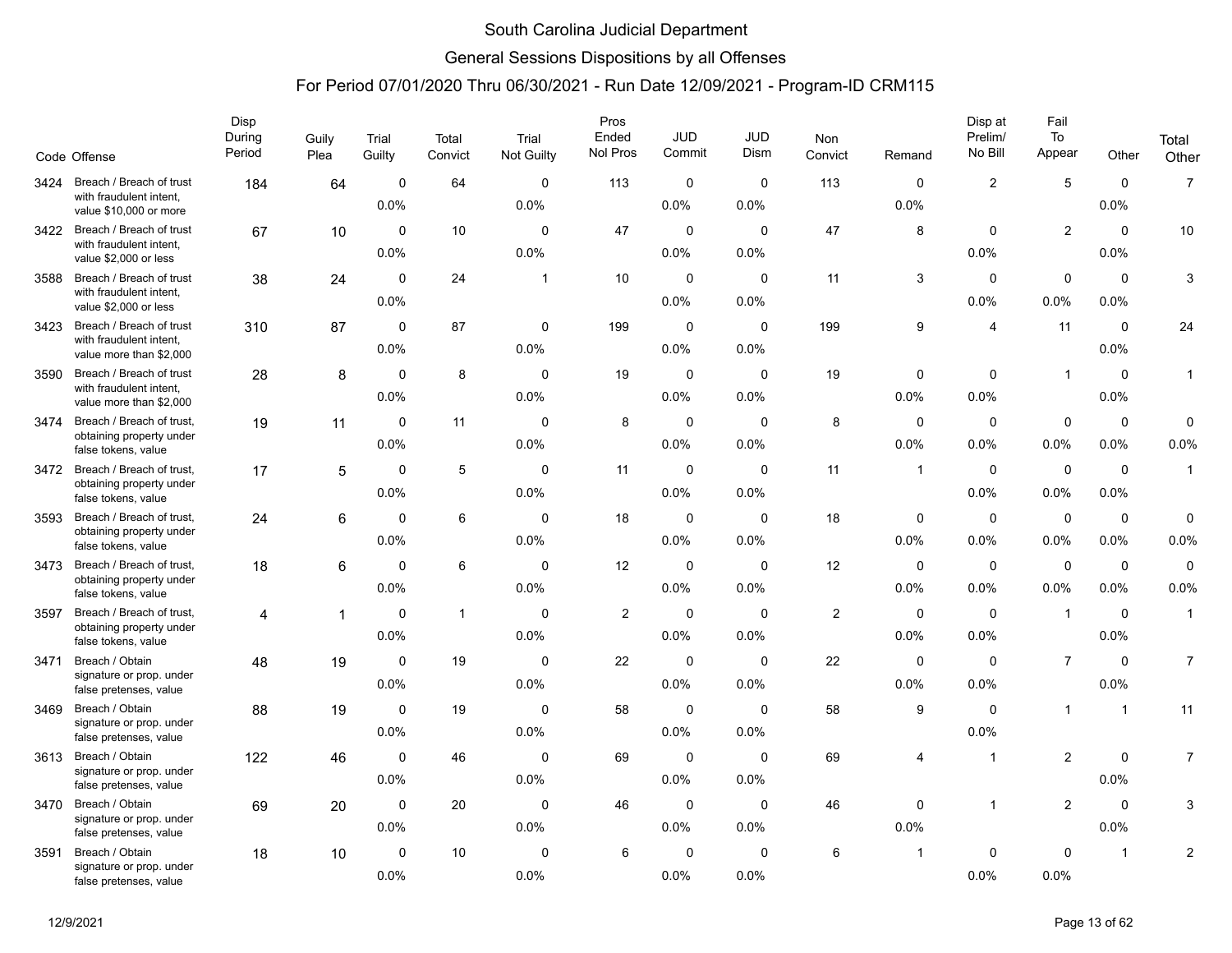### General Sessions Dispositions by all Offenses

|      | Code Offense                               | Disp<br>During<br>Period | Guily<br>Plea  | Trial<br>Guilty | Total<br>Convict | Trial<br><b>Not Guilty</b> | Pros<br>Ended<br>Nol Pros | <b>JUD</b><br>Commit | <b>JUD</b><br>Dism | Non<br>Convict | Remand         | Disp at<br>Prelim/<br>No Bill | Fail<br>To<br>Appear | Other          | Total<br>Other |
|------|--------------------------------------------|--------------------------|----------------|-----------------|------------------|----------------------------|---------------------------|----------------------|--------------------|----------------|----------------|-------------------------------|----------------------|----------------|----------------|
| 955  | Breach/Breach of<br>peace, aggravated      | 192                      | 96             | -1              | 97               | $\mathbf 0$                | 84                        | $\mathbf 0$          | -1                 | 84             | 5              | 3                             | $\overline{c}$       | $\mathbf 0$    | 10             |
|      |                                            |                          |                |                 |                  | 0.0%                       |                           | 0.0%                 |                    |                |                |                               |                      | 0.0%           |                |
| 1185 | Breach/Trust w/fraud                       | 5                        | 0              | 0               | $\mathbf 0$      | $\Omega$                   | 5                         | $\mathbf 0$          | $\mathbf 0$        | 5              | 0              | 0                             | $\mathbf 0$          | $\mathbf 0$    | $\mathbf 0$    |
|      | intent, \$1000/less                        |                          | 0.0%           | 0.0%            | 0.0%             | 0.0%                       |                           | $0.0\%$              | 0.0%               |                | 0.0%           | 0.0%                          | 0.0%                 | 0.0%           | 0.0%           |
| 752  | Bribes/Agents, servants                    | 1                        | $\mathbf 0$    | 0               | 0                | $\mathbf 0$                | $\mathbf{1}$              | $\mathbf 0$          | $\mathbf 0$        | $\mathbf{1}$   | $\mathbf 0$    | 0                             | $\mathbf 0$          | $\mathbf 0$    | $\pmb{0}$      |
|      | or employees                               |                          | 0.0%           | 0.0%            | 0.0%             | 0.0%                       |                           | 0.0%                 | 0.0%               |                | 0.0%           | 0.0%                          | 0.0%                 | 0.0%           | 0.0%           |
| 262  | Bribes/Giving/offering                     | $\overline{c}$           | $\mathbf{1}$   | $\mathbf 0$     | $\mathbf 1$      | $\Omega$                   | $\mathbf{1}$              | $\pmb{0}$            | $\Omega$           | $\mathbf{1}$   | $\mathbf 0$    | $\mathbf 0$                   | $\pmb{0}$            | 0              | $\pmb{0}$      |
|      | bribes to officers                         |                          |                | 0.0%            |                  | 0.0%                       |                           | 0.0%                 | 0.0%               |                | 0.0%           | 0.0%                          | 0.0%                 | 0.0%           | 0.0%           |
| 1483 | Broker/Act real estate                     | $\overline{2}$           | $\overline{2}$ | $\mathbf 0$     | 2                | $\mathbf 0$                | $\mathbf 0$               | $\mathbf 0$          | $\mathbf 0$        | $\mathbf 0$    | $\mathbf 0$    | $\mathbf 0$                   | $\mathbf 0$          | $\mathbf 0$    | $\mathbf 0$    |
|      | broker w/o license                         |                          |                | 0.0%            |                  | 0.0%                       | 0.0%                      | $0.0\%$              | 0.0%               | 0.0%           | 0.0%           | 0.0%                          | 0.0%                 | 0.0%           | 0.0%           |
| 38   | Buggery/Buggery                            | 1                        | $\mathbf 0$    | 0               | 0                | $\mathbf 0$                | 1                         | 0                    | $\mathbf 0$        | $\overline{1}$ | 0              | 0                             | $\mathbf 0$          | $\mathbf 0$    | $\mathbf 0$    |
|      |                                            |                          | 0.0%           | 0.0%            | 0.0%             | 0.0%                       |                           | 0.0%                 | 0.0%               |                | 0.0%           | 0.0%                          | 0.0%                 | 0.0%           | 0.0%           |
| 2970 | BUI / water device,                        | $\mathbf{1}$             | $\mathbf{1}$   | $\mathbf 0$     | $\mathbf 1$      | $\mathbf 0$                | 0                         | $\mathbf 0$          | $\mathbf 0$        | $\mathbf 0$    | $\mathbf 0$    | $\mathbf 0$                   | $\mathbf 0$          | 0              | $\pmb{0}$      |
|      | operating under the<br>influence, .08, 2nd |                          |                | 0.0%            |                  | 0.0%                       | 0.0%                      | $0.0\%$              | $0.0\%$            | 0.0%           | 0.0%           | 0.0%                          | 0.0%                 | 0.0%           | 0.0%           |
| 2688 | BUI / Water device, with                   | 3                        | $\mathbf 0$    | $\mathbf 0$     | $\mathbf 0$      | $\mathbf 0$                | $\mathbf 0$               | $\mathbf 0$          | $\mathbf 0$        | 0              | 3              | $\mathbf 0$                   | $\mathbf 0$          | $\mathbf 0$    | $\sqrt{3}$     |
|      | great bodily injury                        |                          | 0.0%           | 0.0%            | 0.0%             | 0.0%                       | 0.0%                      | $0.0\%$              | 0.0%               | 0.0%           |                | 0.0%                          | 0.0%                 | 0.0%           |                |
| 3083 | <b>Builder / Residential</b>               | 1                        | $\mathbf 0$    | $\mathbf 0$     | 0                | $\mathbf 0$                | $\mathbf{1}$              | 0                    | $\mathbf 0$        | $\overline{1}$ | $\mathbf 0$    | $\mathbf 0$                   | $\mathbf 0$          | $\mathbf 0$    | $\mathbf 0$    |
|      | home builders article<br>violation         |                          | 0.0%           | 0.0%            | 0.0%             | 0.0%                       |                           | 0.0%                 | 0.0%               |                | 0.0%           | 0.0%                          | 0.0%                 | 0.0%           | 0.0%           |
| 1486 | <b>Builder/Resid home</b>                  | $\overline{2}$           | $\mathbf{1}$   | $\mathbf 0$     | $\mathbf{1}$     | $\mathbf 0$                | $\mathbf{1}$              | $\mathbf 0$          | $\mathbf 0$        | $\mathbf{1}$   | 0              | $\mathbf 0$                   | $\mathbf 0$          | $\mathbf 0$    | $\mathbf 0$    |
|      | builders, w/o license                      |                          |                | 0.0%            |                  | 0.0%                       |                           | $0.0\%$              | 0.0%               |                | 0.0%           | 0.0%                          | 0.0%                 | 0.0%           | 0.0%           |
| 613  | Buildings/Tenant,                          | 2                        | $\mathbf{1}$   | $\Omega$        | $\mathbf{1}$     | $\mathbf 0$                | $\mathbf{1}$              | $\mathbf 0$          | $\mathbf 0$        | $\overline{1}$ | $\Omega$       | $\mathbf 0$                   | $\mathbf 0$          | $\mathbf 0$    | $\pmb{0}$      |
|      | inj/destr of bldg/crops                    |                          |                | 0.0%            |                  | 0.0%                       |                           | 0.0%                 | 0.0%               |                | 0.0%           | 0.0%                          | 0.0%                 | 0.0%           | 0.0%           |
| 80   | Burglary / Burglary                        | 1,309                    | 581            | $\overline{1}$  | 582              | 3                          | 668                       | $\mathbf 0$          | $\mathbf{1}$       | 671            | 15             | 9                             | 26                   | 5              | 55             |
|      | (Non-Violent) - Second<br>degree           |                          |                |                 |                  |                            |                           | 0.0%                 |                    |                |                |                               |                      |                |                |
| 86   | Burglary / Burglary                        | 579                      | 278            | 0               | 278              | 0                          | 273                       | 0                    | 0                  | 273            | 8              | $\mathbf{1}$                  | 11                   | 8              | 28             |
|      | (Violent) (After<br>06/20/85) - Second     |                          |                | 0.0%            |                  | 0.0%                       |                           | 0.0%                 | 0.0%               |                |                |                               |                      |                |                |
| 79   | Burglary/(After                            | 1,234                    | 501            | 9               | 510              | 3                          | 656                       | $\mathbf 0$          | 3                  | 659            | 9              | 29                            | 19                   | 5              | 62             |
|      | 6/20/85)-1st degree                        |                          |                |                 |                  |                            |                           | 0.0%                 |                    |                |                |                               |                      |                |                |
| 427  | Burglary/(After                            | 524                      | 221            | $\mathbf 0$     | 221              | 0                          | 270                       | $\mathbf 0$          | 3                  | 270            | $\overline{7}$ | 11                            | 10                   | $\overline{2}$ | 30             |
|      | 6/20/85)-3rd deg-1st off                   |                          |                | 0.0%            |                  | 0.0%                       |                           | 0.0%                 |                    |                |                |                               |                      |                |                |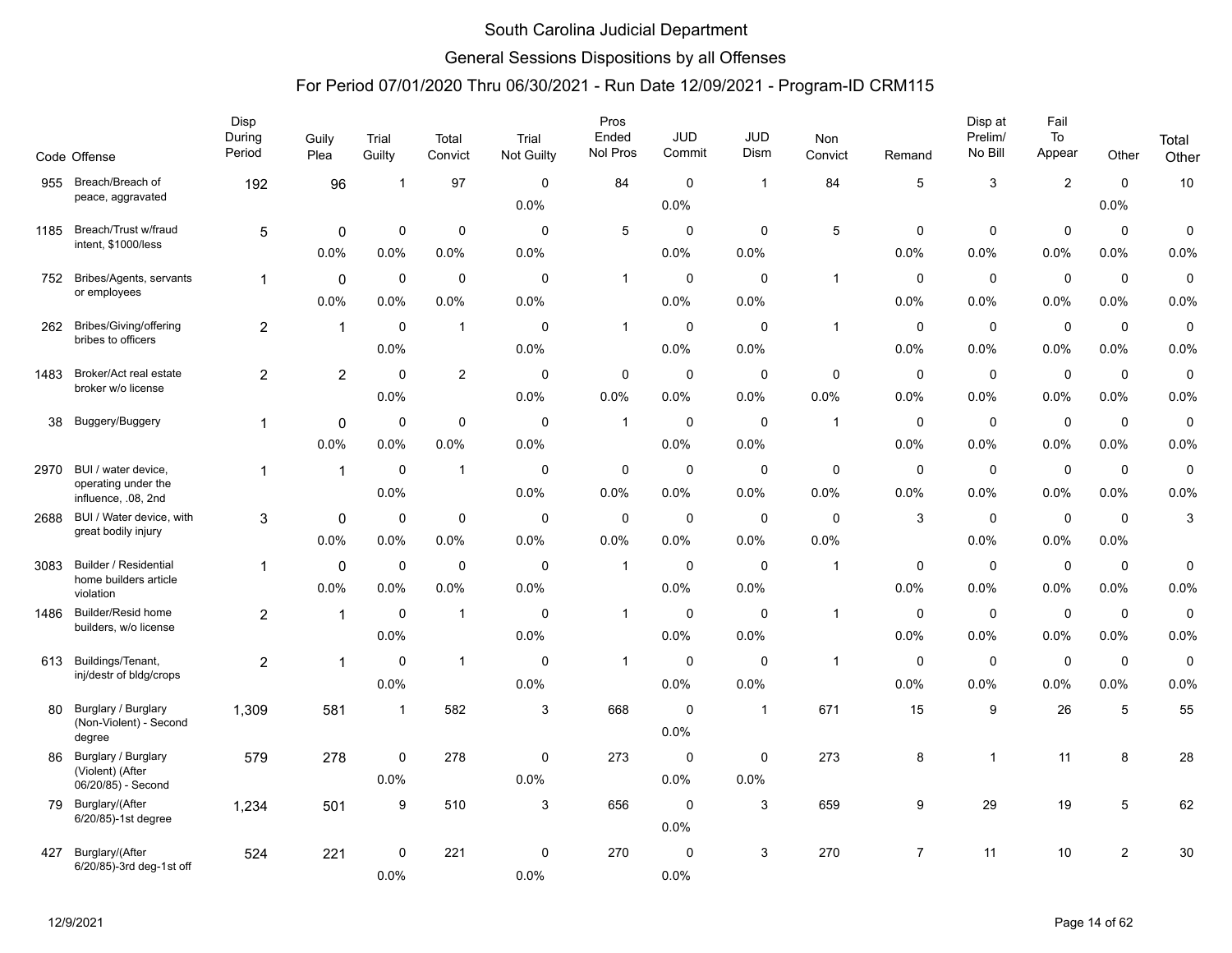### General Sessions Dispositions by all Offenses

|      |                                                      | Disp<br>During | Guily       | Trial          | Total          | Trial             | Pros<br>Ended  | <b>JUD</b>  | <b>JUD</b>   | Non            |                | Disp at<br>Prelim/ | Fail<br>To     |             | Total        |
|------|------------------------------------------------------|----------------|-------------|----------------|----------------|-------------------|----------------|-------------|--------------|----------------|----------------|--------------------|----------------|-------------|--------------|
|      | Code Offense                                         | Period         | Plea        | Guilty         | Convict        | <b>Not Guilty</b> | Nol Pros       | Commit      | Dism         | Convict        | Remand         | No Bill            | Appear         | Other       | Other        |
| 428  | Burglary/(After                                      | 32             | 13          | $\mathbf 0$    | 13             | $\mathbf{1}$      | 17             | 0           | $\mathbf 0$  | 18             | $\mathbf 0$    | $\mathbf 0$        | $\overline{1}$ | $\mathbf 0$ | $\mathbf{1}$ |
|      | 6/20/85)-3rd deg-2nd off                             |                |             | 0.0%           |                |                   |                | 0.0%        | 0.0%         |                | 0.0%           | 0.0%               |                | 0.0%        |              |
| 141  | Burglary/Safecracking                                | 113            | 16          | $\overline{1}$ | 17             | 0                 | 93             | $\mathbf 0$ | $\mathbf{1}$ | 93             | $\Omega$       | $\mathbf{1}$       | $\overline{1}$ | $\mathbf 0$ | 2            |
|      |                                                      |                |             |                |                | 0.0%              |                | 0.0%        |              |                | 0.0%           |                    |                | 0.0%        |              |
| 2600 | Carjacking/Take vehicle                              | $\overline{4}$ | 2           | 0              | $\overline{2}$ | $\mathbf 0$       | 2              | $\mathbf 0$ | $\mathbf 0$  | 2              | $\mathbf 0$    | $\mathbf 0$        | $\mathbf 0$    | $\mathbf 0$ | 0            |
|      | by force, w/injury                                   |                |             | 0.0%           |                | 0.0%              |                | 0.0%        | 0.0%         |                | 0.0%           | 0.0%               | 0.0%           | 0.0%        | 0.0%         |
| 2599 | Carjacking/Take vehicle,                             | 51             | 12          | -1             | 13             | $\mathbf 0$       | 37             | $\mathbf 0$ | $\mathbf 0$  | 37             | $\mathbf 0$    | $\mathbf{1}$       | $\mathbf 0$    | $\mathbf 0$ | $\mathbf{1}$ |
|      | w/o injury                                           |                |             |                |                | 0.0%              |                | 0.0%        | 0.0%         |                | 0.0%           |                    | 0.0%           | 0.0%        |              |
| 3603 | Checks / Fraudulent                                  | 21             | 6           | $\mathbf 0$    | 6              | $\Omega$          | 13             | $\mathbf 0$ | $\Omega$     | 13             | $\overline{c}$ | $\mathbf 0$        | $\mathbf 0$    | $\mathbf 0$ | 2            |
|      | check, or stop payment,<br>\$500 or less             |                |             | 0.0%           |                | 0.0%              |                | 0.0%        | 0.0%         |                |                | 0.0%               | 0.0%           | 0.0%        |              |
| 670  | Checks / Fraudulent                                  | 20             | 8           | $\mathbf 0$    | 8              | $\mathbf 0$       | 10             | $\mathbf 0$ | $\mathbf 0$  | 10             | $\overline{2}$ | $\mathbf 0$        | $\mathbf 0$    | $\mathbf 0$ | 2            |
|      | check, or stop payment,<br>\$500 or less - 1st       |                |             | 0.0%           |                | 0.0%              |                | 0.0%        | 0.0%         |                |                | 0.0%               | 0.0%           | 0.0%        |              |
| 671  | Checks / Fraudulent                                  | 4              | $\mathbf 0$ | 0              | $\mathbf 0$    | $\mathbf 0$       | 4              | $\mathbf 0$ | $\mathbf 0$  | 4              | $\mathbf 0$    | 0                  | $\mathbf 0$    | $\mathbf 0$ | 0            |
|      | check, or stop payment,<br>\$500 or less - 2nd or    |                | 0.0%        | 0.0%           | 0.0%           | 0.0%              |                | 0.0%        | 0.0%         |                | 0.0%           | $0.0\%$            | $0.0\%$        | 0.0%        | 0.0%         |
| 3605 | Checks / Fraudulent                                  | 14             | 6           | $\mathbf 0$    | 6              | $\mathbf 0$       | 8              | $\mathbf 0$ | $\Omega$     | 8              | $\mathbf 0$    | $\mathbf 0$        | $\mathbf 0$    | $\mathbf 0$ | 0            |
|      | check, or stop payment,<br>> \$1000.00               |                |             | 0.0%           |                | 0.0%              |                | 0.0%        | 0.0%         |                | 0.0%           | 0.0%               | 0.0%           | 0.0%        | 0.0%         |
| 800  | Checks / Fraudulent                                  | 107            | 24          | $\mathbf 0$    | 24             | $\mathbf 0$       | 72             | $\mathbf 0$ | $\mathbf 0$  | 72             | 2              | $\mathbf 0$        | $9\,$          | $\mathbf 0$ | 11           |
|      | check, or stop payment,<br>> \$1000.00 - 1st offense |                |             | 0.0%           |                | 0.0%              |                | 0.0%        | 0.0%         |                |                | 0.0%               |                | 0.0%        |              |
| 446  | Checks / Fraudulent                                  | $\overline{7}$ | 1           | 0              | $\mathbf{1}$   | $\Omega$          | 6              | $\mathbf 0$ | 0            | 6              | 0              | 0                  | $\mathbf 0$    | $\mathbf 0$ | 0            |
|      | check, or stop payment,<br>> \$1000.00 - 2nd or      |                |             | 0.0%           |                | 0.0%              |                | 0.0%        | 0.0%         |                | 0.0%           | 0.0%               | 0.0%           | 0.0%        | 0.0%         |
| 3604 | Checks / Fraudulent                                  | 6              | 0           | $\mathbf 0$    | $\mathbf 0$    | $\mathbf 0$       | 3              | $\mathbf 0$ | $\Omega$     | $\mathbf{3}$   | 3              | $\mathbf 0$        | $\mathbf 0$    | $\mathbf 0$ | 3            |
|      | checks or stop payment<br>> \$500 < \$1000           |                | 0.0%        | 0.0%           | 0.0%           | 0.0%              |                | 0.0%        | 0.0%         |                |                | 0.0%               | 0.0%           | 0.0%        |              |
| 2884 | Checks / Fraudulent                                  | 5              | $\mathbf 0$ | $\mathbf 0$    | $\mathbf 0$    | $\mathbf 0$       | 5              | $\mathbf 0$ | $\mathbf 0$  | 5              | 0              | $\mathbf 0$        | $\pmb{0}$      | $\mathbf 0$ | 0            |
|      | checks or stop payment<br>> \$500 < \$1000, 2nd or   |                | $0.0\%$     | 0.0%           | 0.0%           | 0.0%              |                | 0.0%        | 0.0%         |                | 0.0%           | $0.0\%$            | 0.0%           | 0.0%        | 0.0%         |
| 3386 | Checks / Fraudulent                                  | 12             | 4           | $\mathbf 0$    | 4              | $\mathbf 0$       | $\overline{7}$ | $\mathbf 0$ | $\mathbf 0$  | $\overline{7}$ | $\mathbf 0$    | $\mathbf 0$        | $\overline{1}$ | $\mathbf 0$ | $\mathbf{1}$ |
|      | use of checks, or stop<br>payment, more than         |                |             | 0.0%           |                | 0.0%              |                | 0.0%        | 0.0%         |                | 0.0%           | 0.0%               |                | 0.0%        |              |
| 2883 | Checks/Fraudulent or                                 | 3              | $\mathbf 1$ | $\mathbf 0$    | $\mathbf{1}$   | $\mathbf 0$       | $\mathbf{1}$   | $\mathbf 0$ | $\mathbf 0$  | $\overline{1}$ | $\mathbf 0$    | $\mathbf 0$        | $\overline{1}$ | $\mathbf 0$ | $\mathbf{1}$ |
|      | stop pmt <\$500>\$1000                               |                |             | 0.0%           |                | 0.0%              |                | 0.0%        | 0.0%         |                | 0.0%           | 0.0%               |                | 0.0%        |              |
| 2395 | Child/Endangerment,                                  | 85             | 18          | $\mathbf 0$    | 18             | $\mathbf 0$       | 56             | 0           | $\mathbf 0$  | 56             | $\overline{7}$ | $\overline{2}$     | $\overline{2}$ | $\mathbf 0$ | 11           |
|      | vehicle w/minor                                      |                |             | 0.0%           |                | 0.0%              |                | 0.0%        | 0.0%         |                |                |                    |                | 0.0%        |              |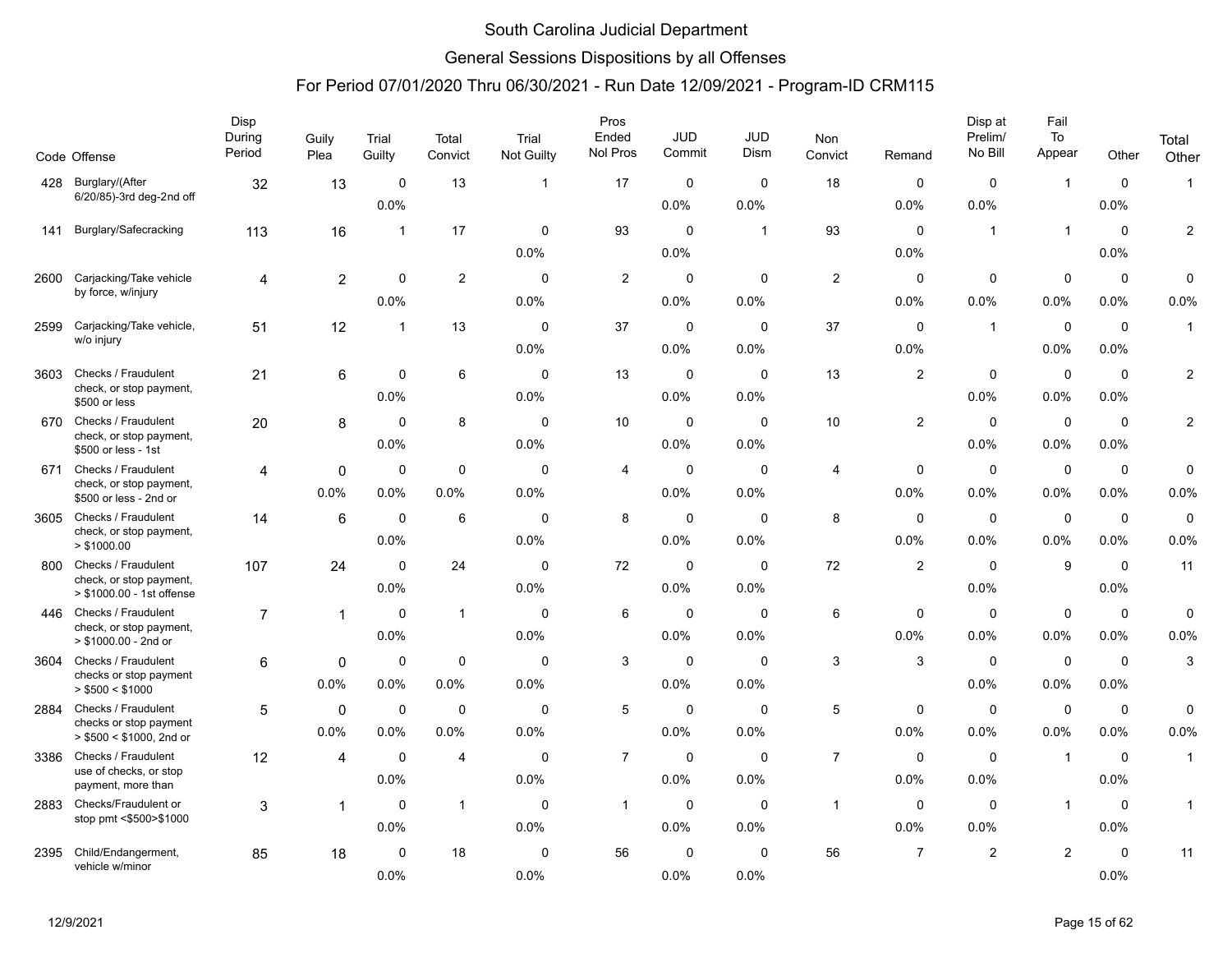### General Sessions Dispositions by all Offenses

|      | Code Offense                                                                    | Disp<br>During<br>Period | Guily<br>Plea          | Trial<br>Guilty     | Total<br>Convict    | Trial<br>Not Guilty | Pros<br>Ended<br>Nol Pros | <b>JUD</b><br>Commit | JUD<br>Dism         | Non<br>Convict      | Remand              | Disp at<br>Prelim/<br>No Bill | Fail<br>To<br>Appear   | Other               | Total<br>Other      |
|------|---------------------------------------------------------------------------------|--------------------------|------------------------|---------------------|---------------------|---------------------|---------------------------|----------------------|---------------------|---------------------|---------------------|-------------------------------|------------------------|---------------------|---------------------|
| 762  | Children / Support,                                                             | 6                        | 0                      | 0                   | $\mathbf 0$         | $\mathbf 0$         | 6                         | 0                    | $\Omega$            | 6                   | $\Omega$            | 0                             | $\mathbf 0$            | $\mathbf 0$         | 0                   |
|      | obligation to support<br>spouse and children (Do                                |                          | 0.0%                   | 0.0%                | 0.0%                | 0.0%                |                           | 0.0%                 | 0.0%                |                     | 0.0%                | 0.0%                          | 0.0%                   | 0.0%                | 0.0%                |
| 2481 | Children / Unlawfully<br>place a child at risk of or<br>cause harm or willfully | 1,532                    | 469                    | 3                   | 472                 | $\overline{2}$      | 1,005                     | 0<br>0.0%            | $\mathbf{1}$        | 1,007               | 9                   | 9                             | 31                     | 3                   | 52                  |
| 1269 | Children/Cert offense<br>w/in 100yds daycare                                    | $\overline{1}$           | 0<br>0.0%              | 0<br>0.0%           | $\mathbf 0$<br>0.0% | 0<br>0.0%           | $\mathbf{1}$              | $\mathbf 0$<br>0.0%  | 0<br>0.0%           | $\overline{1}$      | 0<br>0.0%           | 0<br>0.0%                     | $\pmb{0}$<br>0.0%      | $\mathbf 0$<br>0.0% | 0<br>0.0%           |
| 78   | Children/Cruelty to<br>children                                                 | 40                       | 22                     | $\mathbf 0$<br>0.0% | 22                  | 0<br>0.0%           | 8                         | 0<br>0.0%            | 0<br>0.0%           | 8                   | 10                  | 0<br>0.0%                     | $\mathbf 0$<br>0.0%    | $\mathbf 0$<br>0.0% | 10                  |
| 172  | Children/Fail to report<br>abuse/neglect                                        | 4                        | $\overline{c}$         | $\Omega$<br>0.0%    | $\overline{c}$      | $\Omega$<br>0.0%    | 2                         | $\mathbf 0$<br>0.0%  | $\Omega$<br>0.0%    | $\overline{c}$      | $\Omega$<br>0.0%    | $\mathbf{0}$<br>0.0%          | $\mathbf 0$<br>0.0%    | $\mathbf 0$<br>0.0% | 0<br>0.0%           |
| 1264 | Children/Harboring<br>runaway DJJ                                               | 3                        | $\mathbf{1}$           | 0<br>0.0%           | $\mathbf{1}$        | 0<br>0.0%           | 2                         | 0<br>0.0%            | $\Omega$<br>0.0%    | $\overline{c}$      | 0<br>0.0%           | 0<br>0.0%                     | 0<br>0.0%              | $\mathbf 0$<br>0.0% | 0<br>0.0%           |
| 2581 | Children/Make false<br>report/abuse or neglect                                  | 1                        | $\mathbf 0$<br>0.0%    | $\Omega$<br>0.0%    | $\mathbf 0$<br>0.0% | 0<br>0.0%           | 0<br>$0.0\%$              | $\mathbf 0$<br>0.0%  | 0<br>0.0%           | $\mathbf 0$<br>0.0% | 0<br>0.0%           | 0<br>0.0%                     | $\overline{1}$         | $\mathbf 0$<br>0.0% | $\mathbf{1}$        |
| 2522 | Children/Trans child,<br>return 3 D                                             | 1                        | $\mathbf 0$<br>0.0%    | 0<br>0.0%           | 0<br>0.0%           | $\mathbf 0$<br>0.0% | $\mathbf{1}$              | 0<br>0.0%            | $\mathbf 0$<br>0.0% | $\mathbf{1}$        | 0<br>0.0%           | 0<br>0.0%                     | $\mathbf 0$<br>0.0%    | 0<br>0.0%           | 0<br>0.0%           |
| 338  | Children/Trans child,<br>return not w/in 72hrs                                  | 19                       | $\mathsf 3$            | $\mathbf 0$<br>0.0% | 3                   | $\mathbf 0$<br>0.0% | 15                        | $\mathbf 0$<br>0.0%  | $\mathbf 0$<br>0.0% | 15                  | $\mathbf 0$<br>0.0% | $\mathbf{1}$                  | $\mathbf 0$<br>$0.0\%$ | $\mathbf 0$<br>0.0% | $\mathbf{1}$        |
| 2523 | Children/Trans child,<br>use force                                              | 10                       | 3                      | $\mathbf 0$<br>0.0% | 3                   | $\mathbf 0$<br>0.0% | $\overline{7}$            | 0<br>0.0%            | $\mathbf 0$<br>0.0% | $\overline{7}$      | $\mathbf 0$<br>0.0% | 0<br>0.0%                     | 0<br>0.0%              | 0<br>0.0%           | 0<br>0.0%           |
| 966  | Compounding/Compoun<br>ding crime                                               | 1                        | $\mathbf 0$<br>0.0%    | 0<br>0.0%           | $\mathbf 0$<br>0.0% | $\mathbf 0$<br>0.0% | $\mathbf{1}$              | $\mathbf 0$<br>0.0%  | $\mathbf 0$<br>0.0% | $\mathbf{1}$        | 0<br>0.0%           | 0<br>$0.0\%$                  | $\mathbf 0$<br>$0.0\%$ | $\mathbf 0$<br>0.0% | $\mathbf 0$<br>0.0% |
| 3607 | Computer / Computer<br>Crime Act, value \$1000<br>or less, Third degree         | 1                        | $\mathbf{1}$           | $\mathbf 0$<br>0.0% | $\mathbf{1}$        | 0<br>0.0%           | 0<br>0.0%                 | 0<br>0.0%            | 0<br>0.0%           | 0<br>0.0%           | 0<br>0.0%           | 0<br>0.0%                     | $\mathbf 0$<br>0.0%    | $\mathbf 0$<br>0.0% | $\mathbf 0$<br>0.0% |
| 3110 | Computer / Computer<br>Crime Act, value<br>exceeds \$10,000-First               | 1                        | $\mathbf 0$<br>$0.0\%$ | $\mathbf 0$<br>0.0% | $\mathbf 0$<br>0.0% | $\mathbf 0$<br>0.0% | $\mathbf{1}$              | 0<br>0.0%            | $\mathbf 0$<br>0.0% | $\overline{1}$      | $\mathbf 0$<br>0.0% | 0<br>0.0%                     | $\mathbf 0$<br>$0.0\%$ | $\mathbf 0$<br>0.0% | 0<br>0.0%           |
|      | 3112 Computer / Computer<br>Crime Act, value more<br>than \$1,000, up to        | 10                       | $\mathbf 0$<br>0.0%    | 0<br>0.0%           | 0<br>0.0%           | 0<br>0.0%           | 10                        | $\mathbf 0$<br>0.0%  | $\mathbf 0$<br>0.0% | 10                  | 0<br>0.0%           | 0<br>0.0%                     | 0<br>0.0%              | $\mathbf 0$<br>0.0% | 0<br>0.0%           |
| 3111 | Computer / Computer<br>Crime Act, value more<br>than \$1,000, up to             | 1                        | $\mathbf 0$<br>$0.0\%$ | $\mathbf 0$<br>0.0% | $\mathbf 0$<br>0.0% | $\mathbf 0$<br>0.0% | $\mathbf{1}$              | 0<br>0.0%            | $\mathbf 0$<br>0.0% | $\overline{1}$      | $\mathbf 0$<br>0.0% | $\mathbf 0$<br>0.0%           | $\mathbf 0$<br>0.0%    | $\mathbf 0$<br>0.0% | 0<br>0.0%           |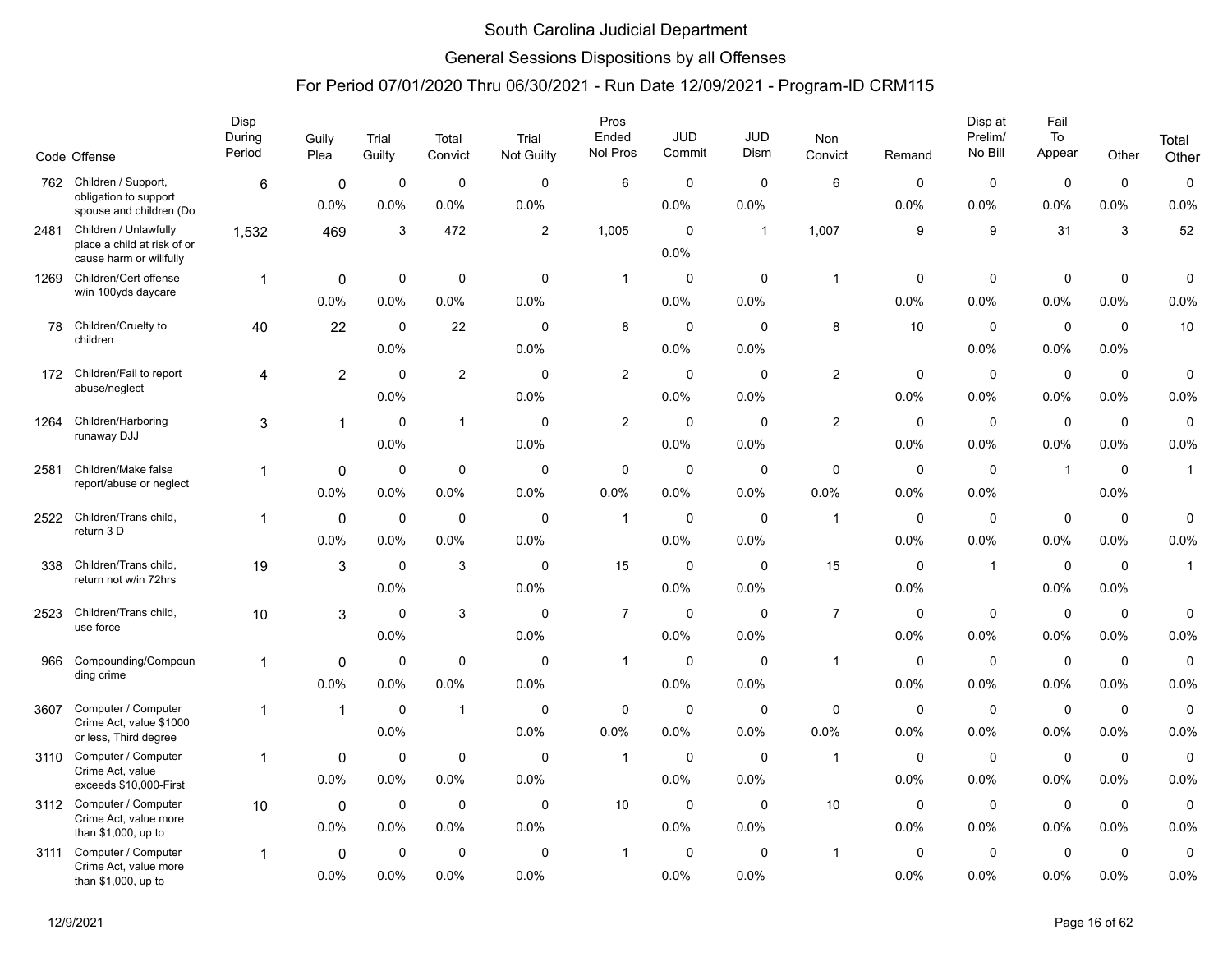### General Sessions Dispositions by all Offenses

|      | Code Offense                                         | Disp<br>During<br>Period | Guily<br>Plea  | Trial<br>Guilty | Total<br>Convict | Trial<br>Not Guilty | Pros<br>Ended<br>Nol Pros | <b>JUD</b><br>Commit | <b>JUD</b><br>Dism | Non<br>Convict | Remand       | Disp at<br>Prelim/<br>No Bill | Fail<br>To<br>Appear | Other        | Total<br>Other   |
|------|------------------------------------------------------|--------------------------|----------------|-----------------|------------------|---------------------|---------------------------|----------------------|--------------------|----------------|--------------|-------------------------------|----------------------|--------------|------------------|
|      | 1212 Computer/Crime Act,                             | 4                        | $\mathbf 0$    | 0               | $\mathbf 0$      | $\mathbf 0$         | $\overline{4}$            | 0                    | $\mathbf 0$        | $\overline{4}$ | 0            | 0                             | 0                    | $\mathbf 0$  | 0                |
|      | \$1000/lss, 3rd d-1st off                            |                          | 0.0%           | 0.0%            | 0.0%             | 0.0%                |                           | 0.0%                 | 0.0%               |                | 0.0%         | 0.0%                          | 0.0%                 | 0.0%         | 0.0%             |
| 534  | Computer/Crm Act,>                                   | $\overline{1}$           | $\mathbf 0$    | $\mathbf 0$     | $\mathbf 0$      | $\mathbf 0$         | $\mathbf{1}$              | $\mathbf 0$          | $\mathbf 0$        | $\overline{1}$ | $\mathbf 0$  | $\mathbf 0$                   | $\mathbf 0$          | $\mathbf 0$  | $\pmb{0}$        |
|      | \$1000-\$25000-2d d-2d<br>off                        |                          | 0.0%           | 0.0%            | 0.0%             | 0.0%                |                           | $0.0\%$              | 0.0%               |                | 0.0%         | 0.0%                          | 0.0%                 | 0.0%         | 0.0%             |
| 49   | Conspiracy/Criminal                                  | 976                      | 171            | $\mathbf{1}$    | 172              | $\mathbf 0$         | 755                       | $\mathbf 0$          | $\mathbf{1}$       | 755            | 24           | 3                             | 21                   | $\mathbf 0$  | 48               |
|      | Conspir C/L consp defin                              |                          |                |                 |                  | 0.0%                |                           | 0.0%                 |                    |                |              |                               |                      | 0.0%         |                  |
| 803  | Conspiracy/Defraud                                   | $\overline{c}$           | $\overline{2}$ | $\mathbf 0$     | $\overline{2}$   | $\mathbf 0$         | $\mathbf 0$               | $\mathbf 0$          | $\mathbf 0$        | $\mathbf 0$    | $\mathbf 0$  | $\mathbf 0$                   | $\mathbf 0$          | $\mathbf 0$  | 0                |
|      | government                                           |                          |                | 0.0%            |                  | 0.0%                | 0.0%                      | 0.0%                 | 0.0%               | 0.0%           | 0.0%         | 0.0%                          | 0.0%                 | 0.0%         | 0.0%             |
| 173  | Contempt/Contempt of<br>Circuit Court                | $\mathbf{1}$             | $\mathbf{1}$   | $\Omega$        | $\mathbf{1}$     | $\mathbf 0$         | $\mathbf 0$               | $\mathbf 0$          | $\mathbf 0$        | $\mathbf 0$    | $\mathbf 0$  | $\mathbf 0$                   | $\mathbf 0$          | $\mathbf 0$  | 0                |
|      |                                                      |                          |                | 0.0%            |                  | 0.0%                | 0.0%                      | 0.0%                 | 0.0%               | 0.0%           | 0.0%         | 0.0%                          | 0.0%                 | 0.0%         | 0.0%             |
| 2451 | Courts/Intimidate<br>officials, jurors, etc          | 25                       | $\mathbf{1}$   | 0               | $\mathbf{1}$     | $\mathbf 0$         | 22                        | $\mathbf 0$          | 0                  | 22             | 0            | $\overline{c}$                | $\mathbf 0$          | 0            | $\boldsymbol{2}$ |
|      |                                                      |                          |                | 0.0%            |                  | 0.0%                |                           | 0.0%                 | 0.0%               |                | 0.0%         |                               | 0.0%                 | 0.0%         |                  |
| 857  | Detectives/Viol priv<br>detectives/security          | 1                        | 0              | 0               | $\mathbf 0$      | 0                   | $\mathbf{1}$              | 0                    | 0                  | $\overline{1}$ | 0            | 0                             | $\mathbf 0$          | 0            | 0                |
|      |                                                      |                          | 0.0%           | 0.0%            | 0.0%             | 0.0%                |                           | $0.0\%$              | 0.0%               |                | 0.0%         | $0.0\%$                       | $0.0\%$              | 0.0%         | 0.0%             |
| 1560 | Diseases/Sexually<br>transmitted disease             | $\mathbf 1$              | $\mathbf 0$    | $\mathbf 0$     | $\mathbf 0$      | $\mathbf 0$         | 0                         | $\mathbf 0$          | $\mathbf 0$        | $\mathbf 0$    | $\mathbf{1}$ | $\mathbf 0$                   | $\mathbf 0$          | $\mathbf 0$  | $\mathbf{1}$     |
|      |                                                      |                          | 0.0%           | 0.0%            | 0.0%             | 0.0%                | 0.0%                      | $0.0\%$              | 0.0%               | 0.0%           |              | 0.0%                          | 0.0%                 | 0.0%         |                  |
| 622  | Disorderly/Public<br>disorderly conduct              | 294                      | 95             | $\mathbf 0$     | 95               | $\mathbf 0$         | 175                       | $\mathbf 0$          | $\overline{7}$     | 175            | 15           | $\mathbf 0$                   | $\overline{2}$       | $\mathbf 0$  | 17               |
|      |                                                      |                          |                | 0.0%            |                  | 0.0%                |                           | 0.0%                 |                    |                |              | 0.0%                          |                      | 0.0%         |                  |
| 3418 | DNA / Destroying,<br>altering, concealing, or        | 25                       | $\mathbf 0$    | $\mathbf 0$     | $\mathbf 0$      | $\mathbf 0$         | 20                        | $\mathbf 0$          | $\mathbf 0$        | 20             | $\mathbf 0$  | 3                             | $\overline{2}$       | $\mathbf 0$  | 5                |
|      | tampering with physical                              |                          | 0.0%           | 0.0%            | 0.0%             | 0.0%                |                           | 0.0%                 | 0.0%               |                | 0.0%         |                               |                      | 0.0%         |                  |
| 3814 | Domestic / Domestic<br>Violence of a high and        | 693                      | 398            | 4               | 402              | $\mathbf 0$         | 275                       | $\mathbf 0$          | $\mathbf 0$        | 275            | 3            | 5                             | 8                    | $\pmb{0}$    | 16               |
|      | aggravated nature                                    |                          |                |                 |                  | 0.0%                |                           | 0.0%                 | 0.0%               |                |              |                               |                      | 0.0%         |                  |
| 3811 | Domestic / Domestic<br>Violence, 1st degree          | 1,274                    | 736            | 1               | 737              | $\overline{2}$      | 499                       | $\mathbf 0$          | $\mathbf 0$        | 501            | 8            | 16                            | 11                   | $\mathbf{1}$ | 36               |
|      |                                                      |                          |                |                 |                  |                     |                           | 0.0%                 | 0.0%               |                |              |                               |                      |              |                  |
| 3812 | Domestic / Domestic<br>Violence, 2nd degree          | 4,181                    | 1,626          | 1               | 1,627            | 3                   | 2,336                     | $\mathbf 0$          | 6                  | 2,339          | 73           | 44                            | 92                   | $\mathbf 0$  | 209              |
|      |                                                      |                          |                |                 |                  |                     |                           | 0.0%                 |                    |                |              |                               |                      | 0.0%         |                  |
| 3056 | Domestic / Violation of<br>court order of protection | 59                       | 13             | 0               | 13               | 0                   | 36                        | 0                    | 0                  | 36             | 9            | $\mathbf{1}$                  | 0                    | $\mathbf 0$  | 10               |
|      |                                                      |                          |                | 0.0%            |                  | 0.0%                |                           | 0.0%                 | 0.0%               |                |              |                               | 0.0%                 | 0.0%         |                  |
| 3821 | Domestic / Violation of<br>emergency restraining     | $\overline{2}$           | 0              | $\mathbf 0$     | $\mathbf 0$      | $\mathbf 0$         | 2                         | 0                    | $\mathbf 0$        | $\overline{c}$ | 0            | 0                             | $\mathbf 0$          | $\mathbf 0$  | 0                |
|      | order (misdemeanor                                   |                          | 0.0%           | 0.0%            | 0.0%             | 0.0%                |                           | 0.0%                 | 0.0%               |                | 0.0%         | $0.0\%$                       | 0.0%                 | 0.0%         | 0.0%             |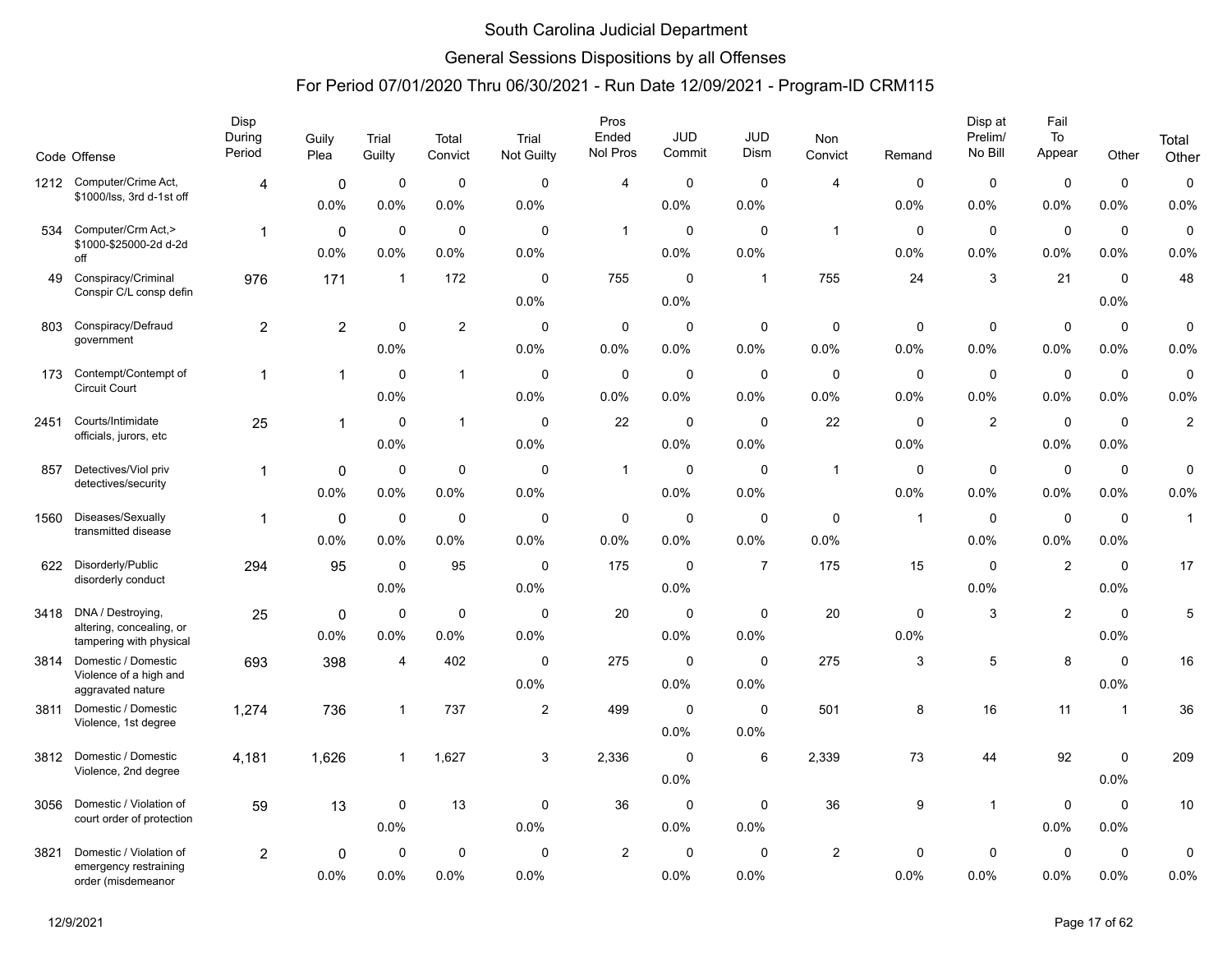### General Sessions Dispositions by all Offenses

|      |                                                                                 | Disp<br>During | Guily                  | Trial               | Total               | Trial               | Pros<br>Ended  | <b>JUD</b>             | JUD                 | Non                 |                     | Disp at<br>Prelim/     | Fail<br>To             |                     | Total               |
|------|---------------------------------------------------------------------------------|----------------|------------------------|---------------------|---------------------|---------------------|----------------|------------------------|---------------------|---------------------|---------------------|------------------------|------------------------|---------------------|---------------------|
|      | Code Offense                                                                    | Period         | Plea                   | Guilty              | Convict             | Not Guilty          | Nol Pros       | Commit                 | <b>Dism</b>         | Convict             | Remand              | No Bill                | Appear                 | Other               | Other               |
| 3818 | Domestic / Violation of<br>permanent restraining<br>order (felony underlying    | 22             | $\overline{7}$         | $\mathbf 0$<br>0.0% | $\overline{7}$      | $\mathbf 0$<br>0.0% | 14             | 0<br>0.0%              | $\mathbf 0$<br>0.0% | 14                  | $\mathbf 1$         | $\mathbf 0$<br>0.0%    | $\mathbf 0$<br>0.0%    | $\mathbf 0$<br>0.0% | $\mathbf{1}$        |
| 3819 | Domestic / Violation of<br>permanent restraining<br>order (misdemeanor          | 31             | 17                     | $\Omega$<br>0.0%    | 17                  | $\Omega$<br>0.0%    | 13             | $\mathbf 0$<br>0.0%    | $\Omega$<br>0.0%    | 13                  | $\Omega$<br>0.0%    | $\mathbf{1}$           | $\mathbf 0$<br>0.0%    | $\mathbf 0$<br>0.0% | $\mathbf{1}$        |
| 3813 | Domestic Violence, 3rd<br>degree                                                | 1,732          | 458                    | $\overline{c}$      | 460                 | $\mathbf{1}$        | 1,193          | $\mathbf 0$<br>0.0%    | $\overline{1}$      | 1,194               | 55                  | 5                      | 17                     | $\mathbf 0$<br>0.0% | 77                  |
| 685  | Domestic/Crim Domest<br>Viol-3rd/sub off                                        | $\overline{1}$ | $\mathbf 0$<br>0.0%    | $\pmb{0}$<br>0.0%   | $\mathbf 0$<br>0.0% | $\pmb{0}$<br>0.0%   | $\mathbf{1}$   | $\mathbf 0$<br>0.0%    | $\mathbf 0$<br>0.0% | $\overline{1}$      | $\mathbf 0$<br>0.0% | 0<br>0.0%              | $\pmb{0}$<br>0.0%      | $\mathbf 0$<br>0.0% | $\pmb{0}$<br>0.0%   |
| 3686 | Drugs / Attempt to<br>possess unlawful<br>substance, Title 44,                  | $\overline{a}$ | $\mathbf{1}$           | $\mathbf 0$<br>0.0% | $\mathbf{1}$        | $\Omega$<br>0.0%    | $\mathbf{1}$   | $\mathbf 0$<br>0.0%    | $\Omega$<br>0.0%    | $\mathbf{1}$        | $\mathbf 0$<br>0.0% | $\mathbf 0$<br>0.0%    | $\mathbf 0$<br>0.0%    | $\mathbf 0$<br>0.0% | 0<br>0.0%           |
| 3282 | Drugs / disposal or<br>assisting disposal of<br>methamphetamine                 | $\overline{a}$ | $\Omega$<br>0.0%       | $\mathbf 0$<br>0.0% | $\mathbf 0$<br>0.0% | $\mathbf 0$<br>0.0% | $\overline{c}$ | $\mathbf 0$<br>0.0%    | $\mathbf 0$<br>0.0% | $\mathbf{2}$        | $\mathbf 0$<br>0.0% | $\mathbf 0$<br>0.0%    | $\mathbf 0$<br>0.0%    | $\mathbf 0$<br>0.0% | $\pmb{0}$<br>0.0%   |
| 3283 | Drugs / disposal or<br>assisting disposal of<br>methamphetamine                 | 3              | $\mathbf 0$<br>$0.0\%$ | $\mathbf 0$<br>0.0% | $\mathbf 0$<br>0.0% | $\mathbf 0$<br>0.0% | 3              | $\mathbf 0$<br>0.0%    | $\mathbf 0$<br>0.0% | 3                   | $\mathbf 0$<br>0.0% | 0<br>$0.0\%$           | $\mathbf 0$<br>$0.0\%$ | $\mathbf 0$<br>0.0% | $\mathbf 0$<br>0.0% |
| 3128 | Drugs / Dist. Other than<br>listed in Schedules I<br>thru V; excluding I(b), (c | 19             | 3                      | $\Omega$<br>0.0%    | 3                   | $\Omega$<br>0.0%    | 16             | $\mathbf 0$<br>0.0%    | $\Omega$<br>0.0%    | 16                  | $\mathbf 0$<br>0.0% | $\mathbf 0$<br>0.0%    | $\mathbf 0$<br>0.0%    | $\mathbf 0$<br>0.0% | 0<br>0.0%           |
| 107  | Drugs / Distribute, sell,<br>manuf. or pwid, of cont.<br>sub., near school      | 923            | 84                     | $\mathbf 0$<br>0.0% | 84                  | $\mathbf 0$<br>0.0% | 811            | $\mathbf 0$<br>$0.0\%$ | $\mathbf 0$<br>0.0% | 811                 | 2                   | 11                     | 14                     | $\mathbf{1}$        | 28                  |
| 3198 | Drugs / Distribution, etc.<br>of methamphetamine,<br>1st (Excludes              | 2,043          | 982                    | $\mathbf 0$<br>0.0% | 982                 | $\Omega$<br>0.0%    | 957            | $\mathbf 0$<br>0.0%    | 35                  | 957                 | $\mathbf 1$         | 18                     | 34                     | 16                  | 69                  |
| 3268 | Drugs / Ephedrine or<br>pseudoephedrine --<br>possession,                       | 1              | 0<br>0.0%              | $\mathbf 0$<br>0.0% | $\mathbf 0$<br>0.0% | $\mathbf 0$<br>0.0% | $\mathbf{1}$   | $\mathbf 0$<br>0.0%    | $\mathbf 0$<br>0.0% | $\overline{1}$      | $\mathbf 0$<br>0.0% | $\mathbf 0$<br>0.0%    | $\mathsf 0$<br>0.0%    | $\pmb{0}$<br>0.0%   | 0<br>0.0%           |
| 3261 | Drugs / Ephedrine or<br>pseudoephedrine sale<br>of more than nine               | 1              | $\mathbf 0$<br>0.0%    | $\mathbf 0$<br>0.0% | $\mathbf 0$<br>0.0% | $\mathbf 0$<br>0.0% | $\mathbf{1}$   | $\mathbf 0$<br>$0.0\%$ | $\mathbf 0$<br>0.0% | $\overline{1}$      | $\mathbf 0$<br>0.0% | $\mathbf 0$<br>$0.0\%$ | $\mathbf 0$<br>0.0%    | $\mathbf 0$<br>0.0% | 0<br>0.0%           |
| 3262 | Drugs / Ephedrine or<br>pseudoephedrine sale<br>of more than nine               | $\overline{1}$ | $\mathbf{1}$           | $\mathbf 0$<br>0.0% | $\mathbf{1}$        | $\mathbf 0$<br>0.0% | 0<br>0.0%      | $\mathbf 0$<br>0.0%    | $\mathbf 0$<br>0.0% | $\mathbf 0$<br>0.0% | $\mathbf 0$<br>0.0% | $\mathbf 0$<br>0.0%    | $\mathbf 0$<br>0.0%    | $\mathbf 0$<br>0.0% | 0<br>0.0%           |
| 3776 | Drugs / Manufacture<br>meth, 1st                                                | 59             | 27                     | $\mathbf 0$<br>0.0% | 27                  | $\mathbf 0$<br>0.0% | 30             | $\mathbf 0$<br>0.0%    | $\mathbf 0$<br>0.0% | 30                  | $\Omega$<br>0.0%    | $\mathbf{1}$           | $\overline{1}$         | $\mathbf 0$<br>0.0% | $\overline{c}$      |
| 3777 | Drugs / Manufacture<br>meth, 2nd                                                | 6              | 3                      | $\mathbf 0$<br>0.0% | 3                   | $\mathbf 0$<br>0.0% | 3              | $\mathbf 0$<br>0.0%    | $\mathbf 0$<br>0.0% | 3                   | 0<br>0.0%           | 0<br>0.0%              | $\mathbf 0$<br>0.0%    | 0<br>0.0%           | 0<br>0.0%           |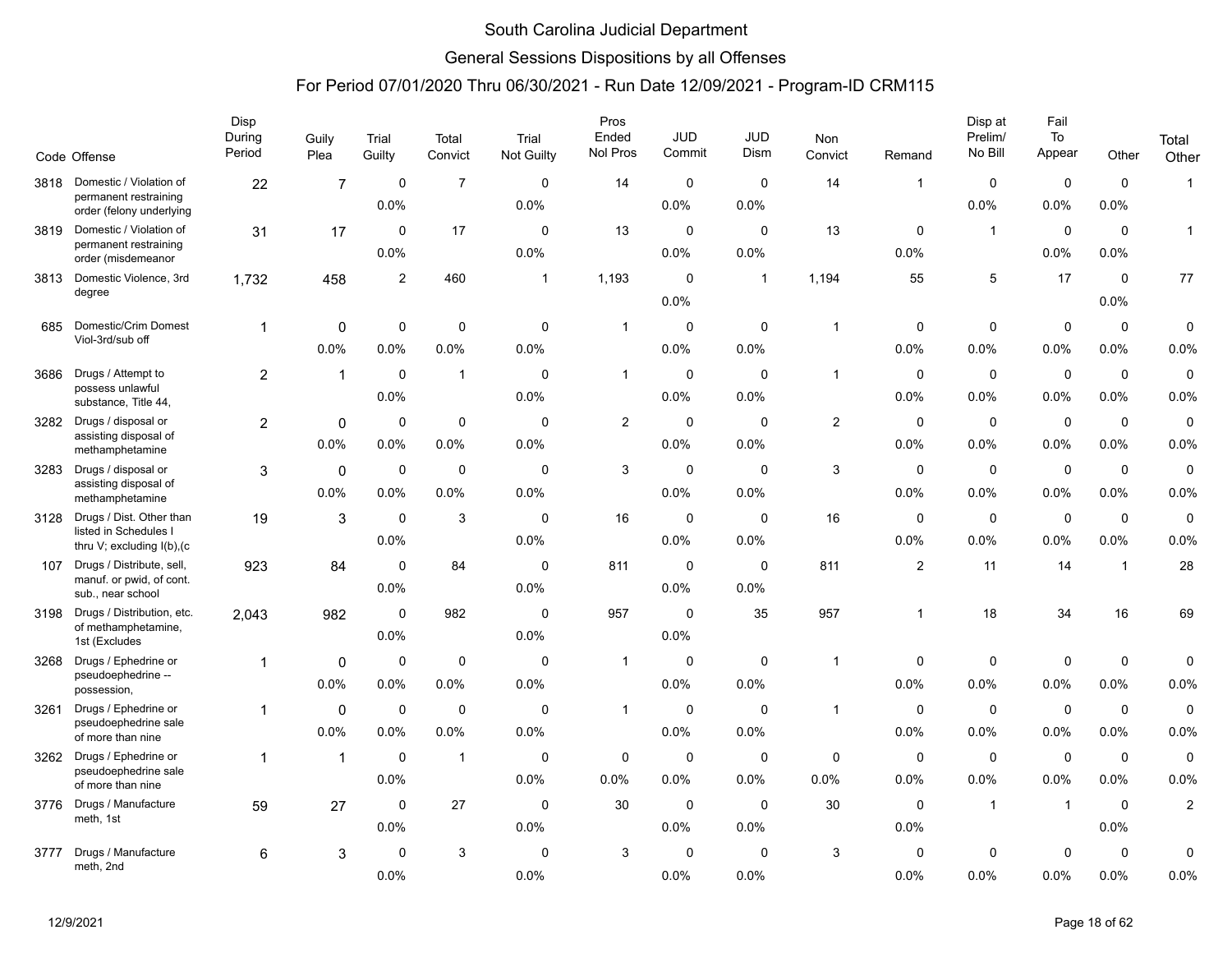### General Sessions Dispositions by all Offenses

|      |                                                  | Disp<br>During | Guily          | Trial          | Total          | Trial          | Pros<br>Ended | <b>JUD</b>  | JUD            | Non            |                | Disp at<br>Prelim/ | Fail<br>$\operatorname{\mathsf{To}}$ |                | Total          |
|------|--------------------------------------------------|----------------|----------------|----------------|----------------|----------------|---------------|-------------|----------------|----------------|----------------|--------------------|--------------------------------------|----------------|----------------|
|      | Code Offense                                     | Period         | Plea           | Guilty         | Convict        | Not Guilty     | Nol Pros      | Commit      | Dism           | Convict        | Remand         | No Bill            | Appear                               | Other          | Other          |
| 3778 | Drugs / Manufacture<br>meth, 3rd or sub.         | 10             | $\overline{2}$ | $\pmb{0}$      | $\overline{2}$ | $\mathbf 0$    | 6             | $\mathbf 0$ | $\mathbf 0$    | $\,6\,$        | $\mathbf 0$    | $\mathbf{2}$       | $\pmb{0}$                            | $\pmb{0}$      | $\overline{2}$ |
|      | offense                                          |                |                | 0.0%           |                | 0.0%           |               | 0.0%        | 0.0%           |                | 0.0%           |                    | 0.0%                                 | 0.0%           |                |
| 3039 | Drugs / manufacture,<br>distribution, etc. of    | 193            | 83             | $\mathbf 0$    | 83             | $\mathbf 0$    | 108           | $\mathbf 0$ | $\mathbf{1}$   | 108            | $\mathbf 0$    | $\mathbf{1}$       | $\mathbf 0$                          | $\mathbf 0$    | 1              |
|      | cocaine base, 3rd or                             |                |                | 0.0%           |                | 0.0%           |               | 0.0%        |                |                | 0.0%           |                    | 0.0%                                 | 0.0%           |                |
| 2919 | Drugs / Possession of<br>fifteen dosage units of | 332            | 81             | $\mathbf 0$    | 81             | $\mathbf 0$    | 220           | $\mathbf 0$ | $\overline{7}$ | 220            | 0              | $\overline{7}$     | 16                                   | $\overline{1}$ | 24             |
|      | MDMA or ecstasy, 1st                             |                |                | 0.0%           |                | 0.0%           |               | 0.0%        |                |                | 0.0%           |                    |                                      |                |                |
| 2921 | Drugs / Possession of<br>fifteen dosage units of | 11             | 3              | $\mathbf 0$    | 3              | $\mathbf 0$    | 8             | 0           | $\mathbf 0$    | $\bf 8$        | 0              | $\pmb{0}$          | $\pmb{0}$                            | $\pmb{0}$      | 0              |
|      | MDMA or ecstasy, 3rd                             |                |                | 0.0%           |                | 0.0%           |               | 0.0%        | 0.0%           |                | 0.0%           | 0.0%               | 0.0%                                 | 0.0%           | 0.0%           |
| 2920 | Drugs / Possession of                            | 13             | $\overline{2}$ | $\mathbf 0$    | $\overline{2}$ | $\mathbf 0$    | 11            | $\mathbf 0$ | $\mathbf 0$    | 11             | $\mathbf 0$    | $\mathbf 0$        | $\pmb{0}$                            | $\pmb{0}$      | $\pmb{0}$      |
|      | fifteen dosage units or<br>more of MDMA or       |                |                | 0.0%           |                | 0.0%           |               | 0.0%        | 0.0%           |                | 0.0%           | 0.0%               | 0.0%                                 | 0.0%           | 0.0%           |
| 3017 | Drugs / Possession of                            | 598            | 314            | $\mathbf 0$    | 314            | $\mathbf 0$    | 257           | $\mathbf 0$ | $\,$ 5 $\,$    | 257            | $\mathbf 0$    | 6                  | 13                                   | $\sqrt{3}$     | 22             |
|      | less than one gram of<br>meth. or cocaine basd,  |                |                | 0.0%           |                | 0.0%           |               | 0.0%        |                |                | 0.0%           |                    |                                      |                |                |
| 3009 | Drugs / Possession of                            | 4,607          | 1,974          | $\mathbf 0$    | 1,974          | $\mathbf 0$    | 2.286         | $\mathbf 0$ | 150            | 2,286          | 9              | 40                 | 133                                  | 15             | 197            |
|      | less than one gram of<br>meth. or cocaine base,  |                |                | 0.0%           |                | 0.0%           |               | 0.0%        |                |                |                |                    |                                      |                |                |
| 892  | Drugs / Purchase of                              | 35             | $\overline{1}$ | $\mathbf 0$    | $\mathbf{1}$   | $\mathbf 0$    | 34            | $\mathbf 0$ | $\mathbf 0$    | 34             | 0              | $\mathbf 0$        | $\pmb{0}$                            | $\pmb{0}$      | $\pmb{0}$      |
|      | cont. sub. within<br>proximity of school         |                |                | 0.0%           |                | 0.0%           |               | 0.0%        | 0.0%           |                | 0.0%           | 0.0%               | 0.0%                                 | 0.0%           | 0.0%           |
| 3199 | Drugs/ Distribution, etc.                        | 297            | 149            | $\overline{1}$ | 150            | $\mathbf 0$    | 135           | $\mathbf 0$ | 4              | 135            | $\mathbf 0$    | $\mathbf{1}$       | $\overline{7}$                       | $\mathbf 0$    | 8              |
|      | of methamphetamine,<br>2nd (Excludes             |                |                |                |                | 0.0%           |               | 0.0%        |                |                | 0.0%           |                    |                                      | 0.0%           |                |
| 3200 | Drugs/ Distribution, etc.                        | 234            | 136            | $\mathbf 0$    | 136            | $\mathbf 0$    | 88            | $\mathbf 0$ | $\mathbf 0$    | 88             | 0              | $\overline{2}$     | $\,6$                                | $\overline{2}$ | 10             |
|      | of methamphetamine,<br>3rd or sub. (Excludes     |                |                | 0.0%           |                | 0.0%           |               | 0.0%        | 0.0%           |                | 0.0%           |                    |                                      |                |                |
| 3014 | Drugs/ manuf., dist.                             | 1,016          | 447            | $\mathbf 1$    | 448            | $\mathbf 0$    | 517           | $\mathbf 0$ | 9              | 517            | $\overline{1}$ | 15                 | 21                                   | $\sqrt{5}$     | 42             |
|      | meth or cocn base, 1st                           |                |                |                |                | 0.0%           |               | 0.0%        |                |                |                |                    |                                      |                |                |
| 3015 | Drugs/ Manufacture,                              | 176            | 70             | $\mathbf 0$    | 70             | $\mathbf 0$    | 102           | $\mathbf 0$ | $\mathbf{1}$   | 102            | 0              | $\mathbf 0$        | 3                                    | $\mathbf 0$    | 3              |
|      | distribution, etc. ice,<br>crank, crack cocaine, |                |                | 0.0%           |                | 0.0%           |               | 0.0%        |                |                | 0.0%           | 0.0%               |                                      | 0.0%           |                |
| 3011 | Drugs/ possession of                             | 1,046          | 358            | $\mathbf 0$    | 358            | $\mathbf 0$    | 567           | $\mathbf 0$ | 63             | 567            | 6              | 12                 | 39                                   | $\overline{1}$ | 58             |
|      | cocaine, 1st offense                             |                |                | 0.0%           |                | 0.0%           |               | 0.0%        |                |                |                |                    |                                      |                |                |
| 3016 | Drugs/ possession of                             | 438            | 238            | $\mathbf 0$    | 238            | $\overline{1}$ | 178           | $\mathbf 0$ | 5              | 179            | 0              | 5                  | $\sqrt{5}$                           | 6              | 16             |
|      | less than one gram of<br>ice, crank, or crack    |                |                | 0.0%           |                |                |               | 0.0%        |                |                | 0.0%           |                    |                                      |                |                |
| 2914 | Drugs/ Trafficking in                            | 4              | 0              | $\mathbf 0$    | $\mathbf 0$    | $\mathbf 0$    | 4             | $\Omega$    | 0              | $\overline{4}$ | $\mathbf 0$    | $\mathbf 0$        | $\mathbf 0$                          | $\mathbf 0$    | $\mathbf 0$    |
|      | ecstasy, > 100                                   |                | 0.0%           | 0.0%           | 0.0%           | 0.0%           |               | 0.0%        | 0.0%           |                | 0.0%           | 0.0%               | 0.0%                                 | 0.0%           | 0.0%           |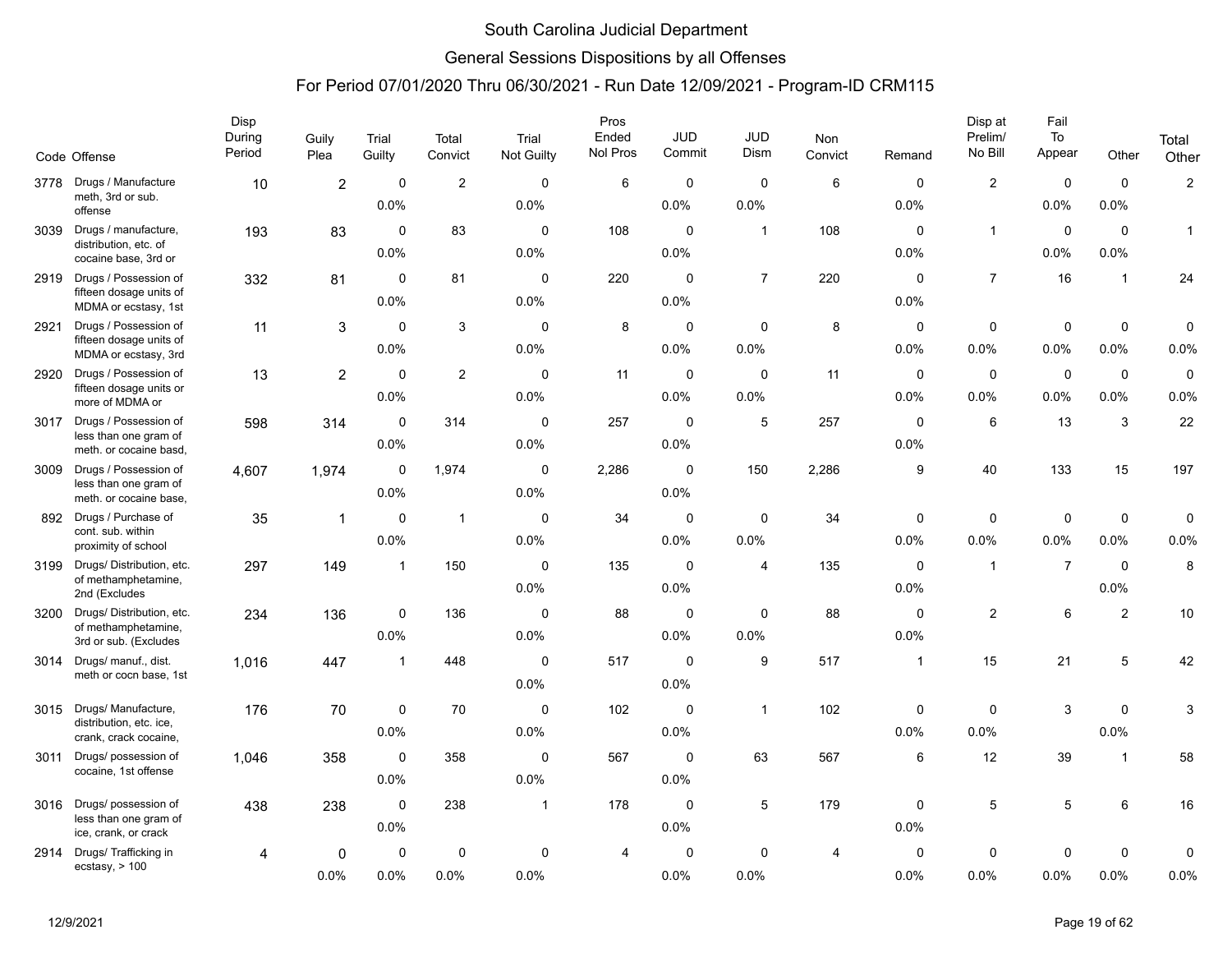### General Sessions Dispositions by all Offenses

|      | Code Offense                         | Disp<br>During<br>Period | Guily<br>Plea  | Trial<br>Guilty | Total<br>Convict | Trial<br>Not Guilty | Pros<br>Ended<br>Nol Pros | <b>JUD</b><br>Commit | <b>JUD</b><br>Dism | <b>Non</b><br>Convict | Remand       | Disp at<br>Prelim/<br>No Bill | Fail<br>To<br>Appear | Other          | Total<br>Other |
|------|--------------------------------------|--------------------------|----------------|-----------------|------------------|---------------------|---------------------------|----------------------|--------------------|-----------------------|--------------|-------------------------------|----------------------|----------------|----------------|
| 2917 | Drugs/ Trafficking in                | 1                        | 0              | 0               | $\mathbf 0$      | $\Omega$            | $\mathbf{1}$              | 0                    | $\Omega$           | $\mathbf{1}$          | 0            | $\mathbf 0$                   | $\pmb{0}$            | $\mathbf 0$    | $\mathsf 0$    |
|      | ecstasy, >500<10                     |                          | 0.0%           | 0.0%            | 0.0%             | 0.0%                |                           | 0.0%                 | 0.0%               |                       | 0.0%         | 0.0%                          | 0.0%                 | 0.0%           | 0.0%           |
| 2918 | Drugs/ Trafficking in                | 3                        | 0              | $\Omega$        | 0                | $\Omega$            | 3                         | 0                    | $\Omega$           | $\mathbf{3}$          | $\mathbf{0}$ | $\mathbf 0$                   | $\mathbf 0$          | $\mathbf 0$    | $\pmb{0}$      |
|      | ecstasy, 1000 units or               |                          | 0.0%           | 0.0%            | 0.0%             | 0.0%                |                           | 0.0%                 | 0.0%               |                       | 0.0%         | 0.0%                          | 0.0%                 | 0.0%           | 0.0%           |
| 3215 | Drugs/ Unlawful                      | 27                       | $\sqrt{5}$     | $\mathbf 0$     | $\,$ 5 $\,$      | $\mathbf 0$         | 21                        | 0                    | $\mathbf 0$        | 21                    | 0            | $\mathbf 0$                   | $\overline{1}$       | $\mathbf 0$    | $\mathbf{1}$   |
|      | manufacture of<br>methamphetamine in |                          |                | 0.0%            |                  | 0.0%                |                           | 0.0%                 | 0.0%               |                       | 0.0%         | 0.0%                          |                      | 0.0%           |                |
| 2587 | Drugs/Admin-not Schd.                | 6                        | $\overline{2}$ | $\Omega$        | 2                | 0                   | 3                         | 0                    | $\Omega$           | 3                     | 0            | $\overline{1}$                | $\mathbf 0$          | 0              | $\mathbf{1}$   |
|      | $I(b)$ , (c) or II-1st off           |                          |                | 0.0%            |                  | 0.0%                |                           | 0.0%                 | 0.0%               |                       | 0.0%         |                               | 0.0%                 | 0.0%           |                |
| 2584 | Drugs/Admin-Sched. I                 | 76                       | 21             | $\Omega$        | 21               | $\Omega$            | 50                        | $\mathbf 0$          | $\Omega$           | 50                    | $\Omega$     | $\mathbf{0}$                  | $\overline{1}$       | $\overline{4}$ | 5              |
|      | $(b)$ , $(c)$ or II-1st off          |                          |                | 0.0%            |                  | 0.0%                |                           | 0.0%                 | 0.0%               |                       | 0.0%         | 0.0%                          |                      |                |                |
| 2585 | Drugs/Admin-Sched. I                 | $\mathbf{1}$             | 0              | 0               | 0                | $\mathbf 0$         | $\mathbf{1}$              | 0                    | $\Omega$           | $\mathbf{1}$          | 0            | 0                             | $\pmb{0}$            | 0              | 0              |
|      | $(b)$ , $(c)$ or II-2nd off          |                          | 0.0%           | 0.0%            | 0.0%             | 0.0%                |                           | 0.0%                 | 0.0%               |                       | 0.0%         | 0.0%                          | 0.0%                 | 0.0%           | 0.0%           |
| 2586 | Drugs/Admin-Sched. I                 | $\overline{2}$           | $\overline{1}$ | $\mathbf 0$     | $\mathbf 1$      | $\Omega$            | $\mathbf 0$               | $\mathbf 0$          | $\mathbf 0$        | $\mathbf 0$           | 0            | $\mathbf 0$                   | $\overline{1}$       | $\mathbf 0$    | $\mathbf{1}$   |
|      | $(b)$ , $(c)$ or II-3rd/sub          |                          |                | 0.0%            |                  | 0.0%                | $0.0\%$                   | $0.0\%$              | 0.0%               | 0.0%                  | 0.0%         | 0.0%                          |                      | 0.0%           |                |
| 1577 | Drugs/Anab, poss,                    | 4                        | 3              | $\mathbf 0$     | 3                | 0                   | $\overline{1}$            | 0                    | $\mathbf 0$        | $\overline{1}$        | 0            | 0                             | $\mathbf 0$          | $\mathbf 0$    | 0              |
|      | 10/less doses-1st off                |                          |                | 0.0%            |                  | 0.0%                |                           | 0.0%                 | 0.0%               |                       | 0.0%         | 0.0%                          | 0.0%                 | 0.0%           | 0.0%           |
| 1581 | Drugs/Anab, poss,                    | 1                        | 0              | $\mathbf 0$     | $\mathbf 0$      | $\mathbf 0$         | $\mathbf{1}$              | $\mathbf 0$          | $\mathbf 0$        | $\mathbf{1}$          | 0            | $\mathbf 0$                   | $\mathbf 0$          | $\mathbf 0$    | $\mathbf 0$    |
|      | 100/more doses-1st off               |                          | 0.0%           | 0.0%            | 0.0%             | 0.0%                |                           | 0.0%                 | 0.0%               |                       | 0.0%         | 0.0%                          | 0.0%                 | 0.0%           | 0.0%           |
| 1579 | Drugs/Anab, poss,                    | 1                        | 0              | $\mathbf 0$     | 0                | $\mathbf 0$         | $\overline{1}$            | 0                    | $\mathbf 0$        | $\overline{1}$        | 0            | 0                             | $\mathbf 0$          | $\mathbf 0$    | $\mathbf 0$    |
|      | 11-99 doses-1st off                  |                          | 0.0%           | 0.0%            | 0.0%             | 0.0%                |                           | 0.0%                 | 0.0%               |                       | 0.0%         | 0.0%                          | 0.0%                 | 0.0%           | 0.0%           |
| 27   | Drugs/Attempt &                      | 47                       | 9              | $\mathbf 0$     | 9                | $\mathbf 0$         | 37                        | $\mathbf 0$          | $\mathbf 0$        | 37                    | $\mathbf{1}$ | $\mathbf 0$                   | $\pmb{0}$            | $\mathbf 0$    | $\mathbf{1}$   |
|      | conspiracy, gen<br>provisions        |                          |                | 0.0%            |                  | 0.0%                |                           | 0.0%                 | 0.0%               |                       |              | 0.0%                          | 0.0%                 | 0.0%           |                |
| 293  | Drugs/Dist I(b), (c)& II &           | 4                        | 1              | 0               | $\mathbf{1}$     | 0                   | 3                         | 0                    | $\mathbf 0$        | $\mathsf 3$           | 0            | 0                             | $\mathbf 0$          | $\mathbf 0$    | 0              |
|      | c/c person <18                       |                          |                | 0.0%            |                  | 0.0%                |                           | 0.0%                 | 0.0%               |                       | 0.0%         | 0.0%                          | 0.0%                 | 0.0%           | 0.0%           |
| 561  | Drugs/Distribution Law,              | 151                      | 34             | $\mathbf 0$     | 34               | $\mathbf 0$         | 107                       | $\mathbf 0$          | 5                  | 107                   | $\mathbf 0$  | $\sqrt{2}$                    | 3                    | $\mathbf 0$    | $\,$ 5 $\,$    |
|      | Prohibit Acts C                      |                          |                | 0.0%            |                  | 0.0%                |                           | 0.0%                 |                    |                       | 0.0%         |                               |                      | 0.0%           |                |
|      | 632 Drugs/Glue Sniffing,             | 1                        | 0              | 0               | $\mathbf 0$      | 0                   | $\overline{1}$            | 0                    | $\mathbf 0$        | $\overline{1}$        | 0            | $\mathbf 0$                   | $\mathbf 0$          | $\mathbf 0$    | 0              |
|      | aromatic hydrocarbon                 |                          | 0.0%           | 0.0%            | 0.0%             | 0.0%                |                           | 0.0%                 | 0.0%               |                       | 0.0%         | 0.0%                          | 0.0%                 | 0.0%           | 0.0%           |
| 1573 | Drugs/Hypo                           | 1                        | $\mathbf 0$    | $\mathbf 0$     | $\mathbf 0$      | $\mathbf 0$         | $\mathbf{1}$              | $\mathbf 0$          | $\mathbf 0$        | $\mathbf{1}$          | $\mathbf 0$  | $\mathbf 0$                   | $\pmb{0}$            | $\mathbf 0$    | $\mathbf 0$    |
|      | needle/syringe Article<br>violation  |                          | $0.0\%$        | 0.0%            | 0.0%             | 0.0%                |                           | 0.0%                 | 0.0%               |                       | 0.0%         | 0.0%                          | 0.0%                 | 0.0%           | 0.0%           |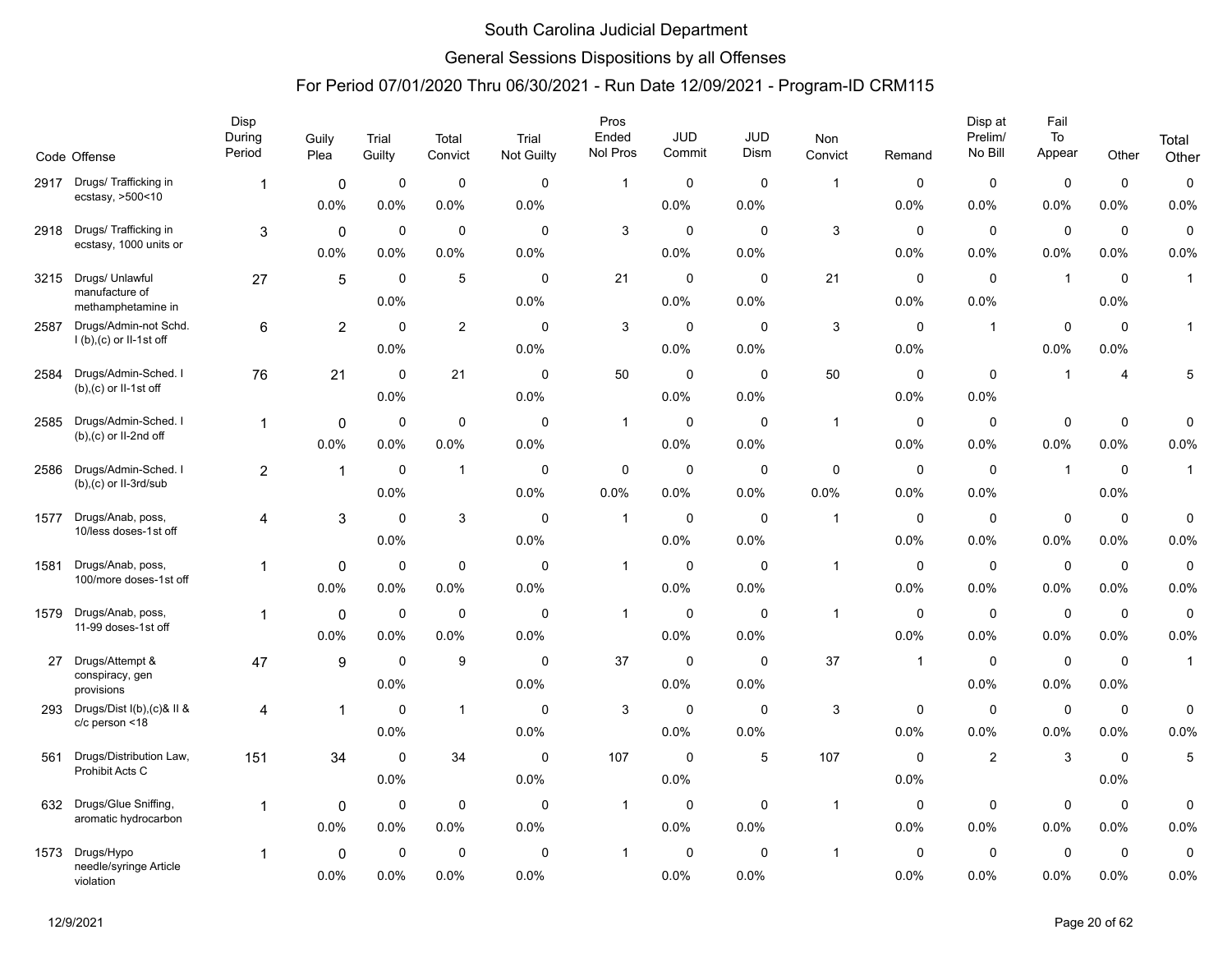### General Sessions Dispositions by all Offenses

|     | Code Offense                                                                                                                                                                                                                                                                                               | Disp<br>During<br>Period | Guily<br>Plea  | Trial<br>Guilty     | Total<br>Convict | Trial<br>Not Guilty | Pros<br>Ended<br>Nol Pros | <b>JUD</b><br>Commit | JUD<br>Dism    | Non<br>Convict | Remand         | Disp at<br>Prelim/<br>No Bill | Fail<br>To<br>Appear | Other          | Total<br>Other            |
|-----|------------------------------------------------------------------------------------------------------------------------------------------------------------------------------------------------------------------------------------------------------------------------------------------------------------|--------------------------|----------------|---------------------|------------------|---------------------|---------------------------|----------------------|----------------|----------------|----------------|-------------------------------|----------------------|----------------|---------------------------|
| 183 | Drugs/MDP, Sch I(b) &<br>$(c)$ & II-1st off                                                                                                                                                                                                                                                                | 1,755                    | 655            | $\overline{2}$      | 657              | $\Omega$            | 1,001                     | $\mathbf 0$          | 23             | 1,001          | 4              | 15                            | 47                   | 8              | 74                        |
|     |                                                                                                                                                                                                                                                                                                            |                          |                |                     |                  | 0.0%                |                           | 0.0%                 |                |                |                |                               |                      |                |                           |
| 184 | Drugs/MDP, Sch<br>I(b)&(c)& II-2nd                                                                                                                                                                                                                                                                         | 242                      | 101            | $\mathbf 0$         | 101              | $\mathbf 0$         | 130                       | $\pmb{0}$            | $\mathbf{1}$   | 130            | $\mathbf 0$    | 3                             | 6                    | $\mathbf{1}$   | $10$                      |
|     |                                                                                                                                                                                                                                                                                                            |                          |                | 0.0%                |                  | 0.0%                |                           | 0.0%                 |                |                | 0.0%           |                               |                      |                |                           |
| 185 | Drugs/MDP, Sch<br>I(b)&(c)& II-3rd/sub off                                                                                                                                                                                                                                                                 | 234                      | 92             | 2                   | 94               | $\mathbf 0$         | 134                       | $\mathbf 0$          | $\mathbf 0$    | 134            | $\mathbf 0$    | $\overline{c}$                | 4                    | $\mathbf 0$    | 6                         |
|     |                                                                                                                                                                                                                                                                                                            |                          |                |                     |                  | 0.0%                |                           | 0.0%                 | 0.0%           |                | 0.0%           |                               |                      | 0.0%           |                           |
| 186 | Drugs/MP of other Sch                                                                                                                                                                                                                                                                                      | 3,243                    | 1,132          | $\mathbf{1}$        | 1,133            | $\mathbf 0$         | 1,872                     | $\mathbf 0$          | 52             | 1,872          | 52             | 36                            | 93                   | $\sqrt{5}$     | 186                       |
|     | I, II, III witd-1st off                                                                                                                                                                                                                                                                                    |                          |                |                     |                  | 0.0%                |                           | 0.0%                 |                |                |                |                               |                      |                |                           |
| 187 | Drugs/MP of other Sch                                                                                                                                                                                                                                                                                      | 198                      | 87             | $\mathbf 0$         | 87               | $\mathbf 0$         | 100                       | $\mathbf 0$          | $\overline{2}$ | 100            | $\overline{2}$ | 0                             | $\overline{7}$       | $\mathbf 0$    | 9                         |
|     | I, II, III witd-2nd off                                                                                                                                                                                                                                                                                    |                          |                | 0.0%                |                  | 0.0%                |                           | 0.0%                 |                |                |                | 0.0%                          |                      | 0.0%           |                           |
| 189 | Drugs/MP of Sch IV                                                                                                                                                                                                                                                                                         | 361                      | 95             | $\mathbf 0$         | 95               | $\mathbf 0$         | 243                       | $\mathbf 0$          | 6              | 243            | 6              | 4                             | 5                    | $\overline{2}$ | 17                        |
|     | drugs witd-1st off                                                                                                                                                                                                                                                                                         |                          |                | 0.0%                |                  | 0.0%                |                           | 0.0%                 |                |                |                |                               |                      |                |                           |
| 190 | Drugs/MP of Sch IV                                                                                                                                                                                                                                                                                         | 66                       | 8              | $\mathbf 0$         | 8                | $\mathbf 0$         | 54                        | $\mathbf 0$          | $\mathbf{1}$   | 54             | 0              | $\mathsf 0$                   | $\overline{c}$       | $\mathbf{1}$   | $\ensuremath{\mathsf{3}}$ |
|     | drugs witd-2nd/sub off                                                                                                                                                                                                                                                                                     |                          |                | 0.0%                |                  | 0.0%                |                           | 0.0%                 |                |                | 0.0%           | 0.0%                          |                      |                |                           |
| 188 | Drugs/MP oth Sch I, II, III                                                                                                                                                                                                                                                                                | 157                      | 46             | $\overline{1}$      | 47               | $\mathbf 0$         | 102                       | $\mathbf 0$          | $\overline{2}$ | 102            | $\mathbf 0$    | $\mathbf{2}$                  | $\overline{4}$       | $\mathbf 0$    | 6                         |
|     | witd-3rd/sub off                                                                                                                                                                                                                                                                                           |                          |                |                     |                  | 0.0%                |                           | 0.0%                 |                |                | 0.0%           |                               |                      | 0.0%           |                           |
| 191 | Drugs/MP Sch V drugs                                                                                                                                                                                                                                                                                       | 34                       | $\overline{7}$ | $\mathbf 0$         | $\overline{7}$   | $\mathbf 0$         | 23                        | $\mathbf 0$          | $\mathbf 0$    | 23             | $\mathbf{1}$   | 0                             | $\mathbf{3}$         | $\mathbf 0$    | 4                         |
|     | witd-1st off                                                                                                                                                                                                                                                                                               |                          |                | 0.0%                |                  | 0.0%                |                           | 0.0%                 | 0.0%           |                |                | 0.0%                          |                      | 0.0%           |                           |
| 192 | Drugs/MP Sch V drugs                                                                                                                                                                                                                                                                                       | $\mathbf{1}$             | $\mathbf{1}$   | 0                   | $\mathbf{1}$     | 0                   | 0                         | 0                    | 0              | $\mathbf 0$    | 0              | 0                             | $\mathbf 0$          | 0              | 0                         |
|     | witd-2nd/sub off                                                                                                                                                                                                                                                                                           |                          |                | 0.0%                |                  | 0.0%                | 0.0%                      | 0.0%                 | 0.0%           | 0.0%           | 0.0%           | 0.0%                          | 0.0%                 | 0.0%           | 0.0%                      |
| 296 | Drugs/Obtain by fraud,                                                                                                                                                                                                                                                                                     | 48                       | 13             | $\mathbf 0$         | 13               | $\Omega$            | 28                        | $\mathbf 0$          | $\mathbf{1}$   | 28             | $\Omega$       | $\mathbf{2}$                  | $\overline{4}$       | $\mathbf 0$    | $\,6\,$                   |
|     | deceit-1st off                                                                                                                                                                                                                                                                                             |                          |                | 0.0%                |                  | 0.0%                |                           | 0.0%                 |                |                | 0.0%           |                               |                      | 0.0%           |                           |
| 297 | Drugs/Obtain by fraud,                                                                                                                                                                                                                                                                                     | 4                        | $\overline{2}$ | $\mathbf 0$         | $\overline{c}$   | $\mathbf 0$         | $\overline{\mathbf{c}}$   | $\pmb{0}$            | $\mathbf 0$    | $\overline{2}$ | $\mathbf 0$    | 0                             | $\mathbf 0$          | $\pmb{0}$      | 0                         |
|     | deceit-2nd/sub off                                                                                                                                                                                                                                                                                         |                          |                | 0.0%                |                  | 0.0%                |                           | 0.0%                 | 0.0%           |                | 0.0%           | 0.0%                          | 0.0%                 | 0.0%           | 0.0%                      |
| 659 | Drugs/P-28g/lss-marij or                                                                                                                                                                                                                                                                                   | 897                      | 114            | $\mathbf 0$         | 114              | $\mathbf 0$         | 727                       | $\mathbf 0$          | 14             | 727            | 29             | $\overline{4}$                | 9                    | $\mathbf 0$    | 42                        |
|     | 10g/lss-hsh-1st off                                                                                                                                                                                                                                                                                        |                          |                | 0.0%                |                  | 0.0%                |                           | 0.0%                 |                |                |                |                               |                      | 0.0%           |                           |
| 182 | Drugs/Pos 28g/ <marij or<="" td=""><td></td><td></td><td><math>\mathbf 0</math></td><td>126</td><td><math>\mathbf 1</math></td><td>305</td><td><math>\mathbf 0</math></td><td><math>\overline{2}</math></td><td>306</td><td>18</td><td>11</td><td>8</td><td><math>\mathbf 0</math></td><td>37</td></marij> |                          |                | $\mathbf 0$         | 126              | $\mathbf 1$         | 305                       | $\mathbf 0$          | $\overline{2}$ | 306            | 18             | 11                            | 8                    | $\mathbf 0$    | 37                        |
|     | 10g/ <hsh-2nd off<="" sub="" td=""><td>471</td><td>126</td><td>0.0%</td><td></td><td></td><td></td><td>0.0%</td><td></td><td></td><td></td><td></td><td></td><td>0.0%</td><td></td></hsh-2nd>                                                                                                              | 471                      | 126            | 0.0%                |                  |                     |                           | 0.0%                 |                |                |                |                               |                      | 0.0%           |                           |
|     | Drugs/Poss of other Sc                                                                                                                                                                                                                                                                                     |                          |                |                     |                  |                     |                           |                      |                |                |                | $\overline{7}$                |                      |                |                           |
| 180 | I to V-2nd/sub off                                                                                                                                                                                                                                                                                         | 502                      | 131            | $\mathbf 0$<br>0.0% | 131              | $\mathbf 0$<br>0.0% | 347                       | $\mathbf 0$<br>0.0%  | 0<br>0.0%      | 347            | 0<br>0.0%      |                               | 13                   | 4              | 24                        |
|     |                                                                                                                                                                                                                                                                                                            |                          |                |                     |                  |                     |                           |                      |                |                |                |                               |                      |                |                           |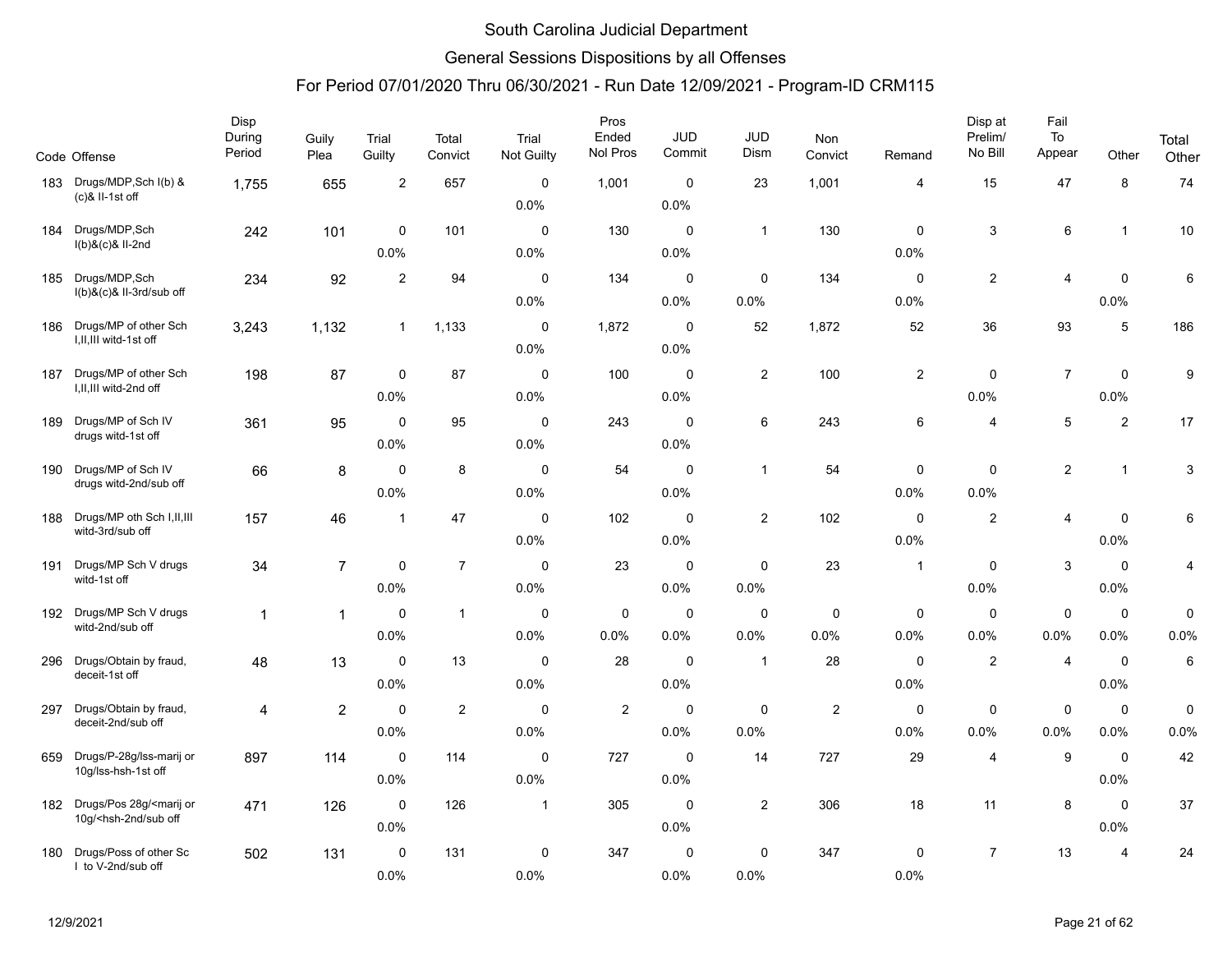### General Sessions Dispositions by all Offenses

|      | Code Offense                                     | Disp<br>During<br>Period | Guily<br>Plea  | Trial<br>Guilty     | Total<br>Convict | Trial<br>Not Guilty | Pros<br>Ended<br>Nol Pros | <b>JUD</b><br>Commit | <b>JUD</b><br>Dism  | Non<br>Convict  | Remand              | Disp at<br>Prelim/<br>No Bill | Fail<br>To<br>Appear | Other               | Total<br>Other |
|------|--------------------------------------------------|--------------------------|----------------|---------------------|------------------|---------------------|---------------------------|----------------------|---------------------|-----------------|---------------------|-------------------------------|----------------------|---------------------|----------------|
| 179  | Drugs/Poss of other                              | 3,928                    | 995            | $\mathbf 0$         | 995              | $\mathbf{1}$        | 2,657                     | $\mathbf 0$          | 100                 | 2,658           | 29                  | 40                            | 100                  | $\,6\,$             | 175            |
|      | Sched I to V-1st off                             |                          |                | 0.0%                |                  |                     |                           | 0.0%                 |                     |                 |                     |                               |                      |                     |                |
| 178  | Drugs/Poss of Sc                                 | 86                       | 42             | $\mathbf 0$         | 42               | $\mathbf 0$         | 38                        | $\mathbf 0$          | $\overline{2}$      | 38              | $\mathbf 0$         | $\mathbf{1}$                  | $\sqrt{2}$           | $\mathbf{1}$        | 4              |
|      | $I(b)$ , $(c)$ & Sc II-3rd/sub<br>off            |                          |                | 0.0%                |                  | 0.0%                |                           | 0.0%                 |                     |                 | 0.0%                |                               |                      |                     |                |
|      | 176 Drugs/Poss of Schd                           | 1,455                    | 510            | $\mathbf 0$         | 510              | $\mathbf 0$         | 840                       | $\mathbf 0$          | 45                  | 840             | $\overline{7}$      | 10                            | 35                   | 8                   | 60             |
|      | I(b),(c)& Schd II-1st off                        |                          |                | 0.0%                |                  | 0.0%                |                           | 0.0%                 |                     |                 |                     |                               |                      |                     |                |
| 177  | Drugs/Poss of Schd                               | 141                      | 50             | $\mathbf 0$         | 50               | 0                   | 85                        | $\mathbf 0$          | 0                   | 85              | 0                   | 3                             | $\overline{c}$       | $\mathbf{1}$        | 6              |
|      | $I(b),(c)$ & Schd II-2nd off                     |                          |                | 0.0%                |                  | 0.0%                |                           | 0.0%                 | 0.0%                |                 | 0.0%                |                               |                      |                     |                |
|      | 3012 Drugs/poss. cocaine,                        | 85                       | 36             | $\mathbf 0$         | 36               | $\mathbf 0$         | 42                        | $\mathbf 0$          | $\mathbf 0$         | 42              | $\mathbf 0$         | 0                             | $\overline{7}$       | $\mathbf 0$         | $\overline{7}$ |
|      | 2nd                                              |                          |                | 0.0%                |                  | 0.0%                |                           | 0.0%                 | 0.0%                |                 | 0.0%                | 0.0%                          |                      | 0.0%                |                |
| 3013 | Drugs/poss. cocaine,<br>3rd                      | 56                       | 29             | $\mathsf 0$         | 29               | $\mathbf 0$         | 25                        | $\mathbf 0$          | $\mathbf 0$         | 25              | 0                   | $\mathbf 0$                   | $\sqrt{2}$           | $\mathbf 0$         | $\overline{c}$ |
|      |                                                  |                          |                | 0.0%                |                  | 0.0%                |                           | 0.0%                 | 0.0%                |                 | 0.0%                | 0.0%                          |                      | 0.0%                |                |
| 2428 | Drugs/Sale,                                      | 178                      | 12             | $\mathbf 0$         | 12               | $\mathbf 0$         | 153                       | $\mathbf 0$          | $\mathbf 0$         | 153             | 12                  | $\mathbf 0$                   | $\mathbf{1}$         | $\mathbf 0$         | 13             |
|      | manuf-paraphernalia<br>(civil)                   |                          |                | 0.0%                |                  | 0.0%                |                           | 0.0%                 | 0.0%                |                 |                     | 0.0%                          |                      | 0.0%                |                |
|      | 2932 Drugs/Theft of a<br>controlled substance,   | $\mathbf{1}$             | 0              | $\mathbf 0$         | $\mathbf 0$      | $\mathbf 0$         | $\overline{1}$            | $\pmb{0}$            | $\mathbf 0$         | $\overline{1}$  | 0                   | $\mathbf 0$                   | $\pmb{0}$            | $\pmb{0}$           | 0              |
|      | 1st                                              |                          | 0.0%           | 0.0%                | 0.0%             | 0.0%                |                           | 0.0%                 | 0.0%                |                 | 0.0%                | 0.0%                          | 0.0%                 | 0.0%                | 0.0%           |
| 450  | Drugs/Traf ice, crank,<br>crack>10<28g-1st off   | 545                      | 263            | $\overline{1}$      | 264              | $\mathbf{1}$        | 248                       | $\mathbf 0$          | 3                   | 249             | 0                   | $\overline{2}$                | 19                   | 8                   | 29             |
|      |                                                  |                          |                |                     |                  |                     |                           | 0.0%                 |                     |                 | 0.0%                |                               |                      |                     |                |
| 451  | Drugs/Traf ice, crank,<br>crack>10<28g-2nd off   | 61                       | 35             | $\mathbf 0$         | 35               | $\mathbf 0$         | 26                        | $\mathbf 0$          | $\mathbf 0$         | 26              | $\mathbf 0$         | $\mathbf 0$                   | $\pmb{0}$            | $\mathbf 0$         | 0              |
|      |                                                  |                          |                | 0.0%                |                  | 0.0%                |                           | 0.0%                 | 0.0%                |                 | 0.0%                | 0.0%                          | 0.0%                 | 0.0%                | 0.0%           |
| 452  | Drugs/Traf ice, crank,<br>crack>10<28g-3rd/sub   | 76                       | 46             | $\overline{2}$      | 48               | $\mathbf 0$         | 22                        | $\mathbf 0$          | $\mathbf 0$         | 22              | $\mathbf 0$         | $\mathbf{2}$                  | $\mathbf{3}$         | $\overline{1}$      | 6              |
|      |                                                  |                          |                |                     |                  | 0.0%                |                           | 0.0%                 | 0.0%                |                 | 0.0%                |                               |                      |                     |                |
| 392  | Drugs/Traf ice, crnk, c/c<br>28g to 100g-1st off | 251                      | 115            | $\mathbf 0$         | 115              | $\mathbf{1}$        | 130                       | $\mathbf 0$          | $\Omega$            | 131             | $\Omega$            | $\overline{2}$                | $\sqrt{2}$           | $\mathbf{1}$        | 5              |
|      |                                                  |                          |                | 0.0%                |                  |                     |                           | 0.0%                 | 0.0%                |                 | 0.0%                |                               |                      |                     |                |
| 147  | Drugs/Traf in cocaine,<br>10g-28g-3rd/sub        | 17                       | 6              | $\mathbf 0$         | 6                | 0                   | 11                        | $\mathbf 0$          | $\mathbf 0$         | 11              | 0                   | 0                             | $\pmb{0}$            | 0                   | 0              |
|      |                                                  |                          |                | 0.0%                |                  | 0.0%                |                           | 0.0%                 | 0.0%                |                 | 0.0%                | 0.0%                          | 0.0%                 | 0.0%                | 0.0%           |
| 148  | Drugs/Traf in cocaine,<br>28g-100g-3rd/sub       | 17                       | $\overline{7}$ | $\mathbf 0$<br>0.0% | $\overline{7}$   | $\mathbf 0$<br>0.0% | 10                        | $\mathbf 0$<br>0.0%  | $\mathbf 0$<br>0.0% | 10 <sup>1</sup> | 0<br>0.0%           | $\mathbf 0$<br>0.0%           | $\mathbf 0$<br>0.0%  | $\mathbf 0$<br>0.0% | 0<br>0.0%      |
|      |                                                  |                          |                |                     |                  |                     |                           |                      |                     |                 |                     |                               |                      |                     |                |
| 2361 | Drugs/Traf in<br>Heroin, morph,                  | 234                      | 97             | $\mathbf{1}$        | 98               | $\Omega$<br>0.0%    | 127                       | $\mathbf 0$<br>0.0%  | $\Omega$<br>0.0%    | 127             | $\mathbf 0$<br>0.0% | $\mathbf{2}$                  | 6                    | $\mathbf{1}$        | 9              |
|      | 4g-14g-1st/sub                                   |                          |                |                     |                  |                     |                           |                      |                     |                 |                     |                               |                      |                     |                |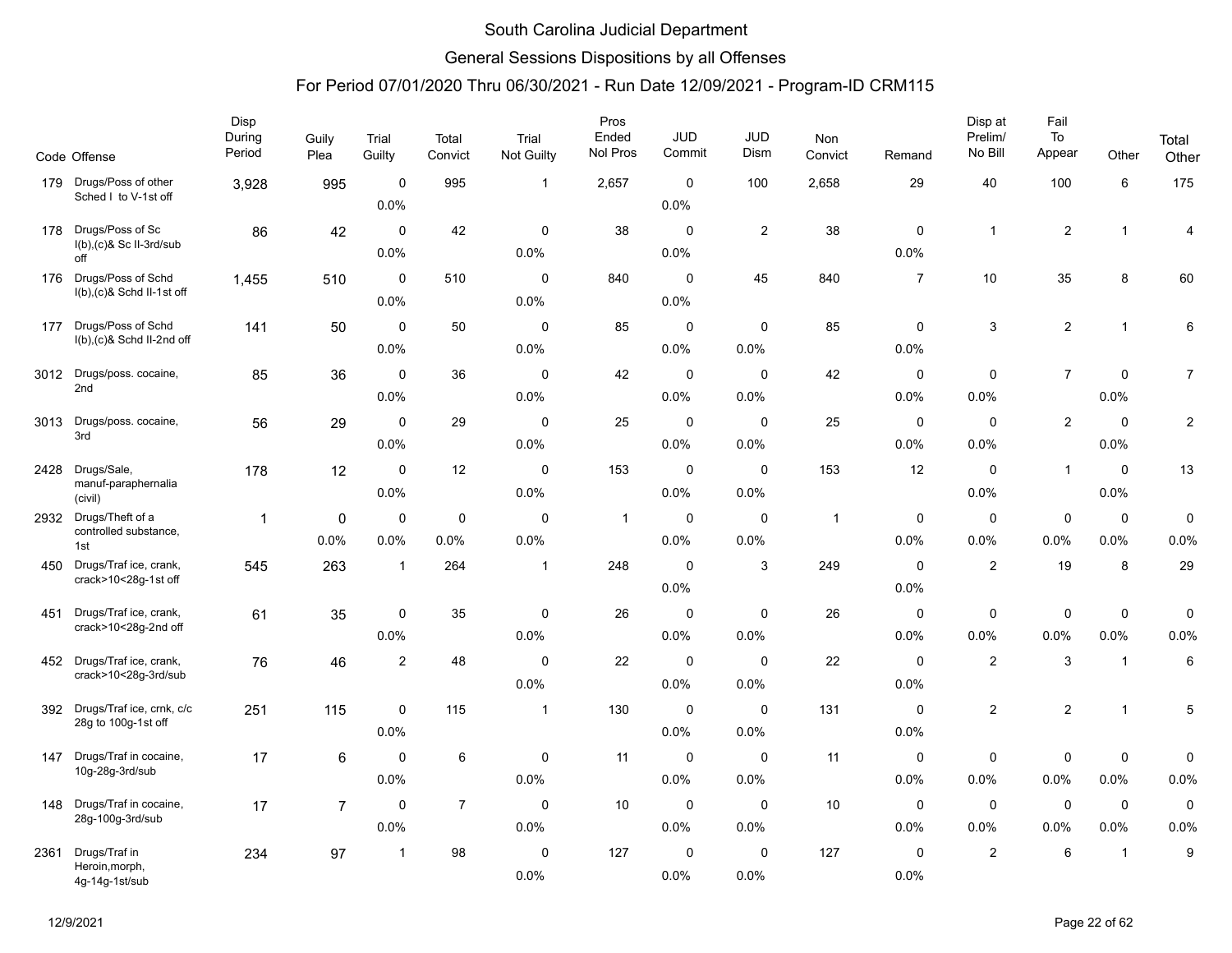### General Sessions Dispositions by all Offenses

|      | Code Offense                     | Disp<br>During<br>Period | Guily<br>Plea  | Trial<br>Guilty | Total<br>Convict | Trial<br>Not Guilty | Pros<br>Ended<br>Nol Pros | <b>JUD</b><br>Commit | JUD<br>Dism  | Non<br>Convict | Remand      | Disp at<br>Prelim/<br>No Bill | Fail<br>To<br>Appear | Other          | Total<br>Other          |
|------|----------------------------------|--------------------------|----------------|-----------------|------------------|---------------------|---------------------------|----------------------|--------------|----------------|-------------|-------------------------------|----------------------|----------------|-------------------------|
| 156  | Drugs/Traf in                    | 63                       | 24             | $\pmb{0}$       | 24               | $\mathbf 0$         | 36                        | $\mathbf 0$          | $\mathbf 0$  | 36             | $\mathbf 0$ | $\mathbf{3}$                  | $\pmb{0}$            | $\mathbf 0$    | 3                       |
|      | Heroin, morph,<br>4g-14g-2nd/sub |                          |                | 0.0%            |                  | 0.0%                |                           | 0.0%                 | 0.0%         |                | 0.0%        |                               | 0.0%                 | 0.0%           |                         |
| 149  | Drugs/Traf in                    | 95                       | 25             | $\mathbf 0$     | 25               | $\mathbf 0$         | 67                        | $\mathbf 0$          | $\mathbf 0$  | 67             | $\mathbf 0$ | $\mathbf 0$                   | 3                    | $\mathbf 0$    | 3                       |
|      | Heroin, morphine,<br>28g/more    |                          |                | 0.0%            |                  | 0.0%                |                           | $0.0\%$              | 0.0%         |                | 0.0%        | 0.0%                          |                      | 0.0%           |                         |
| 145  | Drugs/Traf in marij,             | $\mathbf 1$              | 0              | $\mathbf 0$     | 0                | $\mathbf 0$         | $\overline{1}$            | 0                    | 0            | $\mathbf{1}$   | $\mathbf 0$ | $\mathbf 0$                   | $\mathbf 0$          | $\mathbf 0$    | 0                       |
|      | 10lbs-100lbs-3rd/sub             |                          | 0.0%           | 0.0%            | 0.0%             | 0.0%                |                           | 0.0%                 | 0.0%         |                | 0.0%        | 0.0%                          | 0.0%                 | 0.0%           | 0.0%                    |
| 280  | Drugs/Traf-cocaine,              | 13                       | $\overline{4}$ | $\mathbf 0$     | $\overline{4}$   | $\mathbf 0$         | 8                         | $\mathbf 0$          | $\mathbf 0$  | 8              | $\mathbf 0$ | $\mathbf{1}$                  | $\mathsf 0$          | $\mathbf 0$    | $\mathbf{1}$            |
|      | 100g/more, to 200g               |                          |                | 0.0%            |                  | 0.0%                |                           | 0.0%                 | 0.0%         |                | 0.0%        |                               | 0.0%                 | 0.0%           |                         |
| 387  | Drugs/Traf-cocaine, 10g          | 14                       | 8              | $\mathbf 0$     | 8                | $\mathbf 0$         | 6                         | 0                    | $\mathbf 0$  | 6              | $\mathbf 0$ | $\mathbf 0$                   | $\pmb{0}$            | $\mathbf 0$    | 0                       |
|      | to 28g-2nd off                   |                          |                | 0.0%            |                  | 0.0%                |                           | 0.0%                 | 0.0%         |                | 0.0%        | 0.0%                          | 0.0%                 | 0.0%           | 0.0%                    |
| 278  | Drugs/Traf-cocaine,              | 124                      | 52             | $\mathbf 0$     | 52               | $\overline{1}$      | 66                        | $\mathbf 0$          | $\mathbf{1}$ | 67             | $\mathbf 0$ | $\overline{1}$                | $\overline{2}$       | $\overline{1}$ | 4                       |
|      | 10g/more to 28g-1st off          |                          |                | 0.0%            |                  |                     |                           | 0.0%                 |              |                | 0.0%        |                               |                      |                |                         |
| 288  | Drugs/Traf-cocaine,              | 10                       | $\overline{4}$ | 0               | $\overline{4}$   | $\mathbf 0$         | 6                         | $\mathbf 0$          | $\mathbf 0$  | 6              | 0           | $\mathbf 0$                   | $\pmb{0}$            | $\pmb{0}$      | 0                       |
|      | 200g to 400g                     |                          |                | 0.0%            |                  | 0.0%                |                           | 0.0%                 | 0.0%         |                | 0.0%        | 0.0%                          | 0.0%                 | 0.0%           | 0.0%                    |
| 2359 | Drugs/Traf-cocaine, 28g          | 66                       | 21             | $\mathbf 0$     | 21               | $\mathbf 0$         | 44                        | $\mathbf 0$          | $\mathbf 0$  | 44             | $\mathbf 0$ | $\mathbf 0$                   | $\overline{1}$       | $\mathbf 0$    | $\mathbf{1}$            |
|      | to 100g-1st off                  |                          |                | 0.0%            |                  | 0.0%                |                           | 0.0%                 | 0.0%         |                | 0.0%        | 0.0%                          |                      | 0.0%           |                         |
| 2590 | Drugs/Traf-Flunitrazepa          | $\mathbf{3}$             | 0              | 0               | $\mathbf 0$      | $\mathbf 0$         | 3                         | 0                    | $\mathbf 0$  | 3              | $\mathbf 0$ | $\mathbf 0$                   | $\mathbf 0$          | $\mathbf 0$    | 0                       |
|      | m, 1 to 100 g-1st off            |                          | 0.0%           | 0.0%            | 0.0%             | 0.0%                |                           | 0.0%                 | 0.0%         |                | 0.0%        | 0.0%                          | 0.0%                 | 0.0%           | 0.0%                    |
| 287  | Drugs/Traf-Herion,               | 79                       | 27             | $\mathbf 0$     | 27               | $\mathbf 0$         | 51                        | $\mathbf 0$          | $\mathbf 0$  | 51             | 0           | $\mathbf 0$                   | $\overline{1}$       | $\mathbf 0$    | $\mathbf{1}$            |
|      | morph, etc, 14 to 28g            |                          |                | 0.0%            |                  | 0.0%                |                           | 0.0%                 | 0.0%         |                | 0.0%        | 0.0%                          |                      | 0.0%           |                         |
| 368  | Drugs/Traf-ice, crnk, c/c        | 63                       | 23             | $\mathbf 0$     | 23               | $\mathbf 0$         | 39                        | $\mathbf 0$          | $\mathbf 0$  | 39             | $\mathbf 0$ | $\mathbf 0$                   | $\mathbf{1}$         | $\mathbf 0$    | $\mathbf{1}$            |
|      | 100g to 200g                     |                          |                | 0.0%            |                  | 0.0%                |                           | 0.0%                 | 0.0%         |                | 0.0%        | 0.0%                          |                      | 0.0%           |                         |
| 369  | Drugs/Traf-ice, crnk, c/c        | 47                       | 10             | $\mathbf 0$     | 10               | $\mathbf 0$         | 35                        | 0                    | $\mathbf 0$  | 35             | $\mathbf 0$ | $\overline{1}$                | $\overline{1}$       | $\mathbf 0$    | $\overline{\mathbf{c}}$ |
|      | 200g to 400g                     |                          |                | 0.0%            |                  | 0.0%                |                           | 0.0%                 | 0.0%         |                | 0.0%        |                               |                      | 0.0%           |                         |
| 389  | Drugs/Traf-ice, crnk, c/c        | 39                       | 19             | $\mathbf 0$     | 19               | $\mathbf 0$         | 18                        | $\mathbf 0$          | $\mathbf 0$  | 18             | $\mathbf 0$ | $\overline{2}$                | $\mathsf 0$          | $\mathbf 0$    | $\overline{c}$          |
|      | 28g to 100g-2nd off              |                          |                | 0.0%            |                  | 0.0%                |                           | 0.0%                 | 0.0%         |                | 0.0%        |                               | 0.0%                 | 0.0%           |                         |
| 349  | Drugs/Traf-ice, crnk, c/c        | 55                       | 23             | $\mathbf 0$     | 23               | $\mathbf 0$         | 29                        | $\mathbf 0$          | $\mathbf 0$  | 29             | $\mathbf 0$ | $\overline{2}$                | $\mathbf{1}$         | $\mathbf 0$    | 3                       |
|      | 28g-100g-3rd/sub                 |                          |                | 0.0%            |                  | 0.0%                |                           | 0.0%                 | 0.0%         |                | 0.0%        |                               |                      | $0.0\%$        |                         |
| 370  | Drugs/Traf-ice, crnk, c/c        | 89                       | 22             | $\mathbf 0$     | 22               | $\mathbf 0$         | 65                        | 0                    | $\mathbf 0$  | 65             | $\mathbf 0$ | 0                             | $\sqrt{2}$           | $\mathbf 0$    | $\overline{\mathbf{c}}$ |
|      | 400g/more                        |                          |                | 0.0%            |                  | 0.0%                |                           | 0.0%                 | 0.0%         |                | 0.0%        | 0.0%                          |                      | 0.0%           |                         |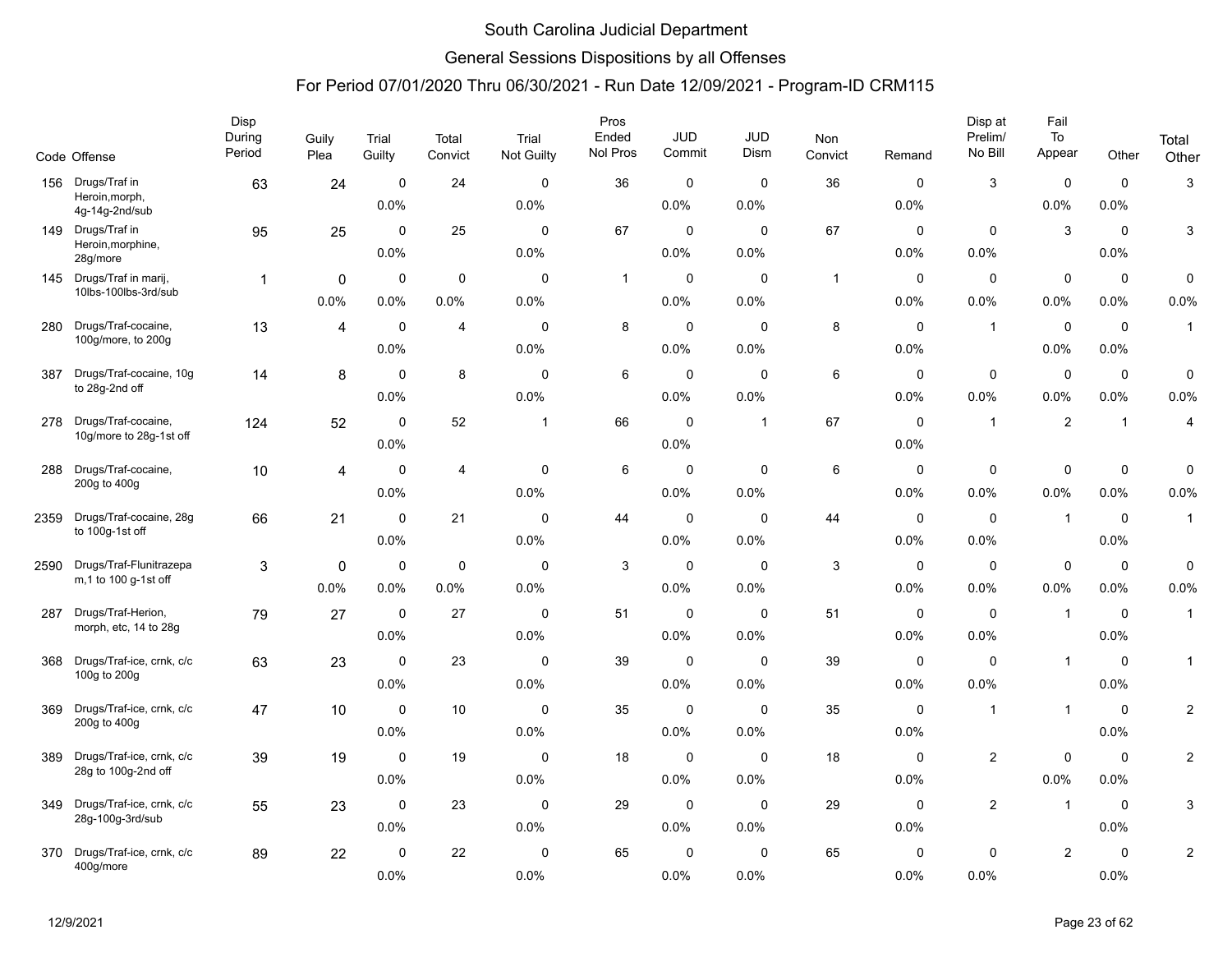### General Sessions Dispositions by all Offenses

|      | Code Offense                                       | Disp<br>During<br>Period | Guily<br>Plea    | Trial<br>Guilty | Total<br>Convict | Trial<br>Not Guilty | Pros<br>Ended<br>Nol Pros | <b>JUD</b><br>Commit | JUD<br>Dism | Non<br>Convict | Remand         | Disp at<br>Prelim/<br>No Bill | Fail<br>To<br>Appear | Other          | Total<br>Other |
|------|----------------------------------------------------|--------------------------|------------------|-----------------|------------------|---------------------|---------------------------|----------------------|-------------|----------------|----------------|-------------------------------|----------------------|----------------|----------------|
| 281  | Drugs/Traf-in cocaine,                             | 26                       | 6                | $\mathbf 0$     | 6                | $\mathbf 0$         | 19                        | $\mathbf 0$          | $\mathbf 0$ | 19             | $\mathbf 0$    | $\mathbf{1}$                  | $\mathbf 0$          | $\mathbf 0$    | $\mathbf{1}$   |
|      | 400 g/more                                         |                          |                  | 0.0%            |                  | 0.0%                |                           | 0.0%                 | 0.0%        |                | 0.0%           |                               | 0.0%                 | 0.0%           |                |
| 457  | Drugs/Traf-LSD, 500 to                             | $\overline{a}$           | $\mathbf{1}$     | $\mathbf 0$     | $\mathbf{1}$     | $\mathbf 0$         | $\mathbf{1}$              | $\mathbf 0$          | $\mathbf 0$ | $\mathbf{1}$   | $\mathbf 0$    | $\mathbf 0$                   | $\mathbf 0$          | $\mathbf 0$    | $\mathbf 0$    |
|      | 999 dose units-1st off                             |                          |                  | 0.0%            |                  | 0.0%                |                           | 0.0%                 | 0.0%        |                | $0.0\%$        | 0.0%                          | 0.0%                 | $0.0\%$        | 0.0%           |
| 402  | Drugs/Traf-marij, 10 to                            | $\mathbf{1}$             | $\mathbf{1}$     | $\mathbf 0$     | $\mathbf{1}$     | $\mathbf 0$         | 0                         | $\mathbf 0$          | 0           | $\mathbf 0$    | 0              | $\mathbf 0$                   | $\mathbf 0$          | $\mathbf 0$    | $\mathbf 0$    |
|      | 100 lbs-2nd off                                    |                          |                  | 0.0%            |                  | 0.0%                | 0.0%                      | 0.0%                 | 0.0%        | 0.0%           | 0.0%           | 0.0%                          | 0.0%                 | 0.0%           | 0.0%           |
| 2360 | Drugs/Traf-marijuana,                              | 53                       | 20               | $\mathbf 0$     | 20               | $\mathbf 0$         | 30                        | $\mathbf 0$          | $\mathbf 0$ | 30             | $\overline{1}$ | $\mathbf 0$                   | 2                    | $\mathbf 0$    | 3              |
|      | 10 to 100 lbs-1st off                              |                          |                  | 0.0%            |                  | 0.0%                |                           | 0.0%                 | 0.0%        |                |                | 0.0%                          |                      | 0.0%           |                |
| 283  | Drugs/Traf-marijuana,                              | 11                       | 6                | $\mathbf 0$     | $\,6\,$          | $\mathbf 0$         | $\overline{4}$            | $\mathbf 0$          | $\mathbf 0$ | $\overline{4}$ | $\mathbf 0$    | $\mathbf 0$                   | $\mathbf{1}$         | $\mathbf 0$    | $\mathbf{1}$   |
|      | 100 to 2000 lbs                                    |                          |                  | 0.0%            |                  | 0.0%                |                           | 0.0%                 | 0.0%        |                | 0.0%           | 0.0%                          |                      | 0.0%           |                |
| 2913 | Drugs/Trafficking in                               | $\overline{a}$           | $\overline{2}$   | $\mathbf 0$     | $\overline{2}$   | $\mathbf 0$         | $\mathbf 0$               | $\mathbf 0$          | $\mathbf 0$ | $\mathbf 0$    | $\mathbf 0$    | $\mathbf 0$                   | $\mathbf 0$          | $\mathbf 0$    | $\mathbf 0$    |
|      | ecstasy, >100 units                                |                          |                  | 0.0%            |                  | 0.0%                | 0.0%                      | 0.0%                 | 0.0%        | 0.0%           | 0.0%           | 0.0%                          | 0.0%                 | 0.0%           | 0.0%           |
| 2915 | Drugs/Trafficking in                               | 4                        | $\mathbf{1}$     | $\mathbf 0$     | $\mathbf{1}$     | $\mathbf 0$         | 3                         | $\mathbf 0$          | $\mathbf 0$ | 3              | $\mathbf 0$    | $\mathbf 0$                   | $\pmb{0}$            | $\mathbf 0$    | $\mathsf 0$    |
|      | ecstasy, >500,<1000<br>units                       |                          |                  | 0.0%            |                  | 0.0%                |                           | 0.0%                 | 0.0%        |                | 0.0%           | 0.0%                          | 0.0%                 | $0.0\%$        | 0.0%           |
| 23   | Drugs/Unlawful                                     | 1                        | $\mathbf{0}$     | $\mathbf 0$     | $\mathbf 0$      | $\mathbf 0$         | $\mathbf{1}$              | $\mathbf 0$          | $\mathbf 0$ | $\mathbf{1}$   | $\mathbf 0$    | $\mathbf 0$                   | $\mathbf 0$          | $\mathbf 0$    | $\mathsf 0$    |
|      | prescription drugs<br>2nd/sub                      |                          | 0.0%             | 0.0%            | 0.0%             | 0.0%                |                           | 0.0%                 | 0.0%        |                | 0.0%           | 0.0%                          | 0.0%                 | 0.0%           | 0.0%           |
| 562  | Drugs/Unlawful                                     | 6                        | $\mathbf 0$      | $\mathsf 0$     | $\mathbf 0$      | $\mathbf 0$         | 6                         | $\mathbf 0$          | $\mathbf 0$ | 6              | $\mathbf 0$    | $\mathbf 0$                   | $\mathbf 0$          | $\mathsf 0$    | $\mathsf 0$    |
|      | prescription, blank-1st<br>off                     |                          | $0.0\%$          | 0.0%            | 0.0%             | 0.0%                |                           | 0.0%                 | 0.0%        |                | 0.0%           | 0.0%                          | 0.0%                 | 0.0%           | 0.0%           |
| 893  | Drugs/Use of property                              | 1                        | 0                | $\mathbf 0$     | $\mathbf 0$      | $\Omega$            | $\mathbf{1}$              | $\mathbf 0$          | $\mathbf 0$ | $\mathbf{1}$   | 0              | $\mathbf 0$                   | $\mathbf 0$          | $\mathbf 0$    | $\mathsf 0$    |
|      |                                                    |                          | 0.0%             | 0.0%            | 0.0%             | 0.0%                |                           | 0.0%                 | 0.0%        |                | 0.0%           | 0.0%                          | 0.0%                 | 0.0%           | 0.0%           |
| 295  | Drugs/Violation Drug                               | 17                       | $\boldsymbol{9}$ | $\mathbf 0$     | 9                | $\Omega$            | $\overline{7}$            | $\mathbf 0$          | $\mathbf 0$ | $\overline{7}$ | $\mathbf 0$    | $\mathbf 0$                   | $\mathbf 0$          | $\overline{1}$ | $\mathbf{1}$   |
|      | <b>Distribution Law</b>                            |                          |                  | 0.0%            |                  | 0.0%                |                           | 0.0%                 | 0.0%        |                | 0.0%           | 0.0%                          | 0.0%                 |                |                |
| 3354 | DUI / Driving under the                            | 22                       | 12               | $\mathbf 0$     | 12               | $\mathbf 0$         | 9                         | $\mathbf 0$          | $\mathbf 0$ | 9              | $\overline{1}$ | $\mathbf 0$                   | $\mathbf 0$          | $\mathbf 0$    | 1              |
|      | Influence, .10 but less<br>than .16, 1st Offense   |                          |                  | 0.0%            |                  | 0.0%                |                           | 0.0%                 | 0.0%        |                |                | 0.0%                          | 0.0%                 | 0.0%           |                |
| 3357 | DUI / Driving under the<br>Influence, .10 but less | 104                      | 68               | $\Omega$        | 68               | $\Omega$            | 30                        | $\mathbf 0$          | 0           | 30             | 5              | $\mathbf{1}$                  | $\mathbf 0$          | 0              | 6              |
|      | than .16, 2nd Offense                              |                          |                  | 0.0%            |                  | 0.0%                |                           | 0.0%                 | 0.0%        |                |                |                               | 0.0%                 | $0.0\%$        |                |
| 3361 | DUI / Driving under the                            | 15                       | 6                | $\mathbf 0$     | 6                | $\mathbf 0$         | 8                         | 0                    | 0           | 8              | -1             | $\mathbf 0$                   | $\mathbf 0$          | 0              | $\mathbf{1}$   |
|      | Influence, .10 but less<br>than .16, 3rd Offense   |                          |                  | 0.0%            |                  | 0.0%                |                           | 0.0%                 | 0.0%        |                |                | 0.0%                          | 0.0%                 | 0.0%           |                |
| 3364 | DUI / Driving under the<br>Influence, .10 but less | $\overline{a}$           | $\overline{2}$   | $\mathbf 0$     | $\overline{2}$   | $\mathbf 0$         | $\mathbf 0$               | $\mathbf 0$          | $\mathbf 0$ | $\mathbf 0$    | $\mathbf 0$    | $\mathbf 0$                   | $\mathbf 0$          | $\mathbf 0$    | $\mathbf 0$    |
|      | than .16, 4th or                                   |                          |                  | 0.0%            |                  | 0.0%                | $0.0\%$                   | 0.0%                 | 0.0%        | 0.0%           | 0.0%           | 0.0%                          | 0.0%                 | $0.0\%$        | 0.0%           |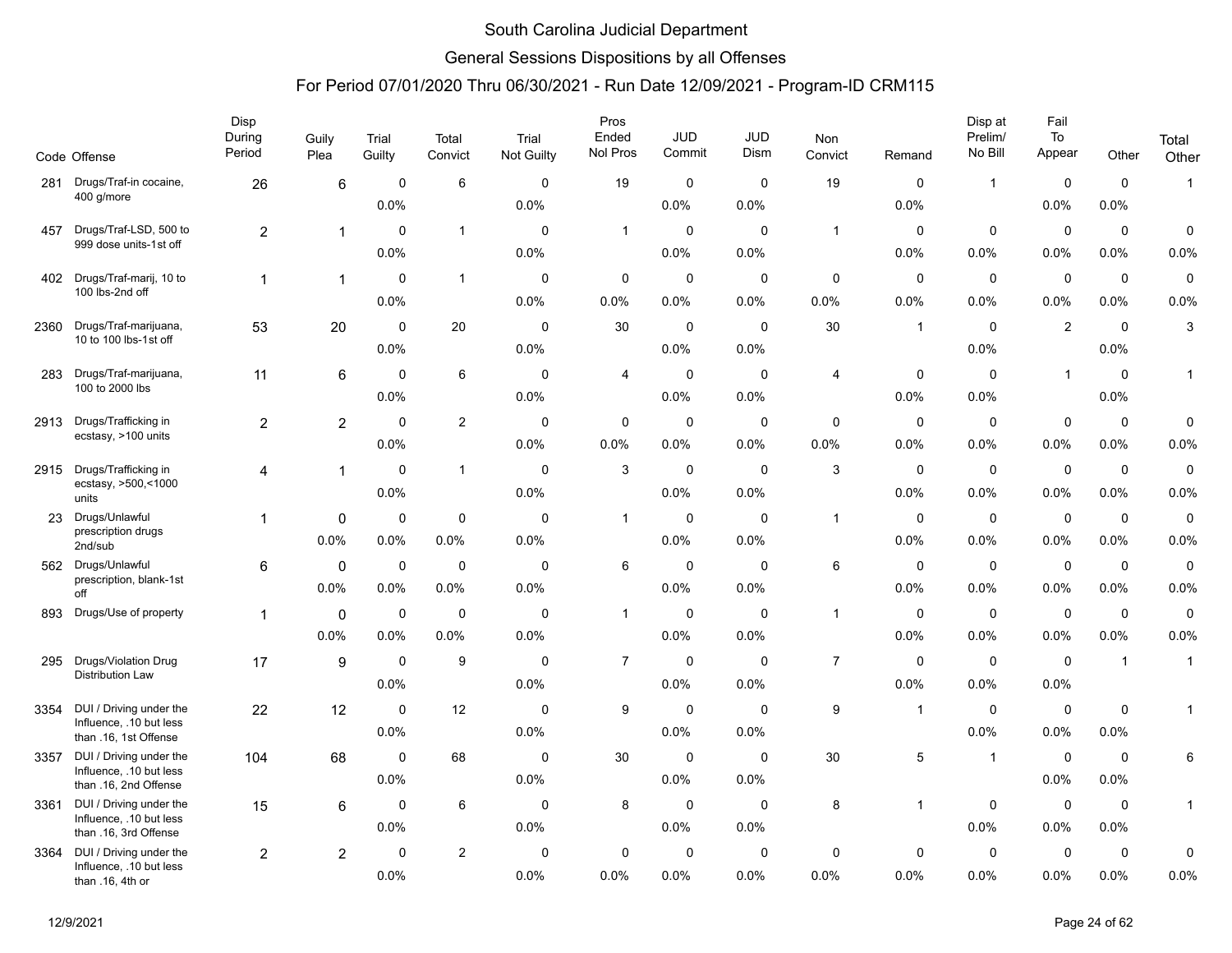### General Sessions Dispositions by all Offenses

|      |                                                                           | Disp<br>During | Guily          | Trial               | Total          | Trial               | Pros<br>Ended       | <b>JUD</b>          | JUD                  | Non                 |                        | Disp at<br>Prelim/     | Fail<br>To          |                     | Total          |
|------|---------------------------------------------------------------------------|----------------|----------------|---------------------|----------------|---------------------|---------------------|---------------------|----------------------|---------------------|------------------------|------------------------|---------------------|---------------------|----------------|
|      | Code Offense                                                              | Period         | Plea           | Guilty              | Convict        | <b>Not Guilty</b>   | Nol Pros            | Commit              | Dism                 | Convict             | Remand                 | No Bill                | Appear              | Other               | Other          |
| 3355 | DUI / Driving under the<br>Influence, .16 or higher,<br>1st Offense       | 30             | 18             | $\mathbf 0$<br>0.0% | 18             | $\mathbf 0$<br>0.0% | 6                   | 0<br>0.0%           | $\mathbf 0$<br>0.0%  | 6                   | 6                      | 0<br>0.0%              | $\mathbf 0$<br>0.0% | $\mathbf 0$<br>0.0% | 6              |
| 3358 | DUI / Driving under the<br>Influence, .16 or more,<br>2nd Offense         | 140            | 83             | $\Omega$<br>0.0%    | 83             | $\Omega$<br>0.0%    | 44                  | $\mathbf 0$<br>0.0% | $\Omega$<br>0.0%     | 44                  | 12                     | $\overline{1}$         | $\mathbf 0$<br>0.0% | $\mathbf 0$<br>0.0% | 13             |
| 3362 | DUI / Driving under the<br>Influence, .16 or more,<br>3rd Offense         | 27             | 22             | $\mathbf 0$<br>0.0% | 22             | $\mathbf 0$<br>0.0% | 4                   | $\mathbf 0$<br>0.0% | 0<br>0.0%            | 4                   | 1                      | 0<br>0.0%              | $\mathbf 0$<br>0.0% | $\mathbf 0$<br>0.0% | $\mathbf{1}$   |
| 3365 | DUI / Driving under the<br>Influence, .16 or more,<br>4th or subsequent   | 6              | 4              | $\mathbf 0$<br>0.0% | $\overline{4}$ | $\mathbf 0$<br>0.0% | $\overline{c}$      | $\mathbf 0$<br>0.0% | $\mathbf 0$<br>0.0%  | $\mathbf{2}$        | $\mathbf 0$<br>$0.0\%$ | $\mathbf 0$<br>$0.0\%$ | $\mathbf 0$<br>0.0% | $\mathbf 0$<br>0.0% | 0<br>0.0%      |
| 3353 | DUI / Driving under the<br>Influence, less than .10,<br>1st Offense       | 283            | 120            | $\mathbf 0$<br>0.0% | 120            | $\Omega$<br>0.0%    | 124                 | $\mathbf 0$<br>0.0% | $\mathbf{0}$<br>0.0% | 124                 | 36                     | $\Omega$<br>0.0%       | 3                   | $\Omega$<br>0.0%    | 39             |
| 3356 | DUI / Driving under the<br>Influence, less than .10,<br>2nd offense       | 800            | 400            | $\overline{c}$      | 402            | $\mathbf{1}$        | 305                 | $\mathbf 0$<br>0.0% | $\overline{2}$       | 306                 | 68                     | 10                     | 12                  | $\mathbf 0$<br>0.0% | 90             |
| 3359 | DUI / Driving under the<br>Influence, less than .10,<br>3rd Offense       | 184            | 123            | $\mathbf 0$<br>0.0% | 123            | 0<br>0.0%           | 53                  | $\mathbf 0$<br>0.0% | $\mathbf{1}$         | 53                  | 5                      | $\mathbf{1}$           | $\overline{1}$      | $\mathbf 0$<br>0.0% | $\overline{7}$ |
| 3363 | DUI / Driving under the<br>Influence, less than .10,<br>4th or subsequent | 33             | 20             | $\Omega$<br>0.0%    | 20             | $\Omega$<br>0.0%    | 10                  | $\mathbf 0$<br>0.0% | $\mathbf 0$<br>0.0%  | 10 <sup>°</sup>     | 1                      | $\mathbf{1}$           | $\overline{1}$      | $\mathbf 0$<br>0.0% | 3              |
| 406  | DUI / Felony driving<br>under the influence,<br>great bodily injury       | 108            | 61             | $\mathbf 0$<br>0.0% | 61             | $\mathbf 0$<br>0.0% | 45                  | $\mathbf 0$<br>0.0% | $\mathbf 0$<br>0.0%  | 45                  | $\mathbf 0$<br>0.0%    | $\mathbf{1}$           | $\overline{1}$      | $\mathbf 0$<br>0.0% | 2              |
| 3366 | DUI Per Se / DUAC, .08<br>but less than .10, 1st<br>Offense               | 10             | 9              | $\mathbf 0$<br>0.0% | 9              | $\mathbf 0$<br>0.0% | $\mathbf{1}$        | $\mathbf 0$<br>0.0% | $\mathbf 0$<br>0.0%  | $\mathbf{1}$        | $\mathbf 0$<br>0.0%    | $\mathbf 0$<br>0.0%    | $\mathbf 0$<br>0.0% | $\mathbf 0$<br>0.0% | 0<br>0.0%      |
| 3369 | DUI Per Se / DUAC, .08<br>but less than .10, 2nd<br>offense               | $\overline{c}$ | $\overline{2}$ | $\mathbf 0$<br>0.0% | $\overline{2}$ | $\mathbf 0$<br>0.0% | 0<br>0.0%           | $\mathbf 0$<br>0.0% | $\mathbf 0$<br>0.0%  | $\mathbf 0$<br>0.0% | $\mathbf 0$<br>0.0%    | $\mathbf 0$<br>0.0%    | $\pmb{0}$<br>0.0%   | $\mathbf 0$<br>0.0% | 0<br>0.0%      |
|      | 3372 DUI Per Se / DUAC, .08<br>but less than .10, 3rd<br>Offense          | $\mathbf 1$    | $\mathbf{1}$   | $\mathbf 0$<br>0.0% | $\mathbf{1}$   | $\mathbf 0$<br>0.0% | $\mathbf 0$<br>0.0% | $\mathbf 0$<br>0.0% | 0<br>0.0%            | 0<br>0.0%           | 0<br>0.0%              | 0<br>$0.0\%$           | $\mathbf 0$<br>0.0% | $\mathbf 0$<br>0.0% | 0<br>0.0%      |
| 3370 | DUI Per Se / DUAC, .10<br>but less than .16, 2nd<br>offense               | 4              | $\overline{2}$ | $\mathbf 0$<br>0.0% | 2              | $\mathbf 0$<br>0.0% | $\mathbf{1}$        | 0<br>0.0%           | $\mathbf 0$<br>0.0%  | $\mathbf{1}$        | $\mathbf{1}$           | $\mathbf 0$<br>0.0%    | $\mathbf 0$<br>0.0% | $\mathbf 0$<br>0.0% | $\mathbf{1}$   |
| 3368 | DUI Per Se / DUAC, .16<br>or more, 1st offense                            | $\overline{2}$ | $\overline{2}$ | $\mathbf 0$<br>0.0% | 2              | $\mathbf 0$<br>0.0% | 0<br>0.0%           | $\mathbf 0$<br>0.0% | $\mathbf 0$<br>0.0%  | $\mathbf 0$<br>0.0% | $\mathbf 0$<br>0.0%    | $\mathbf 0$<br>0.0%    | $\mathbf 0$<br>0.0% | $\mathbf 0$<br>0.0% | 0<br>0.0%      |
| 3371 | DUI Per Se / DUAC. .16<br>or more, 2nd Offense                            | 6              | 6              | 0<br>0.0%           | 6              | 0<br>0.0%           | 0<br>0.0%           | 0<br>0.0%           | 0<br>0.0%            | 0<br>0.0%           | 0<br>0.0%              | 0<br>0.0%              | $\mathbf 0$<br>0.0% | 0<br>0.0%           | 0<br>0.0%      |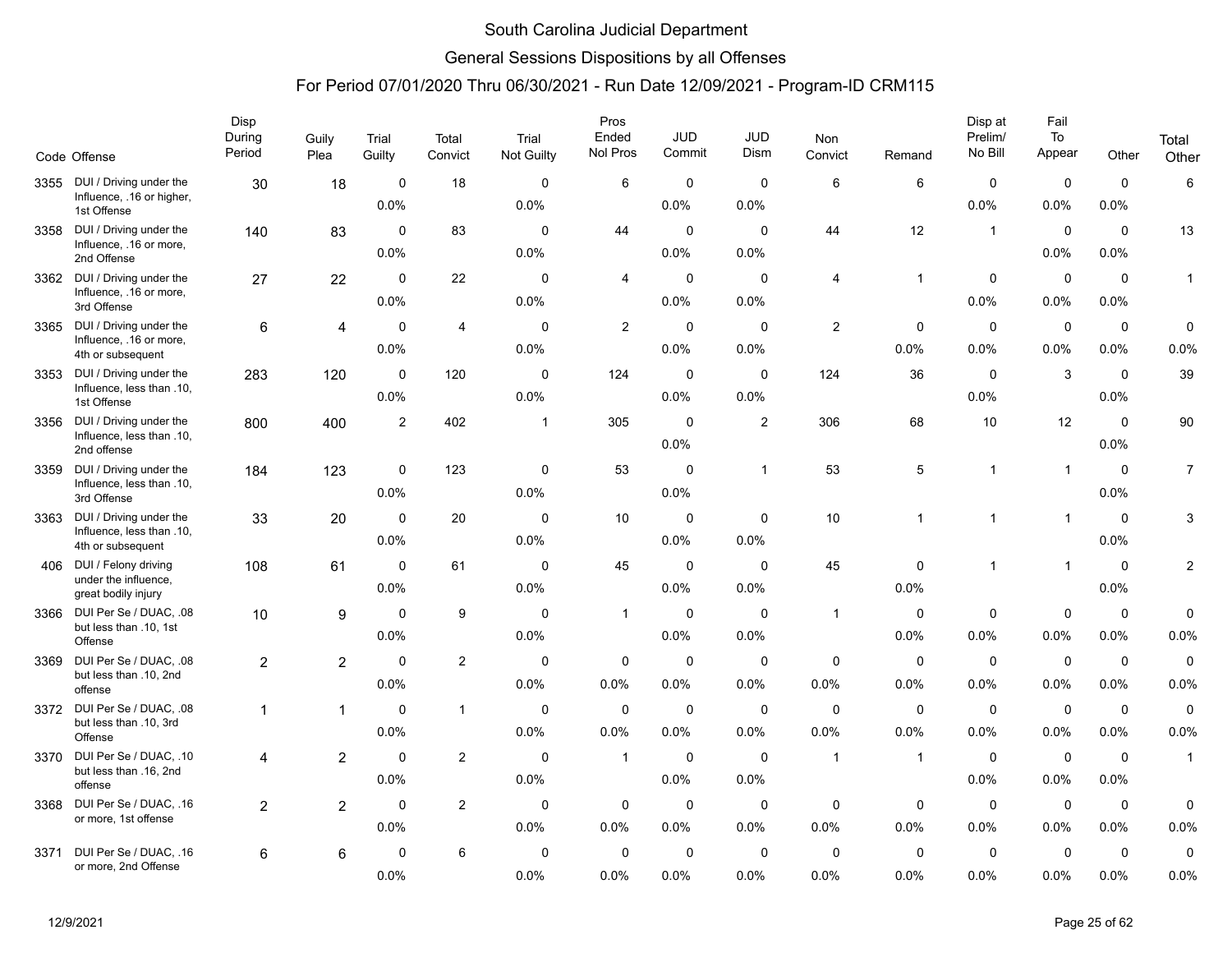### General Sessions Dispositions by all Offenses

|      | Code Offense                                  | Disp<br>During<br>Period | Guily<br>Plea           | Trial<br>Guilty     | Total<br>Convict | Trial<br>Not Guilty | Pros<br>Ended<br>Nol Pros | <b>JUD</b><br>Commit | JUD<br>Dism         | Non<br>Convict      | Remand              | Disp at<br>Prelim/<br>No Bill | Fail<br>To<br>Appear | Other               | Total<br>Other |
|------|-----------------------------------------------|--------------------------|-------------------------|---------------------|------------------|---------------------|---------------------------|----------------------|---------------------|---------------------|---------------------|-------------------------------|----------------------|---------------------|----------------|
| 3374 | DUI Per Se / DUAC, .16                        | $\overline{1}$           | $\overline{\mathbf{1}}$ | $\mathbf 0$         | $\overline{1}$   | $\mathbf 0$         | 0                         | $\mathbf 0$          | $\mathbf 0$         | $\mathbf 0$         | 0                   | 0                             | $\mathbf 0$          | $\mathbf 0$         | $\pmb{0}$      |
|      | or more, 3rd Offense                          |                          |                         | 0.0%                |                  | 0.0%                | 0.0%                      | 0.0%                 | 0.0%                | 0.0%                | 0.0%                | $0.0\%$                       | 0.0%                 | 0.0%                | 0.0%           |
| 3377 | DUI Per Se / DUAC, .16                        | $\mathbf{1}$             | $\mathbf{0}$            | $\mathbf 0$         | $\mathbf 0$      | $\mathbf{0}$        | $\mathbf{1}$              | $\mathbf 0$          | $\Omega$            | $\overline{1}$      | $\mathbf 0$         | $\mathbf 0$                   | $\mathbf 0$          | $\mathbf 0$         | $\mathbf 0$    |
|      | or more, 4th or<br>subsequent Offense         |                          | 0.0%                    | 0.0%                | 0.0%             | 0.0%                |                           | $0.0\%$              | 0.0%                |                     | 0.0%                | 0.0%                          | 0.0%                 | 0.0%                | 0.0%           |
| 395  | DUI/Fel driving under                         | 46                       | 25                      | $\mathbf{1}$        | 26               | $\mathbf 0$         | 19                        | $\mathbf 0$          | $\mathbf 0$         | 19                  | $\mathbf{1}$        | $\mathbf 0$                   | $\mathbf 0$          | $\mathbf 0$         | $\mathbf{1}$   |
|      | influence, w/death                            |                          |                         |                     |                  | 0.0%                |                           | 0.0%                 | 0.0%                |                     |                     | 0.0%                          | 0.0%                 | 0.0%                |                |
| 624  | DUS/Drive under susp,                         | 437                      | 82                      | $\mathbf 0$         | 82               | $\mathbf{0}$        | 317                       | $\mathbf 0$          | $\Omega$            | 317                 | 23                  | $\overline{\mathbf{c}}$       | 13                   | $\mathbf 0$         | 38             |
|      | not/DUI-1st off                               |                          |                         | 0.0%                |                  | 0.0%                |                           | 0.0%                 | 0.0%                |                     |                     |                               |                      | 0.0%                |                |
| 2054 | DUS/Drive under susp,                         | 98                       | 16                      | $\mathbf 0$         | 16               | $\mathbf 0$         | 74                        | $\mathbf 0$          | $\mathbf 0$         | 74                  | $\overline{7}$      | $\mathbf 0$                   | $\overline{1}$       | $\mathbf 0$         | 8              |
|      | susp/DUI-1st off                              |                          |                         | 0.0%                |                  | 0.0%                |                           | $0.0\%$              | 0.0%                |                     |                     | 0.0%                          |                      | 0.0%                |                |
| 2055 | DUS/Drive under susp,<br>susp/DUI-2nd off     | 215                      | 73                      | 0                   | 73               | 0                   | 106                       | $\mathbf 0$          | 0                   | 106                 | 25                  | $\mathbf{2}$                  | 8                    | $\overline{1}$      | 36             |
|      |                                               |                          |                         | 0.0%                |                  | 0.0%                |                           | 0.0%                 | 0.0%                |                     |                     |                               |                      |                     |                |
| 956  | DUS/Drive under susp,<br>susp/DUI-3rd/sub off | 240                      | 78                      | $\mathbf 0$         | 78               | $\mathbf{0}$        | 118                       | $\mathbf 0$          | $\mathbf 0$         | 118                 | 34                  | $\overline{2}$                | $\overline{7}$       | $\mathbf{1}$        | 44             |
|      |                                               |                          |                         | 0.0%                |                  | 0.0%                |                           | $0.0\%$              | 0.0%                |                     |                     |                               |                      |                     |                |
| 174  | DUS/Drive under<br>susp,not/DUI-2nd off       | 294                      | 48                      | $\mathbf 0$         | 48               | $\mathbf 0$         | 232                       | $\mathbf 0$          | $\mathbf 0$         | 232                 | 10                  | 0                             | 4                    | $\mathbf 0$         | 14             |
|      |                                               |                          |                         | 0.0%                |                  | 0.0%                |                           | $0.0\%$              | 0.0%                |                     |                     | 0.0%                          |                      | 0.0%                |                |
| 2272 | Education/Fail to enroll<br>student           | $\overline{1}$           | $\mathbf{0}$            | $\mathbf 0$         | $\mathbf 0$      | $\mathbf 0$         | 0                         | $\mathbf 0$          | $\mathbf 0$         | 0                   | $\mathbf 1$         | $\mathbf 0$                   | $\mathbf 0$          | $\mathbf 0$         | $\mathbf{1}$   |
|      |                                               |                          | 0.0%                    | 0.0%                | 0.0%             | 0.0%                | 0.0%                      | 0.0%                 | 0.0%                | 0.0%                |                     | 0.0%                          | 0.0%                 | 0.0%                |                |
| 2278 | Education/Interfere<br>w/oper school bus      | 3                        | $\mathbf 0$             | $\mathbf 0$         | $\mathbf 0$      | $\mathbf 0$         | $\overline{c}$            | $\mathbf 0$          | $\mathbf 0$         | 2                   | $\mathbf{1}$        | $\mathbf 0$                   | $\mathbf 0$          | $\mathbf 0$         | $\mathbf{1}$   |
|      |                                               |                          | 0.0%                    | 0.0%                | 0.0%             | 0.0%                |                           | $0.0\%$              | 0.0%                |                     |                     | $0.0\%$                       | $0.0\%$              | 0.0%                |                |
| 3459 | Embezzlement /<br>Embezzlement of public      | 4                        | $\mathbf{1}$            | $\Omega$            | $\mathbf{1}$     | $\mathbf{0}$        | 3                         | $\mathbf 0$          | $\Omega$            | 3                   | $\Omega$            | $\Omega$                      | $\mathbf 0$          | $\mathbf 0$         | $\mathbf 0$    |
|      | funds, value \$10,000 or                      |                          |                         | 0.0%                |                  | 0.0%                |                           | 0.0%                 | 0.0%                |                     | 0.0%                | 0.0%                          | 0.0%                 | 0.0%                | 0.0%           |
| 3460 | Embezzlement /<br>Embezzlement of public      | 8                        | 3                       | $\mathbf 0$         | 3                | $\mathbf 0$         | 5                         | $\mathbf 0$          | $\mathbf 0$         | 5                   | $\mathbf 0$         | $\mathbf 0$                   | $\mathbf 0$          | $\mathbf 0$         | $\pmb{0}$      |
|      | funds, value less than                        |                          |                         | 0.0%                |                  | 0.0%                |                           | $0.0\%$              | 0.0%                |                     | 0.0%                | 0.0%                          | 0.0%                 | 0.0%                | 0.0%           |
| 1590 | EmergencyMedical<br>services Chapter          | 1                        | 0                       | 0                   | $\mathbf 0$      | 0                   | $\mathbf{1}$              | 0                    | 0                   | $\overline{1}$      | 0                   | 0                             | 0                    | $\mathbf 0$         | $\mathbf 0$    |
|      | violation                                     |                          | 0.0%                    | 0.0%                | 0.0%             | 0.0%                |                           | 0.0%                 | 0.0%                |                     | 0.0%                | 0.0%                          | 0.0%                 | 0.0%                | 0.0%           |
| 1516 | Employment / False<br>statement to obtain     | 9                        | $\Omega$                | $\mathbf 0$         | $\mathbf 0$      | $\mathbf 0$         | 9                         | $\mathbf 0$          | $\Omega$            | 9                   | $\mathbf 0$         | $\mathbf 0$                   | $\mathbf 0$          | $\mathbf 0$         | 0              |
|      | benefits under                                |                          | 0.0%                    | 0.0%                | 0.0%             | 0.0%                |                           | 0.0%                 | 0.0%                |                     | 0.0%                | 0.0%                          | 0.0%                 | 0.0%                | 0.0%           |
| 4    | Escape/Aid escape<br>from custody of officers | 2                        | $\overline{1}$          | $\mathbf 0$<br>0.0% | $\overline{1}$   | $\mathbf 0$<br>0.0% | 0<br>0.0%                 | $\mathbf 0$<br>0.0%  | $\mathbf 0$<br>0.0% | $\mathbf 0$<br>0.0% | $\mathbf 0$<br>0.0% | $\mathbf{1}$                  | $\mathbf 0$<br>0.0%  | $\mathbf 0$<br>0.0% | $\mathbf{1}$   |
|      |                                               |                          |                         |                     |                  |                     |                           |                      |                     |                     |                     |                               |                      |                     |                |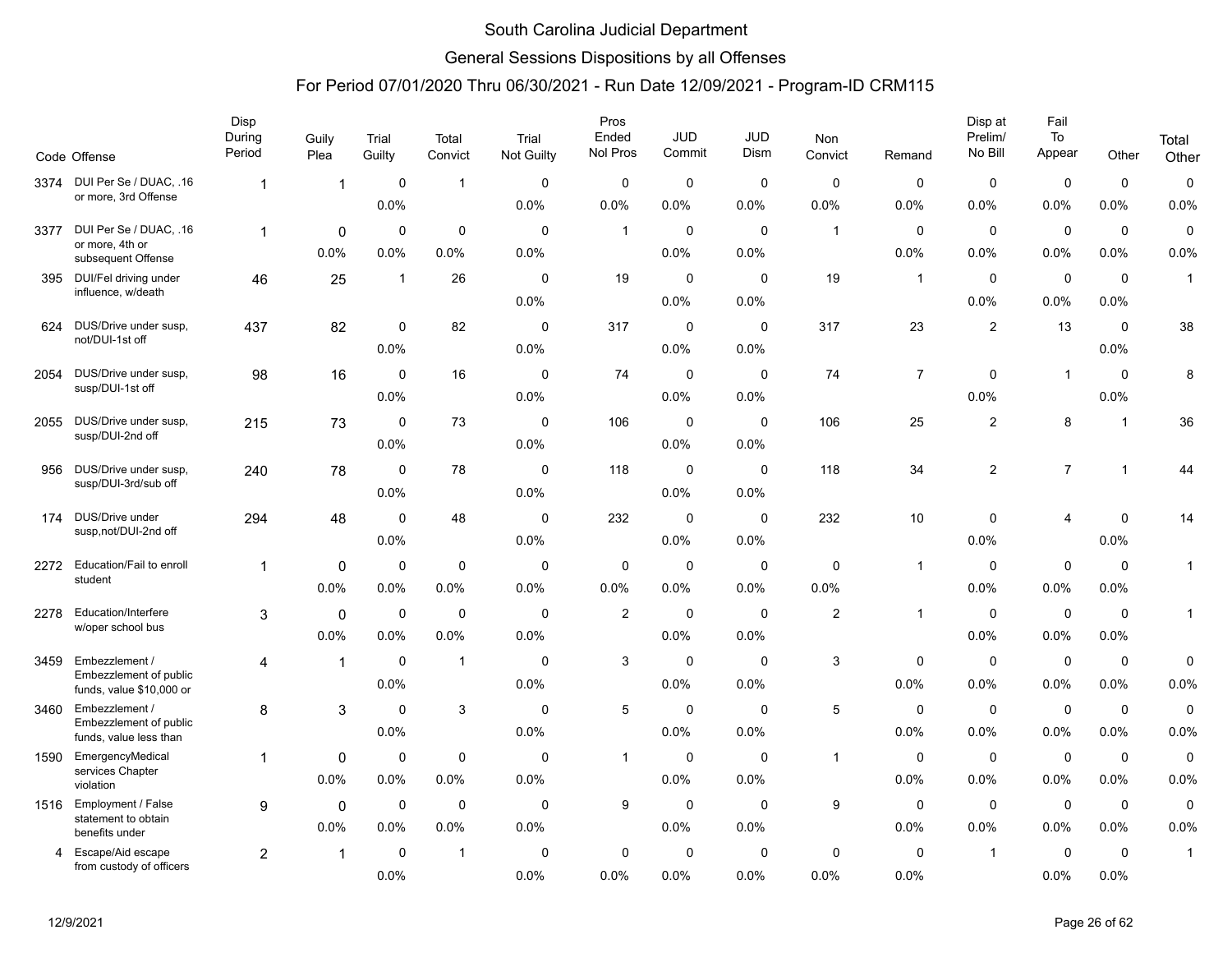### General Sessions Dispositions by all Offenses

|      |                                                             | Disp<br>During<br>Period | Guily          | Trial       | Total          | Trial       | Pros<br>Ended<br>Nol Pros | <b>JUD</b><br>Commit | <b>JUD</b><br>Dism | <b>Non</b>     |                | Disp at<br>Prelim/<br>No Bill | Fail<br>To              |                | Total          |
|------|-------------------------------------------------------------|--------------------------|----------------|-------------|----------------|-------------|---------------------------|----------------------|--------------------|----------------|----------------|-------------------------------|-------------------------|----------------|----------------|
|      | Code Offense                                                |                          | Plea           | Guilty      | Convict        | Not Guilty  |                           |                      |                    | Convict        | Remand         |                               | Appear                  | Other          | Other          |
| 464  | Escape/Aid prisoner<br>charged w/capital off                | 4                        | -1             | $\mathbf 0$ | $\mathbf{1}$   | $\Omega$    | $\overline{\mathbf{c}}$   | 0                    | $\Omega$           | $\overline{2}$ | 0              | $\mathbf 0$                   | $\mathbf{1}$            | $\mathbf 0$    | $\mathbf{1}$   |
|      |                                                             |                          |                | 0.0%        |                | 0.0%        |                           | 0.0%                 | 0.0%               |                | 0.0%           | 0.0%                          |                         | 0.0%           |                |
| 465  | Escape/Aid prisoner<br>charged w/noncapit off               | 6                        | $\mathbf{1}$   | $\Omega$    | $\mathbf{1}$   | $\Omega$    | 4                         | 0                    | $\Omega$           | 4              | $\overline{1}$ | $\Omega$                      | $\mathbf 0$             | $\Omega$       | $\mathbf{1}$   |
|      |                                                             |                          |                | 0.0%        |                | 0.0%        |                           | 0.0%                 | 0.0%               |                |                | 0.0%                          | 0.0%                    | 0.0%           |                |
| 2570 | Escape/Escape                                               | 67                       | 43             | $\mathbf 0$ | 43             | $\mathbf 0$ | 22                        | $\mathbf 0$          | 0                  | 22             | $\mathbf 0$    | $\mathbf{1}$                  | $\overline{\mathbf{1}}$ | $\mathbf 0$    | $\overline{c}$ |
|      |                                                             |                          |                | 0.0%        |                | 0.0%        |                           | 0.0%                 | 0.0%               |                | 0.0%           |                               |                         | 0.0%           |                |
| 438  | Escape/Harbor or                                            | 2                        | 0              | 0           | 0              | 0           | $\overline{\mathbf{c}}$   | 0                    | 0                  | $\overline{2}$ | 0              | 0                             | $\mathbf 0$             | 0              | $\pmb{0}$      |
|      | employ escaped convict                                      |                          | 0.0%           | 0.0%        | 0.0%           | 0.0%        |                           | 0.0%                 | 0.0%               |                | 0.0%           | 0.0%                          | 0.0%                    | 0.0%           | 0.0%           |
| 2527 | Escape/or attempt,                                          | 75                       | 27             | $\Omega$    | 27             | $\Omega$    | 47                        | $\mathbf 0$          | $\Omega$           | 47             | 0              | $\Omega$                      | $\Omega$                | $\overline{1}$ | $\mathbf{1}$   |
|      | possess tools                                               |                          |                | 0.0%        |                | 0.0%        |                           | 0.0%                 | 0.0%               |                | 0.0%           | 0.0%                          | 0.0%                    |                |                |
| 2657 | Exploitation/Exploitation                                   | 33                       | $\overline{7}$ | 0           | $\overline{7}$ | 0           | 25                        | 0                    | 0                  | 25             | 0              | $\mathbf 0$                   | $\overline{1}$          | 0              | $\mathbf 1$    |
|      | vulnerable adult                                            |                          |                | 0.0%        |                | 0.0%        |                           | 0.0%                 | 0.0%               |                | 0.0%           | 0.0%                          |                         | 0.0%           |                |
| 2989 | False/ false or fictitious                                  | $\overline{2}$           | $\mathbf 0$    | $\Omega$    | $\mathbf 0$    | $\mathbf 0$ | $\overline{c}$            | $\mathbf 0$          | 0                  | $\overline{2}$ | 0              | 0                             | $\mathbf 0$             | $\mathbf 0$    | $\pmb{0}$      |
|      | information for an<br>identification card from              |                          | $0.0\%$        | 0.0%        | 0.0%           | 0.0%        |                           | 0.0%                 | 0.0%               |                | $0.0\%$        | 0.0%                          | 0.0%                    | $0.0\%$        | 0.0%           |
| 3485 | FinanTC / Criminally                                        | 8                        | $\mathbf{1}$   | 0           | $\mathbf{1}$   | 0           | 6                         | 0                    | $\mathbf 0$        | 6              | $\overline{1}$ | $\mathbf 0$                   | $\mathbf 0$             | $\mathbf 0$    | $\mathbf{1}$   |
|      | receive goods, services<br>fraudulently obtained,           |                          |                | 0.0%        |                | 0.0%        |                           | 0.0%                 | 0.0%               |                |                | 0.0%                          | 0.0%                    | 0.0%           |                |
| 3589 | FinanTC / Criminally                                        | 33                       | $\mathbf 0$    | 0           | $\mathbf 0$    | $\mathbf 0$ | 33                        | $\mathbf 0$          | 0                  | 33             | 0              | $\mathbf 0$                   | $\mathbf 0$             | $\mathbf 0$    | $\mathbf 0$    |
|      | receive goods, services<br>fraudulently obtained,           |                          | $0.0\%$        | 0.0%        | 0.0%           | 0.0%        |                           | 0.0%                 | 0.0%               |                | $0.0\%$        | 0.0%                          | 0.0%                    | $0.0\%$        | 0.0%           |
| 3486 | FinanTC / Criminally                                        | 4                        | 3              | $\mathbf 0$ | 3              | $\mathbf 0$ | $\overline{1}$            | 0                    | $\mathbf 0$        | $\mathbf{1}$   | 0              | $\mathbf 0$                   | $\mathbf 0$             | 0              | $\mathbf 0$    |
|      | receive goods, services<br>fraudulently obtained,           |                          |                | 0.0%        |                | 0.0%        |                           | 0.0%                 | 0.0%               |                | 0.0%           | 0.0%                          | 0.0%                    | 0.0%           | 0.0%           |
| 3592 | FinanTC / Criminally                                        | $\overline{7}$           | 3              | $\mathbf 0$ | 3              | $\mathbf 0$ | 4                         | $\mathbf 0$          | $\mathbf 0$        | 4              | 0              | $\mathbf 0$                   | $\mathbf 0$             | $\mathbf 0$    | $\mathbf 0$    |
|      | receive goods, services<br>fraudulently obtained,           |                          |                | 0.0%        |                | 0.0%        |                           | 0.0%                 | 0.0%               |                | $0.0\%$        | 0.0%                          | 0.0%                    | $0.0\%$        | 0.0%           |
| 2813 | FinanTC / Financial                                         | 531                      | 124            | 0           | 124            | 0           | 392                       | 0                    | $\mathbf{1}$       | 392            | 0              | 3                             | $\boldsymbol{9}$        | $\overline{2}$ | 14             |
|      | identity fraud or identity<br>fraud                         |                          |                | 0.0%        |                | 0.0%        |                           | 0.0%                 |                    |                | 0.0%           |                               |                         |                |                |
| 3140 | FinanTC / Financial                                         | 1                        | -1             | $\mathbf 0$ | $\mathbf{1}$   | $\mathbf 0$ | 0                         | $\mathbf 0$          | 0                  | $\mathbf 0$    | 0              | $\mathbf 0$                   | $\mathbf 0$             | $\mathbf 0$    | $\mathbf 0$    |
|      | Transaction Card fraud -<br>report or theft, loss or        |                          |                | 0.0%        |                | 0.0%        | 0.0%                      | 0.0%                 | 0.0%               | 0.0%           | 0.0%           | 0.0%                          | 0.0%                    | $0.0\%$        | 0.0%           |
| 3621 | FinanTC / Financial                                         | 92                       | 42             | 0           | 42             | $\mathbf 0$ | 48                        | 0                    | $\mathbf 0$        | 48             | 0              | $\mathbf 0$                   | $\overline{2}$          | $\mathbf 0$    | $\overline{2}$ |
|      | <b>Transaction Card fraud</b><br>value \$500 or less in six |                          |                | 0.0%        |                | 0.0%        |                           | 0.0%                 | 0.0%               |                | 0.0%           | 0.0%                          |                         | 0.0%           |                |
| 3623 | FinanTC / Financial                                         | 3                        | 0              | $\mathbf 0$ | $\mathbf 0$    | $\mathbf 0$ | 3                         | $\mathbf 0$          | $\mathbf 0$        | 3              | $\mathbf 0$    | $\mathbf 0$                   | $\mathbf 0$             | $\mathbf 0$    | $\mathbf 0$    |
|      | <b>Transaction Card fraud</b><br>value \$500 or less in six |                          | 0.0%           | 0.0%        | 0.0%           | 0.0%        |                           | 0.0%                 | 0.0%               |                | $0.0\%$        | 0.0%                          | 0.0%                    | $0.0\%$        | 0.0%           |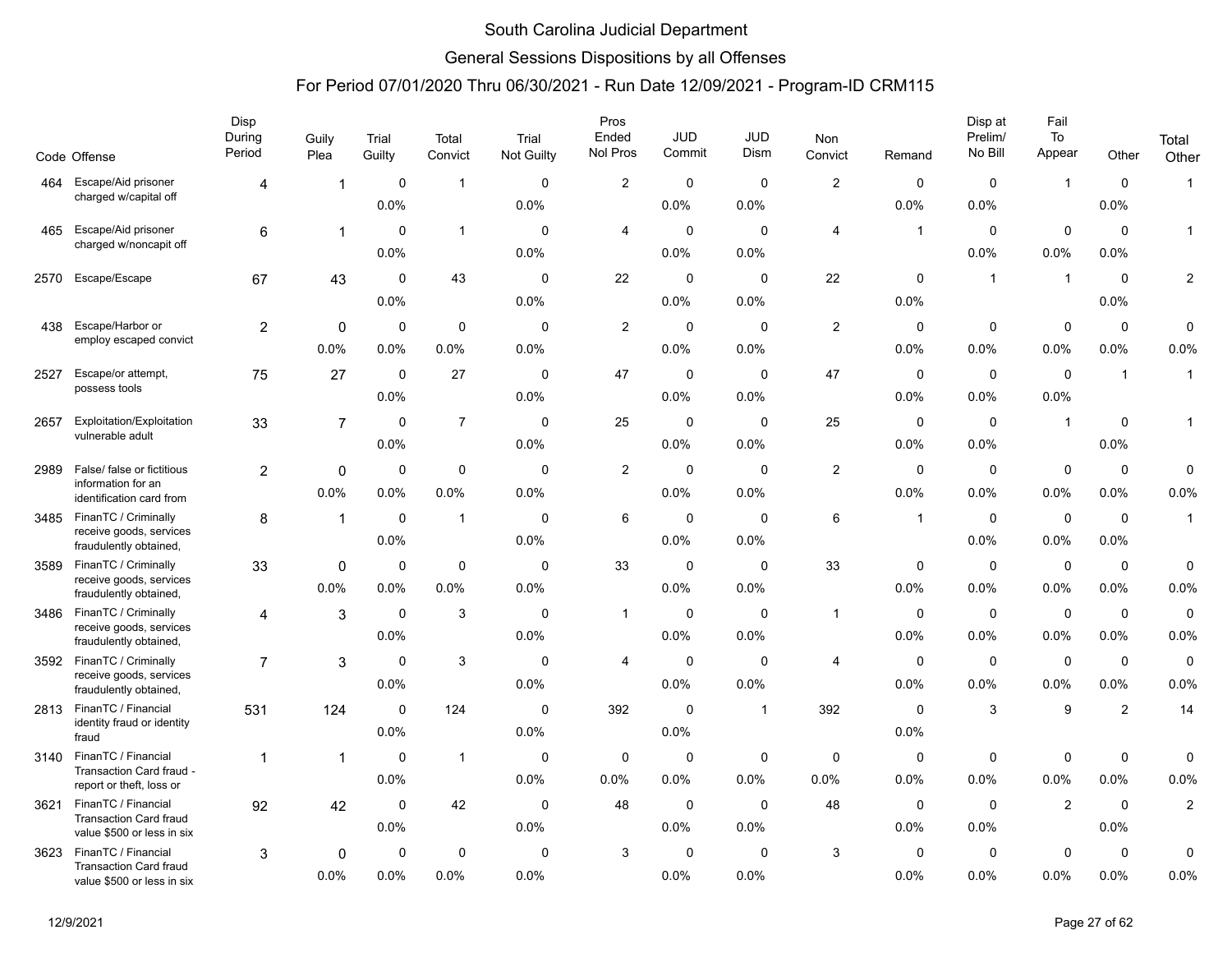### General Sessions Dispositions by all Offenses

|      | Code Offense                                           | Disp<br>During<br>Period | Guily<br>Plea           | Trial<br>Guilty | Total<br>Convict | Trial<br>Not Guilty | Pros<br>Ended<br>Nol Pros | JUD<br>Commit | <b>JUD</b><br>Dism | Non<br>Convict          | Remand      | Disp at<br>Prelim/<br>No Bill | Fail<br>To<br>Appear    | Other          | Total<br>Other |
|------|--------------------------------------------------------|--------------------------|-------------------------|-----------------|------------------|---------------------|---------------------------|---------------|--------------------|-------------------------|-------------|-------------------------------|-------------------------|----------------|----------------|
| 3622 | FinanTC / Financial<br><b>Transaction Card fraud</b>   | 58                       | 23                      | $\mathbf 0$     | 23               | $\Omega$            | 33                        | 0             | $\mathbf 0$        | 33                      | 0           | 0                             | $\overline{\mathbf{c}}$ | $\mathbf 0$    | $\overline{c}$ |
|      | value more than \$500 in                               |                          |                         | 0.0%            |                  | 0.0%                |                           | 0.0%          | 0.0%               |                         | 0.0%        | 0.0%                          |                         | 0.0%           |                |
| 20   | FinanTC/Crim poss of                                   | 45                       | $\overline{\mathbf{1}}$ | $\Omega$        | $\mathbf{1}$     | $\mathbf{0}$        | 31                        | 0             | $\mathbf{0}$       | 31                      | $\Omega$    | $\Omega$                      | 13                      | 0              | 13             |
|      | <b>Financial Transaction</b><br>Card                   |                          |                         | 0.0%            |                  | 0.0%                |                           | 0.0%          | 0.0%               |                         | 0.0%        | 0.0%                          |                         | 0.0%           |                |
| 41   | FinanTC/Financial                                      | 30                       | 6                       | $\Omega$        | 6                | $\mathbf 0$         | 24                        | $\mathbf 0$   | $\mathbf 0$        | 24                      | 0           | 0                             | $\pmb{0}$               | $\mathbf 0$    | $\pmb{0}$      |
|      | <b>Transaction Card</b><br>Forgery                     |                          |                         | 0.0%            |                  | 0.0%                |                           | 0.0%          | 0.0%               |                         | 0.0%        | 0.0%                          | 0.0%                    | 0.0%           | 0.0%           |
| 3336 | Firearms / Possession,                                 | 6                        | $\overline{2}$          | 0               | $\overline{2}$   | 0                   | 4                         | $\mathbf 0$   | 0                  | 4                       | 0           | 0                             | $\mathbf 0$             | 0              | $\pmb{0}$      |
|      | purchase, sale, or<br>transport by an unlawful         |                          |                         | 0.0%            |                  | 0.0%                |                           | $0.0\%$       | 0.0%               |                         | 0.0%        | $0.0\%$                       | 0.0%                    | 0.0%           | 0.0%           |
| 1706 | Firearms/Hunt while                                    | $\overline{2}$           | $\mathbf{1}$            | $\Omega$        | $\mathbf{1}$     | $\mathbf{0}$        | $\mathbf{1}$              | $\mathbf 0$   | $\mathbf{0}$       | $\mathbf{1}$            | $\Omega$    | $\mathbf 0$                   | $\mathbf 0$             | $\mathbf 0$    | $\mathbf 0$    |
|      | license suspended                                      |                          |                         | 0.0%            |                  | 0.0%                |                           | $0.0\%$       | 0.0%               |                         | 0.0%        | $0.0\%$                       | $0.0\%$                 | 0.0%           | 0.0%           |
| 1710 | Firearms/Negligent use,                                | $\mathbf{1}$             | $\overline{1}$          | 0               | $\mathbf{1}$     | 0                   | 0                         | $\mathbf 0$   | 0                  | 0                       | 0           | 0                             | $\mathbf 0$             | $\mathbf 0$    | $\mathbf 0$    |
|      | w/injury-no disfig                                     |                          |                         | 0.0%            |                  | 0.0%                | 0.0%                      | 0.0%          | 0.0%               | 0.0%                    | 0.0%        | 0.0%                          | 0.0%                    | 0.0%           | 0.0%           |
| 3484 | Food / Food stamps,                                    | 1                        | 1                       | $\Omega$        | $\mathbf{1}$     | 0                   | $\mathbf 0$               | $\pmb{0}$     | $\mathbf 0$        | $\mathbf 0$             | 0           | $\mathbf 0$                   | $\mathbf 0$             | 0              | $\pmb{0}$      |
|      | fraudulent acquisition or<br>use of, value of \$10,000 |                          |                         | 0.0%            |                  | 0.0%                | 0.0%                      | $0.0\%$       | $0.0\%$            | 0.0%                    | 0.0%        | $0.0\%$                       | $0.0\%$                 | $0.0\%$        | 0.0%           |
|      | 3482 Food / Food stamps,                               | 1                        | 0                       | 0               | $\mathbf 0$      | 0                   | $\mathbf{1}$              | 0             | 0                  | $\mathbf{1}$            | 0           | 0                             | $\mathbf 0$             | 0              | $\mathbf 0$    |
|      | fraudulent acquisition or<br>use of, value of more     |                          | 0.0%                    | 0.0%            | 0.0%             | 0.0%                |                           | 0.0%          | 0.0%               |                         | 0.0%        | 0.0%                          | 0.0%                    | 0.0%           | 0.0%           |
| 3483 | Food / Food stamps,                                    | $\overline{2}$           | $\mathbf 0$             | 0               | $\mathbf 0$      | $\mathbf 0$         | $\overline{\mathbf{c}}$   | $\mathbf 0$   | $\mathbf 0$        | $\overline{\mathbf{c}}$ | 0           | $\mathbf 0$                   | $\mathbf 0$             | $\mathbf 0$    | $\mathbf 0$    |
|      | fraudulent acquisition or<br>use of, value of more     |                          | 0.0%                    | 0.0%            | 0.0%             | 0.0%                |                           | $0.0\%$       | 0.0%               |                         | 0.0%        | 0.0%                          | 0.0%                    | 0.0%           | 0.0%           |
| 89   | Food/Unlawful tamper                                   | 6                        | $\overline{2}$          | $\mathbf 0$     | $\overline{2}$   | $\mathbf 0$         | 4                         | $\mathbf 0$   | $\mathbf 0$        | 4                       | $\mathbf 0$ | 0                             | $\mathbf 0$             | 0              | $\mathbf 0$    |
|      | with human drug/food                                   |                          |                         | 0.0%            |                  | 0.0%                |                           | 0.0%          | 0.0%               |                         | 0.0%        | 0.0%                          | 0.0%                    | 0.0%           | 0.0%           |
| 488  | Forgery / Forgery, no                                  | 104                      | 29                      | $\mathbf 0$     | 29               | $\mathbf 0$         | 59                        | $\pmb{0}$     | $\mathbf 0$        | 59                      | 10          | $\mathbf 0$                   | 6                       | $\mathbf 0$    | 16             |
|      | dollar amount involved                                 |                          |                         | 0.0%            |                  | 0.0%                |                           | $0.0\%$       | $0.0\%$            |                         |             | 0.0%                          |                         | 0.0%           |                |
| 3437 | Forgery / Forgery, value                               | 50                       | 9                       | 0               | 9                | 0                   | 35                        | $\mathbf 0$   | 0                  | 35                      | 0           | $\mathbf{1}$                  | 5                       | 0              | 6              |
|      | \$10,000 or more                                       |                          |                         | 0.0%            |                  | 0.0%                |                           | 0.0%          | 0.0%               |                         | 0.0%        |                               |                         | 0.0%           |                |
| 3436 | Forgery / Forgery, value                               | 1,316                    | 445                     | $\mathbf 0$     | 445              | $\mathbf 0$         | 821                       | $\mathbf 0$   | 6                  | 821                     | 6           | 3                             | 31                      | $\overline{4}$ | 44             |
|      | less than \$10,000                                     |                          |                         | 0.0%            |                  | 0.0%                |                           | $0.0\%$       |                    |                         |             |                               |                         |                |                |
| 3612 | Forgery / Forgery, value                               | 255                      | 115                     | $\mathbf 0$     | 115              | 0                   | 133                       | $\mathbf 0$   | 0                  | 133                     | 0           | $\mathbf{1}$                  | 5                       | $\mathbf{1}$   | 7              |
|      | less than \$10,000<br>(Enhancement per                 |                          |                         | 0.0%            |                  | 0.0%                |                           | 0.0%          | 0.0%               |                         | 0.0%        |                               |                         |                |                |
| 3508 | Fraud / Sale of secured                                | 1                        | 0                       | $\mathbf 0$     | $\mathbf 0$      | 0                   | $\mathbf 0$               | $\mathbf 0$   | $\mathbf 0$        | $\mathbf 0$             | $\mathbf 0$ | $\mathbf{1}$                  | 0                       | $\pmb{0}$      | 1              |
|      | property without<br>consent, value More                |                          | 0.0%                    | 0.0%            | 0.0%             | 0.0%                | 0.0%                      | $0.0\%$       | $0.0\%$            | 0.0%                    | 0.0%        |                               | 0.0%                    | 0.0%           |                |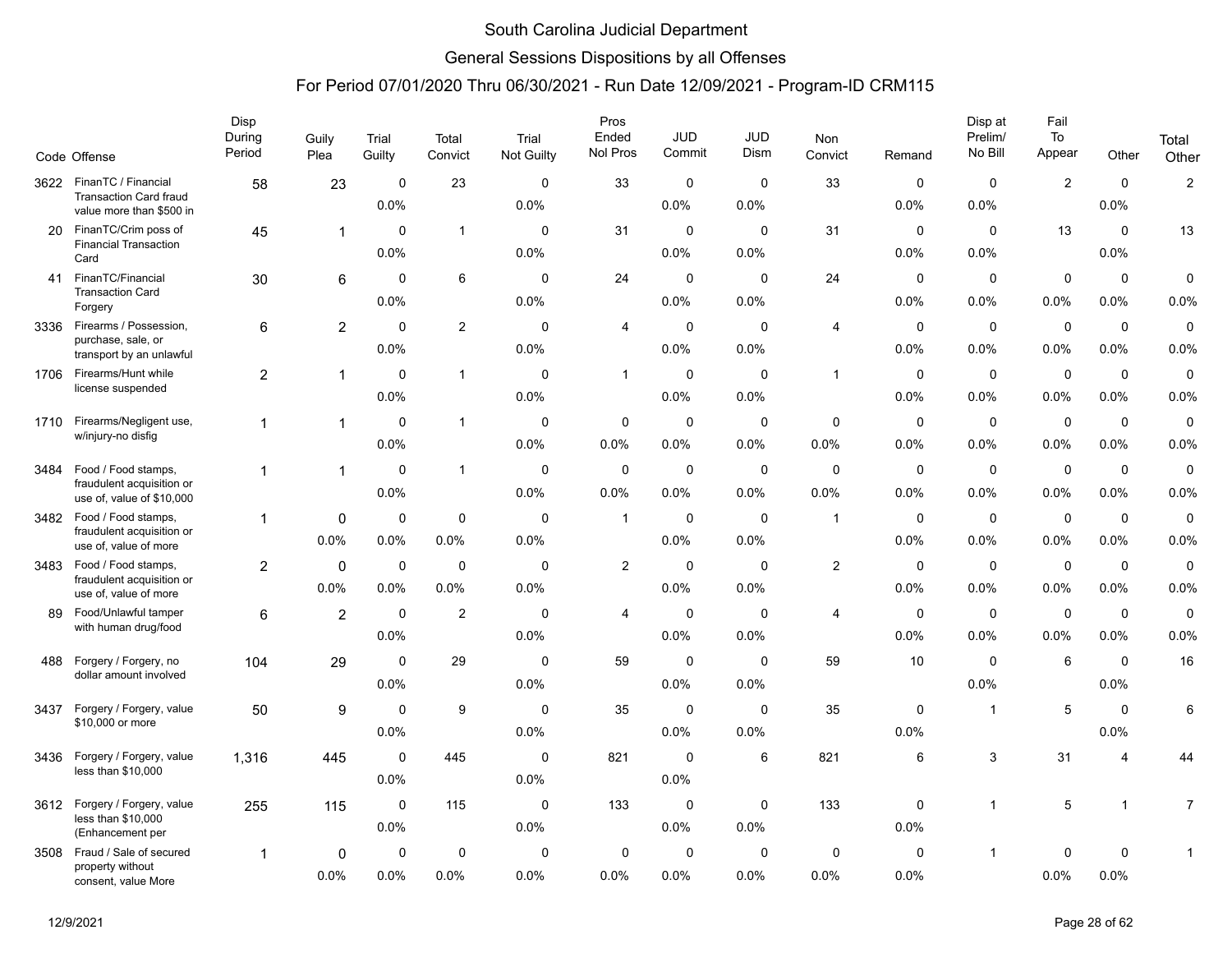### General Sessions Dispositions by all Offenses

|      | Code Offense                                         | Disp<br>During<br>Period | Guily<br>Plea           | Trial<br>Guilty | Total<br>Convict | Trial<br><b>Not Guilty</b> | Pros<br>Ended<br>Nol Pros | <b>JUD</b><br>Commit | <b>JUD</b><br>Dism      | Non<br>Convict | Remand      | Disp at<br>Prelim/<br>No Bill | Fail<br>To<br>Appear | Other          | Total<br>Other |
|------|------------------------------------------------------|--------------------------|-------------------------|-----------------|------------------|----------------------------|---------------------------|----------------------|-------------------------|----------------|-------------|-------------------------------|----------------------|----------------|----------------|
| 273  | Fraud/Defraud Hotel,                                 | 14                       | 4                       | 0               | $\overline{4}$   | $\mathbf 0$                | 9                         | 0                    | $\mathbf 0$             | 9              | $\mathbf 1$ | $\mathbf 0$                   | $\mathbf 0$          | $\mathbf 0$    | $\mathbf{1}$   |
|      | Inn, Restaurant, etc                                 |                          |                         | 0.0%            |                  | 0.0%                       |                           | 0.0%                 | 0.0%                    |                |             | 0.0%                          | 0.0%                 | 0.0%           |                |
| 2355 | Fraud/Sale of property                               | $\overline{7}$           | $\overline{2}$          | $\mathbf 0$     | $\overline{2}$   | $\mathbf 0$                | 5                         | $\mathbf 0$          | $\mathbf 0$             | 5              | $\mathbf 0$ | $\mathbf 0$                   | $\pmb{0}$            | $\mathbf 0$    | 0              |
|      | w/lien, \$50/more                                    |                          |                         | 0.0%            |                  | 0.0%                       |                           | 0.0%                 | 0.0%                    |                | 0.0%        | 0.0%                          | 0.0%                 | 0.0%           | 0.0%           |
| 1206 | FTC/False state on                                   | $\mathbf{1}$             | 0                       | $\mathbf 0$     | $\mathbf 0$      | $\mathbf 0$                | $\mathbf{1}$              | 0                    | $\mathbf 0$             | $\overline{1}$ | 0           | $\mathbf 0$                   | 0                    | $\mathbf 0$    | $\mathbf 0$    |
|      | application                                          |                          | 0.0%                    | $0.0\%$         | 0.0%             | 0.0%                       |                           | 0.0%                 | 0.0%                    |                | 0.0%        | 0.0%                          | 0.0%                 | 0.0%           | 0.0%           |
| 348  | FTC/Financial<br><b>Transaction Card Theft</b>       | 669                      | 185                     | 0<br>0.0%       | 185              | $\mathbf 0$<br>0.0%        | 445                       | $\mathbf 0$<br>0.0%  | $\overline{\mathbf{1}}$ | 445            | 14          | $\mathbf{1}$                  | 22                   | $\overline{1}$ | 38             |
| 731  | FTC/Fraud \$500/less in                              | 664                      | 203                     | $\Omega$        | 203              | $\mathbf{0}$               | 432                       | $\mathbf 0$          | $\mathbf 0$             | 432            | 3           | $\mathbf{1}$                  | 25                   | $\mathbf 0$    | 29             |
|      | 6 mos, cardholder                                    |                          |                         | 0.0%            |                  | 0.0%                       |                           | 0.0%                 | 0.0%                    |                |             |                               |                      | 0.0%           |                |
| 2350 | FTC/Fraud \$500/less in                              | 10                       | 3                       | $\mathbf 0$     | 3                | $\mathbf 0$                | $\overline{7}$            | $\mathbf 0$          | $\mathbf 0$             | $\overline{7}$ | $\mathbf 0$ | $\mathbf 0$                   | $\mathbf 0$          | $\mathsf 0$    | 0              |
|      | 6mos, acceptor                                       |                          |                         | 0.0%            |                  | 0.0%                       |                           | 0.0%                 | 0.0%                    |                | 0.0%        | 0.0%                          | 0.0%                 | 0.0%           | 0.0%           |
| 2349 | FTC/Fraud >\$500 in 6                                | 238                      | 102                     | $\mathbf 0$     | 102              | $\mathbf 0$                | 129                       | $\mathbf 0$          | $\mathbf 1$             | 129            | $\mathbf 0$ | 2                             | $\overline{1}$       | 3              | 6              |
|      | mos, cardholder                                      |                          |                         | 0.0%            |                  | 0.0%                       |                           | 0.0%                 |                         |                | 0.0%        |                               |                      |                |                |
| 2351 | FTC/Fraud >\$500 in                                  | 6                        | $\overline{2}$          | $\mathbf 0$     | $\overline{2}$   | $\mathbf 0$                | 3                         | $\mathbf 0$          | $\mathbf 0$             | $\mathbf{3}$   | $\mathbf 0$ | $\mathbf 0$                   | $\overline{1}$       | $\mathbf 0$    | $\mathbf{1}$   |
|      | 6mos, acceptor                                       |                          |                         | 0.0%            |                  | 0.0%                       |                           | 0.0%                 | 0.0%                    |                | 0.0%        | 0.0%                          |                      | 0.0%           |                |
| 1205 | FTC/Owner of card                                    | 4                        | $\overline{\mathbf{c}}$ | 0               | 2                | 0                          | 2                         | $\mathbf 0$          | $\Omega$                | $\overline{c}$ | 0           | 0                             | $\mathbf 0$          | $\mathbf 0$    | 0              |
|      | exceeding limits                                     |                          |                         | 0.0%            |                  | 0.0%                       |                           | 0.0%                 | 0.0%                    |                | 0.0%        | 0.0%                          | 0.0%                 | 0.0%           | 0.0%           |
| 3135 | Fugitive / Fug. from                                 | 84                       | $\Omega$                | 0               | $\mathbf 0$      | $\mathbf 0$                | 83                        | $\mathbf 0$          | 0                       | 83             | $\mathbf 0$ | $\mathbf 0$                   | $\overline{1}$       | $\mathbf 0$    | $\mathbf{1}$   |
|      | justice warrant,<br>non-crim. Hold fug.              |                          | 0.0%                    | 0.0%            | 0.0%             | 0.0%                       |                           | 0.0%                 | 0.0%                    |                | 0.0%        | 0.0%                          |                      | 0.0%           |                |
|      | 3318 Funeral/wilful, knowing,                        | 1                        | 0                       | $\mathbf 0$     | $\mathbf 0$      | $\mathbf 0$                | $\mathbf{1}$              | $\mathbf 0$          | $\mathbf 0$             | $\mathbf{1}$   | $\mathbf 0$ | $\mathbf 0$                   | $\mathbf 0$          | $\mathbf 0$    | $\mathbf 0$    |
|      | malicious disturbance of<br>a funeral service within |                          | 0.0%                    | 0.0%            | 0.0%             | 0.0%                       |                           | 0.0%                 | 0.0%                    |                | 0.0%        | 0.0%                          | 0.0%                 | 0.0%           | 0.0%           |
| 75   | Gambling / Betting, pool                             | $\overline{c}$           | $\overline{2}$          | $\mathbf 0$     | $\overline{2}$   | 0                          | 0                         | 0                    | $\mathbf 0$             | $\mathbf 0$    | 0           | $\mathbf 0$                   | $\mathbf 0$          | $\mathbf 0$    | $\mathbf 0$    |
|      | selling, bookmaking                                  |                          |                         | 0.0%            |                  | 0.0%                       | 0.0%                      | 0.0%                 | 0.0%                    | 0.0%           | 0.0%        | 0.0%                          | 0.0%                 | 0.0%           | 0.0%           |
| 1226 | Gambling/Adventuring<br>in lotteries                 | $\overline{c}$           | $\mathbf{1}$            | $\mathbf 0$     | $\mathbf{1}$     | $\mathbf 0$                | $\mathbf{1}$              | 0                    | $\mathbf 0$             | $\mathbf{1}$   | 0           | $\mathbf 0$                   | $\mathbf 0$          | $\mathbf 0$    | $\pmb{0}$      |
|      |                                                      |                          |                         | 0.0%            |                  | 0.0%                       |                           | 0.0%                 | 0.0%                    |                | 0.0%        | 0.0%                          | 0.0%                 | 0.0%           | 0.0%           |
| 1229 | Gambling/Keep unlawful<br>gaming tables              | $\mathbf{1}$             | 0                       | 0               | $\mathbf 0$      | 0                          | $\mathbf{1}$              | 0                    | $\mathbf 0$             | $\mathbf{1}$   | 0           | $\mathbf 0$                   | $\mathbf 0$          | $\mathbf 0$    | $\mathbf 0$    |
|      |                                                      |                          | 0.0%                    | 0.0%            | 0.0%             | 0.0%                       |                           | 0.0%                 | 0.0%                    |                | 0.0%        | 0.0%                          | 0.0%                 | 0.0%           | 0.0%           |
| 2412 | Gambling/Keeping<br><b>Gaming House</b>              | 5                        | 3                       | $\mathbf 0$     | 3                | $\mathbf 0$                | $\overline{c}$            | $\mathbf 0$          | $\Omega$                | $\overline{2}$ | $\mathbf 0$ | $\mathbf 0$                   | 0                    | $\mathbf 0$    | $\mathbf 0$    |
|      |                                                      |                          |                         | 0.0%            |                  | 0.0%                       |                           | 0.0%                 | 0.0%                    |                | 0.0%        | 0.0%                          | 0.0%                 | 0.0%           | 0.0%           |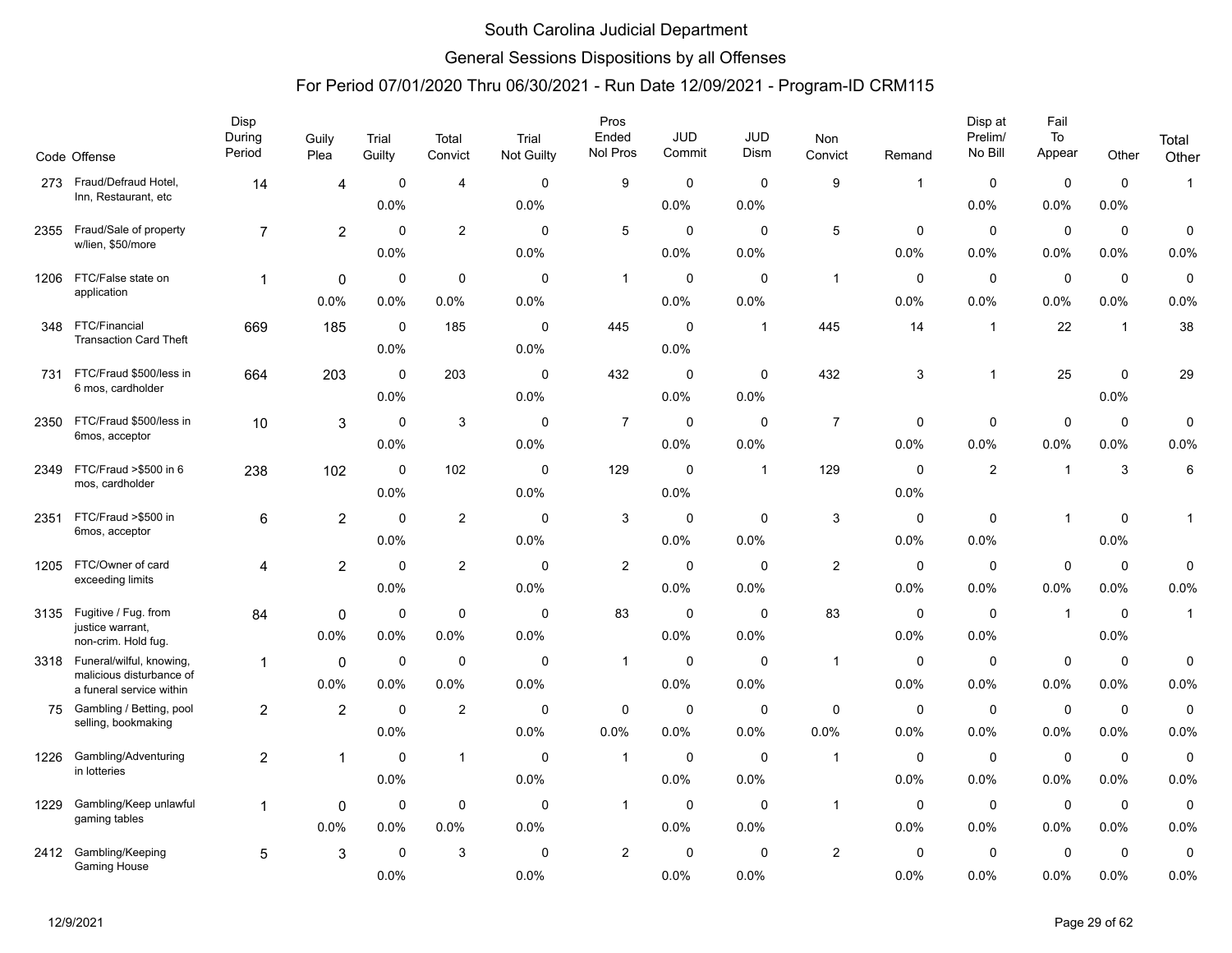### General Sessions Dispositions by all Offenses

|      |                                                   | Disp<br>During | Guily          | Trial       | Total          | Trial       | Pros<br>Ended  | <b>JUD</b>  | <b>JUD</b>  | Non            |                | Disp at<br>Prelim/ | Fail<br>To     |                     | Total        |
|------|---------------------------------------------------|----------------|----------------|-------------|----------------|-------------|----------------|-------------|-------------|----------------|----------------|--------------------|----------------|---------------------|--------------|
|      | Code Offense                                      | Period         | Plea           | Guilty      | Convict        | Not Guilty  | Nol Pros       | Commit      | Dism        | Convict        | Remand         | No Bill            | Appear         | Other               | Other        |
| 105  | Gambling/Lotteries,<br>setting up lotteries       | $\overline{c}$ | 1              | $\mathbf 0$ | $\mathbf{1}$   | $\mathbf 0$ | $\mathbf{1}$   | $\mathbf 0$ | $\mathbf 0$ | $\overline{1}$ | 0              | $\mathbf 0$        | $\mathbf 0$    | $\mathbf 0$         | $\mathsf 0$  |
|      |                                                   |                |                | 0.0%        |                | 0.0%        |                | 0.0%        | 0.0%        |                | 0.0%           | 0.0%               | 0.0%           | 0.0%                | 0.0%         |
| 755  | Gambling/Operating                                | 2              | $\Omega$       | $\mathbf 0$ | $\mathbf 0$    | $\Omega$    | $\mathbf{1}$   | $\mathbf 0$ | $\Omega$    | $\overline{1}$ | $\mathbf{1}$   | $\mathbf{0}$       | $\mathbf 0$    | $\mathbf 0$         | $\mathbf{1}$ |
|      | gaming house                                      |                | 0.0%           | 0.0%        | 0.0%           | 0.0%        |                | 0.0%        | 0.0%        |                |                | 0.0%               | 0.0%           | 0.0%                |              |
| 2722 | Gambling/Possess./ope                             | 44             | 17             | 0           | 17             | $\mathbf 0$ | 27             | $\pmb{0}$   | $\mathbf 0$ | 27             | 0              | 0                  | $\mathbf 0$    | $\mathbf 0$         | 0            |
|      | r. of slot, etc.                                  |                |                | 0.0%        |                | 0.0%        |                | 0.0%        | 0.0%        |                | 0.0%           | $0.0\%$            | 0.0%           | 0.0%                | 0.0%         |
| 1228 | Gambling/Unlawful                                 | $\overline{7}$ | $\overline{2}$ | $\mathbf 0$ | 2              | $\mathbf 0$ | 5              | 0           | 0           | 5              | $\mathbf 0$    | $\mathbf 0$        | 0              | $\mathbf 0$         | 0            |
|      | games & betting                                   |                |                | 0.0%        |                | 0.0%        |                | 0.0%        | 0.0%        |                | 0.0%           | 0.0%               | 0.0%           | 0.0%                | 0.0%         |
| 3276 | Gangs / Use of threats                            | $\mathbf{1}$   | 0              | $\mathbf 0$ | $\mathbf 0$    | $\Omega$    | $\mathbf{1}$   | $\mathbf 0$ | $\Omega$    | $\overline{1}$ | $\mathbf 0$    | $\mathbf 0$        | $\mathbf 0$    | $\mathbf 0$         | $\pmb{0}$    |
|      | or violence by gang<br>member to solicit          |                | 0.0%           | 0.0%        | 0.0%           | 0.0%        |                | 0.0%        | 0.0%        |                | 0.0%           | 0.0%               | 0.0%           | 0.0%                | 0.0%         |
| 3712 | Gas / Aiding or abetting                          | $\mathbf{1}$   | $\mathbf{1}$   | 0           | $\overline{1}$ | 0           | $\mathbf 0$    | $\mathbf 0$ | 0           | 0              | 0              | 0                  | $\mathbf 0$    | $\mathbf 0$         | 0            |
|      | in the appropriation of<br>gas unlawfully, 1st    |                |                | 0.0%        |                | 0.0%        | 0.0%           | 0.0%        | 0.0%        | 0.0%           | 0.0%           | $0.0\%$            | 0.0%           | 0.0%                | 0.0%         |
| 471  | Graves/Destruct,                                  | 9              | 4              | $\mathbf 0$ | $\overline{4}$ | $\mathbf 0$ | 4              | 0           | $\mathbf 0$ | 4              | $\mathbf 0$    | $\mathbf 0$        | $\overline{1}$ | $\mathbf 0$         | $\mathbf{1}$ |
|      | desecr, remove remains                            |                |                | $0.0\%$     |                | 0.0%        |                | 0.0%        | 0.0%        |                | 0.0%           | 0.0%               |                | 0.0%                |              |
| 2417 | Habitual/Offender, 2nd                            | 8              | $\overline{2}$ | $\mathbf 0$ | $\overline{2}$ | $\mathbf 0$ | 6              | $\mathbf 0$ | $\mathbf 0$ | 6              | $\mathbf 0$    | $\mathbf 0$        | $\mathbf 0$    | $\mathbf 0$         | 0            |
|      | conv, most serious                                |                |                | 0.0%        |                | 0.0%        |                | 0.0%        | 0.0%        |                | 0.0%           | 0.0%               | 0.0%           | 0.0%                | 0.0%         |
| 2369 | Habitual/Offender, 3rd                            | $\mathbf{1}$   | $\Omega$       | $\mathbf 0$ | $\mathbf 0$    | $\mathbf 0$ | 1              | $\mathbf 0$ | $\mathbf 0$ | $\overline{1}$ | $\mathbf 0$    | $\mathbf 0$        | $\mathbf 0$    | $\mathbf 0$         | $\mathbf 0$  |
|      | conv, serious                                     |                | 0.0%           | 0.0%        | 0.0%           | 0.0%        |                | 0.0%        | 0.0%        |                | 0.0%           | 0.0%               | 0.0%           | 0.0%                | 0.0%         |
| 2403 | Harassment / 1st                                  | 100            | 47             | $\mathbf 0$ | 47             | $\mathbf 0$ | 48             | $\mathbf 0$ | $\mathbf 0$ | 48             | $\overline{c}$ | $\overline{c}$     | $\mathbf 0$    | $\overline{1}$      | 5            |
|      | Degree Harassment                                 |                |                | 0.0%        |                | 0.0%        |                | $0.0\%$     | 0.0%        |                |                |                    | $0.0\%$        |                     |              |
| 3050 | Harassment / 1st                                  | $\mathbf{1}$   | 0              | $\mathbf 0$ | $\mathbf 0$    | $\mathbf 0$ | $\mathbf{1}$   | 0           | $\mathbf 0$ | $\overline{1}$ | $\mathbf 0$    | $\mathbf 0$        | $\mathbf 0$    | $\mathsf{O}\xspace$ | 0            |
|      | Degree Harassment;<br>use of motor vehicle        |                | 0.0%           | 0.0%        | 0.0%           | 0.0%        |                | 0.0%        | 0.0%        |                | 0.0%           | 0.0%               | 0.0%           | 0.0%                | 0.0%         |
| 2401 | Harassment / 2nd                                  | 52             | 20             | $\mathbf 0$ | 20             | $\mathbf 0$ | 17             | $\mathbf 0$ | $\mathbf 0$ | 17             | 14             | $\mathbf 0$        | $\overline{1}$ | $\mathbf 0$         | 15           |
|      | degree Harassment                                 |                |                | 0.0%        |                | 0.0%        |                | 0.0%        | 0.0%        |                |                | 0.0%               |                | 0.0%                |              |
| 2402 | Harassment / 2nd                                  | 13             | 6              | $\Omega$    | 6              | 0           | 4              | 0           | 0           | 4              | $\overline{c}$ | $\overline{1}$     | $\mathbf 0$    | 0                   | 3            |
|      | degree Harassment;<br>prior conviction w/n        |                |                | 0.0%        |                | 0.0%        |                | 0.0%        | 0.0%        |                |                |                    | 0.0%           | 0.0%                |              |
|      | 3049 Harassment / 2nd                             | $\overline{c}$ | 1              | $\mathbf 0$ | $\mathbf{1}$   | $\mathbf 0$ | $\mathbf{1}$   | 0           | $\mathbf 0$ | $\mathbf{1}$   | 0              | $\mathbf 0$        | $\mathbf 0$    | 0                   | 0            |
|      | degree Harassment;<br>use of Motor Vehicle        |                |                | 0.0%        |                | 0.0%        |                | 0.0%        | 0.0%        |                | 0.0%           | 0.0%               | $0.0\%$        | 0.0%                | 0.0%         |
| 2405 | Harassment /                                      | 3              | 1              | $\Omega$    | $\mathbf{1}$   | $\Omega$    | $\overline{c}$ | $\mathbf 0$ | $\Omega$    | $\overline{c}$ | $\Omega$       | $\mathbf 0$        | $\mathbf 0$    | $\mathbf 0$         | $\pmb{0}$    |
|      | Harassment 1st degree,<br>a person within 10 Y of |                |                | 0.0%        |                | 0.0%        |                | 0.0%        | 0.0%        |                | 0.0%           | 0.0%               | 0.0%           | 0.0%                | 0.0%         |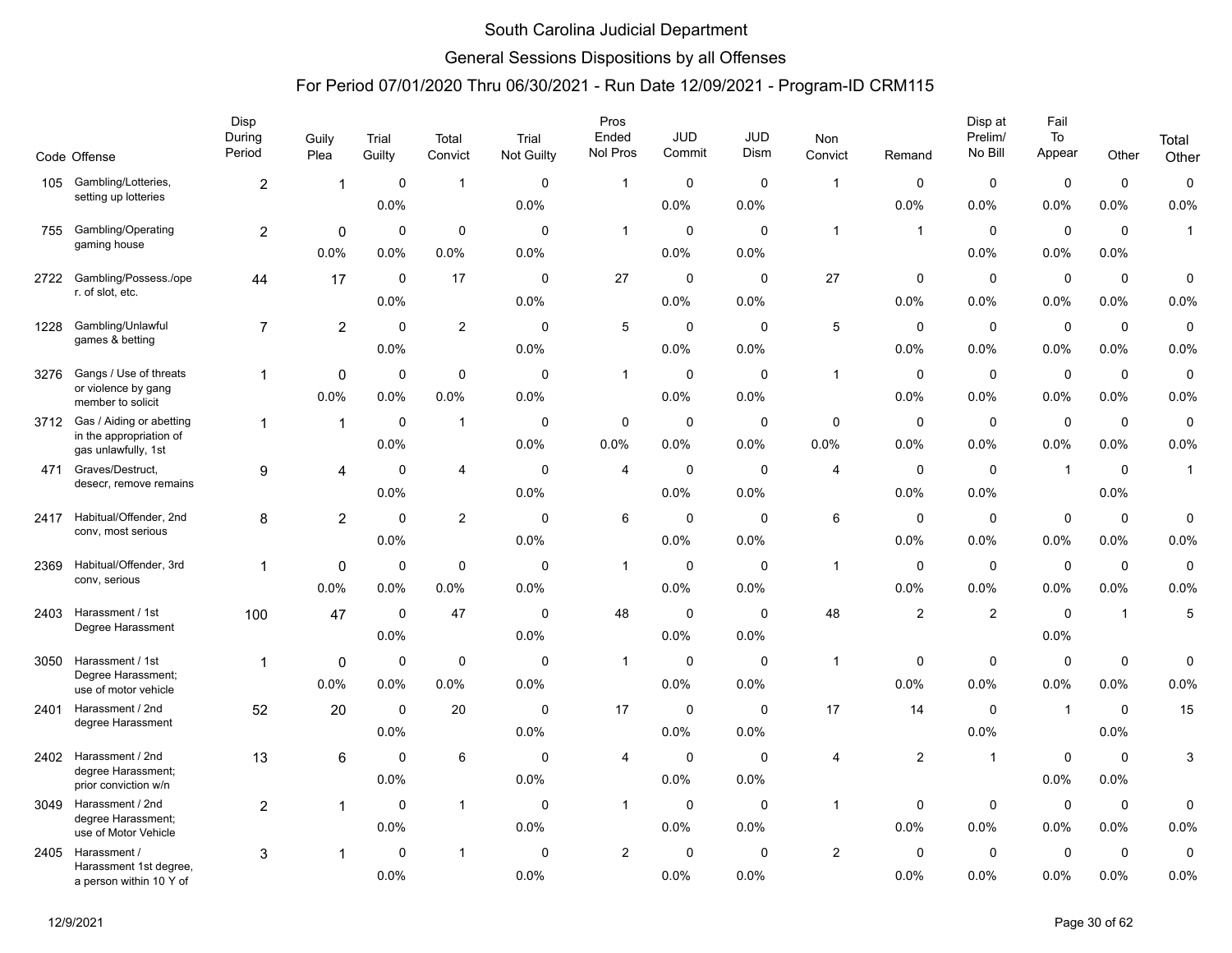### General Sessions Dispositions by all Offenses

|      | Code Offense                                       | Disp<br>During<br>Period | Guily<br>Plea | Trial<br>Guilty | Total<br>Convict | Trial<br>Not Guilty | Pros<br>Ended<br>Nol Pros | <b>JUD</b><br>Commit | <b>JUD</b><br>Dism | Non<br>Convict | Remand      | Disp at<br>Prelim/<br>No Bill | Fail<br>To<br>Appear | Other       | Total<br>Other |
|------|----------------------------------------------------|--------------------------|---------------|-----------------|------------------|---------------------|---------------------------|----------------------|--------------------|----------------|-------------|-------------------------------|----------------------|-------------|----------------|
| 710  | Hazing/Assist in or fail                           | 1                        | 0             | $\mathbf 0$     | $\mathbf 0$      | $\mathbf 0$         | $\mathbf{1}$              | $\mathbf 0$          | $\mathbf 0$        | $\mathbf{1}$   | 0           | $\mathbf 0$                   | $\mathbf 0$          | $\mathbf 0$ | $\mathbf 0$    |
|      | to report                                          |                          | 0.0%          | 0.0%            | 0.0%             | 0.0%                |                           | 0.0%                 | 0.0%               |                | 0.0%        | 0.0%                          | 0.0%                 | 0.0%        | 0.0%           |
| 709  | Hazing/Hazing                                      | 4                        | $\mathbf 0$   | $\mathbf 0$     | $\mathbf 0$      | $\mathbf 0$         | 4                         | $\mathbf 0$          | $\mathbf 0$        | $\overline{4}$ | $\mathbf 0$ | $\mathbf 0$                   | $\pmb{0}$            | $\pmb{0}$   | $\pmb{0}$      |
|      |                                                    |                          | 0.0%          | 0.0%            | 0.0%             | 0.0%                |                           | 0.0%                 | 0.0%               |                | 0.0%        | 0.0%                          | 0.0%                 | 0.0%        | 0.0%           |
| 878  | Hindering/Hindering an                             | 91                       | $\mathbf{1}$  | $\mathbf 0$     | $\mathbf{1}$     | $\mathbf 0$         | 86                        | $\mathbf 0$          | $\mathbf 0$        | 86             | 4           | $\mathbf 0$                   | $\mathbf 0$          | $\mathbf 0$ | 4              |
|      | officer                                            |                          |               | 0.0%            |                  | 0.0%                |                           | $0.0\%$              | 0.0%               |                |             | 0.0%                          | 0.0%                 | 0.0%        |                |
| 1561 | HIV/Exposing another to                            | 4                        | 1             | $\mathbf 0$     | $\mathbf{1}$     | $\mathbf 0$         | $\overline{c}$            | $\mathbf 0$          | $\mathbf 1$        | $\mathbf{2}$   | 0           | 0                             | $\mathbf 0$          | $\mathbf 0$ | 0              |
|      | HIV virus                                          |                          |               | 0.0%            |                  | 0.0%                |                           | 0.0%                 |                    |                | 0.0%        | 0.0%                          | 0.0%                 | 0.0%        | 0.0%           |
| 3097 | Homicide / Reckless                                | 28                       | 22            | $\Omega$        | 22               | $\Omega$            | 5                         | $\mathbf 0$          | $\mathbf 0$        | 5              | $\Omega$    | $\mathbf{1}$                  | $\mathbf 0$          | $\Omega$    | $\mathbf{1}$   |
|      | Homicide, death results<br>within 3 yrs, caused by |                          |               | 0.0%            |                  | 0.0%                |                           | 0.0%                 | 0.0%               |                | 0.0%        |                               | 0.0%                 | 0.0%        |                |
| 171  | Housebreaking/Enter/att                            | 29                       | 9             | $\mathbf 0$     | 9                | $\mathbf 0$         | 19                        | $\mathbf 0$          | 0                  | 19             | 0           | $\mathbf{1}$                  | $\mathbf 0$          | $\mathbf 0$ | $\mathbf{1}$   |
|      | mpt w/int to steal                                 |                          |               | 0.0%            |                  | 0.0%                |                           | 0.0%                 | 0.0%               |                | 0.0%        |                               | 0.0%                 | 0.0%        |                |
| 2558 | Housing/False                                      | 3                        | $\mathbf 0$   | $\mathbf 0$     | $\mathbf 0$      | $\mathbf 0$         | 3                         | $\mathbf 0$          | $\mathbf 0$        | 3              | $\mathbf 0$ | $\mathbf 0$                   | $\mathbf 0$          | $\mathbf 0$ | 0              |
|      | <b>Statement to Housing</b><br>Agency              |                          | 0.0%          | 0.0%            | 0.0%             | 0.0%                |                           | $0.0\%$              | 0.0%               |                | 0.0%        | 0.0%                          | 0.0%                 | 0.0%        | 0.0%           |
| 3208 | ID / Identity fraud to                             | 126                      | 43            | $\overline{2}$  | 45               | $\mathbf 0$         | 68                        | $\mathbf 0$          | $\Omega$           | 68             | 4           | $\mathbf 0$                   | 9                    | $\mathbf 0$ | 13             |
|      | obtain employment or<br>avoid detection by law     |                          |               |                 |                  | 0.0%                |                           | 0.0%                 | 0.0%               |                |             | 0.0%                          |                      | 0.0%        |                |
| 3992 | ID / Willfully printing                            | 1                        |               | 0               | $\mathbf{1}$     | $\mathbf 0$         | 0                         | $\mathbf 0$          | $\mathbf 0$        | $\pmb{0}$      | 0           | 0                             | $\pmb{0}$            | $\mathbf 0$ | 0              |
|      | identifying information<br>on credit card receipt  |                          |               | 0.0%            |                  | 0.0%                | 0.0%                      | $0.0\%$              | 0.0%               | 0.0%           | 0.0%        | $0.0\%$                       | 0.0%                 | 0.0%        | 0.0%           |
| 2198 | ID/Fraud application for<br>spec HD id card        | 1                        | $\mathbf{1}$  | $\Omega$        | $\mathbf{1}$     | $\mathbf 0$         | $\mathbf 0$               | $\mathbf 0$          | $\mathbf 0$        | $\mathbf 0$    | 0           | $\mathbf 0$                   | $\mathbf 0$          | $\mathbf 0$ | $\mathbf 0$    |
|      |                                                    |                          |               | 0.0%            |                  | 0.0%                | 0.0%                      | 0.0%                 | 0.0%               | 0.0%           | 0.0%        | 0.0%                          | 0.0%                 | 0.0%        | 0.0%           |
| 1202 | ID/Issue,sale, offer<br>identification card        | 1                        | $\mathbf 0$   | $\mathbf 0$     | $\mathbf 0$      | $\Omega$            | $\overline{1}$            | $\mathbf 0$          | $\Omega$           | $\overline{1}$ | 0           | $\mathbf 0$                   | $\mathbf 0$          | $\mathbf 0$ | 0              |
|      |                                                    |                          | 0.0%          | 0.0%            | 0.0%             | 0.0%                |                           | 0.0%                 | 0.0%               |                | 0.0%        | 0.0%                          | 0.0%                 | 0.0%        | 0.0%           |
| 3551 | Impersonating /<br>Wearing or presenting a         | 1                        | $\mathbf 0$   | $\mathbf 0$     | $\mathbf 0$      | $\mathbf 0$         | $\mathbf{1}$              | $\mathbf 0$          | $\mathbf 0$        | $\mathbf{1}$   | 0           | $\mathbf 0$                   | $\mathbf 0$          | $\mathbf 0$ | 0              |
|      | deputy sheriff's badge                             |                          | 0.0%          | 0.0%            | 0.0%             | 0.0%                |                           | 0.0%                 | 0.0%               |                | 0.0%        | 0.0%                          | 0.0%                 | 0.0%        | 0.0%           |
| 2603 | Impersonating/Act as                               | $\mathbf{1}$             | $\mathbf 0$   | $\mathbf 0$     | $\mathbf 0$      | $\mathbf 0$         | $\mathbf{1}$              | $\mathbf 0$          | $\mathbf 0$        | $\mathbf{1}$   | 0           | 0                             | $\mathbf 0$          | $\mathbf 0$ | 0              |
|      | justice, judge, etc.                               |                          | 0.0%          | 0.0%            | 0.0%             | 0.0%                |                           | 0.0%                 | 0.0%               |                | 0.0%        | 0.0%                          | 0.0%                 | 0.0%        | 0.0%           |
| 88   | Impersonating/Law<br>enforcement officer           | 23                       | 6             | $\mathbf 0$     | 6                | $\mathbf 0$         | 15                        | $\mathbf 0$          | $\mathbf 1$        | 15             | 0           | $\mathbf 0$                   | $\overline{1}$       | $\mathbf 0$ | $\mathbf{1}$   |
|      |                                                    |                          |               | 0.0%            |                  | 0.0%                |                           | $0.0\%$              |                    |                | 0.0%        | $0.0\%$                       |                      | 0.0%        |                |
| 2601 | Impersonating/State or                             | 1                        | 0             | 0               | $\mathbf 0$      | $\mathbf 0$         | $\mathbf 1$               | $\Omega$             | $\mathbf 0$        | $\mathbf{1}$   | 0           | $\mathbf 0$                   | $\mathbf 0$          | $\mathbf 0$ | 0              |
|      | local official                                     |                          | 0.0%          | 0.0%            | 0.0%             | 0.0%                |                           | 0.0%                 | 0.0%               |                | 0.0%        | 0.0%                          | 0.0%                 | 0.0%        | 0.0%           |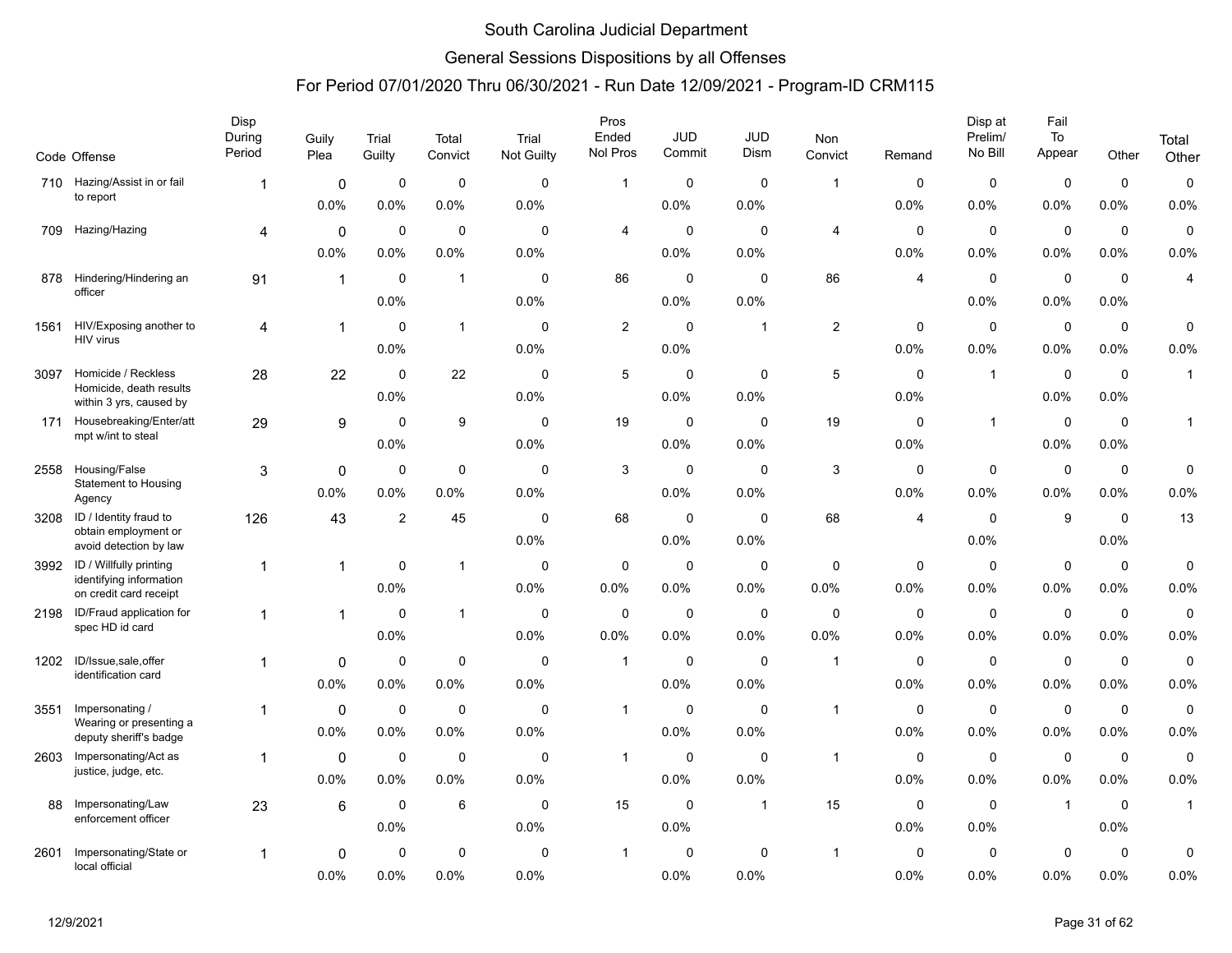### General Sessions Dispositions by all Offenses

|      |                                                      | Disp<br>During | Guily          | Trial          | Total                   | Trial       | Pros<br>Ended  | <b>JUD</b>  | <b>JUD</b>              | <b>Non</b>   |                         | Disp at<br>Prelim/ | Fail<br>To     |                | Total               |
|------|------------------------------------------------------|----------------|----------------|----------------|-------------------------|-------------|----------------|-------------|-------------------------|--------------|-------------------------|--------------------|----------------|----------------|---------------------|
|      | Code Offense                                         | Period         | Plea           | Guilty         | Convict                 | Not Guilty  | Nol Pros       | Commit      | Dism                    | Convict      | Remand                  | No Bill            | Appear         | Other          | Other               |
| 764  | Imprisonment/False                                   | 1              | $\mathbf 0$    | 0              | $\mathbf 0$             | $\mathbf 0$ | $\mathbf{1}$   | $\mathbf 0$ | $\mathbf 0$             | $\mathbf{1}$ | 0                       | $\mathbf 0$        | $\mathbf 0$    | $\mathbf 0$    | $\pmb{0}$           |
|      | imprisonment                                         |                | 0.0%           | 0.0%           | 0.0%                    | 0.0%        |                | 0.0%        | 0.0%                    |              | 0.0%                    | 0.0%               | 0.0%           | $0.0\%$        | 0.0%                |
| 3552 | Insurance / False                                    | $\overline{2}$ | $\mathbf 0$    | $\mathbf 0$    | $\mathbf 0$             | $\Omega$    | $\mathbf{1}$   | $\mathbf 0$ | $\mathbf 0$             | $\mathbf{1}$ | $\mathbf 0$             | $\mathbf 0$        | $\mathbf{1}$   | $\mathbf 0$    | $\mathbf{1}$        |
|      | statement, misrep., or<br>assisting, abetting,       |                | 0.0%           | 0.0%           | 0.0%                    | 0.0%        |                | 0.0%        | 0.0%                    |              | 0.0%                    | 0.0%               |                | 0.0%           |                     |
| 2392 | Insurance / False                                    | 3              | $\mathbf{1}$   | $\mathbf 0$    | $\mathbf{1}$            | $\mathbf 0$ | $\overline{c}$ | 0           | $\mathbf 0$             | $\mathbf{2}$ | $\mathbf 0$             | $\mathbf 0$        | $\mathbf 0$    | $\mathbf 0$    | $\mathsf{O}\xspace$ |
|      | statement, misrep., or<br>assisting, abetting,       |                |                | 0.0%           |                         | 0.0%        |                | 0.0%        | 0.0%                    |              | 0.0%                    | 0.0%               | 0.0%           | 0.0%           | 0.0%                |
| 3510 | Insurance / Presenting                               | 16             | $\overline{7}$ | $\Omega$       | $\overline{7}$          | $\Omega$    | 9              | 0           | 0                       | 9            | 0                       | $\mathbf 0$        | $\mathbf 0$    | $\mathbf 0$    | $\pmb{0}$           |
|      | false claim for insurance<br>payment, value \$10,000 |                |                | 0.0%           |                         | 0.0%        |                | 0.0%        | 0.0%                    |              | 0.0%                    | 0.0%               | 0.0%           | $0.0\%$        | 0.0%                |
| 3511 | Insurance / Presenting<br>false claim for insurance  | 16             | 5              | $\mathbf 0$    | 5                       | $\mathbf 0$ | 11             | $\mathbf 0$ | $\mathbf 0$             | 11           | $\mathbf 0$             | $\mathbf 0$        | $\mathbf 0$    | $\mathbf 0$    | $\mathbf 0$         |
|      | payment, value more                                  |                |                | 0.0%           |                         | 0.0%        |                | 0.0%        | 0.0%                    |              | 0.0%                    | 0.0%               | 0.0%           | 0.0%           | 0.0%                |
| 717  | Keys/Poss of                                         | 3              | 1              | $\mathbf 0$    | $\mathbf{1}$            | $\mathbf 0$ | $\overline{c}$ | $\mathbf 0$ | $\mathbf 0$             | $\mathbf{2}$ | $\mathbf 0$             | $\mathbf 0$        | $\pmb{0}$      | $\mathsf 0$    | $\mathsf 0$         |
|      | master/nonowner keys                                 |                |                | 0.0%           |                         | 0.0%        |                | 0.0%        | 0.0%                    |              | 0.0%                    | 0.0%               | 0.0%           | 0.0%           | 0.0%                |
| 17   | Kidnapping/Conspiracy<br>to commit kidnapping        | 14             | 1              | $\mathbf 0$    | $\mathbf{1}$            | $\mathbf 0$ | 12             | 0           | $\overline{\mathbf{1}}$ | 12           | $\mathbf 0$             | $\mathbf 0$        | $\mathbf 0$    | $\mathbf 0$    | $\pmb{0}$           |
|      |                                                      |                |                | 0.0%           |                         | 0.0%        |                | 0.0%        |                         |              | 0.0%                    | 0.0%               | 0.0%           | 0.0%           | 0.0%                |
| 949  | Kidnapping/Conspiracy                                | 3              | 0              | $\mathbf 0$    | $\mathbf 0$             | $\mathbf 0$ | 3              | 0           | $\mathbf 0$             | 3            | $\mathbf 0$             | $\mathbf 0$        | $\mathbf 0$    | $\mathbf 0$    | $\pmb{0}$           |
|      | to commit; murder                                    |                | 0.0%           | 0.0%           | $0.0\%$                 | 0.0%        |                | 0.0%        | 0.0%                    |              | 0.0%                    | 0.0%               | 0.0%           | $0.0\%$        | 0.0%                |
| 95   | Kidnapping/Kidnapping                                | 873            | 53             | $\overline{7}$ | 60                      | 9           | 779            | $\mathbf 0$ | $\overline{1}$          | 788          | $\overline{1}$          | 15                 | $\overline{7}$ | $\overline{1}$ | 24                  |
|      |                                                      |                |                |                |                         |             |                | 0.0%        |                         |              |                         |                    |                |                |                     |
| 948  | Kidnapping/Sentenced<br>for murder                   | 16             | $\overline{2}$ | $\mathbf 0$    | $\overline{\mathbf{c}}$ | $\mathbf 0$ | 14             | $\mathbf 0$ | $\mathbf 0$             | 14           | 0                       | $\mathbf 0$        | $\mathbf 0$    | $\mathbf 0$    | $\mathbf 0$         |
|      |                                                      |                |                | 0.0%           |                         | 0.0%        |                | 0.0%        | 0.0%                    |              | 0.0%                    | 0.0%               | 0.0%           | $0.0\%$        | 0.0%                |
| 3748 | Larceny / Affixing<br>fraudulent product code,       | 1              | $\mathbf 0$    | $\mathbf 0$    | $\mathbf 0$             | $\mathbf 0$ | $\mathbf{1}$   | 0           | $\mathbf 0$             | $\mathbf{1}$ | $\mathbf 0$             | $\mathbf 0$        | $\pmb{0}$      | $\mathbf 0$    | $\mathsf 0$         |
|      | 1st offense                                          |                | 0.0%           | 0.0%           | 0.0%                    | 0.0%        |                | 0.0%        | 0.0%                    |              | 0.0%                    | 0.0%               | 0.0%           | 0.0%           | 0.0%                |
| 3752 | Larceny / Conspire with<br>another to commit retail  | $\mathbf{1}$   | $\mathbf{1}$   | $\mathbf 0$    | $\mathbf{1}$            | $\Omega$    | $\mathbf 0$    | 0           | $\mathbf 0$             | $\mathbf 0$  | $\mathbf 0$             | $\mathbf 0$        | $\mathbf 0$    | $\mathbf 0$    | $\pmb{0}$           |
|      | theft, value over \$2,000                            |                |                | 0.0%           |                         | 0.0%        | 0.0%           | 0.0%        | 0.0%                    | 0.0%         | 0.0%                    | 0.0%               | 0.0%           | 0.0%           | 0.0%                |
| 3480 | Larceny / Failure to<br>return rented objects,       | 20             | $\overline{7}$ | 0              | $\overline{7}$          | $\mathbf 0$ | 11             | 0           | 0                       | 11           | $\overline{\mathbf{c}}$ | $\mathbf 0$        | $\mathbf 0$    | $\mathbf 0$    | $\overline{2}$      |
|      | fraud. appropriation,                                |                |                | 0.0%           |                         | 0.0%        |                | 0.0%        | 0.0%                    |              |                         | 0.0%               | 0.0%           | 0.0%           |                     |
| 3635 | Larceny / Failure to                                 | 4              | 4              | $\mathbf 0$    | $\overline{4}$          | $\mathbf 0$ | 0              | 0           | 0                       | $\mathbf 0$  | 0                       | $\mathbf 0$        | $\mathbf 0$    | $\mathbf 0$    | $\pmb{0}$           |
|      | return rented objects,<br>fraud. appropriation,      |                |                | 0.0%           |                         | 0.0%        | 0.0%           | 0.0%        | 0.0%                    | 0.0%         | 0.0%                    | 0.0%               | 0.0%           | 0.0%           | 0.0%                |
| 3481 | Larceny / Failure to                                 | 90             | 32             | $\mathbf 0$    | 32                      | $\Omega$    | 50             | $\mathbf 0$ | $\mathbf 0$             | 50           | $\Omega$                | $\mathbf 0$        | 8              | $\mathbf 0$    | 8                   |
|      | return rented objects,<br>fraudulent appropriation,  |                |                | 0.0%           |                         | 0.0%        |                | 0.0%        | 0.0%                    |              | 0.0%                    | 0.0%               |                | 0.0%           |                     |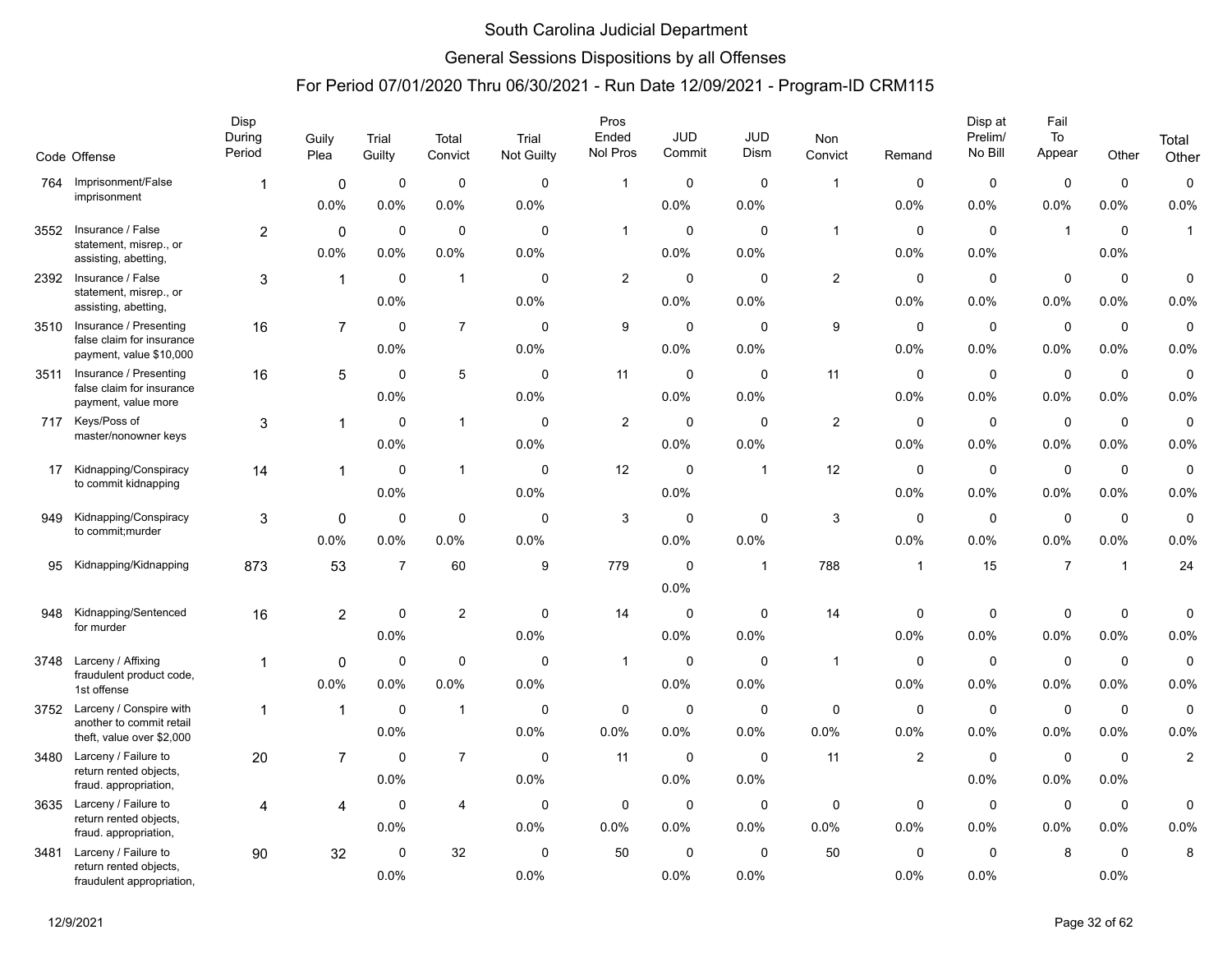### General Sessions Dispositions by all Offenses

|      |                                                                             | Disp<br>During<br>Period | Guily<br>Plea       | Trial<br>Guilty     | Total<br>Convict    | Trial<br>Not Guilty | Pros<br>Ended<br>Nol Pros | JUD<br>Commit          | <b>JUD</b><br>Dism  | <b>Non</b><br>Convict | Remand              | Disp at<br>Prelim/<br>No Bill | Fail<br>To<br>Appear | Other               | Total               |
|------|-----------------------------------------------------------------------------|--------------------------|---------------------|---------------------|---------------------|---------------------|---------------------------|------------------------|---------------------|-----------------------|---------------------|-------------------------------|----------------------|---------------------|---------------------|
|      | Code Offense                                                                |                          |                     |                     |                     |                     |                           |                        |                     |                       |                     |                               |                      |                     | Other               |
| 3479 | Larceny / Failure to<br>return rented objects,<br>fraudulent appropriation, |                          | $\mathbf 0$<br>0.0% | $\mathbf 0$<br>0.0% | $\mathbf 0$<br>0.0% | $\mathbf 0$<br>0.0% | $\mathbf{1}$              | $\mathbf 0$<br>0.0%    | $\mathbf 0$<br>0.0% | $\overline{1}$        | $\mathbf 0$<br>0.0% | $\mathbf 0$<br>0.0%           | $\mathbf 0$<br>0.0%  | $\mathbf 0$<br>0.0% | $\pmb{0}$<br>0.0%   |
| 3421 | Larceny / Grand<br>Larceny, value \$10,000<br>or more                       | 604                      | 290                 | $\mathbf{1}$        | 291                 | $\mathbf{1}$        | 283                       | $\mathbf 0$<br>0.0%    | 3                   | 284                   | 3                   | 6                             | 16                   | $\mathbf{1}$        | 26                  |
| 3420 | Larceny / Grand<br>Larceny, value more<br>than \$2,000 but less             | 1,103                    | 456                 | $\mathbf 0$<br>0.0% | 456                 | $\overline{2}$      | 589                       | $\mathbf 0$<br>0.0%    | 3                   | 591                   | 16                  | 8                             | 23                   | 6                   | 53                  |
| 3587 | Larceny / Grand<br>Larceny, value more<br>than \$2,000 but less             | 193                      | 102                 | $\mathbf 0$<br>0.0% | 102                 | $\mathbf 0$<br>0.0% | 84                        | $\mathbf 0$<br>0.0%    | $\mathbf 1$         | 84                    | 1                   | $\mathbf{1}$                  | $\sqrt{3}$           | $\mathbf{1}$        | 6                   |
|      | 3458 Larceny / Larceny of<br>bicycles, value \$2,000<br>or more             | 1                        | $\mathbf 0$<br>0.0% | $\mathbf 0$<br>0.0% | $\mathbf 0$<br>0.0% | $\mathbf 0$<br>0.0% | $\mathbf 0$<br>0.0%       | $\mathbf 0$<br>$0.0\%$ | $\mathbf 0$<br>0.0% | $\mathbf 0$<br>0.0%   | 1                   | $\mathbf 0$<br>0.0%           | $\mathbf 0$<br>0.0%  | $\mathbf 0$<br>0.0% | 1                   |
| 3457 | Larceny / Larceny of<br>bicycles, value less than<br>\$2,000                | 1                        | 0<br>0.0%           | 0<br>0.0%           | 0<br>0.0%           | $\Omega$<br>0.0%    | $\overline{1}$            | $\mathbf 0$<br>0.0%    | $\mathbf 0$<br>0.0% | $\overline{1}$        | 0<br>0.0%           | 0<br>0.0%                     | $\mathbf 0$<br>0.0%  | $\pmb{0}$<br>0.0%   | 0<br>0.0%           |
| 3634 | Larceny / Larceny of<br>bicycles, value less than<br>\$2,000 (Enhancement   | 11                       | 9                   | $\mathbf 0$<br>0.0% | 9                   | $\mathbf 0$<br>0.0% | $\overline{2}$            | $\mathbf 0$<br>0.0%    | $\mathbf 0$<br>0.0% | $\overline{2}$        | $\mathbf 0$<br>0.0% | $\mathbf 0$<br>0.0%           | $\mathbf 0$<br>0.0%  | $\mathbf 0$<br>0.0% | $\mathbf 0$<br>0.0% |
| 3446 | Larceny / Livestock,<br>stealing of, value more<br>than \$2,000 but less    | 1                        | $\mathbf 0$<br>0.0% | $\mathbf 0$<br>0.0% | $\mathbf 0$<br>0.0% | $\mathbf 0$<br>0.0% | $\mathbf{1}$              | $\mathbf 0$<br>0.0%    | $\mathbf 0$<br>0.0% | $\mathbf{1}$          | 0<br>0.0%           | $\mathbf 0$<br>0.0%           | $\mathbf 0$<br>0.0%  | $\mathbf 0$<br>0.0% | $\pmb{0}$<br>0.0%   |
| 3739 | Larceny / Obtaining or<br>attempting to obtain a<br>merchant refund using   | 1                        | 0<br>0.0%           | $\mathbf 0$<br>0.0% | $\mathbf 0$<br>0.0% | $\mathbf 0$<br>0.0% | $\overline{1}$            | $\mathbf 0$<br>0.0%    | $\mathbf 0$<br>0.0% | $\mathbf{1}$          | 0<br>0.0%           | $\mathbf 0$<br>0.0%           | $\mathbf 0$<br>0.0%  | $\mathbf 0$<br>0.0% | $\mathbf 0$<br>0.0% |
| 3419 | Larceny / Petit or<br>Simple Larceny -<br>\$2,000 or less                   | 847                      | 189                 | 3                   | 192                 | 1                   | 603                       | $\mathbf 0$<br>$0.0\%$ | $\mathbf 0$<br>0.0% | 604                   | 31                  | 8                             | 11                   | $\mathbf{1}$        | 51                  |
| 3596 | Larceny / Petit or<br>Simple Larceny -<br>\$2,000 or less                   | 762                      | 338                 | 0<br>0.0%           | 338                 | $\mathbf 0$<br>0.0% | 390                       | $\mathbf 0$<br>0.0%    | $\overline{1}$      | 390                   | 13                  | $\mathbf{1}$                  | 16                   | 3                   | 33                  |
| 3750 | Larceny / Retail theft,<br>value over \$2,000 in 90<br>days, 1st offense    | 12                       | 4                   | $\mathbf 0$<br>0.0% | $\overline{4}$      | $\mathbf 0$<br>0.0% | $\overline{7}$            | $\mathbf 0$<br>0.0%    | $\mathbf 0$<br>0.0% | $\overline{7}$        | $\mathbf{1}$        | 0<br>0.0%                     | $\mathsf 0$<br>0.0%  | $\mathbf 0$<br>0.0% | $\mathbf{1}$        |
| 3476 | Larceny / Securing<br>property by fraudulent<br>impersonation of officer,   | 1                        | 0<br>0.0%           | 0<br>0.0%           | 0<br>0.0%           | 0<br>0.0%           | $\mathbf{1}$              | $\mathbf 0$<br>0.0%    | 0<br>0.0%           | $\mathbf{1}$          | 0<br>0.0%           | 0<br>0.0%                     | $\mathbf 0$<br>0.0%  | $\mathbf 0$<br>0.0% | 0<br>0.0%           |
| 3453 | Larceny / Vessels,<br>boats, canoes and<br>equip., stealing of, value       | $\mathbf{1}$             | $\mathbf{1}$        | $\mathbf 0$<br>0.0% | $\mathbf{1}$        | $\mathbf 0$<br>0.0% | $\mathbf 0$<br>0.0%       | $\mathbf 0$<br>$0.0\%$ | $\mathbf 0$<br>0.0% | $\mathbf 0$<br>0.0%   | 0<br>0.0%           | $\mathbf 0$<br>0.0%           | $\mathbf 0$<br>0.0%  | $\mathbf 0$<br>0.0% | $\mathbf 0$<br>0.0% |
| 3454 | Larceny / Vessels,<br>boats, canoes, and<br>equipment, stealing of,         | 1                        | 1                   | $\Omega$<br>0.0%    | $\mathbf{1}$        | $\Omega$<br>0.0%    | $\mathbf 0$<br>0.0%       | $\Omega$<br>0.0%       | $\mathbf 0$<br>0.0% | $\mathbf 0$<br>0.0%   | $\Omega$<br>0.0%    | $\mathbf 0$<br>0.0%           | $\mathbf 0$<br>0.0%  | $\mathbf 0$<br>0.0% | 0<br>0.0%           |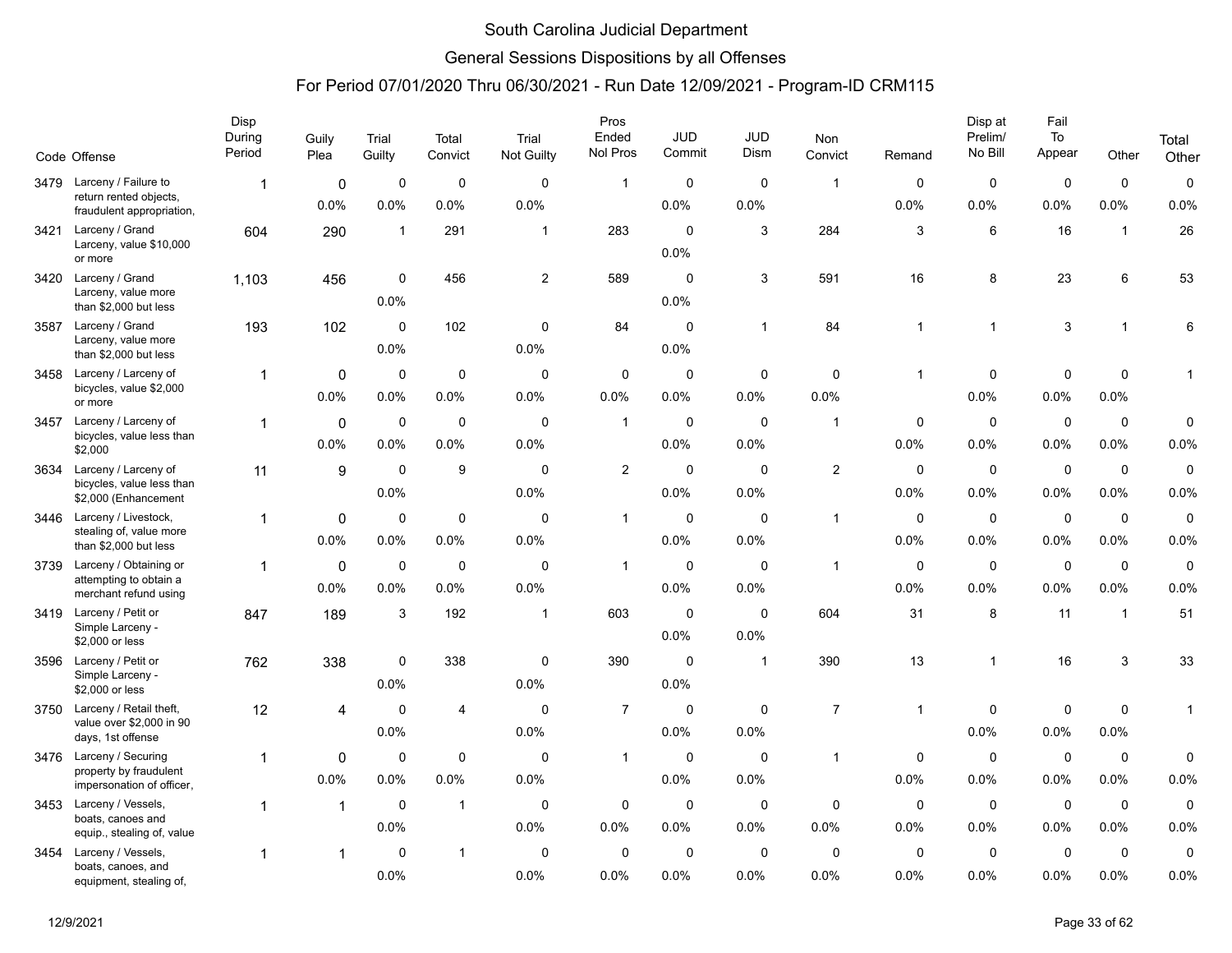### General Sessions Dispositions by all Offenses

|      | Code Offense                                     | Disp<br>During<br>Period | Guily<br>Plea  | Trial<br>Guilty     | Total<br>Convict | Trial<br>Not Guilty | Pros<br>Ended<br>Nol Pros | <b>JUD</b><br>Commit | <b>JUD</b><br>Dism | Non<br>Convict | Remand         | Disp at<br>Prelim/<br>No Bill | Fail<br>To<br>Appear | Other       | Total        |
|------|--------------------------------------------------|--------------------------|----------------|---------------------|------------------|---------------------|---------------------------|----------------------|--------------------|----------------|----------------|-------------------------------|----------------------|-------------|--------------|
|      |                                                  |                          |                |                     |                  |                     |                           |                      |                    |                |                |                               |                      |             | Other        |
| 3632 | Larceny / Vessels,<br>boats, canoes, and         | $\mathbf{1}$             | $\mathbf 0$    | 0                   | $\mathbf 0$      | $\mathbf 0$         | $\mathbf{1}$              | $\mathbf 0$          | $\mathbf 0$        | $\overline{1}$ | 0              | $\mathbf 0$                   | 0                    | $\mathbf 0$ | $\mathsf 0$  |
|      | equipment, stealing of,                          |                          | 0.0%           | 0.0%                | 0.0%             | 0.0%                |                           | 0.0%                 | 0.0%               |                | 0.0%           | 0.0%                          | 0.0%                 | 0.0%        | 0.0%         |
| 3633 | Larceny / Vessels,<br>boats, canoes, and         | $\mathbf{1}$             | $\mathbf{1}$   | $\mathbf 0$         | $\mathbf{1}$     | $\mathbf 0$         | $\mathbf 0$               | $\mathbf 0$          | $\mathbf 0$        | 0              | $\mathbf 0$    | $\mathbf 0$                   | $\mathbf 0$          | $\mathbf 0$ | $\pmb{0}$    |
|      | equipment, stealing of,                          |                          |                | 0.0%                |                  | 0.0%                | 0.0%                      | 0.0%                 | 0.0%               | 0.0%           | 0.0%           | 0.0%                          | 0.0%                 | 0.0%        | 0.0%         |
| 24   | Larceny/Attempted<br>grand larceny               | $\mathbf{1}$             | 0              | 0                   | 0                | $\mathbf 0$         | $\mathbf{1}$              | $\mathbf 0$          | $\mathbf 0$        | $\overline{1}$ | 0              | 0                             | 0                    | $\mathbf 0$ | 0            |
|      |                                                  |                          | 0.0%           | 0.0%                | 0.0%             | 0.0%                |                           | $0.0\%$              | 0.0%               |                | 0.0%           | $0.0\%$                       | 0.0%                 | 0.0%        | 0.0%         |
| 258  | Larceny/Break into<br>vehicle/fuel tanks, etc    | 2,286                    | 821            | $\mathbf 0$<br>0.0% | 821              | 3                   | 1,372                     | 0<br>0.0%            | 8                  | 1,375          | 5              | 19                            | 45                   | 13          | 82           |
| 798  | Larceny/Larceny by trick                         | $\overline{2}$           | 0              | $\mathbf 0$         | $\mathbf 0$      | $\mathbf 0$         | $\overline{2}$            | $\mathbf 0$          | $\mathbf 0$        | $\overline{c}$ | $\mathbf 0$    | $\mathbf 0$                   | $\mathbf 0$          | $\mathbf 0$ | 0            |
|      |                                                  |                          | 0.0%           | 0.0%                | 0.0%             | 0.0%                |                           | $0.0\%$              | 0.0%               |                | 0.0%           | 0.0%                          | 0.0%                 | 0.0%        | 0.0%         |
| 129  | Larceny/Purse                                    | 23                       | 10             | $\mathbf 0$         | 10               | 0                   | 11                        | $\mathbf 0$          | $\mathbf{1}$       | 11             | 0              | 0                             | $\overline{1}$       | $\mathbf 0$ | $\mathbf{1}$ |
|      | snatching, not GL                                |                          |                | 0.0%                |                  | 0.0%                |                           | 0.0%                 |                    |                | 0.0%           | 0.0%                          |                      | 0.0%        |              |
| 727  | Larceny/Remove levied                            | $\mathbf{1}$             | 0              | $\mathbf 0$         | $\mathbf 0$      | $\mathbf 0$         | $\mathbf{1}$              | 0                    | 0                  | $\overline{1}$ | 0              | 0                             | $\mathbf 0$          | $\mathbf 0$ | 0            |
|      | personal property                                |                          | 0.0%           | 0.0%                | 0.0%             | 0.0%                |                           | $0.0\%$              | 0.0%               |                | 0.0%           | 0.0%                          | $0.0\%$              | 0.0%        | 0.0%         |
| 332  | Larceny/Stealing dogs                            | 10                       | $\overline{2}$ | $\mathbf 0$         | $\overline{2}$   | $\mathbf 0$         | 8                         | $\mathbf 0$          | $\mathbf 0$        | 8              | 0              | 0                             | $\mathbf 0$          | $\mathbf 0$ | $\pmb{0}$    |
|      |                                                  |                          |                | 0.0%                |                  | 0.0%                |                           | 0.0%                 | 0.0%               |                | 0.0%           | 0.0%                          | 0.0%                 | 0.0%        | 0.0%         |
| 2566 | Law/Practice of law                              | 3                        | 0              | $\mathbf 0$         | $\mathbf 0$      | $\mathbf 0$         | 3                         | $\mathbf 0$          | $\mathbf 0$        | 3              | $\mathbf 0$    | $\mathbf 0$                   | $\mathbf 0$          | $\mathbf 0$ | $\pmb{0}$    |
|      | without license                                  |                          | 0.0%           | 0.0%                | 0.0%             | 0.0%                |                           | 0.0%                 | 0.0%               |                | 0.0%           | 0.0%                          | 0.0%                 | 0.0%        | 0.0%         |
| 635  | Littering / Littering                            | 4                        | 0              | $\mathbf 0$         | $\mathbf 0$      | $\mathbf 0$         | 3                         | $\mathbf 0$          | $\mathbf 0$        | 3              | 1              | 0                             | $\mathbf 0$          | $\mathbf 0$ | $\mathbf{1}$ |
|      | exceeding 500 lbs.                               |                          | 0.0%           | 0.0%                | 0.0%             | 0.0%                |                           | $0.0\%$              | 0.0%               |                |                | 0.0%                          | 0.0%                 | 0.0%        |              |
| 3907 | Littering / Littering, 15 to                     | 4                        | $\mathbf{1}$   | $\mathbf 0$         | $\mathbf{1}$     | $\mathbf 0$         | $\overline{2}$            | 0                    | $\mathbf 0$        | 2              | $\mathbf{1}$   | $\mathbf 0$                   | $\mathbf 0$          | $\mathbf 0$ | $\mathbf{1}$ |
|      | 500 lbs. - 1st Offense                           |                          |                | 0.0%                |                  | 0.0%                |                           | 0.0%                 | 0.0%               |                |                | 0.0%                          | 0.0%                 | 0.0%        |              |
| 3908 | Littering / Littering, 15 to                     | 1                        | 0              | $\mathbf 0$         | $\mathbf 0$      | $\mathbf 0$         | $\mathbf 0$               | $\mathbf 0$          | $\mathbf 0$        | $\mathbf 0$    | $\mathbf{1}$   | $\mathbf 0$                   | $\mathsf 0$          | $\mathbf 0$ | $\mathbf{1}$ |
|      | 500 lbs. - 2nd Offense                           |                          | 0.0%           | $0.0\%$             | 0.0%             | 0.0%                | 0.0%                      | $0.0\%$              | 0.0%               | 0.0%           |                | 0.0%                          | 0.0%                 | 0.0%        |              |
| 3126 | Littering / Littering,                           | 1                        | 0              | 0                   | $\mathbf 0$      | 0                   | $\mathbf{1}$              | $\mathbf 0$          | 0                  | -1             | 0              | 0                             | $\mathbf 0$          | $\mathbf 0$ | 0            |
|      | depositing not more<br>than 15 lbs. of litter in |                          | 0.0%           | 0.0%                | 0.0%             | 0.0%                |                           | 0.0%                 | 0.0%               |                | 0.0%           | $0.0\%$                       | 0.0%                 | 0.0%        | 0.0%         |
| 2322 | Littering / Littering, not                       | 21                       | 0              | 0                   | $\mathbf 0$      | 0                   | 16                        | 0                    | $\mathbf 0$        | 16             | 4              | $\mathbf 0$                   | $\overline{1}$       | 0           | 5            |
|      | more than 15 lbs.                                |                          | 0.0%           | $0.0\%$             | 0.0%             | 0.0%                |                           | 0.0%                 | 0.0%               |                |                | 0.0%                          |                      | 0.0%        |              |
| 3106 | Looting / Unauthorized                           | 45                       | 12             | $\mathbf 0$         | 12               | $\Omega$            | 30                        | $\mathbf 0$          | $\mathbf 0$        | 30             | $\overline{2}$ | $\overline{1}$                | $\mathbf 0$          | $\mathbf 0$ | 3            |
|      | property entrance,<br>property damage, take      |                          |                | 0.0%                |                  | 0.0%                |                           | 0.0%                 | 0.0%               |                |                |                               | 0.0%                 | 0.0%        |              |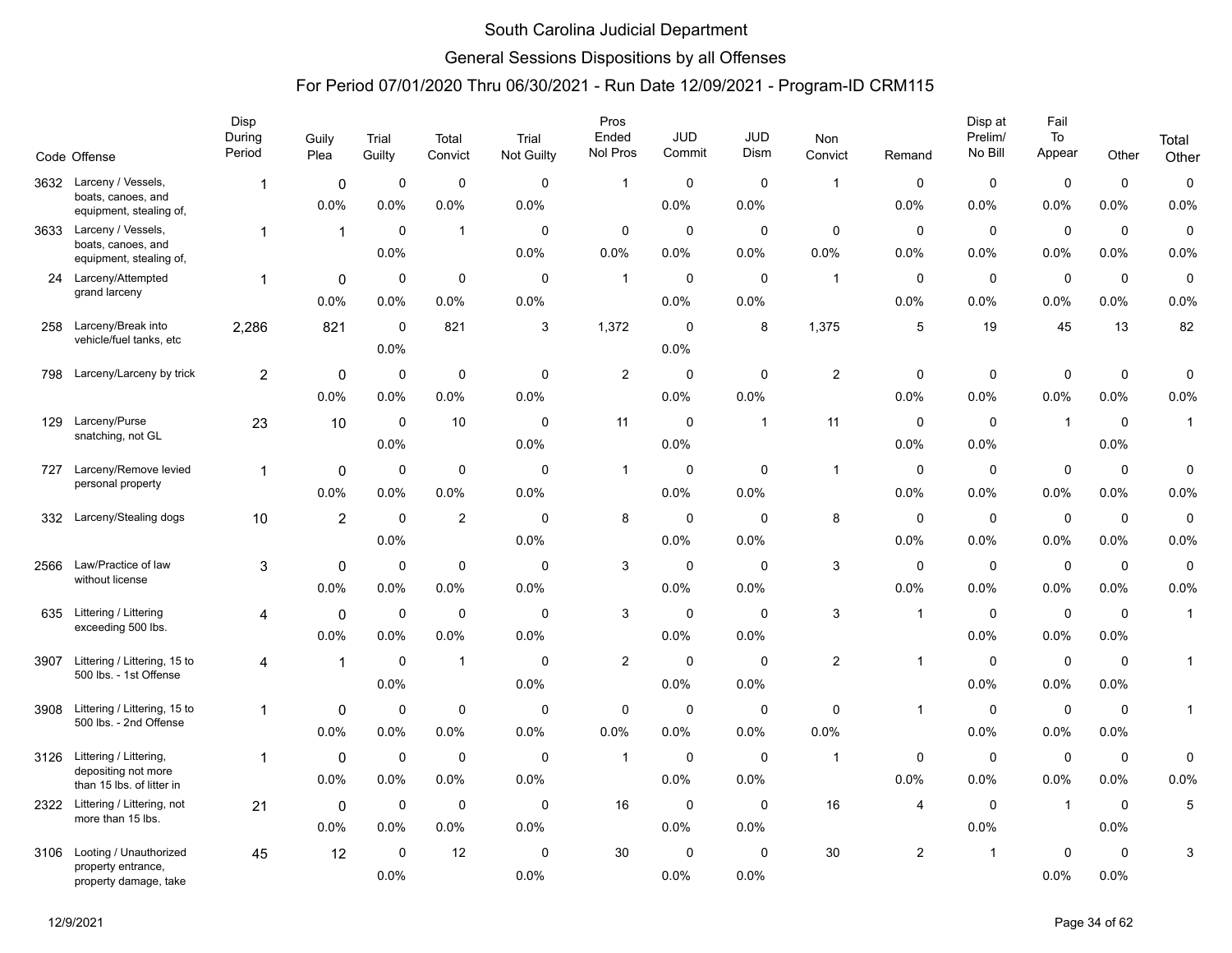### General Sessions Dispositions by all Offenses

|      | Code Offense                                                             | Disp<br>During<br>Period | Guily<br>Plea           | Trial<br>Guilty             | Total<br>Convict | Trial<br>Not Guilty         | Pros<br>Ended<br>Nol Pros | <b>JUD</b><br>Commit        | <b>JUD</b><br>Dism  | Non<br>Convict | Remand                      | Disp at<br>Prelim/<br>No Bill | Fail<br>To<br>Appear | Other               | Total<br>Other |
|------|--------------------------------------------------------------------------|--------------------------|-------------------------|-----------------------------|------------------|-----------------------------|---------------------------|-----------------------------|---------------------|----------------|-----------------------------|-------------------------------|----------------------|---------------------|----------------|
|      | 1156 Looting / Violation of<br>curfew, congregation,                     | 11                       | $\overline{\mathbf{1}}$ | $\mathbf 0$<br>0.0%         | $\overline{1}$   | $\mathbf 0$<br>0.0%         | $\overline{7}$            | $\mathbf 0$<br>0.0%         | $\mathbf 0$<br>0.0% | $\overline{7}$ | $\mathbf{1}$                | $\mathbf 0$<br>0.0%           | $\overline{2}$       | $\mathbf 0$<br>0.0% | 3              |
| 2901 | failure to disperse in<br>Lottery/Att to influence<br>by coercion, etc   | 16                       | 8                       | $\Omega$                    | 8                | $\mathbf{0}$                | $\overline{7}$            | $\mathbf 0$                 | $\mathbf{1}$        | $\overline{7}$ | $\mathbf 0$                 | 0<br>0.0%                     | $\mathbf 0$<br>0.0%  | $\mathbf 0$<br>0.0% | 0              |
| 2900 | Lottery/Defraud,<br>counterfeit game ticket,                             | 102                      | 23                      | 0.0%<br>$\mathbf 0$<br>0.0% | 23               | 0.0%<br>$\mathbf 0$<br>0.0% | 65                        | 0.0%<br>$\mathbf 0$<br>0.0% | $\mathbf 0$<br>0.0% | 65             | 0.0%<br>$\mathbf 0$<br>0.0% | $\mathbf{1}$                  | 13                   | $\Omega$<br>0.0%    | 0.0%<br>14     |
| 2556 | alter, etc<br>Magistrate/Violate pers.<br>restraining order              | 21                       | 5                       | $\mathbf 0$<br>0.0%         | 5                | $\mathbf 0$<br>0.0%         | 14                        | $\mathbf 0$<br>0.0%         | $\mathbf 0$<br>0.0% | 14             | 2                           | 0<br>0.0%                     | $\mathbf 0$<br>0.0%  | $\mathbf 0$<br>0.0% | $\overline{c}$ |
| 3417 | Malicious / Malicious<br>Injury to animals,<br>personal property, injury | 23                       | 10                      | $\Omega$<br>0.0%            | 10               | $\mathbf{0}$<br>0.0%        | 9                         | $\mathbf 0$<br>0.0%         | $\Omega$<br>0.0%    | 9              | $\overline{c}$              | $\Omega$<br>0.0%              | 2                    | $\mathbf 0$<br>0.0% | 4              |
| 3415 | Malicious / Malicious<br>Injury to animals,<br>personal property, injury | 359                      | 94                      | $\overline{2}$              | 96               | $\mathbf 0$<br>0.0%         | 235                       | $\mathbf 0$<br>0.0%         | $\mathbf 0$<br>0.0% | 235            | 19                          | 5                             | $\overline{4}$       | $\mathbf 0$<br>0.0% | 28             |
| 3594 | Malicious / Malicious<br>Injury to animals,<br>personal property, injury | 131                      | 54                      | $\mathbf 0$<br>0.0%         | 54               | $\mathbf 0$<br>0.0%         | 69                        | $\mathbf 0$<br>$0.0\%$      | $\mathbf{1}$        | 69             | 5                           | 0<br>$0.0\%$                  | $\overline{2}$       | $\mathbf 0$<br>0.0% | $\overline{7}$ |
| 3416 | Malicious / Malicious<br>Injury to animals,<br>personal property, injury | 236                      | 65                      | $\mathbf{1}$                | 66               | $\mathbf 0$<br>0.0%         | 154                       | $\mathbf 0$<br>0.0%         | $\mathbf 0$<br>0.0% | 154            | 11                          | $\overline{1}$                | 3                    | $\mathbf{1}$        | 16             |
| 3595 | Malicious / Malicious<br>Injury to animals,<br>personal property, injury | 25                       | 11                      | 0<br>0.0%                   | 11               | $\mathbf 0$<br>0.0%         | 14                        | $\mathbf 0$<br>0.0%         | $\mathbf 0$<br>0.0% | 14             | 0<br>0.0%                   | 0<br>0.0%                     | $\mathbf 0$<br>0.0%  | $\mathbf 0$<br>0.0% | 0<br>0.0%      |
| 3428 | Malicious / Malicious<br>injury to tree, house;<br>trespass upon real    | 136                      | 30                      | 0<br>0.0%                   | 30               | $\mathbf{0}$<br>0.0%        | 96                        | $\mathbf 0$<br>0.0%         | 0<br>0.0%           | 96             | $\overline{4}$              | $\overline{2}$                | $\overline{4}$       | $\Omega$<br>0.0%    | 10             |
| 3685 | Malicious / Malicious<br>injury to tree, house;<br>trespass upon real    | 63                       | 30                      | $\Omega$<br>0.0%            | 30               | $\mathbf 0$<br>0.0%         | 28                        | $\mathbf 0$<br>0.0%         | $\mathbf 0$<br>0.0% | 28             | 5                           | $\mathbf 0$<br>0.0%           | $\mathbf 0$<br>0.0%  | $\mathbf 0$<br>0.0% | 5              |
| 3430 | Malicious / Malicious<br>injury to tree, house;<br>trespass upon real    | 20                       | 6                       | $\mathbf 0$<br>0.0%         | 6                | $\mathbf 0$<br>0.0%         | 12                        | $\mathbf 0$<br>0.0%         | $\mathbf 0$<br>0.0% | 12             | $\mathbf{1}$                | $\mathbf{1}$                  | $\mathbf 0$<br>0.0%  | $\mathbf 0$<br>0.0% | 2              |
| 3429 | Malicious / Malicious<br>injury to tree, house;<br>trespass upon real    | 72                       | 19                      | $\mathbf 0$<br>0.0%         | 19               | $\mathbf{1}$                | 44                        | $\mathbf 0$<br>0.0%         | $\mathbf 0$<br>0.0% | 45             | 3                           | $\mathbf{1}$                  | $\overline{4}$       | $\mathbf 0$<br>0.0% | 8              |
| 3600 | Malicious / Malicious<br>injury to tree, house;<br>trespass upon real    | 10                       | 5                       | $\mathbf 0$<br>0.0%         | $\sqrt{5}$       | $\mathbf 0$<br>0.0%         | 5                         | $\mathbf 0$<br>0.0%         | $\mathbf 0$<br>0.0% | $\,$ 5 $\,$    | $\Omega$<br>0.0%            | 0<br>0.0%                     | $\mathsf 0$<br>0.0%  | $\pmb{0}$<br>0.0%   | 0<br>0.0%      |
| 51   | Malicious / Willful injury<br>to courthouse/jail                         | 95                       | 50                      | $\mathbf 0$<br>0.0%         | 50               | $\mathbf 0$<br>0.0%         | 44                        | $\mathbf 0$<br>0.0%         | $\mathbf 0$<br>0.0% | 44             | $\mathbf{1}$                | $\mathbf 0$<br>0.0%           | $\mathbf 0$<br>0.0%  | $\mathbf 0$<br>0.0% | $\mathbf{1}$   |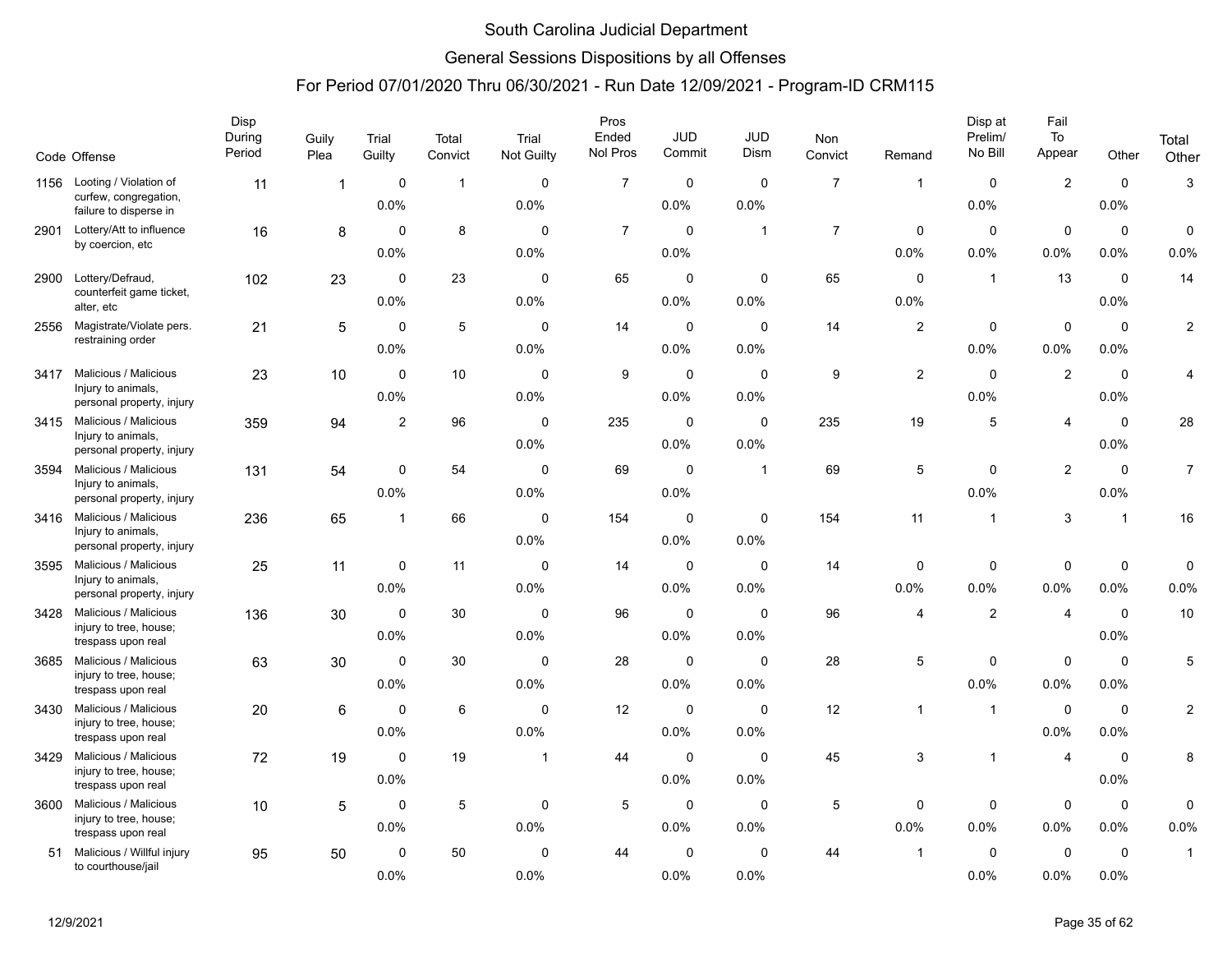### General Sessions Dispositions by all Offenses

|      | Code Offense                                       | Disp<br>During<br>Period | Guily<br>Plea  | Trial<br>Guilty | Total<br>Convict | Trial<br>Not Guilty | Pros<br>Ended<br>Nol Pros | <b>JUD</b><br>Commit | <b>JUD</b><br>Dism | Non<br>Convict | Remand      | Disp at<br>Prelim/<br>No Bill | Fail<br>To<br>Appear | Other        | Total<br>Other |
|------|----------------------------------------------------|--------------------------|----------------|-----------------|------------------|---------------------|---------------------------|----------------------|--------------------|----------------|-------------|-------------------------------|----------------------|--------------|----------------|
|      | 2458 Malicious/Injury to place                     | 11                       | 3              | $\mathbf 0$     | 3                | $\mathbf 0$         | 8                         | $\mathbf 0$          | $\mathbf 0$        | 8              | $\mathbf 0$ | $\mathbf 0$                   | $\mathbf 0$          | $\mathbf 0$  | $\pmb{0}$      |
|      | of worship                                         |                          |                | 0.0%            |                  | 0.0%                |                           | 0.0%                 | 0.0%               |                | 0.0%        | 0.0%                          | 0.0%                 | 0.0%         | 0.0%           |
| 218  | Manslaughter/Involuntar                            | 16                       | 10             | $\mathbf 0$     | 10               | $\mathbf 0$         | 6                         | $\mathbf 0$          | $\mathbf 0$        | $\,6\,$        | 0           | $\mathbf 0$                   | $\mathbf 0$          | $\mathbf 0$  | $\pmb{0}$      |
|      | y manslaughter                                     |                          |                | 0.0%            |                  | 0.0%                |                           | 0.0%                 | 0.0%               |                | 0.0%        | 0.0%                          | $0.0\%$              | 0.0%         | 0.0%           |
| 217  | Manslaughter/Voluntary                             | 6                        | 3              | $\Omega$        | 3                | $\mathbf{1}$        | 2                         | $\Omega$             | $\Omega$           | 3              | 0           | 0                             | $\mathbf 0$          | $\mathbf 0$  | $\mathbf 0$    |
|      | manslaughter                                       |                          |                | 0.0%            |                  |                     |                           | 0.0%                 | 0.0%               |                | 0.0%        | 0.0%                          | 0.0%                 | 0.0%         | 0.0%           |
| 55   | Manslaughter/Voluntary,                            | 1                        | 0              | $\mathbf 0$     | $\mathbf 0$      | $\mathbf 0$         | $\mathbf{1}$              | $\mathbf 0$          | $\mathbf 0$        | $\overline{1}$ | $\mathbf 0$ | $\mathbf 0$                   | $\mathbf 0$          | $\mathbf 0$  | $\pmb{0}$      |
|      | traffic related                                    |                          | 0.0%           | 0.0%            | 0.0%             | 0.0%                |                           | 0.0%                 | 0.0%               |                | 0.0%        | 0.0%                          | 0.0%                 | 0.0%         | 0.0%           |
| 317  | Masks/Wearing masks                                | $\overline{7}$           | $\overline{2}$ | $\mathbf 0$     | $\overline{c}$   | $\mathbf 0$         | 5                         | $\mathbf 0$          | $\mathbf 0$        | 5              | $\mathbf 0$ | $\mathbf 0$                   | $\mathsf 0$          | $\mathbf 0$  | 0              |
|      | & like                                             |                          |                | 0.0%            |                  | 0.0%                |                           | $0.0\%$              | 0.0%               |                | 0.0%        | $0.0\%$                       | $0.0\%$              | 0.0%         | 0.0%           |
| 3663 | Metals / Falsifying                                | 1                        | $\overline{1}$ | $\Omega$        | $\mathbf{1}$     | 0                   | 0                         | $\mathbf 0$          | 0                  | 0              | 0           | 0                             | $\mathbf 0$          | 0            | $\mathbf 0$    |
|      | information on<br>application, form or             |                          |                | 0.0%            |                  | 0.0%                | 0.0%                      | 0.0%                 | 0.0%               | 0.0%           | 0.0%        | 0.0%                          | 0.0%                 | 0.0%         | 0.0%           |
| 3566 | Metals / Obtaining                                 | 8                        | 3              | $\mathbf 0$     | 3                | $\mathbf{0}$        | 4                         | 0                    | $\mathbf 0$        | 4              | 0           | $\mathbf 0$                   | $\overline{1}$       | $\mathbf 0$  | $\mathbf{1}$   |
|      | nonferrous metals,<br>disruption of service to     |                          |                | 0.0%            |                  | 0.0%                |                           | 0.0%                 | 0.0%               |                | 0.0%        | 0.0%                          |                      | 0.0%         |                |
| 3568 | Metals / Obtaining<br>permit for purpose of        | 4                        | $\mathbf{1}$   | $\mathbf 0$     | $\mathbf{1}$     | $\mathbf 0$         | 3                         | $\mathbf 0$          | $\mathbf 0$        | 3              | $\mathbf 0$ | $\mathbf 0$                   | $\mathbf 0$          | $\mathbf 0$  | 0              |
|      | transporting or selling                            |                          |                | 0.0%            |                  | 0.0%                |                           | 0.0%                 | 0.0%               |                | 0.0%        | $0.0\%$                       | 0.0%                 | 0.0%         | 0.0%           |
| 3585 | Metals / Transportation<br>or possession of stolen | 18                       | 5              | $\Omega$        | 5                | $\mathbf 0$         | 13                        | $\mathbf 0$          | 0                  | 13             | 0           | $\mathbf 0$                   | $\mathbf 0$          | $\mathbf 0$  | $\mathbf 0$    |
|      | nonferrous metals                                  |                          |                | 0.0%            |                  | 0.0%                |                           | 0.0%                 | 0.0%               |                | 0.0%        | 0.0%                          | 0.0%                 | 0.0%         | 0.0%           |
| 3582 | Metals / Unlawful<br>transportation /              | 4                        | 1              | $\mathbf 0$     | $\mathbf{1}$     | $\mathbf 0$         | 3                         | 0                    | $\mathbf 0$        | 3              | 0           | $\mathbf 0$                   | 0                    | $\mathbf 0$  | $\pmb{0}$      |
|      | possession of                                      |                          |                | 0.0%            |                  | 0.0%                |                           | 0.0%                 | 0.0%               |                | 0.0%        | 0.0%                          | 0.0%                 | 0.0%         | 0.0%           |
| 3565 | Metals/ Injury to real<br>property, fixtures or    | 21                       | 6              | $\mathbf 0$     | 6                | $\mathbf 0$         | 13                        | $\mathbf 0$          | $\mathbf 0$        | 13             | $\mathbf 0$ | $\mathbf{1}$                  | $\overline{1}$       | $\mathbf 0$  | $\overline{c}$ |
|      | improvements to obtain                             |                          |                | 0.0%            |                  | 0.0%                |                           | 0.0%                 | 0.0%               |                | 0.0%        |                               |                      | 0.0%         |                |
| 3564 | Metals/ Injury to real<br>property, fixtures or    | 74                       | 20             | $\mathbf 0$     | 20               | $\mathbf 0$         | 53                        | $\mathbf 0$          | $\mathbf 0$        | 53             | 0           | 0                             | $\overline{1}$       | $\mathbf 0$  | $\mathbf{1}$   |
|      | improvements to obtain                             |                          |                | 0.0%            |                  | 0.0%                |                           | 0.0%                 | 0.0%               |                | 0.0%        | 0.0%                          |                      | 0.0%         |                |
| 1481 | Metals/Precious, viol by<br>dealers-1st off        | 15                       | 1              | $\mathbf 0$     | $\mathbf{1}$     | $\mathbf 0$         | 14                        | 0                    | $\mathbf 0$        | 14             | $\mathbf 0$ | $\mathbf 0$                   | $\mathbf 0$          | $\mathbf 0$  | 0              |
|      |                                                    |                          |                | 0.0%            |                  | 0.0%                |                           | 0.0%                 | 0.0%               |                | 0.0%        | 0.0%                          | 0.0%                 | 0.0%         | 0.0%           |
| 2999 | Minor/ criminal<br>solicitation of a minor         | 31                       | 8              | $\mathbf 0$     | 8                | $\mathbf 0$         | 23                        | $\mathbf 0$          | $\mathbf 0$        | 23             | $\mathbf 0$ | $\mathbf 0$                   | $\mathsf 0$          | $\mathbf 0$  | $\pmb{0}$      |
|      |                                                    |                          |                | 0.0%            |                  | 0.0%                |                           | 0.0%                 | 0.0%               |                | 0.0%        | 0.0%                          | 0.0%                 | 0.0%         | 0.0%           |
| 48   | Minor/Contributing to<br>delinquency of minor      | 342                      | 88             | $\mathbf 0$     | 88               | $\mathbf 0$         | 239                       | $\mathbf 0$          | $\mathbf 0$        | 239            | 0           | 5                             | 9                    | $\mathbf{1}$ | 15             |
|      |                                                    |                          |                | 0.0%            |                  | 0.0%                |                           | 0.0%                 | 0.0%               |                | 0.0%        |                               |                      |              |                |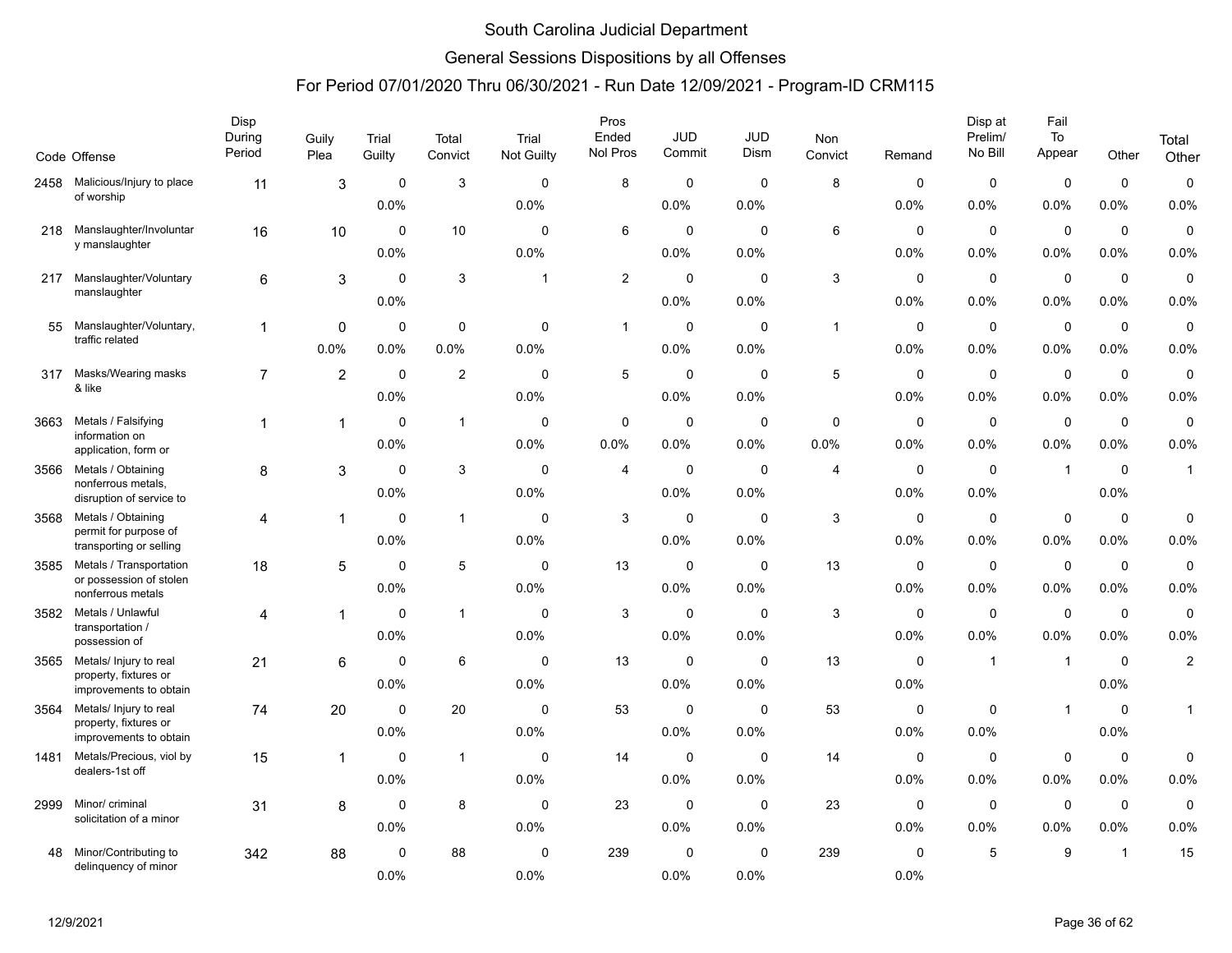### General Sessions Dispositions by all Offenses

|      | Code Offense                                | Disp<br>During<br>Period | Guily<br>Plea  | Trial<br>Guilty | Total<br>Convict | Trial<br>Not Guilty | Pros<br>Ended<br>Nol Pros | JUD<br>Commit | <b>JUD</b><br>Dism | Non<br>Convict | Remand       | Disp at<br>Prelim/<br>No Bill | Fail<br>To<br>Appear | Other       | Total<br>Other |
|------|---------------------------------------------|--------------------------|----------------|-----------------|------------------|---------------------|---------------------------|---------------|--------------------|----------------|--------------|-------------------------------|----------------------|-------------|----------------|
| 1259 | Minor/False represent                       | $\overline{c}$           | 1              | 0               | $\overline{1}$   | $\mathbf 0$         | $\mathbf{1}$              | 0             | $\mathbf 0$        | $\overline{1}$ | $\mathbf 0$  | $\mathbf 0$                   | $\mathbf 0$          | $\mathbf 0$ | $\pmb{0}$      |
|      | age, obtain liquor                          |                          |                | 0.0%            |                  | 0.0%                |                           | 0.0%          | 0.0%               |                | 0.0%         | 0.0%                          | 0.0%                 | 0.0%        | 0.0%           |
| 2460 | Minor/Purchase or                           | 5                        | 1              | $\Omega$        | $\overline{1}$   | 0                   | 3                         | $\mathbf 0$   | $\mathbf{0}$       | 3              | $\mathbf{1}$ | $\mathbf 0$                   | $\mathbf 0$          | $\mathbf 0$ | $\mathbf{1}$   |
|      | posession of liquors                        |                          |                | 0.0%            |                  | 0.0%                |                           | 0.0%          | 0.0%               |                |              | 0.0%                          | 0.0%                 | 0.0%        |                |
| 1257 | Minor/Purchase,                             | 9                        | 0              | $\mathbf 0$     | $\mathbf 0$      | 0                   | 9                         | $\mathbf 0$   | $\mathbf 0$        | 9              | 0            | 0                             | $\mathbf 0$          | $\mathbf 0$ | 0              |
|      | poss-beer/wine by<br>minor                  |                          | 0.0%           | 0.0%            | 0.0%             | 0.0%                |                           | 0.0%          | 0.0%               |                | 0.0%         | 0.0%                          | 0.0%                 | 0.0%        | 0.0%           |
| 2443 | Minor/Use minor to                          | 1                        | $\mathbf 0$    | 0               | $\mathbf 0$      | 0                   | 1                         | $\mathbf 0$   | $\mathbf 0$        | $\overline{1}$ | 0            | $\mathbf 0$                   | $\mathbf 0$          | $\mathbf 0$ | $\pmb{0}$      |
|      | commit certain crimes                       |                          | 0.0%           | 0.0%            | 0.0%             | 0.0%                |                           | 0.0%          | 0.0%               |                | 0.0%         | 0.0%                          | 0.0%                 | 0.0%        | 0.0%           |
| 3828 | Miscellaneous / General                     | $\mathbf 1$              | $\mathbf{1}$   | $\Omega$        | $\overline{1}$   | $\mathbf 0$         | $\mathbf 0$               | $\mathbf 0$   | $\mathbf 0$        | $\mathbf 0$    | $\mathbf 0$  | $\mathbf 0$                   | $\mathbf 0$          | $\mathbf 0$ | 0              |
|      | Sessions Misdemeanor<br>Offense (Use only   |                          |                | 0.0%            |                  | 0.0%                | 0.0%                      | $0.0\%$       | $0.0\%$            | 0.0%           | 0.0%         | 0.0%                          | 0.0%                 | 0.0%        | 0.0%           |
| 3554 | Miscellaneous / General                     | 6                        | 1              | $\mathbf 0$     | $\overline{1}$   | 0                   | 4                         | 0             | $\mathbf 0$        | 4              | $\mathbf 0$  | $\mathbf 0$                   | $\overline{1}$       | $\mathbf 0$ | $\mathbf{1}$   |
|      | Sessions Misdemeanor<br>Offense where no    |                          |                | 0.0%            |                  | 0.0%                |                           | 0.0%          | 0.0%               |                | 0.0%         | 0.0%                          |                      | 0.0%        |                |
| 2521 | Miscellaneous/Criminal                      | 56                       | 6              | $\mathbf 0$     | 6                | 0                   | 43                        | $\mathbf 0$   | $\mathbf 0$        | 43             | 4            | $\mathbf 0$                   | 3                    | $\mathbf 0$ | $\overline{7}$ |
|      | offenses                                    |                          |                | 0.0%            |                  | 0.0%                |                           | $0.0\%$       | 0.0%               |                |              | 0.0%                          |                      | 0.0%        |                |
| 2520 | Miscellaneous/Traffic                       | $\overline{c}$           | 0              | $\mathbf 0$     | $\mathbf 0$      | $\mathbf{0}$        | $\mathbf{1}$              | $\mathbf 0$   | $\mathbf 0$        | $\overline{1}$ | $\mathbf 0$  | $\mathbf 0$                   | $\overline{1}$       | $\mathbf 0$ | $\mathbf{1}$   |
|      | offenses                                    |                          | 0.0%           | 0.0%            | 0.0%             | 0.0%                |                           | 0.0%          | 0.0%               |                | 0.0%         | 0.0%                          |                      | 0.0%        |                |
| 819  | Misconduct/Malfeasanc                       | 40                       | $\overline{7}$ | $\mathbf 0$     | $\overline{7}$   | 0                   | 33                        | $\mathbf 0$   | $\mathbf 0$        | 33             | $\mathbf 0$  | 0                             | $\mathbf 0$          | $\mathbf 0$ | 0              |
|      | e, etc in office                            |                          |                | 0.0%            |                  | 0.0%                |                           | 0.0%          | $0.0\%$            |                | 0.0%         | 0.0%                          | 0.0%                 | 0.0%        | 0.0%           |
| 781  | Misprision/Felony (neg<br>in report crime)  | 19                       | 8              | $\Omega$        | 8                | $\Omega$            | 8                         | $\mathbf 0$   | $\mathbf{0}$       | 8              | 3            | $\mathbf 0$                   | $\mathbf 0$          | 0           | 3              |
|      |                                             |                          |                | 0.0%            |                  | 0.0%                |                           | 0.0%          | 0.0%               |                |              | 0.0%                          | $0.0\%$              | $0.0\%$     |                |
| 9003 | Municipal/Open                              | 4                        | 4              | $\mathbf 0$     | $\overline{4}$   | 0                   | $\mathbf 0$               | $\mathbf 0$   | $\mathbf 0$        | 0              | 0            | $\mathbf 0$                   | $\mathbf 0$          | $\mathbf 0$ | 0              |
|      |                                             |                          |                | 0.0%            |                  | 0.0%                | 0.0%                      | 0.0%          | 0.0%               | 0.0%           | 0.0%         | 0.0%                          | 0.0%                 | 0.0%        | 0.0%           |
| 9004 | Municipal/Open                              | 5                        | 0              | $\mathbf 0$     | $\mathbf 0$      | 0                   | $\,$ 5 $\,$               | 0             | $\mathbf 0$        | 5              | 0            | $\mathbf 0$                   | $\mathbf 0$          | $\mathbf 0$ | $\mathbf 0$    |
|      |                                             |                          | 0.0%           | 0.0%            | 0.0%             | 0.0%                |                           | $0.0\%$       | $0.0\%$            |                | 0.0%         | 0.0%                          | 0.0%                 | 0.0%        | 0.0%           |
| 9000 | Municipal/Viol of City<br>Ordinance         | 26                       | 1              | $\mathbf 0$     | $\overline{1}$   | 0                   | 20                        | $\mathbf 0$   | $\mathbf 0$        | 20             | 5            | $\mathbf 0$                   | $\mathbf 0$          | $\mathbf 0$ | 5              |
|      |                                             |                          |                | 0.0%            |                  | 0.0%                |                           | 0.0%          | 0.0%               |                |              | 0.0%                          | $0.0\%$              | 0.0%        |                |
| 9001 | Municipal/Viol of City<br><b>Traf Ordin</b> | $\overline{c}$           | 0              | $\mathbf 0$     | $\mathbf 0$      | 0                   | $\mathbf{1}$              | $\mathbf 0$   | $\mathbf 0$        | $\overline{1}$ | -1           | $\mathbf 0$                   | $\mathbf 0$          | $\mathbf 0$ | $\mathbf{1}$   |
|      |                                             |                          | 0.0%           | 0.0%            | 0.0%             | 0.0%                |                           | $0.0\%$       | 0.0%               |                |              | 0.0%                          | 0.0%                 | 0.0%        |                |
| 3410 | Murder / Attempted<br>Murder                | 1,351                    | 436            | 12              | 448              | 10                  | 837                       | 0             | $\overline{2}$     | 847            | 15           | 33                            | 6                    | $\mathbf 0$ | 54             |
|      |                                             |                          |                |                 |                  |                     |                           | 0.0%          |                    |                |              |                               |                      | 0.0%        |                |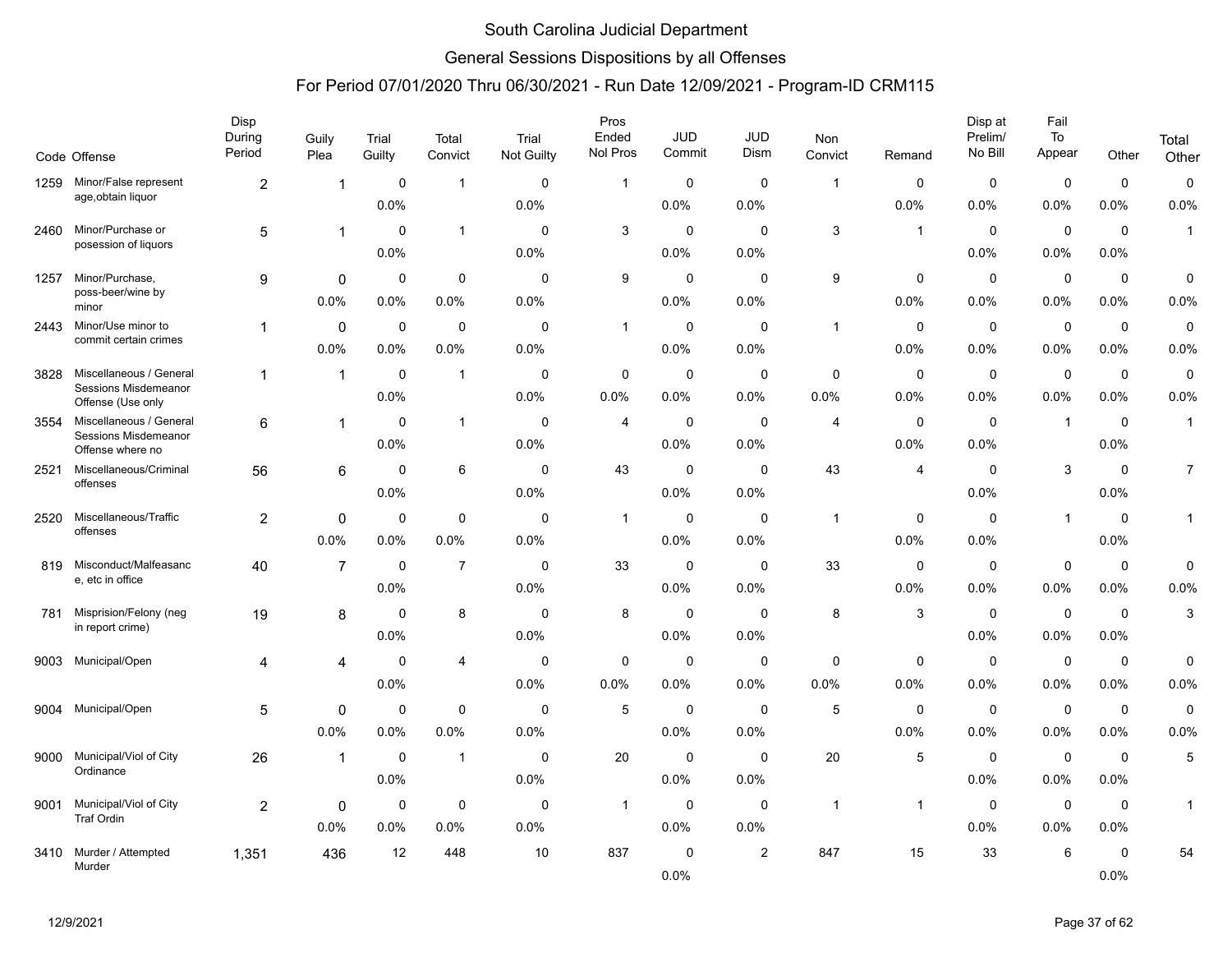### General Sessions Dispositions by all Offenses

|      | Code Offense                                       | Disp<br>During<br>Period | Guily<br>Plea | Trial<br>Guilty | Total<br>Convict | Trial<br><b>Not Guilty</b> | Pros<br>Ended<br>Nol Pros | JUD<br>Commit | JUD<br>Dism | Non<br>Convict | Remand       | Disp at<br>Prelim/<br>No Bill | Fail<br>To<br>Appear | Other       | Total          |
|------|----------------------------------------------------|--------------------------|---------------|-----------------|------------------|----------------------------|---------------------------|---------------|-------------|----------------|--------------|-------------------------------|----------------------|-------------|----------------|
|      |                                                    |                          |               |                 |                  |                            |                           |               |             |                |              |                               |                      |             | Other          |
| 2356 | Murder/Homicide by<br>child abuse                  | 16                       | 9             | $\overline{2}$  | 11               | $\mathbf 0$                | 4                         | $\Omega$      | $\mathbf 0$ | $\overline{4}$ | 0            | $\mathbf 0$                   | $\mathbf{1}$         | $\mathbf 0$ | $\mathbf{1}$   |
|      |                                                    |                          |               |                 |                  | 0.0%                       |                           | 0.0%          | 0.0%        |                | 0.0%         | 0.0%                          |                      | 0.0%        |                |
| 2357 | Murder/Homicide-Child<br>abuse, aid & abet         | 2                        | $\mathbf{1}$  | 0               | $\mathbf{1}$     | $\mathbf 0$                | $\mathbf{1}$              | $\mathbf 0$   | $\mathbf 0$ | $\overline{1}$ | $\mathbf 0$  | $\mathbf 0$                   | $\mathbf 0$          | $\mathbf 0$ | $\mathbf 0$    |
|      |                                                    |                          |               | 0.0%            |                  | 0.0%                       |                           | $0.0\%$       | 0.0%        |                | 0.0%         | 0.0%                          | 0.0%                 | $0.0\%$     | 0.0%           |
| 116  | Murder/Murder                                      | 233                      | 118           | 25              | 143              | 9                          | 76                        | $\mathbf 0$   | 3           | 85             | 0            | $\overline{2}$                | $\mathbf 0$          | $\mathbf 0$ | $\overline{2}$ |
|      |                                                    |                          |               |                 |                  |                            |                           | 0.0%          |             |                | 0.0%         |                               | 0.0%                 | 0.0%        |                |
| 2656 | Neglect/Neglect of                                 | 8                        | 3             | $\mathbf 0$     | 3                | $\mathbf 0$                | 5                         | $\mathbf 0$   | $\mathbf 0$ | 5              | 0            | $\mathbf 0$                   | $\mathbf 0$          | $\mathbf 0$ | $\mathbf 0$    |
|      | vulnerable adult                                   |                          |               | 0.0%            |                  | 0.0%                       |                           | 0.0%          | 0.0%        |                | 0.0%         | 0.0%                          | 0.0%                 | $0.0\%$     | 0.0%           |
| 1460 | Nurse / Unlicensed                                 | $\mathbf{1}$             | $\mathbf{1}$  | $\mathbf 0$     | $\mathbf{1}$     | $\mathbf 0$                | 0                         | $\mathbf 0$   | $\mathbf 0$ | $\mathbf 0$    | 0            | $\mathbf 0$                   | $\mathbf 0$          | $\mathbf 0$ | $\pmb{0}$      |
|      | practice as registered<br>nurse or practical nurse |                          |               | 0.0%            |                  | 0.0%                       | 0.0%                      | $0.0\%$       | 0.0%        | 0.0%           | 0.0%         | 0.0%                          | 0.0%                 | $0.0\%$     | 0.0%           |
| 3131 | Obscene /                                          | 19                       | $\Omega$      | -1              | $\mathbf{1}$     | $\mathbf{1}$               | 17                        | $\mathbf 0$   | $\mathbf 0$ | 18             | $\mathbf 0$  | $\mathbf 0$                   | $\mathbf 0$          | $\mathbf 0$ | $\mathbf 0$    |
|      | Disseminating obscene<br>material to a minor 12 Y  |                          | 0.0%          |                 |                  |                            |                           | 0.0%          | 0.0%        |                | 0.0%         | 0.0%                          | 0.0%                 | 0.0%        | 0.0%           |
| 3130 | Obscene / Unlawful to                              | $\overline{2}$           | $\mathbf 0$   | $\mathbf 0$     | $\mathbf 0$      | $\mathbf 0$                | $\overline{c}$            | $\mathbf 0$   | $\mathbf 0$ | 2              | $\mathbf 0$  | $\mathbf 0$                   | $\mathbf 0$          | $\mathbf 0$ | $\mathbf 0$    |
|      | hire person under 18 to<br>violate obscenity       |                          | 0.0%          | 0.0%            | 0.0%             | 0.0%                       |                           | $0.0\%$       | 0.0%        |                | 0.0%         | 0.0%                          | 0.0%                 | $0.0\%$     | 0.0%           |
| 144  | Obscene/Commun                                     | 11                       | 8             | $\mathbf 0$     | 8                | $\mathbf 0$                | 3                         | $\mathbf 0$   | $\mathbf 0$ | $\mathbf{3}$   | 0            | $\mathbf 0$                   | $\pmb{0}$            | $\mathbf 0$ | $\pmb{0}$      |
|      | messages<br>non-telephonic                         |                          |               | 0.0%            |                  | 0.0%                       |                           | $0.0\%$       | 0.0%        |                | 0.0%         | 0.0%                          | 0.0%                 | $0.0\%$     | 0.0%           |
| 378  | Obscene/Diss or exh                                | 2                        | 1             | $\mathbf 0$     | $\mathbf{1}$     | $\mathbf 0$                | $\mathbf{1}$              | $\mathbf 0$   | $\mathbf 0$ | $\overline{1}$ | $\mathbf 0$  | $\mathbf 0$                   | $\mathbf 0$          | $\mathbf 0$ | $\mathbf 0$    |
|      | harmful mat to minor                               |                          |               | 0.0%            |                  | 0.0%                       |                           | 0.0%          | 0.0%        |                | 0.0%         | 0.0%                          | 0.0%                 | 0.0%        | 0.0%           |
| 375  | Obscene/Disseminate                                | 6                        | $\mathbf{1}$  | $\mathbf 0$     | $\mathbf{1}$     | $\mathbf 0$                | 5                         | $\mathbf 0$   | $\mathbf 0$ | $\sqrt{5}$     | 0            | $\mathbf 0$                   | $\mathbf 0$          | $\mathbf 0$ | $\pmb{0}$      |
|      | mat to person <18                                  |                          |               | 0.0%            |                  | 0.0%                       |                           | 0.0%          | 0.0%        |                | 0.0%         | 0.0%                          | 0.0%                 | 0.0%        | 0.0%           |
| 372  | Obscene/Disseminate,                               | 21                       | 5             | $\mathbf 0$     | 5                | $\mathbf 0$                | 16                        | $\mathbf 0$   | $\mathbf 0$ | 16             | $\mathbf 0$  | $\mathbf 0$                   | $\mathbf 0$          | $\mathbf 0$ | $\mathbf 0$    |
|      | procure or promote                                 |                          |               | 0.0%            |                  | 0.0%                       |                           | $0.0\%$       | 0.0%        |                | 0.0%         | 0.0%                          | 0.0%                 | $0.0\%$     | 0.0%           |
| 377  | Obscene/Exposure of                                | 27                       | 8             | $\mathbf 0$     | 8                | $\mathbf 0$                | 19                        | $\mathbf 0$   | $\Omega$    | 19             | 0            | $\mathbf 0$                   | $\mathbf 0$          | $\mathbf 0$ | $\pmb{0}$      |
|      | private parts, lewd                                |                          |               | 0.0%            |                  | 0.0%                       |                           | 0.0%          | 0.0%        |                | 0.0%         | 0.0%                          | 0.0%                 | 0.0%        | 0.0%           |
| 373  | Obscene/Preparation of                             | 4                        | 0             | 0               | $\mathbf 0$      | $\mathbf 0$                | 4                         | 0             | 0           | 4              | $\mathbf 0$  | $\mathbf 0$                   | $\mathbf 0$          | $\mathbf 0$ | $\pmb{0}$      |
|      | material prohibited                                |                          | 0.0%          | 0.0%            | 0.0%             | 0.0%                       |                           | $0.0\%$       | 0.0%        |                | 0.0%         | 0.0%                          | 0.0%                 | $0.0\%$     | 0.0%           |
| 118  | Obstructing/Obstructing                            | 120                      | 32            | $\mathbf 0$     | 32               | $\mathbf 0$                | 77                        | $\mathbf 0$   | $\mathbf 0$ | 77             | $\mathbf{1}$ | 8                             | $\overline{2}$       | $\mathbf 0$ | 11             |
|      | justice                                            |                          |               | 0.0%            |                  | 0.0%                       |                           | $0.0\%$       | 0.0%        |                |              |                               |                      | $0.0\%$     |                |
| 2765 | Obstruction/Obstruct of                            | 1                        | 0             | 0               | $\mathbf 0$      | $\mathbf 0$                | $\mathbf{1}$              | $\mathbf 0$   | $\mathbf 0$ | $\mathbf 1$    | 0            | $\mathbf 0$                   | $\mathbf 0$          | $\mathbf 0$ | 0              |
|      | investigat Tit 43, C 35                            |                          | 0.0%          | 0.0%            | 0.0%             | 0.0%                       |                           | 0.0%          | 0.0%        |                | 0.0%         | 0.0%                          | 0.0%                 | 0.0%        | 0.0%           |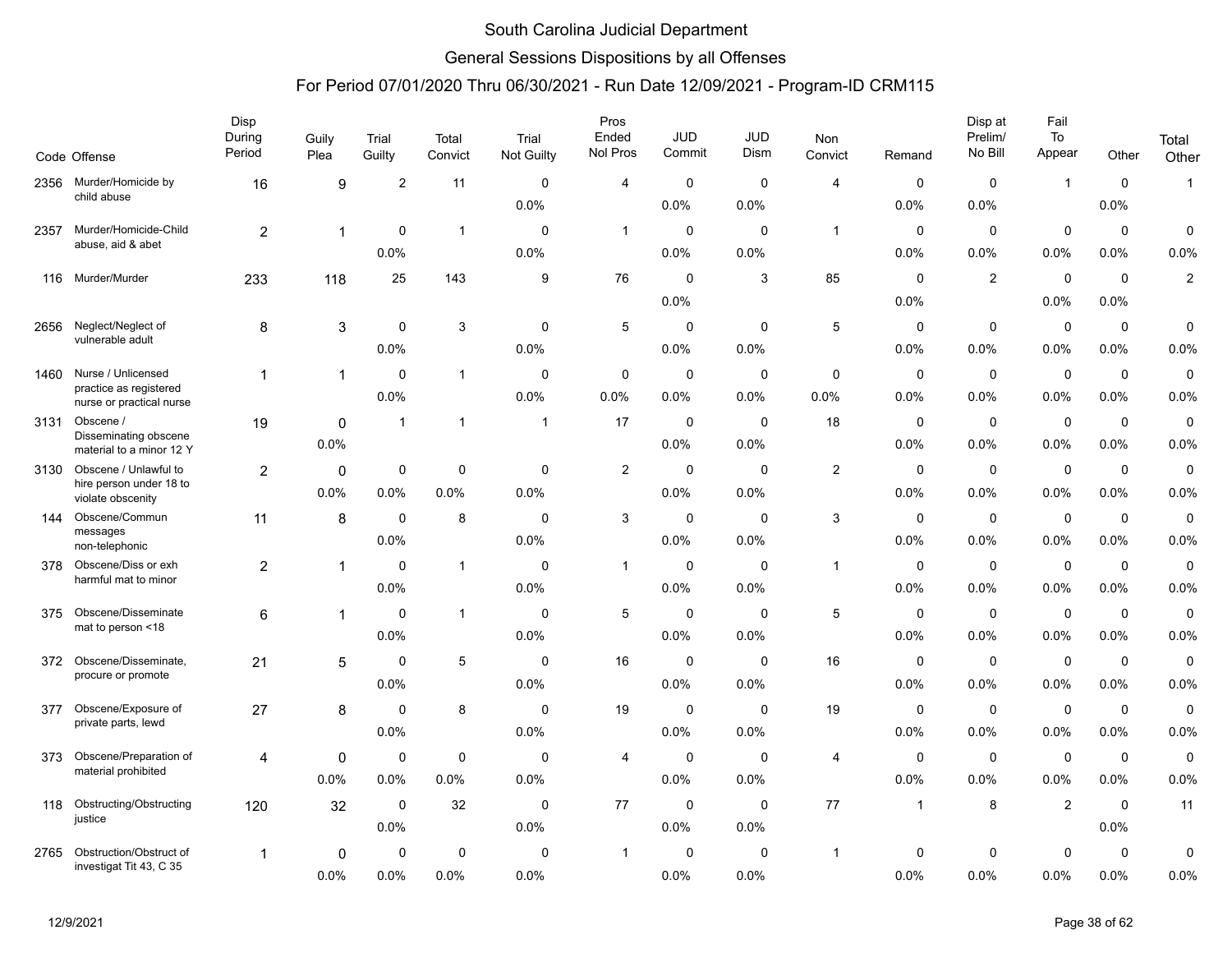### General Sessions Dispositions by all Offenses

|      | Code Offense                                                                  | Disp<br>During<br>Period | Guily<br>Plea       | Trial<br>Guilty     | Total<br>Convict    | Trial<br>Not Guilty | Pros<br>Ended<br>Nol Pros | <b>JUD</b><br>Commit | <b>JUD</b><br><b>Dism</b> | Non<br>Convict            | Remand              | Disp at<br>Prelim/<br>No Bill | Fail<br>To<br>Appear   | Other                  | Total<br>Other          |
|------|-------------------------------------------------------------------------------|--------------------------|---------------------|---------------------|---------------------|---------------------|---------------------------|----------------------|---------------------------|---------------------------|---------------------|-------------------------------|------------------------|------------------------|-------------------------|
| 3798 | <b>Offense Description:</b><br>DUS / Driving under<br>suspension, license not | 361                      | 88                  | $\mathbf 0$<br>0.0% | 88                  | 0<br>0.0%           | 244                       | $\mathbf 0$<br>0.0%  | $\overline{1}$            | 244                       | 19                  | 0<br>0.0%                     | 9                      | $\mathbf 0$<br>0.0%    | 28                      |
| 2869 | Open                                                                          | $\sqrt{5}$               | 0<br>0.0%           | $\mathbf 0$<br>0.0% | $\mathbf 0$<br>0.0% | 0<br>0.0%           | 4                         | $\mathbf 0$<br>0.0%  | 0<br>0.0%                 | 4                         | $\Omega$<br>0.0%    | $\mathbf{1}$                  | $\mathbf 0$<br>0.0%    | $\mathbf 0$<br>0.0%    | $\mathbf{1}$            |
| 2787 | Pedestrian / Pedestrian,<br>under influence of<br>alcohol or drugs, upon      | 5                        | $\Omega$<br>0.0%    | $\mathbf 0$<br>0.0% | $\mathbf 0$<br>0.0% | 0<br>0.0%           | 3                         | 0<br>0.0%            | 0<br>0.0%                 | $\mathsf 3$               | $\overline{2}$      | 0<br>0.0%                     | $\mathbf 0$<br>0.0%    | $\mathbf 0$<br>0.0%    | $\sqrt{2}$              |
| 1157 | Perjury/False<br>information on<br>document                                   | 4                        | $\mathbf{1}$        | $\mathbf 0$<br>0.0% | $\overline{1}$      | 0<br>0.0%           | $\sqrt{3}$                | $\mathbf 0$<br>0.0%  | $\mathbf 0$<br>0.0%       | $\ensuremath{\mathsf{3}}$ | $\mathbf 0$<br>0.0% | $\pmb{0}$<br>0.0%             | $\mathbf 0$<br>0.0%    | $\mathbf 0$<br>0.0%    | $\pmb{0}$<br>0.0%       |
| 2377 | Perjury/Perjury                                                               | $\overline{2}$           | $\overline{2}$      | $\Omega$<br>0.0%    | $\overline{c}$      | 0<br>0.0%           | $\mathbf 0$<br>0.0%       | $\mathbf 0$<br>0.0%  | $\mathbf 0$<br>0.0%       | $\mathbf 0$<br>0.0%       | $\mathbf 0$<br>0.0% | $\mathbf 0$<br>0.0%           | $\mathbf 0$<br>0.0%    | $\mathbf 0$<br>0.0%    | $\mathbf 0$<br>0.0%     |
| 1613 | Pesticide/Control Act<br>violation-1st off                                    | 1                        | $\mathbf 0$<br>0.0% | $\mathbf 0$<br>0.0% | $\mathbf 0$<br>0.0% | 0<br>0.0%           | $\mathbf{1}$              | 0<br>0.0%            | 0<br>0.0%                 | $\mathbf{1}$              | 0<br>0.0%           | $\mathbf 0$<br>0.0%           | $\mathbf 0$<br>0.0%    | $\mathbf 0$<br>0.0%    | $\pmb{0}$<br>0.0%       |
| 2737 | Pharmacist/Unlaw viol<br>of require per Section                               | $\mathbf{1}$             | $\mathbf{1}$        | $\mathbf 0$<br>0.0% | $\overline{1}$      | 0<br>$0.0\%$        | $\mathbf 0$<br>0.0%       | $\mathbf 0$<br>0.0%  | 0<br>0.0%                 | $\mathbf 0$<br>0.0%       | $\mathbf 0$<br>0.0% | $\mathbf 0$<br>0.0%           | $\mathbf 0$<br>$0.0\%$ | $\mathbf 0$<br>0.0%    | $\pmb{0}$<br>0.0%       |
| 925  | Pollution/Cause/permit,<br>environment                                        | 3                        | 0<br>0.0%           | $\mathbf 0$<br>0.0% | $\mathbf 0$<br>0.0% | $\Omega$<br>0.0%    | 3                         | $\mathbf 0$<br>0.0%  | $\Omega$<br>0.0%          | 3                         | $\Omega$<br>0.0%    | $\mathbf 0$<br>0.0%           | $\mathbf 0$<br>0.0%    | $\mathbf 0$<br>0.0%    | $\mathbf 0$<br>0.0%     |
| 123  | Pollution/Violation of<br>Poll Control Act                                    | $\mathbf{1}$             | $\mathbf 0$<br>0.0% | $\mathbf 0$<br>0.0% | $\mathbf 0$<br>0.0% | 0<br>0.0%           | $\mathbf{1}$              | $\mathbf 0$<br>0.0%  | 0<br>0.0%                 | $\mathbf{1}$              | 0<br>0.0%           | $\mathbf 0$<br>0.0%           | $\mathbf 0$<br>0.0%    | $\mathbf 0$<br>0.0%    | $\pmb{0}$<br>0.0%       |
| 3787 | Prescription / Using<br>prescription monitoring<br>information in a manner    | 2                        | $\mathbf 0$<br>0.0% | 0<br>0.0%           | $\mathbf 0$<br>0.0% | 0<br>0.0%           | $\overline{2}$            | $\mathbf 0$<br>0.0%  | $\Omega$<br>0.0%          | $\overline{2}$            | 0<br>0.0%           | $\mathbf 0$<br>0.0%           | $\pmb{0}$<br>0.0%      | $\mathbf 0$<br>0.0%    | $\mathbf 0$<br>0.0%     |
| 2738 | Prescription/Unlaw<br>poss, dispose, distribute                               | 174                      | 43                  | $\mathbf 0$<br>0.0% | 43                  | 0<br>0.0%           | 127                       | $\mathbf 0$<br>0.0%  | $\Omega$<br>0.0%          | 127                       | $\mathbf 0$<br>0.0% | $\mathbf 0$<br>0.0%           | $\overline{4}$         | $\mathbf 0$<br>0.0%    | $\overline{\mathbf{4}}$ |
| 3769 | Prisoners / Removing,<br>destroying, or<br>circumventing operation            | 42                       | 17                  | $\mathbf 0$<br>0.0% | 17                  | 0<br>0.0%           | 24                        | $\mathbf 0$<br>0.0%  | $\mathbf 0$<br>0.0%       | 24                        | $\mathbf 0$<br>0.0% | $\mathbf{1}$                  | $\mathbf 0$<br>0.0%    | $\mathbf 0$<br>$0.0\%$ | 1                       |
| 3770 | Prisoners / Requesting<br>or soliciting another to<br>remove, destroy, or     | $\mathbf{1}$             | $\mathbf{1}$        | $\mathbf 0$<br>0.0% | $\overline{1}$      | 0<br>0.0%           | $\mathbf 0$<br>0.0%       | $\mathbf 0$<br>0.0%  | $\mathbf 0$<br>0.0%       | $\mathbf 0$<br>0.0%       | $\mathbf 0$<br>0.0% | 0<br>0.0%                     | $\mathbf 0$<br>0.0%    | 0<br>0.0%              | 0<br>0.0%               |
| 441  | Prisoners/Carry or<br>conceal weapon                                          | 35                       | 12                  | $\mathbf 0$<br>0.0% | 12                  | 0<br>0.0%           | 22                        | $\mathbf 0$<br>0.0%  | $\mathbf 0$<br>0.0%       | 22                        | $\mathbf 0$<br>0.0% | $\mathbf 0$<br>0.0%           | $\mathbf{1}$           | $\mathbf 0$<br>0.0%    | $\mathbf{1}$            |
| 437  | Prisoners/Contraband,<br>furnish or possess                                   | 274                      | 56                  | $\mathbf 0$<br>0.0% | 56                  | $\overline{1}$      | 198                       | $\mathbf 0$<br>0.0%  | $\mathbf 1$               | 199                       | 6                   | $\overline{c}$                | $\overline{7}$         | 3                      | 18                      |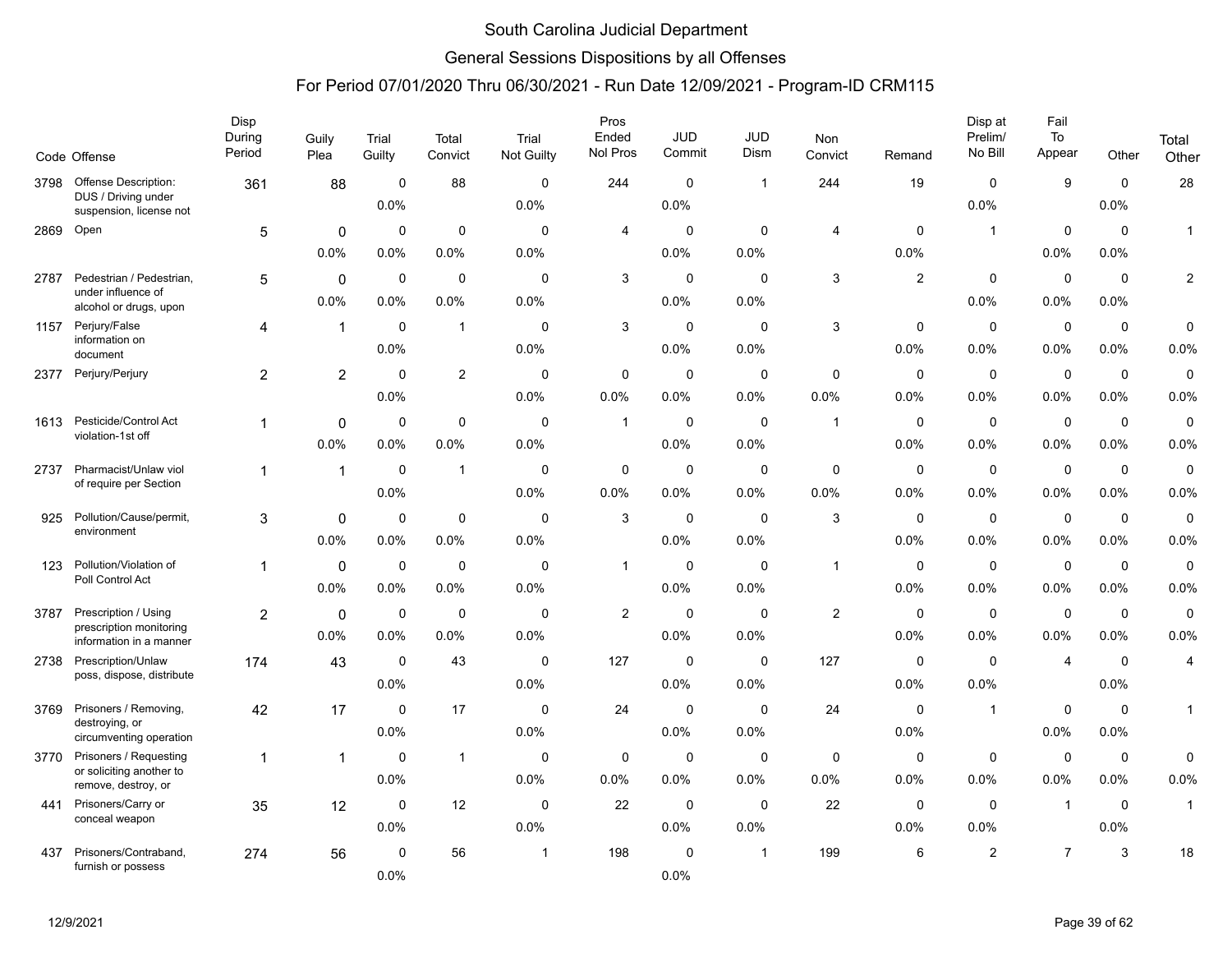### General Sessions Dispositions by all Offenses

|      | Code Offense                            | Disp<br>During<br>Period | Guily<br>Plea | Trial<br>Guilty | Total<br>Convict | Trial<br><b>Not Guilty</b> | Pros<br>Ended<br>Nol Pros | <b>JUD</b><br>Commit | <b>JUD</b><br>Dism | Non<br>Convict          | Remand         | Disp at<br>Prelim/<br>No Bill | Fail<br>To<br>Appear    | Other       | Total<br>Other |
|------|-----------------------------------------|--------------------------|---------------|-----------------|------------------|----------------------------|---------------------------|----------------------|--------------------|-------------------------|----------------|-------------------------------|-------------------------|-------------|----------------|
| 74   | Prisoners/Contraband,                   | 165                      | 39            | $\mathbf 0$     | 39               | 0                          | 119                       | $\mathbf 0$          | $\overline{2}$     | 119                     | $\overline{2}$ | $\overline{c}$                | $\overline{\mathbf{1}}$ | $\mathbf 0$ | 5              |
|      | possess, furnish                        |                          |               | 0.0%            |                  | 0.0%                       |                           | 0.0%                 |                    |                         |                |                               |                         | 0.0%        |                |
| 1305 | Prisoners/Furnish<br>w/alcohol or drugs | $\mathbf{1}$             | 1             | $\mathbf 0$     | $\mathbf{1}$     | $\mathbf 0$                | $\mathbf 0$               | $\mathbf 0$          | $\mathbf 0$        | $\mathbf 0$             | $\mathbf 0$    | $\mathbf 0$                   | $\mathbf 0$             | $\mathbf 0$ | 0              |
|      |                                         |                          |               | 0.0%            |                  | 0.0%                       | 0.0%                      | $0.0\%$              | 0.0%               | 0.0%                    | 0.0%           | 0.0%                          | 0.0%                    | 0.0%        | 0.0%           |
| 439  | Prisoners/Incite                        | 4                        | 0             | 0               | $\mathbf 0$      | 0                          | 4                         | 0                    | 0                  | 4                       | 0              | $\mathbf 0$                   | $\mathbf 0$             | $\mathbf 0$ | $\mathbf 0$    |
|      | prisoners to riot                       |                          | 0.0%          | 0.0%            | 0.0%             | 0.0%                       |                           | $0.0\%$              | 0.0%               |                         | $0.0\%$        | $0.0\%$                       | 0.0%                    | 0.0%        | 0.0%           |
| 440  | Prisoners/Participate in                | 5                        | 4             | 0               | $\overline{4}$   | $\Omega$                   | 1                         | 0                    | 0                  | $\overline{1}$          | 0              | 0                             | $\mathbf 0$             | $\mathbf 0$ | 0              |
|      | riot by prisoners                       |                          |               | 0.0%            |                  | 0.0%                       |                           | $0.0\%$              | 0.0%               |                         | $0.0\%$        | $0.0\%$                       | $0.0\%$                 | $0.0\%$     | 0.0%           |
| 2524 | Prisoners/Take of                       | 3                        | 0             | 0               | $\mathbf 0$      | $\Omega$                   | 3                         | 0                    | $\mathbf 0$        | 3                       | 0              | $\mathbf 0$                   | $\mathbf 0$             | $\mathbf 0$ | 0              |
|      | hostage by inmate                       |                          | 0.0%          | 0.0%            | 0.0%             | 0.0%                       |                           | 0.0%                 | 0.0%               |                         | 0.0%           | 0.0%                          | 0.0%                    | 0.0%        | 0.0%           |
| 2526 | Prisoners/Throw bodily                  | 225                      | 102           | $\mathbf 0$     | 102              | $\mathbf 0$                | 112                       | $\mathbf 0$          | $\mathbf 0$        | 112                     | $\mathbf 1$    | 3                             | 4                       | 3           | 11             |
|      | fluids on employee                      |                          |               | 0.0%            |                  | 0.0%                       |                           | 0.0%                 | 0.0%               |                         |                |                               |                         |             |                |
| 545  | Prisoners/Tresp, loiter,                | 6                        | 0             | $\mathbf 0$     | $\mathbf 0$      | 0                          | 5                         | 0                    | 0                  | 5                       | 0              | 0                             | $\overline{1}$          | $\mathbf 0$ | $\mathbf{1}$   |
|      | etc, correct prop                       |                          | 0.0%          | $0.0\%$         | 0.0%             | 0.0%                       |                           | $0.0\%$              | 0.0%               |                         | 0.0%           | 0.0%                          |                         | 0.0%        |                |
| 3329 | Probation / violation of                | 5                        | 0             | 0               | 0                | $\mathbf 0$                | 5                         | $\mathbf 0$          | $\mathbf 0$        | 5                       | $\mathbf 0$    | $\mathbf 0$                   | $\mathbf 0$             | $\mathbf 0$ | 0              |
|      | terms of probation,<br>parole or other  |                          | 0.0%          | 0.0%            | 0.0%             | 0.0%                       |                           | $0.0\%$              | 0.0%               |                         | 0.0%           | $0.0\%$                       | 0.0%                    | 0.0%        | 0.0%           |
| 2791 | Professions/False info                  | 6                        | 0             | $\mathbf 0$     | $\mathbf 0$      | $\mathbf 0$                | 6                         | $\mathbf 0$          | $\mathbf 0$        | 6                       | $\mathbf 0$    | $\mathbf 0$                   | $\mathbf 0$             | $\mathbf 0$ | 0              |
|      | to get lic or pract                     |                          | 0.0%          | 0.0%            | 0.0%             | 0.0%                       |                           | 0.0%                 | 0.0%               |                         | 0.0%           | 0.0%                          | 0.0%                    | 0.0%        | 0.0%           |
| 1208 | <b>Prostitution/Further</b>             | 1                        | $\mathbf 0$   | 0               | $\mathbf 0$      | 0                          | 1                         | 0                    | $\mathbf 0$        | -1                      | 0              | 0                             | 0                       | 0           | $\pmb{0}$      |
|      | acts-1st off                            |                          | 0.0%          | 0.0%            | 0.0%             | 0.0%                       |                           | $0.0\%$              | 0.0%               |                         | 0.0%           | 0.0%                          | 0.0%                    | 0.0%        | 0.0%           |
| 324  | Prostitution/Further                    | 2                        | $\mathbf{1}$  | $\mathbf 0$     | $\mathbf{1}$     | $\mathbf 0$                | $\mathbf{1}$              | $\mathbf 0$          | $\mathbf 0$        | $\overline{1}$          | $\mathbf 0$    | $\mathbf 0$                   | $\mathbf 0$             | $\mathbf 0$ | 0              |
|      | acts-3rd/sub off                        |                          |               | 0.0%            |                  | 0.0%                       |                           | $0.0\%$              | 0.0%               |                         | $0.0\%$        | 0.0%                          | 0.0%                    | 0.0%        | 0.0%           |
| 640  | Prostitution/Prostitution-              | 8                        | 4             | $\mathbf 0$     | $\overline{4}$   | $\mathbf 0$                | 3                         | 0                    | $\mathbf 0$        | 3                       | 1              | $\mathbf 0$                   | $\mathbf 0$             | 0           | $\mathbf{1}$   |
|      | 1st off                                 |                          |               | 0.0%            |                  | 0.0%                       |                           | 0.0%                 | 0.0%               |                         |                | 0.0%                          | 0.0%                    | 0.0%        |                |
| 323  | Prostitution/Prostitution-              | 8                        | 3             | $\mathbf 0$     | 3                | 0                          | 4                         | 0                    | 0                  | 4                       | 0              | $\overline{1}$                | $\mathbf 0$             | 0           | $\mathbf{1}$   |
|      | 2nd off                                 |                          |               | 0.0%            |                  | 0.0%                       |                           | $0.0\%$              | 0.0%               |                         | 0.0%           |                               | 0.0%                    | 0.0%        |                |
| 744  | Prostitution/Prostitution-              | 2                        | 1             | 0               | $\mathbf{1}$     | $\mathbf 0$                | $\mathbf{1}$              | $\mathbf 0$          | $\mathbf 0$        | $\overline{1}$          | 0              | $\mathbf 0$                   | $\mathbf 0$             | 0           | 0              |
|      | 3rd/sub off                             |                          |               | 0.0%            |                  | 0.0%                       |                           | 0.0%                 | 0.0%               |                         | 0.0%           | 0.0%                          | 0.0%                    | 0.0%        | 0.0%           |
| 2647 | Public/Official use                     | 1                        | 0             | 0               | $\mathbf 0$      | $\mathbf 0$                | 1                         | $\mathbf 0$          | $\mathbf 0$        | $\overline{\mathbf{1}}$ | 0              | $\mathbf 0$                   | $\mathbf 0$             | $\mathbf 0$ | 0              |
|      | confidential inform                     |                          | 0.0%          | 0.0%            | 0.0%             | 0.0%                       |                           | 0.0%                 | 0.0%               |                         | 0.0%           | 0.0%                          | 0.0%                    | 0.0%        | 0.0%           |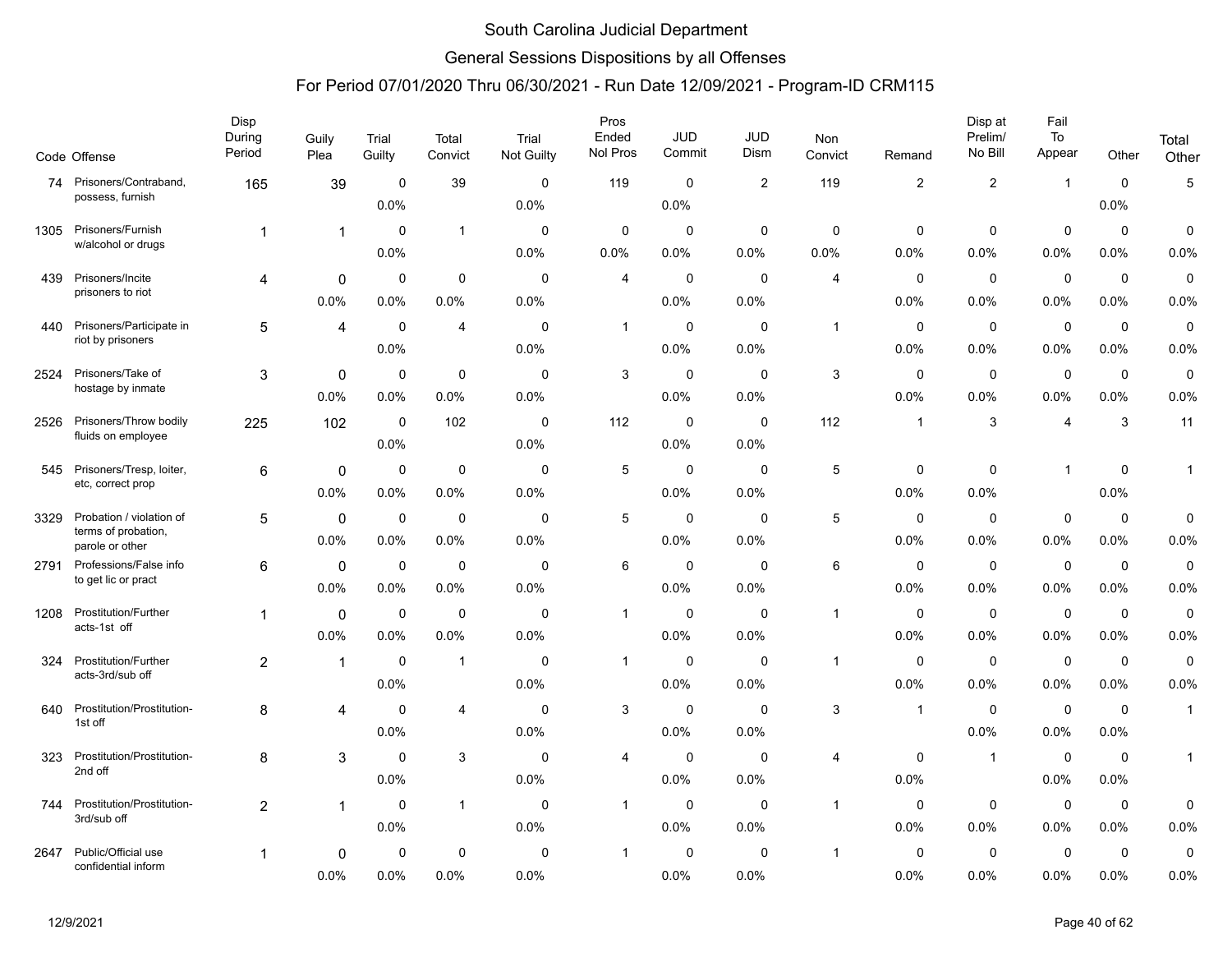### General Sessions Dispositions by all Offenses

|      |                                                    | <b>Disp</b><br>During<br>Period | Guily<br>Plea | Trial<br>Guilty | Total<br>Convict | Trial<br><b>Not Guilty</b> | Pros<br>Ended<br>Nol Pros | <b>JUD</b><br>Commit | <b>JUD</b><br>Dism | Non<br>Convict | Remand      | Disp at<br>Prelim/<br>No Bill | Fail<br>To<br>Appear | Other                 | Total        |
|------|----------------------------------------------------|---------------------------------|---------------|-----------------|------------------|----------------------------|---------------------------|----------------------|--------------------|----------------|-------------|-------------------------------|----------------------|-----------------------|--------------|
|      | Code Offense                                       |                                 |               |                 |                  |                            |                           |                      |                    |                |             |                               |                      |                       | Other        |
| 409  | Public/Official, influence<br>with bribes          | -1                              | 0             | $\mathbf 0$     | $\mathbf 0$      | $\mathbf 0$                | $\mathbf{1}$              | $\mathbf 0$          | $\mathbf 0$        | $\overline{1}$ | $\mathbf 0$ | $\mathbf 0$                   | $\mathbf 0$          | $\mathbf 0$           | $\pmb{0}$    |
|      |                                                    |                                 | 0.0%          | 0.0%            | 0.0%             | 0.0%                       |                           | 0.0%                 | 0.0%               |                | 0.0%        | 0.0%                          | 0.0%                 | 0.0%                  | 0.0%         |
| 115  | Public/Official,<br>misconduct in office           | 16                              | 3             | $\mathbf 0$     | 3                | $\mathbf 0$                | 12                        | $\mathbf 0$          | $\mathbf{1}$       | 12             | $\mathbf 0$ | 0                             | $\mathbf 0$          | $\mathbf 0$           | $\pmb{0}$    |
|      |                                                    |                                 |               | 0.0%            |                  | 0.0%                       |                           | 0.0%                 |                    |                | 0.0%        | $0.0\%$                       | $0.0\%$              | 0.0%                  | 0.0%         |
| 3782 | Railroad / Purchasing,                             | 2                               | $\mathbf 0$   | $\Omega$        | 0                | $\Omega$                   | 2                         | $\Omega$             | 0                  | $\overline{c}$ | 0           | $\mathbf 0$                   | 0                    | $\mathbf 0$           | $\mathbf 0$  |
|      | selling, transporting<br>railroad track material   |                                 | 0.0%          | 0.0%            | 0.0%             | 0.0%                       |                           | 0.0%                 | 0.0%               |                | 0.0%        | 0.0%                          | 0.0%                 | 0.0%                  | 0.0%         |
| 962  | Railroad/Employ,                                   | 1                               | 0             | $\mathbf 0$     | 0                | $\mathbf 0$                | $\mathbf{1}$              | $\mathbf 0$          | $\mathbf 0$        | $\overline{1}$ | $\mathbf 0$ | 0                             | $\mathbf 0$          | $\mathbf 0$           | 0            |
|      | open/injure carrier pack                           |                                 | 0.0%          | 0.0%            | 0.0%             | 0.0%                       |                           | 0.0%                 | 0.0%               |                | 0.0%        | 0.0%                          | 0.0%                 | 0.0%                  | 0.0%         |
| 725  | Recorded/Distrib w/o                               | $\overline{a}$                  | $\mathbf{1}$  | $\mathbf 0$     | $\mathbf{1}$     | $\mathbf 0$                | $\mathbf{1}$              | $\mathbf 0$          | $\mathbf 0$        | $\mathbf{1}$   | $\mathbf 0$ | $\mathbf 0$                   | $\mathbf 0$          | $\mathbf 0$           | 0            |
|      | name/addr, oth viol                                |                                 |               | 0.0%            |                  | 0.0%                       |                           | 0.0%                 | 0.0%               |                | 0.0%        | 0.0%                          | $0.0\%$              | 0.0%                  | 0.0%         |
| 518  | Recorded/Distrib-1000/                             | 4                               | 1             | $\Omega$        | $\mathbf{1}$     | 0                          | 3                         | 0                    | $\Omega$           | 3              | 0           | 0                             | $\mathbf 0$          | 0                     | $\mathbf 0$  |
|      | m aud, etc-1st/sub off                             |                                 |               | 0.0%            |                  | 0.0%                       |                           | 0.0%                 | 0.0%               |                | 0.0%        | 0.0%                          | 0.0%                 | 0.0%                  | 0.0%         |
| 724  | Recorded/Distrib-101 to                            | 1                               | $\mathbf 1$   | 0               | $\mathbf{1}$     | $\mathbf 0$                | 0                         | $\mathbf 0$          | $\mathbf 0$        | $\mathbf 0$    | $\mathbf 0$ | $\mathsf 0$                   | $\pmb{0}$            | $\mathbf 0$           | $\pmb{0}$    |
|      | 999 a, etc- 1st off                                |                                 |               | 0.0%            |                  | 0.0%                       | 0.0%                      | 0.0%                 | 0.0%               | 0.0%           | 0.0%        | 0.0%                          | 0.0%                 | 0.0%                  | 0.0%         |
| 751  | Religion/Disturbance of                            | $\overline{c}$                  | $\mathbf 0$   | $\mathbf 0$     | $\mathbf 0$      | $\mathbf 0$                | $\overline{c}$            | $\mathbf 0$          | $\mathbf 0$        | $\overline{2}$ | $\mathbf 0$ | $\mathbf 0$                   | $\mathbf 0$          | $\mathbf 0$           | 0            |
|      | worship                                            |                                 | 0.0%          | 0.0%            | 0.0%             | 0.0%                       |                           | 0.0%                 | 0.0%               |                | 0.0%        | 0.0%                          | 0.0%                 | 0.0%                  | 0.0%         |
| 2597 | Report/File false Felony                           | 129                             | 48            | $\mathbf 0$     | 48               | 0                          | 73                        | $\mathbf 0$          | $\mathbf 0$        | 73             | 2           | $\overline{1}$                | $\sqrt{5}$           | $\mathbf 0$           | 8            |
|      | police report                                      |                                 |               | 0.0%            |                  | 0.0%                       |                           | 0.0%                 | 0.0%               |                |             |                               |                      | 0.0%                  |              |
| 2598 | Report/File false                                  | 13                              | 6             | $\mathbf 0$     | 6                | $\mathbf 0$                | 6                         | $\mathbf 0$          | $\mathbf 0$        | 6              | 1           | $\mathbf 0$                   | $\pmb{0}$            | $\mathbf 0$           | $\mathbf{1}$ |
|      | Misdemeanor police                                 |                                 |               | 0.0%            |                  | 0.0%                       |                           | 0.0%                 | 0.0%               |                |             | 0.0%                          | 0.0%                 | 0.0%                  |              |
| 1223 | report<br>Report/Info to law enf,                  | 172                             | 39            | $\mathbf 0$     | 39               | $\mathbf 0$                | 112                       | $\mathbf 0$          | $\mathbf 0$        | 112            | 11          | $\mathbf{1}$                  | 9                    | $\mathbf 0$           | 21           |
|      | fire/rescue dept                                   |                                 |               | 0.0%            |                  | 0.0%                       |                           | 0.0%                 | 0.0%               |                |             |                               |                      | 0.0%                  |              |
| 326  | Resisting / Resisting                              | 1,306                           | 557           | $\overline{c}$  | 559              | $\mathbf 0$                | 686                       | $\mathbf 0$          | -1                 | 686            | 11          | 13                            | 33                   | 3                     | 60           |
|      | Arrest; Oppose or resist                           |                                 |               |                 |                  | 0.0%                       |                           | 0.0%                 |                    |                |             |                               |                      |                       |              |
| 2353 | law enforcement officer<br>Resisting/Arrest w/dead | 1                               | 1             | 0               | $\mathbf{1}$     | $\mathbf 0$                | 0                         | $\mathbf 0$          | 0                  | $\mathbf 0$    | $\mathbf 0$ | $\mathbf 0$                   | $\mathbf 0$          | 0                     | 0            |
|      | weapon-2nd/sub off                                 |                                 |               | 0.0%            |                  | 0.0%                       | 0.0%                      | 0.0%                 | 0.0%               | 0.0%           | 0.0%        | 0.0%                          | 0.0%                 | 0.0%                  | 0.0%         |
|      | Resisting/Arrest                                   |                                 |               | $\mathbf 0$     |                  | $\mathbf 0$                | $\overline{7}$            | $\mathbf 0$          | $\mathbf 0$        | $\overline{7}$ | $\mathbf 0$ | $\mathbf 0$                   |                      | $\mathbf 0$           |              |
| 2352 | w/deadly weapon-1st off                            | 21                              | 14            | 0.0%            | 14               | 0.0%                       |                           | 0.0%                 | 0.0%               |                | 0.0%        | 0.0%                          | $\mathbf 0$<br>0.0%  | 0.0%                  | 0<br>0.0%    |
|      |                                                    |                                 |               |                 |                  |                            |                           |                      |                    |                |             |                               |                      |                       |              |
| 256  | Resisting/AssIt police<br>officer serv proc        | 553                             | 276           | $\overline{2}$  | 278              | $\mathbf{1}$               | 243                       | 0<br>0.0%            | 3                  | 244            | 10          | 10                            | 4                    | $\boldsymbol{\Delta}$ | 28           |
|      |                                                    |                                 |               |                 |                  |                            |                           |                      |                    |                |             |                               |                      |                       |              |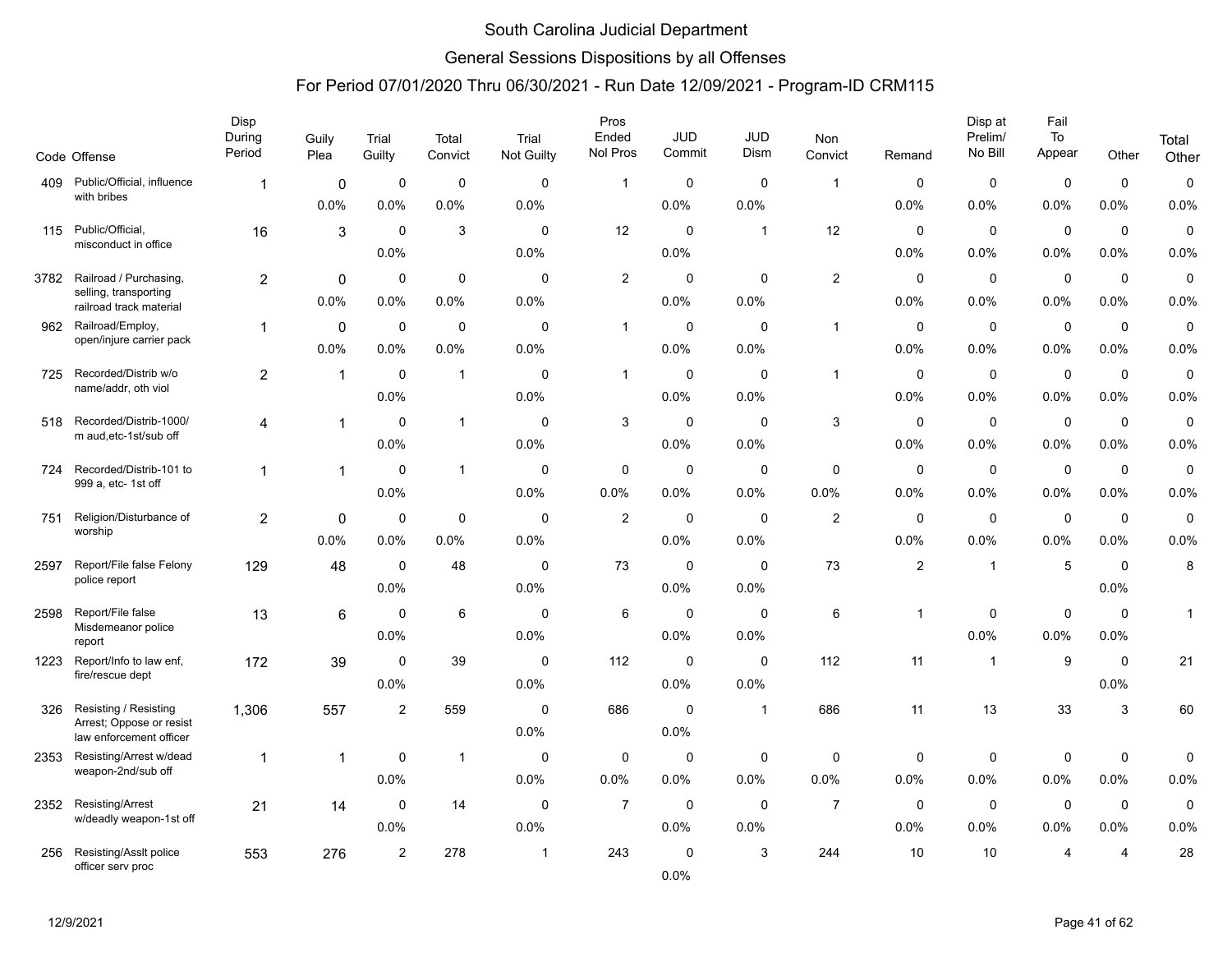### General Sessions Dispositions by all Offenses

|      | Code Offense                                       | Disp<br>During<br>Period | Guily<br>Plea | Trial<br>Guilty | Total<br>Convict | Trial<br>Not Guilty | Pros<br>Ended<br>Nol Pros | <b>JUD</b><br>Commit | <b>JUD</b><br>Dism      | Non<br>Convict | Remand         | Disp at<br>Prelim/<br>No Bill | Fail<br>To<br>Appear      | Other          | Total<br>Other |
|------|----------------------------------------------------|--------------------------|---------------|-----------------|------------------|---------------------|---------------------------|----------------------|-------------------------|----------------|----------------|-------------------------------|---------------------------|----------------|----------------|
| 711  | Riot/Instigate,aide,partic                         | $\overline{2}$           | 0             | $\mathbf 0$     | $\pmb{0}$        | $\mathbf 0$         | $\mathbf 0$               | 0                    | $\mathbf 0$             | $\mathbf 0$    | $\mathbf 0$    | $\mathbf 0$                   | $\mathbf{2}$              | $\mathbf 0$    | $\overline{c}$ |
|      | in riot, other                                     |                          | 0.0%          | 0.0%            | 0.0%             | 0.0%                | 0.0%                      | $0.0\%$              | 0.0%                    | 0.0%           | 0.0%           | 0.0%                          |                           | 0.0%           |                |
| 641  | Riot/Instigate,aide,partic                         | $\mathbf{1}$             | $\mathbf 0$   | $\mathbf 0$     | 0                | $\mathbf 0$         | $\mathbf{1}$              | 0                    | $\mathbf 0$             | $\mathbf{1}$   | $\mathbf 0$    | $\mathbf 0$                   | $\pmb{0}$                 | $\mathbf 0$    | $\mathbf 0$    |
|      | ipate in riot                                      |                          | 0.0%          | 0.0%            | 0.0%             | 0.0%                |                           | 0.0%                 | 0.0%                    |                | 0.0%           | 0.0%                          | 0.0%                      | 0.0%           | 0.0%           |
| 257  | Robbery / Entering                                 | 14                       | 8             | $\mathbf 0$     | 8                | $\mathbf 0$         | $\,$ 5 $\,$               | $\mathbf 0$          | $\mathbf 0$             | 5              | $\mathbf 0$    | $\mathbf 0$                   | $\mathbf 0$               | $\mathbf{1}$   | $\overline{1}$ |
|      | bank, depository or bldg<br>and loan association   |                          |               | 0.0%            |                  | 0.0%                |                           | 0.0%                 | 0.0%                    |                | 0.0%           | 0.0%                          | 0.0%                      |                |                |
| 139  | Robbery/Armed or                                   | 837                      | 362           | 6               | 368              | 3                   | 447                       | 0                    | $\mathbf 0$             | 450            | $\overline{2}$ | $\sqrt{5}$                    | 12                        | $\mathbf 0$    | 19             |
|      | alleged w/deadly<br>weapon                         |                          |               |                 |                  |                     |                           | 0.0%                 | 0.0%                    |                |                |                               |                           | 0.0%           |                |
| 26   | Robbery/Attempted<br>armed or alleged              | 106                      | 34            | $\mathbf 0$     | 34               | 0                   | 68                        | 0                    | $\mathbf 0$             | 68             | 0              | $\sqrt{2}$                    | $\overline{2}$            | $\mathbf 0$    | 4              |
|      | robbery                                            |                          |               | 0.0%            |                  | 0.0%                |                           | 0.0%                 | 0.0%                    |                | 0.0%           |                               |                           | 0.0%           |                |
| 137  | Robbery/C/L robbery,                               | 304                      | 126           | $\mathbf 0$     | 126              | $\overline{1}$      | 160                       | $\mathbf 0$          | $\mathbf{1}$            | 161            | $\overline{1}$ | 4                             | 10                        | $\overline{1}$ | 16             |
|      | strong arm                                         |                          |               | 0.0%            |                  |                     |                           | 0.0%                 |                         |                |                |                               |                           |                |                |
| 3743 | RSG / Receiving goods,<br>represented as stolen,   | 26                       | 14            | $\mathbf 0$     | 14               | $\mathbf 0$         | 9                         | 0                    | $\mathbf 0$             | 9              | $\mathbf 0$    | $\mathbf{1}$                  | $\overline{2}$            | $\mathbf 0$    | 3              |
|      | value \$10,000 or more                             |                          |               | 0.0%            |                  | 0.0%                |                           | 0.0%                 | 0.0%                    |                | 0.0%           |                               |                           | 0.0%           |                |
| 3741 | RSG / Receiving goods,<br>represented as stolen,   | 43                       | 10            | $\mathbf 0$     | 10               | $\mathbf 0$         | 29                        | $\mathbf 0$          | $\mathbf 0$             | 29             | 3              | $\mathbf 0$                   | $\mathbf{1}$              | $\mathbf 0$    | 4              |
|      | value \$2,000 or less                              |                          |               | 0.0%            |                  | 0.0%                |                           | 0.0%                 | 0.0%                    |                |                | 0.0%                          |                           | 0.0%           |                |
| 3744 | RSG / Receiving goods,<br>represented as stolen,   | 101                      | 37            | $\mathbf 0$     | 37               | $\mathbf 0$         | 54                        | $\mathbf 0$          | $\mathbf 0$             | 54             | $\overline{c}$ | $\mathbf 0$                   | $\ensuremath{\mathsf{3}}$ | $\sqrt{5}$     | 10             |
|      | value \$2,000 or less                              |                          |               | 0.0%            |                  | 0.0%                |                           | 0.0%                 | 0.0%                    |                |                | 0.0%                          |                           |                |                |
| 3742 | RSG / Receiving goods,<br>represented as stolen,   | 67                       | 28            | $\mathbf 0$     | 28               | 0                   | 36                        | 0                    | $\mathbf 0$             | 36             | $\mathbf 0$    | $\overline{2}$                | $\mathbf{1}$              | $\mathbf 0$    | 3              |
|      | value more than \$2,000                            |                          |               | 0.0%            |                  | 0.0%                |                           | 0.0%                 | 0.0%                    |                | 0.0%           |                               |                           | 0.0%           |                |
| 3745 | RSG / Receiving goods,<br>represented as stolen,   | 24                       | 11            | 0               | 11               | $\mathbf 0$         | 13                        | 0                    | $\mathbf 0$             | 13             | 0              | $\mathbf 0$                   | $\pmb{0}$                 | $\mathbf 0$    | 0              |
|      | value more than \$2,000                            |                          |               | 0.0%            |                  | 0.0%                |                           | 0.0%                 | 0.0%                    |                | 0.0%           | 0.0%                          | 0.0%                      | 0.0%           | 0.0%           |
| 3427 | RSG / Receiving stolen<br>goods, value \$10,000 or | 170                      | 68            | 0               | 68               | $\mathbf 0$         | 98                        | $\mathbf 0$          | $\overline{\mathbf{c}}$ | 98             | $\mathbf 0$    | $\mathbf{1}$                  | $\mathbf{1}$              | $\mathbf 0$    | $\overline{c}$ |
|      | more                                               |                          |               | 0.0%            |                  | 0.0%                |                           | 0.0%                 |                         |                | 0.0%           |                               |                           | 0.0%           |                |
| 3425 | RSG / Receiving stolen<br>goods, value \$2,000 or  | 218                      | 35            | $\mathbf 0$     | 35               | $\mathbf 0$         | 144                       | 0                    | $\mathbf{1}$            | 144            | 34             | $\mathbf 0$                   | $\overline{4}$            | $\mathbf 0$    | 38             |
|      | less                                               |                          |               | 0.0%            |                  | 0.0%                |                           | 0.0%                 |                         |                |                | 0.0%                          |                           | 0.0%           |                |
| 3598 | RSG / Receiving stolen<br>goods, value \$2,000 or  | 254                      | 81            | $\mathbf 0$     | 81               | $\mathbf 0$         | 156                       | 0                    | $\mathbf 0$             | 156            | 8              | $\overline{2}$                | 3                         | $\overline{4}$ | 17             |
|      | less (Enhancement per                              |                          |               | 0.0%            |                  | 0.0%                |                           | 0.0%                 | 0.0%                    |                |                |                               |                           |                |                |
| 3740 | RSG / Receiving stolen<br>goods, value more than   | 275                      | 104           | $\mathbf 0$     | 104              | 0                   | 150                       | 0                    | $\overline{1}$          | 150            | 8              | $\overline{\mathbf{1}}$       | 10                        | $\mathbf{1}$   | 20             |
|      | \$2,000 but less than                              |                          |               | 0.0%            |                  | 0.0%                |                           | 0.0%                 |                         |                |                |                               |                           |                |                |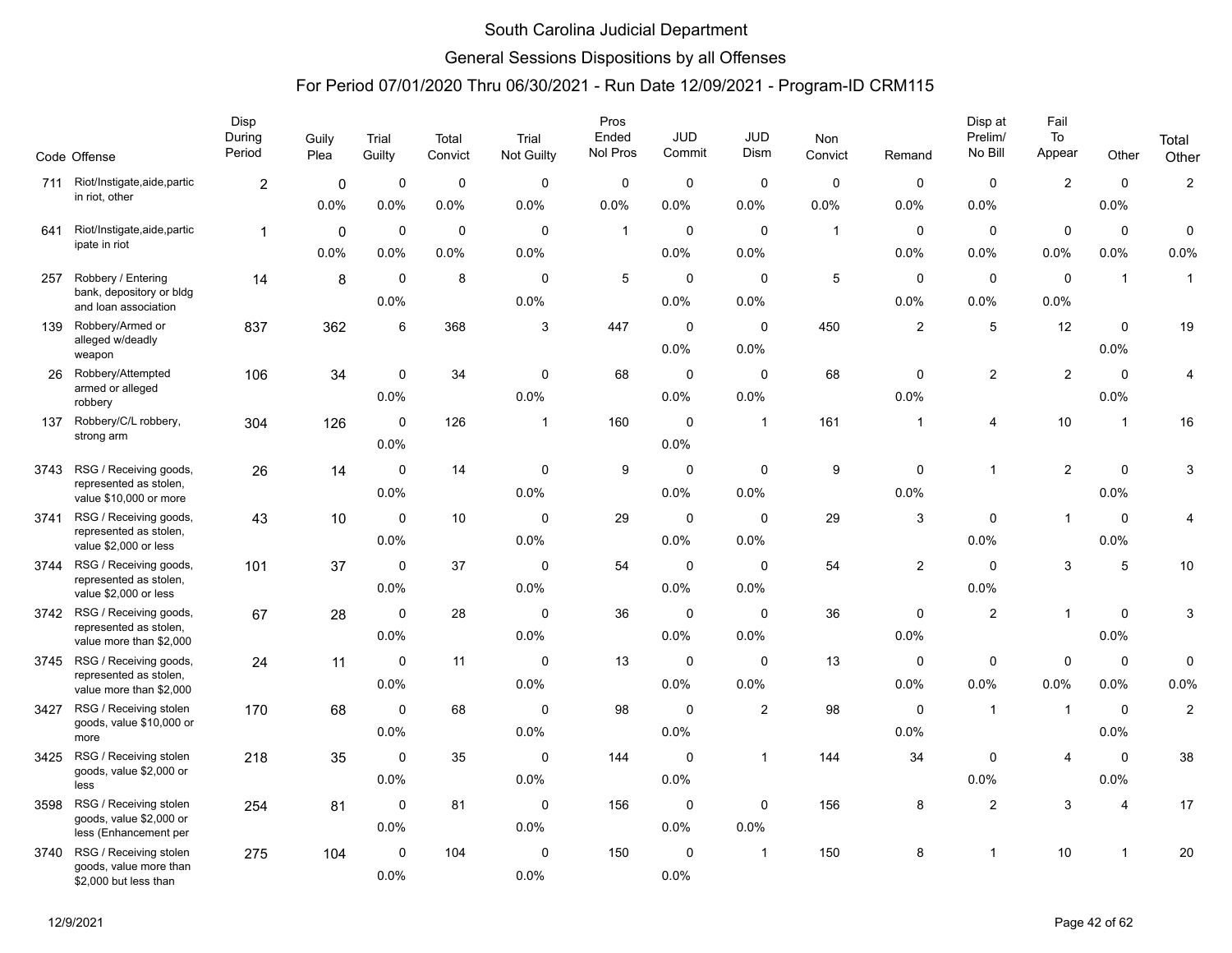### General Sessions Dispositions by all Offenses

|      |                                                                              | Disp<br>During | Guily                  | Trial               | Total               | Trial               | Pros<br>Ended | <b>JUD</b><br>Commit | JUD<br><b>Dism</b>  | Non          |                         | Disp at<br>Prelim/<br>No Bill | Fail<br>To          |                        | Total               |
|------|------------------------------------------------------------------------------|----------------|------------------------|---------------------|---------------------|---------------------|---------------|----------------------|---------------------|--------------|-------------------------|-------------------------------|---------------------|------------------------|---------------------|
|      | Code Offense                                                                 | Period         | Plea                   | Guilty              | Convict             | Not Guilty          | Nol Pros      |                      |                     | Convict      | Remand                  |                               | Appear              | Other                  | Other               |
| 3599 | RSG / Receiving stolen<br>goods, value more than<br>\$2,000 but less than    | 77             | 40                     | $\mathbf 0$<br>0.0% | 40                  | $\mathbf 0$<br>0.0% | 36            | 0<br>0.0%            | $\mathbf 0$<br>0.0% | 36           | $\overline{\mathbf{1}}$ | $\mathbf 0$<br>0.0%           | $\mathbf 0$<br>0.0% | $\mathbf 0$<br>0.0%    | $\mathbf{1}$        |
| 3755 | RSG / Unlawful<br>possession or sale of<br>stolen retail property,           | 1              | $\mathbf 0$<br>$0.0\%$ | $\mathbf 0$<br>0.0% | $\mathbf 0$<br>0.0% | $\mathbf 0$<br>0.0% | $\mathbf{1}$  | 0<br>0.0%            | $\mathbf 0$<br>0.0% | $\mathbf{1}$ | $\mathbf 0$<br>0.0%     | $\mathbf 0$<br>0.0%           | $\pmb{0}$<br>0.0%   | $\mathbf 0$<br>$0.0\%$ | $\mathbf 0$<br>0.0% |
| 3754 | RSG / Unlawful<br>possession or sale of<br>stolen retail property,           | 6              | $\mathbf 0$<br>0.0%    | $\mathbf 0$<br>0.0% | $\mathbf 0$<br>0.0% | $\Omega$<br>0.0%    | 5             | $\mathbf 0$<br>0.0%  | $\mathbf 0$<br>0.0% | $\,$ 5 $\,$  | $\overline{1}$          | $\mathbf 0$<br>0.0%           | $\mathbf 0$<br>0.0% | $\mathbf 0$<br>0.0%    | $\mathbf{1}$        |
| 574  | RSG/Chop Shop Act,<br>attempt violation                                      | 3              | $\mathbf 0$<br>0.0%    | $\mathbf 0$<br>0.0% | $\pmb{0}$<br>0.0%   | $\mathbf 0$<br>0.0% | $\mathbf{3}$  | $\pmb{0}$<br>0.0%    | $\mathbf 0$<br>0.0% | $\sqrt{3}$   | $\mathbf 0$<br>0.0%     | $\mathbf 0$<br>0.0%           | $\pmb{0}$<br>0.0%   | $\mathbf 0$<br>0.0%    | $\pmb{0}$<br>0.0%   |
| 575  | RSG/Chop Shop Act,<br>conspiracy to violate                                  | 3              | $\overline{2}$         | $\mathbf 0$<br>0.0% | $\overline{2}$      | $\mathbf 0$<br>0.0% | $\mathbf{1}$  | 0<br>0.0%            | $\mathbf 0$<br>0.0% | $\mathbf{1}$ | $\mathbf 0$<br>0.0%     | $\mathbf 0$<br>0.0%           | $\mathbf 0$<br>0.0% | $\mathbf 0$<br>0.0%    | $\mathbf 0$<br>0.0% |
| 572  | RSG/Chop Shop<br>Act, buy, etc, veh w/tamp<br>id#                            | 5              | 1                      | $\mathbf 0$<br>0.0% | $\mathbf{1}$        | $\Omega$<br>0.0%    | 4             | $\mathbf 0$<br>0.0%  | $\mathbf 0$<br>0.0% | 4            | $\mathbf 0$<br>0.0%     | $\mathbf 0$<br>0.0%           | $\mathbf 0$<br>0.0% | $\mathbf 0$<br>0.0%    | $\pmb{0}$<br>0.0%   |
| 573  | RSG/Chop Shop, alter,<br>etc vehicle id #                                    | 24             | 10                     | $\mathbf 0$<br>0.0% | 10                  | $\mathbf 0$<br>0.0% | 13            | 0<br>0.0%            | $\mathbf 0$<br>0.0% | 13           | $\mathbf 0$<br>0.0%     | $\mathbf 1$                   | $\mathbf 0$<br>0.0% | $\mathbf 0$<br>0.0%    | $\mathbf{1}$        |
| 371  | RSG/Own, oper, trans,<br>sell to Chop Shop                                   | 13             | $\sqrt{5}$             | $\mathbf 0$<br>0.0% | 5                   | $\mathbf 0$<br>0.0% | 8             | 0<br>0.0%            | $\mathbf 0$<br>0.0% | 8            | $\mathbf 0$<br>0.0%     | $\mathbf 0$<br>0.0%           | $\pmb{0}$<br>0.0%   | $\mathbf 0$<br>0.0%    | $\mathbf 0$<br>0.0% |
| 3893 | School / Nonstudent<br>interfering, disrupting, or<br>disturbing schools     | 32             | $\overline{7}$         | $\mathbf 0$<br>0.0% | $\overline{7}$      | $\Omega$<br>0.0%    | 22            | $\mathbf 0$<br>0.0%  | $\mathbf{1}$        | 22           | $\mathbf 0$<br>0.0%     | $\mathbf 1$                   | $\mathbf 1$         | $\mathbf 0$<br>0.0%    | $\overline{2}$      |
| 2615 | Securities/Unif. Sec.<br>Act, \$20,000/more                                  | 6              | 0<br>0.0%              | $\mathbf 0$<br>0.0% | $\mathbf 0$<br>0.0% | $\mathbf 0$<br>0.0% | 6             | $\mathbf 0$<br>0.0%  | $\mathbf 0$<br>0.0% | $\,6\,$      | 0<br>0.0%               | $\mathbf 0$<br>0.0%           | $\mathbf 0$<br>0.0% | $\mathbf 0$<br>0.0%    | $\pmb{0}$<br>0.0%   |
| 385  | Sex / Criminal sexual<br>conduct with minor or<br>Attempt - victim under     | 227            | 61                     | 9                   | 70                  | $\mathbf 2$         | 153           | $\mathbf 0$<br>0.0%  | $\mathbf{1}$        | 155          | $\mathbf 0$<br>0.0%     | $\mathbf 0$<br>0.0%           | $\mathbf{1}$        | $\mathbf 0$<br>0.0%    | $\mathbf{1}$        |
| 3661 | Sex / Criminal sexual<br>conduct with minor, 3rd<br>degree -                 | 262            | 87                     | 2                   | 89                  | 3                   | 166           | $\pmb{0}$<br>0.0%    | $\mathbf{1}$        | 169          | 0<br>0.0%               | $\overline{2}$                | $\mathbf{1}$        | 0<br>0.0%              | 3                   |
| 396  | Sex / Criminal sexual<br>conduct with minor, or<br>Attempt - victim 11 to 14 | 182            | 54                     | 5                   | 59                  | $\overline{2}$      | 115           | $\mathbf 0$<br>0.0%  | $\mathbf 0$<br>0.0% | 117          | 2                       | $\mathbf 1$                   | 3                   | $\mathbf 0$<br>0.0%    | 6                   |
| 397  | Sex / Criminal sexual<br>conduct with minor, or<br>Attempt - victim under    | 56             | 11                     | $\mathbf 0$<br>0.0% | 11                  | $\mathbf 0$<br>0.0% | 43            | $\mathbf 0$<br>0.0%  | $\mathbf 0$<br>0.0% | 43           | $\mathbf 0$<br>0.0%     | $\overline{1}$                | $\mathbf{1}$        | $\mathbf 0$<br>$0.0\%$ | $\overline{c}$      |
| 382  | Sex / Promoting the<br>prostitution of a minor                               | 5              | $\mathbf 0$<br>0.0%    | 0<br>0.0%           | $\mathbf 0$<br>0.0% | $\mathbf 0$<br>0.0% | 5             | 0<br>0.0%            | 0<br>0.0%           | $\sqrt{5}$   | 0<br>0.0%               | 0<br>0.0%                     | $\Omega$<br>0.0%    | 0<br>0.0%              | 0<br>0.0%           |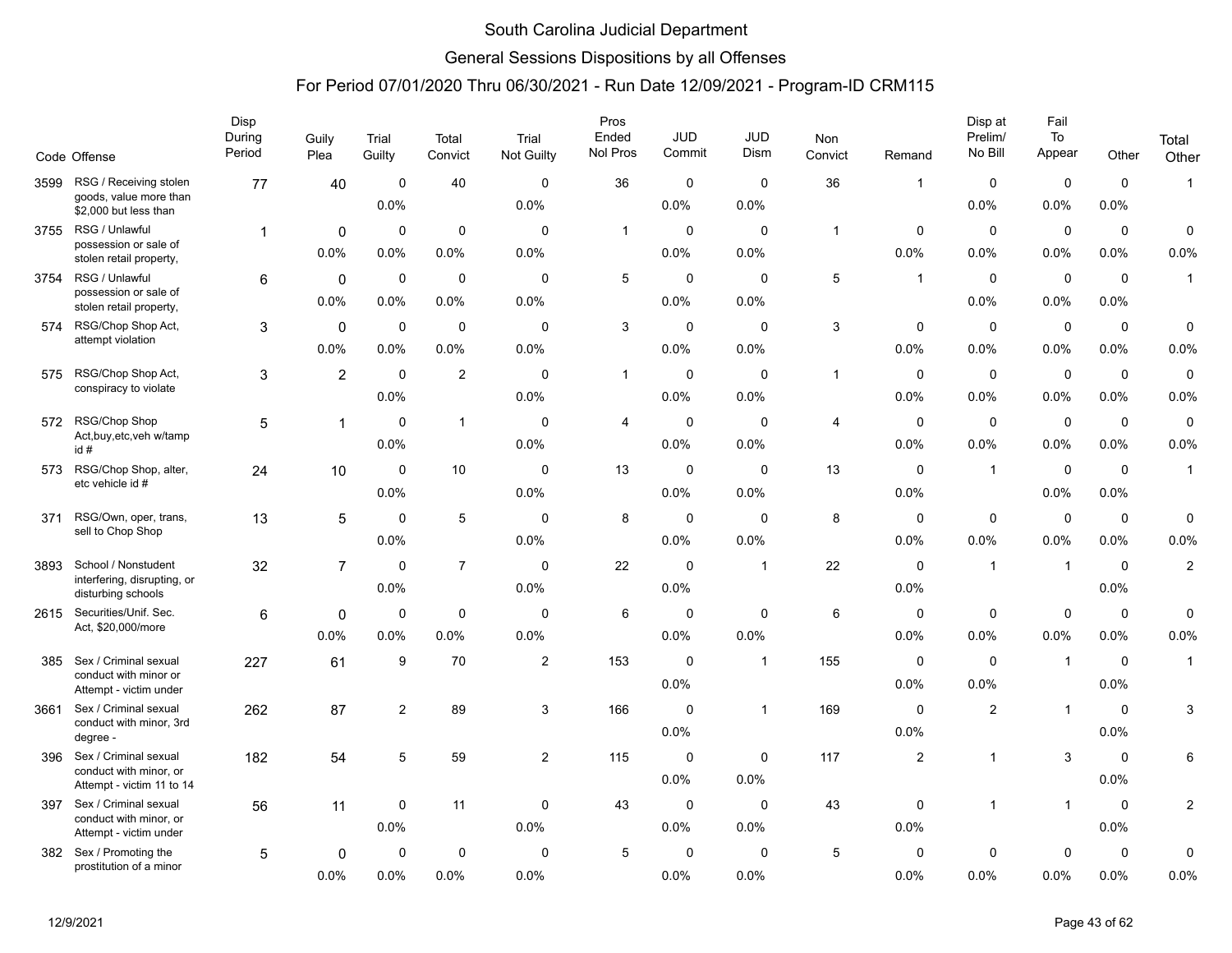### General Sessions Dispositions by all Offenses

|      |                                                                             | Disp<br>During | Guily            | Trial               | Total               | Trial               | Pros<br>Ended       | <b>JUD</b>          | <b>JUD</b>           | <b>Non</b>          |                        | Disp at<br>Prelim/  | Fail<br>To          |                        | Total               |
|------|-----------------------------------------------------------------------------|----------------|------------------|---------------------|---------------------|---------------------|---------------------|---------------------|----------------------|---------------------|------------------------|---------------------|---------------------|------------------------|---------------------|
|      | Code Offense                                                                | Period         | Plea             | Guilty              | Convict             | Not Guilty          | Nol Pros            | Commit              | Dism                 | Convict             | Remand                 | No Bill             | Appear              | Other                  | Other               |
| 2606 | Sex / Sex Offender<br>Registry Violation, fail to<br>register - 1st offense | 15             | 3                | $\mathbf 0$<br>0.0% | $\mathsf 3$         | $\mathbf 0$<br>0.0% | $\overline{7}$      | $\pmb{0}$<br>0.0%   | $\mathbf 0$<br>0.0%  | $\overline{7}$      | 5                      | $\mathbf 0$<br>0.0% | $\mathbf 0$<br>0.0% | $\mathbf 0$<br>0.0%    | $\sqrt{5}$          |
| 2607 | Sex / Sex Offender<br>Registry Violation, fail to<br>register - 2nd offense | 81             | 52               | $\overline{1}$      | 53                  | $\Omega$<br>0.0%    | 27                  | 0<br>0.0%           | $\mathbf{0}$<br>0.0% | 27                  | $\overline{1}$         | $\Omega$<br>0.0%    | $\mathbf 0$<br>0.0% | $\mathbf 0$<br>0.0%    | $\mathbf{1}$        |
| 3527 | Sex / Sex Offender<br>Registry, Failure to<br>provide internet              | $\mathbf{1}$   | 1                | $\mathbf 0$<br>0.0% | $\mathbf{1}$        | $\mathbf 0$<br>0.0% | 0<br>0.0%           | $\mathbf 0$<br>0.0% | $\mathbf 0$<br>0.0%  | $\mathbf 0$<br>0.0% | $\mathbf 0$<br>0.0%    | $\mathbf 0$<br>0.0% | $\mathbf 0$<br>0.0% | $\mathbf 0$<br>0.0%    | $\mathbf 0$<br>0.0% |
| 2608 | Sex / Sex Offender<br>Registry, give false<br>information when              | $\overline{7}$ | 3                | $\Omega$<br>0.0%    | 3                   | $\Omega$<br>0.0%    | $\mathbf 0$<br>0.0% | $\mathbf 0$<br>0.0% | $\mathbf 0$<br>0.0%  | $\Omega$<br>0.0%    | $\Omega$<br>0.0%       | $\Omega$<br>0.0%    | $\overline{4}$      | $\mathbf 0$<br>0.0%    | $\overline{4}$      |
| 2609 | Sex / Sex Offender<br>Registry, give false<br>information when              | 3              | $\overline{2}$   | $\mathbf 0$<br>0.0% | $\overline{c}$      | $\mathbf 0$<br>0.0% | $\mathbf{1}$        | $\mathbf 0$<br>0.0% | $\mathbf 0$<br>0.0%  | $\mathbf{1}$        | $\mathbf 0$<br>0.0%    | $\mathbf 0$<br>0.0% | $\mathbf 0$<br>0.0% | $\mathbf 0$<br>0.0%    | $\mathbf 0$<br>0.0% |
| 3463 | Sex / Sexual battery<br>with a student 16 or 17<br>years of age, no         | 1              | $\overline{1}$   | $\mathbf 0$<br>0.0% | $\mathbf{1}$        | $\mathbf 0$<br>0.0% | 0<br>0.0%           | $\pmb{0}$<br>0.0%   | $\mathbf 0$<br>0.0%  | 0<br>0.0%           | $\mathbf 0$<br>0.0%    | $\mathbf 0$<br>0.0% | $\mathbf 0$<br>0.0% | $\mathbf 0$<br>0.0%    | $\mathbf 0$<br>0.0% |
| 379  | Sex / Sexual<br>exploitation of a minor,<br>First degree                    | 50             | 28               | $\overline{7}$      | 35                  | $\mathbf 0$<br>0.0% | 14                  | $\mathbf 0$<br>0.0% | $\mathbf 0$<br>0.0%  | 14                  | $\overline{1}$         | $\mathbf 0$<br>0.0% | $\mathbf 0$<br>0.0% | $\mathbf 0$<br>0.0%    | $\mathbf{1}$        |
| 380  | Sex / Sexual<br>exploitation of a minor,<br>Second degree                   | 25             | $\overline{2}$   | $\mathbf 0$<br>0.0% | $\overline{c}$      | $\mathbf 0$<br>0.0% | 23                  | $\mathbf 0$<br>0.0% | $\mathbf 0$<br>0.0%  | 23                  | $\mathbf 0$<br>0.0%    | $\mathbf 0$<br>0.0% | $\mathbf 0$<br>0.0% | $\mathbf 0$<br>0.0%    | $\mathbf 0$<br>0.0% |
| 381  | Sex / Sexual<br>exploitation of a minor,<br>Third degree                    | 76             | 21               | $\mathbf 0$<br>0.0% | 21                  | $\mathbf 0$<br>0.0% | 55                  | $\mathbf 0$<br>0.0% | $\mathbf 0$<br>0.0%  | 55                  | $\mathbf 0$<br>0.0%    | $\mathbf 0$<br>0.0% | $\mathbf 0$<br>0.0% | $\mathbf 0$<br>0.0%    | $\mathbf 0$<br>0.0% |
| 3022 | Sex/ Criminal sexual<br>conduct with minor -<br>victim under 16 years of    | 3              | 1                | $\mathbf 0$<br>0.0% | $\mathbf{1}$        | $\mathbf 0$<br>0.0% | $\overline{2}$      | $\mathbf 0$<br>0.0% | $\mathbf 0$<br>0.0%  | 2                   | $\mathbf 0$<br>$0.0\%$ | $\mathbf 0$<br>0.0% | $\mathbf 0$<br>0.0% | $\mathbf 0$<br>$0.0\%$ | $\mathbf 0$<br>0.0% |
| 253  | Sex/Asslt w/itc crim sex<br>cond-1st deg                                    | 18             | 3                | -1                  | $\overline{4}$      | $\mathbf{1}$        | 13                  | $\mathbf 0$<br>0.0% | $\mathbf{0}$<br>0.0% | 14                  | $\mathbf 0$<br>0.0%    | $\Omega$<br>0.0%    | $\mathbf 0$<br>0.0% | $\mathbf 0$<br>0.0%    | $\mathbf 0$<br>0.0% |
| 254  | Sex/Asslt w/itc crim sex<br>cond-2nd deg                                    | $\overline{2}$ | 1                | $\mathbf 0$<br>0.0% | $\mathbf{1}$        | $\mathbf 0$<br>0.0% | $\overline{1}$      | 0<br>0.0%           | $\mathbf 0$<br>0.0%  | $\mathbf{1}$        | $\mathbf 0$<br>0.0%    | $\mathbf 0$<br>0.0% | $\pmb{0}$<br>0.0%   | $\mathbf 0$<br>$0.0\%$ | $\mathsf 0$<br>0.0% |
| 255  | Sex/Asslt w/itc crim sex<br>cond-3rd deg                                    | 14             | 3                | $\Omega$<br>0.0%    | 3                   | $\Omega$<br>0.0%    | 11                  | 0<br>0.0%           | $\mathbf 0$<br>0.0%  | 11                  | $\mathbf 0$<br>0.0%    | $\Omega$<br>0.0%    | $\mathbf 0$<br>0.0% | $\mathbf 0$<br>0.0%    | $\mathbf 0$<br>0.0% |
| 386  | Sex/Crim sex conduct<br>w/sep spouse-1st deg                                | 1              | $\Omega$<br>0.0% | $\mathbf 0$<br>0.0% | $\mathbf 0$<br>0.0% | $\Omega$<br>0.0%    | $\mathbf{1}$        | $\mathbf 0$<br>0.0% | $\mathbf 0$<br>0.0%  | $\mathbf{1}$        | $\mathbf 0$<br>0.0%    | $\mathbf 0$<br>0.0% | $\mathbf 0$<br>0.0% | $\mathbf 0$<br>0.0%    | $\mathbf 0$<br>0.0% |
| 160  | Sex/crim sexual<br>conduct- 1st deg                                         | 109            | 25               | $\overline{1}$      | 26                  | 4                   | 76                  | $\mathbf 0$<br>0.0% | $\mathbf 0$<br>0.0%  | 80                  | $\mathbf 0$<br>0.0%    | $\overline{2}$      | $\overline{1}$      | $\mathbf 0$<br>0.0%    | 3                   |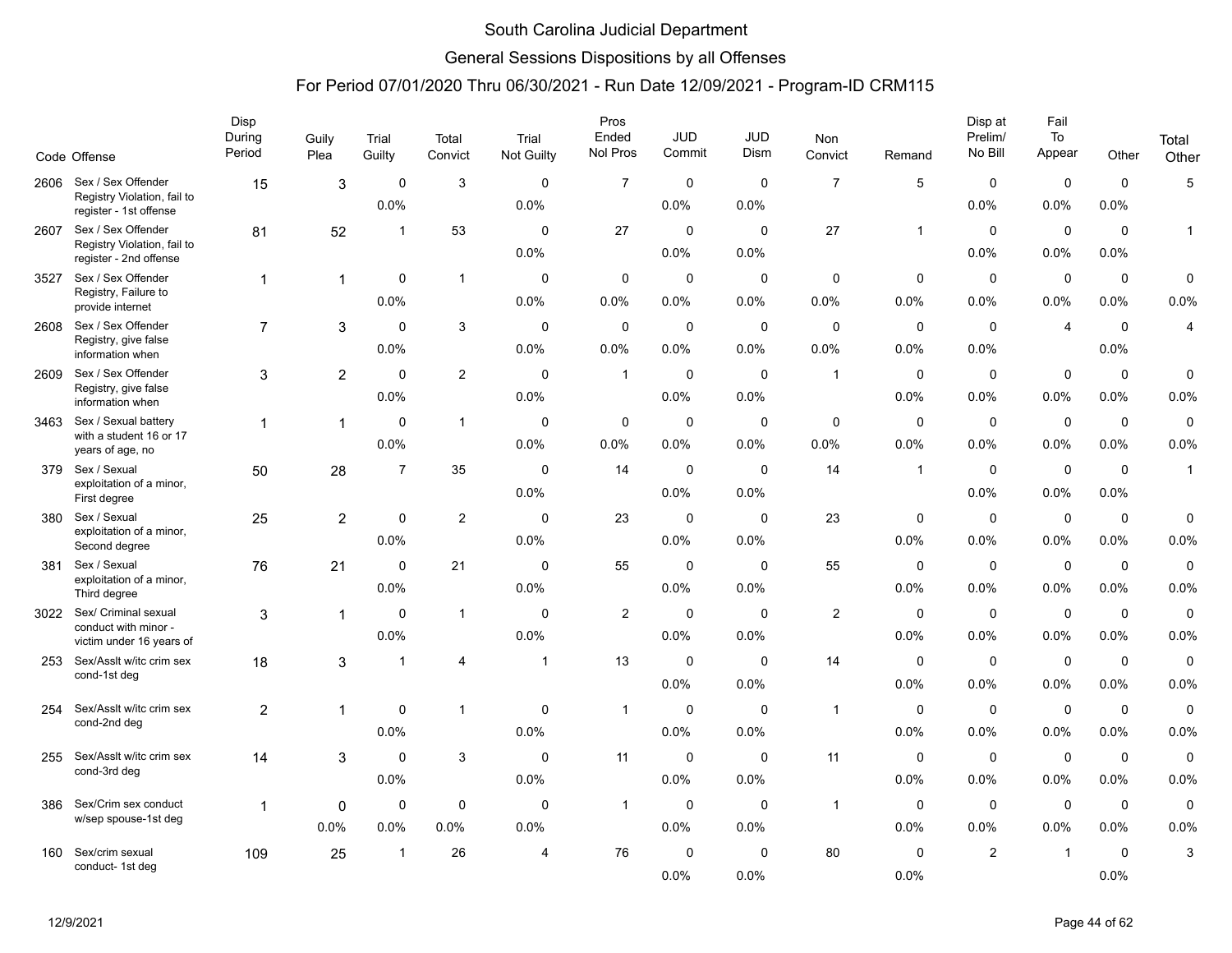### General Sessions Dispositions by all Offenses

|      | Code Offense                                         | Disp<br>During<br>Period | Guily<br>Plea  | Trial<br>Guilty | Total<br>Convict | Trial<br>Not Guilty | Pros<br>Ended<br>Nol Pros | <b>JUD</b><br>Commit | JUD<br>Dism | Non<br>Convict | Remand      | Disp at<br>Prelim/<br>No Bill | Fail<br>To<br>Appear | Other       | Total<br>Other |
|------|------------------------------------------------------|--------------------------|----------------|-----------------|------------------|---------------------|---------------------------|----------------------|-------------|----------------|-------------|-------------------------------|----------------------|-------------|----------------|
| 162  | Sex/crim sexual                                      | 124                      | 35             | $\mathbf 0$     | 35               | -1                  | 82                        | $\mathbf 0$          | $\mathbf 0$ | 83             | 0           | 5                             | $\overline{1}$       | $\mathbf 0$ | 6              |
|      | conduct-3rd deg                                      |                          |                | 0.0%            |                  |                     |                           | 0.0%                 | 0.0%        |                | 0.0%        |                               |                      | 0.0%        |                |
| 161  | Sex/crim sexual                                      | 19                       | 9              | $\mathbf 0$     | 9                | $\mathbf{1}$        | 9                         | 0                    | $\mathbf 0$ | 10             | $\mathbf 0$ | 0                             | $\mathbf 0$          | $\mathbf 0$ | 0              |
|      | conduct-2nd deg                                      |                          |                | 0.0%            |                  |                     |                           | 0.0%                 | 0.0%        |                | 0.0%        | 0.0%                          | 0.0%                 | 0.0%        | 0.0%           |
| 399  | Sex/Engage child <18                                 | $\mathbf 1$              | 0              | 0               | $\mathbf 0$      | 0                   | 1                         | 0                    | 0           | $\overline{1}$ | 0           | $\mathbf 0$                   | $\mathbf 0$          | $\mathbf 0$ | 0              |
|      | for sex perform                                      |                          | 0.0%           | 0.0%            | 0.0%             | 0.0%                |                           | $0.0\%$              | 0.0%        |                | 0.0%        | 0.0%                          | 0.0%                 | 0.0%        | 0.0%           |
| 90   | Sex/Incest                                           | 34                       | $\overline{c}$ | 0               | $\overline{2}$   | $\Omega$            | 31                        | $\mathbf 0$          | 0           | 31             | 0           | $\mathbf{1}$                  | $\mathbf 0$          | 0           | $\mathbf{1}$   |
|      |                                                      |                          |                | 0.0%            |                  | 0.0%                |                           | $0.0\%$              | 0.0%        |                | 0.0%        |                               | 0.0%                 | 0.0%        |                |
| 91   | Sex/Indecent exposure                                | 252                      | 106            | $\mathbf 0$     | 106              | $\mathbf 0$         | 133                       | 0                    | 2           | 133            | 4           | 3                             | $\overline{4}$       | $\mathbf 0$ | 11             |
|      |                                                      |                          |                | 0.0%            |                  | 0.0%                |                           | 0.0%                 |             |                |             |                               |                      | 0.0%        |                |
| 2435 | Sex/Offender                                         | 70                       | 41             | $\overline{2}$  | 43               | $\mathbf{1}$        | 23                        | $\mathbf 0$          | $\mathbf 0$ | 24             | $\mathbf 0$ | $\mathbf 0$                   | 3                    | $\mathbf 0$ | 3              |
|      | Registry-fail to file,<br>3rd/sub                    |                          |                |                 |                  |                     |                           | 0.0%                 | 0.0%        |                | 0.0%        | 0.0%                          |                      | 0.0%        |                |
| 383  | Sex/Participate in<br>prostitution of minor          | $\mathbf 1$              | 1              | $\mathbf 0$     | $\mathbf{1}$     | 0                   | 0                         | 0                    | 0           | $\mathbf 0$    | 0           | 0                             | $\mathbf 0$          | 0           | 0              |
|      |                                                      |                          |                | 0.0%            |                  | 0.0%                | 0.0%                      | 0.0%                 | 0.0%        | 0.0%           | 0.0%        | 0.0%                          | 0.0%                 | 0.0%        | 0.0%           |
| 120  | Sex/Peeping Tom,<br>eavesdropping/peeping            | 18                       | $\overline{7}$ | $\mathbf 0$     | $\overline{7}$   | $\mathbf 0$         | 11                        | $\mathbf 0$          | $\mathbf 0$ | 11             | $\mathbf 0$ | $\mathbf 0$                   | $\mathbf 0$          | $\mathbf 0$ | 0              |
|      |                                                      |                          |                | 0.0%            |                  | 0.0%                |                           | 0.0%                 | 0.0%        |                | 0.0%        | 0.0%                          | $0.0\%$              | 0.0%        | 0.0%           |
| 413  | Sex/Produce child <18<br>for sex perform             | $\overline{1}$           | 0              | $\mathbf 0$     | $\mathbf 0$      | $\mathbf 0$         | $\mathbf{1}$              | $\mathbf 0$          | $\mathbf 0$ | $\overline{1}$ | $\mathbf 0$ | $\mathbf 0$                   | $\mathbf 0$          | $\mathbf 0$ | $\mathbf 0$    |
|      |                                                      |                          | 0.0%           | 0.0%            | 0.0%             | 0.0%                |                           | 0.0%                 | 0.0%        |                | 0.0%        | 0.0%                          | 0.0%                 | 0.0%        | 0.0%           |
| 816  | Sex/Rape                                             | 1                        | $\mathbf 0$    | $\mathbf 0$     | $\mathbf 0$      | $\mathbf 0$         | $\mathbf{1}$              | 0                    | $\mathbf 0$ | $\overline{1}$ | 0           | $\mathbf 0$                   | $\mathbf 0$          | $\mathbf 0$ | $\pmb{0}$      |
|      |                                                      |                          | 0.0%           | 0.0%            | 0.0%             | 0.0%                |                           | 0.0%                 | 0.0%        |                | 0.0%        | 0.0%                          | 0.0%                 | 0.0%        | 0.0%           |
| 412  | Sex/Spousal sexual<br>battery                        | 4                        | $\mathbf 0$    | $\mathbf 0$     | $\mathbf 0$      | $\mathbf 0$         | $\overline{4}$            | $\mathbf 0$          | $\mathbf 0$ | 4              | $\mathbf 0$ | $\mathbf 0$                   | $\mathbf 0$          | $\mathbf 0$ | 0              |
|      |                                                      |                          | 0.0%           | 0.0%            | 0.0%             | 0.0%                |                           | $0.0\%$              | 0.0%        |                | 0.0%        | 0.0%                          | 0.0%                 | 0.0%        | 0.0%           |
| 2867 | Sex/Voyeurism sell dist<br>photo film in viol        | $\mathbf 1$              | $\mathbf 0$    | 0               | $\mathbf 0$      | $\mathbf 0$         | 1                         | $\mathbf 0$          | $\mathbf 0$ | $\overline{1}$ | 0           | 0                             | $\mathbf 0$          | 0           | $\pmb{0}$      |
|      |                                                      |                          | 0.0%           | 0.0%            | 0.0%             | 0.0%                |                           | 0.0%                 | 0.0%        |                | 0.0%        | 0.0%                          | 0.0%                 | 0.0%        | 0.0%           |
| 2865 | Sex/Voyeurism view<br>record photo, 1st off          | 44                       | 12             | $\mathbf 0$     | 12               | $\mathbf 0$         | 32                        | $\mathbf 0$          | 0           | 32             | 0           | 0                             | 0                    | 0           | 0              |
|      |                                                      |                          |                | 0.0%            |                  | 0.0%                |                           | $0.0\%$              | 0.0%        |                | 0.0%        | 0.0%                          | $0.0\%$              | 0.0%        | 0.0%           |
| 461  | Sex/w/patient/trainee/in<br>mate                     | 3                        | 0              | 0               | $\mathbf 0$      | $\mathbf 0$         | 3                         | $\mathbf 0$          | $\mathbf 0$ | 3              | 0           | 0                             | $\mathbf 0$          | $\mathbf 0$ | 0              |
|      |                                                      |                          | 0.0%           | 0.0%            | 0.0%             | 0.0%                |                           | 0.0%                 | 0.0%        |                | 0.0%        | 0.0%                          | 0.0%                 | 0.0%        | 0.0%           |
| 530  | Shoplifting / Shoplifting,<br>value \$10,000 or more | 5                        | 3              | $\mathbf 0$     | 3                | $\mathbf 0$         | $\mathbf{1}$              | 0                    | $\mathbf 0$ | $\mathbf 1$    | $\mathbf 0$ | 0                             | $\overline{1}$       | $\mathbf 0$ | $\mathbf{1}$   |
|      |                                                      |                          |                | 0.0%            |                  | 0.0%                |                           | 0.0%                 | 0.0%        |                | 0.0%        | 0.0%                          |                      | 0.0%        |                |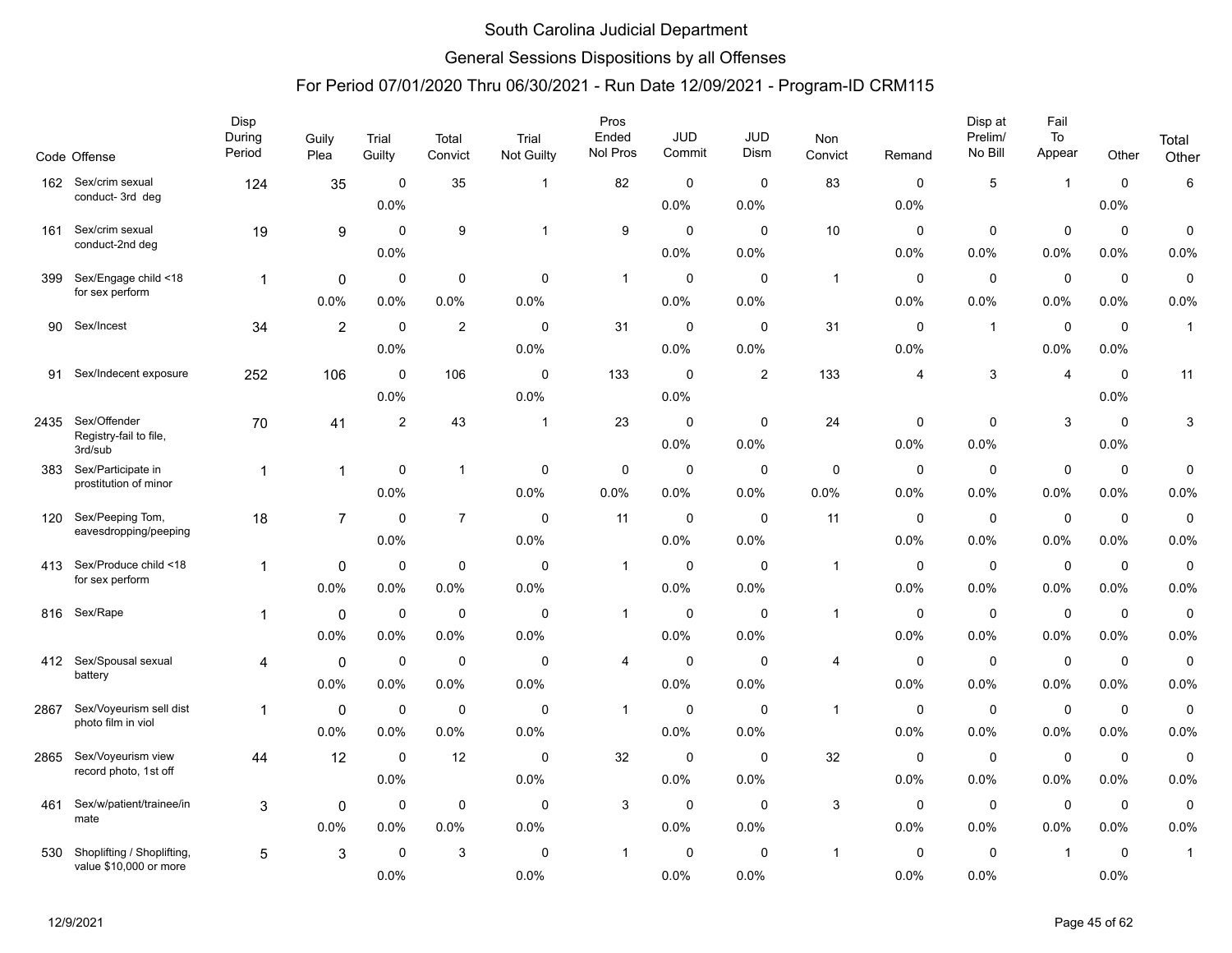### General Sessions Dispositions by all Offenses

|      | Code Offense                                      | Disp<br>During<br>Period | Guily<br>Plea  | Trial<br>Guilty     | Total<br>Convict | Trial<br><b>Not Guilty</b> | Pros<br>Ended<br>Nol Pros | JUD<br>Commit          | JUD<br>Dism         | Non<br>Convict          | Remand         | Disp at<br>Prelim/<br>No Bill | Fail<br>To<br>Appear   | Other                  | Total<br>Other          |
|------|---------------------------------------------------|--------------------------|----------------|---------------------|------------------|----------------------------|---------------------------|------------------------|---------------------|-------------------------|----------------|-------------------------------|------------------------|------------------------|-------------------------|
| 528  | Shoplifting / Shoplifting,                        | 212                      | 85             | 0                   | 85               | $\mathbf 0$                | 87                        | $\mathbf 0$            | $\mathbf 0$         | 87                      | 37             | $\mathbf 0$                   | 3                      | $\mathbf 0$            | 40                      |
|      | value \$2,000 or less                             |                          |                | 0.0%                |                  | 0.0%                       |                           | $0.0\%$                | 0.0%                |                         |                | 0.0%                          |                        | 0.0%                   |                         |
| 529  | Shoplifting / Shoplifting,                        | 49                       | 22             | $\mathbf 0$         | 22               | $\mathbf 0$                | 22                        | $\mathbf 0$            | $\mathbf 0$         | 22                      | $\overline{c}$ | $\overline{1}$                | $\overline{2}$         | $\mathbf 0$            | $\,$ 5 $\,$             |
|      | value more than \$2,000<br>but less than \$10,000 |                          |                | 0.0%                |                  | 0.0%                       |                           | $0.0\%$                | 0.0%                |                         |                |                               |                        | 0.0%                   |                         |
| 2877 | Shoplifting / Value<br>\$2000 or less             | 2,843                    | 1,554          | 0                   | 1,554            | $\mathbf 0$                | 1,095                     | $\mathbf 0$            | 14                  | 1,095                   | 67             | 16                            | 77                     | 20                     | 180                     |
|      | (Enhancement per                                  |                          |                | 0.0%                |                  | 0.0%                       |                           | 0.0%                   |                     |                         |                |                               |                        |                        |                         |
| 3214 | Shoplifting / Value more<br>than \$2,000 and less | 45                       | 22             | 0                   | 22               | $\mathbf 0$                | 18                        | $\mathbf 0$            | $\mathbf 0$         | 18                      | $\mathbf 1$    | $\mathbf 0$                   | 4                      | $\mathbf 0$            | 5                       |
|      | than \$10,000                                     |                          |                | 0.0%                |                  | 0.0%                       |                           | $0.0\%$                | 0.0%                |                         |                | 0.0%                          |                        | 0.0%                   |                         |
| 2878 | Shoplifting/Enhan.<br>3rd/sub > \$1000<\$5000     | 1                        | 0              | 0                   | $\mathbf 0$      | $\mathbf 0$                | $\mathbf{1}$              | $\mathbf 0$            | $\Omega$            | $\overline{1}$          | $\mathbf 0$    | 0                             | $\mathbf 0$            | $\mathbf 0$            | 0                       |
|      |                                                   |                          | 0.0%           | 0.0%                | 0.0%             | 0.0%                       |                           | 0.0%                   | 0.0%                |                         | 0.0%           | 0.0%                          | 0.0%                   | 0.0%                   | 0.0%                    |
| 146  | Slander/Slander & libel                           | $\overline{2}$           | $\mathbf 0$    | $\mathbf 0$         | $\mathbf 0$      | $\mathbf 0$                | $\overline{c}$            | $\mathbf 0$            | $\mathbf 0$         | $\overline{c}$          | $\mathbf 0$    | 0                             | $\mathbf 0$            | $\mathbf 0$            | $\pmb{0}$               |
|      |                                                   |                          | 0.0%           | 0.0%                | 0.0%             | 0.0%                       |                           | 0.0%                   | 0.0%                |                         | 0.0%           | $0.0\%$                       | 0.0%                   | 0.0%                   | 0.0%                    |
| 795  | Solicitation/to commit<br>Felony                  | $\overline{7}$           | $\overline{2}$ | $\mathbf 0$         | $\overline{2}$   | $\mathbf 0$                | 5                         | 0                      | 0                   | 5                       | 0              | $\mathbf 0$                   | $\mathbf 0$            | 0                      | $\mathbf 0$             |
|      |                                                   |                          |                | 0.0%                |                  | 0.0%                       |                           | $0.0\%$                | 0.0%                |                         | 0.0%           | 0.0%                          | 0.0%                   | 0.0%                   | 0.0%                    |
| 2406 | Stalking / Stalking                               | 127                      | 50             | 0<br>0.0%           | 50               | $\mathbf 0$<br>0.0%        | 69                        | 0<br>0.0%              | $\mathbf 0$<br>0.0% | 69                      | 3              | 5                             | $\mathbf 0$<br>0.0%    | $\mathbf 0$<br>0.0%    | 8                       |
|      | Stalking / Stalking a                             |                          |                |                     |                  |                            |                           |                        |                     |                         |                |                               |                        |                        |                         |
| 2408 | person within ten Y of<br>prior conviction of     | 5                        | $\overline{2}$ | $\mathbf 0$<br>0.0% | $\overline{c}$   | $\mathbf 0$<br>0.0%        | 3                         | $\mathbf 0$<br>$0.0\%$ | $\mathbf 0$<br>0.0% | 3                       | 0<br>$0.0\%$   | 0<br>$0.0\%$                  | $\mathbf 0$<br>$0.0\%$ | $\mathbf 0$<br>$0.0\%$ | $\mathbf 0$<br>0.0%     |
| 2407 | Stalking / Stalking when                          | 19                       | 10             | 0                   | 10               | $\mathbf 0$                | $\overline{7}$            | $\mathbf 0$            | $\mathbf 0$         | $\overline{7}$          | $\Omega$       | 2                             | $\mathbf 0$            | $\mathbf 0$            | $\overline{\mathbf{c}}$ |
|      | an injunction or<br>restraining order is in       |                          |                | 0.0%                |                  | 0.0%                       |                           | 0.0%                   | 0.0%                |                         | 0.0%           |                               | 0.0%                   | 0.0%                   |                         |
| 3051 | Stalking / Stalking; use<br>of motor vehicle      | 4                        | 0              | $\mathbf 0$         | $\mathbf 0$      | $\mathbf 0$                | $\overline{c}$            | $\mathbf 0$            | $\Omega$            | $\overline{c}$          | $\Omega$       | $\mathbf{1}$                  | $\overline{1}$         | $\mathbf 0$            | $\overline{2}$          |
|      | registration or licensing                         |                          | 0.0%           | 0.0%                | 0.0%             | 0.0%                       |                           | $0.0\%$                | 0.0%                |                         | 0.0%           |                               |                        | 0.0%                   |                         |
| 2404 | Stalking/Stalking<br>w/injunct/restrain order     | 22                       | 10             | $\mathbf 0$         | 10               | $\mathbf 0$                | 12                        | 0                      | $\mathbf 0$         | 12                      | 0              | 0                             | $\mathbf 0$            | $\mathbf 0$            | 0                       |
|      |                                                   |                          |                | 0.0%                |                  | 0.0%                       |                           | $0.0\%$                | 0.0%                |                         | $0.0\%$        | $0.0\%$                       | 0.0%                   | $0.0\%$                | 0.0%                    |
| 150  | Swindling/Swindling                               | 13                       | 4              | 0                   | 4                | $\mathbf 0$                | 9                         | 0                      | $\mathbf 0$         | 9                       | 0              | $\mathbf 0$                   | $\mathbf 0$            | 0                      | $\mathbf 0$             |
|      |                                                   |                          |                | 0.0%                |                  | 0.0%                       |                           | 0.0%                   | 0.0%                |                         | 0.0%           | 0.0%                          | 0.0%                   | 0.0%                   | 0.0%                    |
| 3018 | Tattoo / Of a person<br>under 18 years of age     | 1                        | $\mathbf{1}$   | $\mathbf 0$         | $\mathbf{1}$     | $\mathbf 0$                | $\mathbf 0$               | $\mathbf 0$            | $\mathbf 0$         | $\mathbf 0$             | $\mathbf 0$    | $\mathbf 0$                   | $\mathbf 0$            | $\mathbf 0$            | $\pmb{0}$               |
|      |                                                   |                          |                | 0.0%                |                  | 0.0%                       | 0.0%                      | $0.0\%$                | $0.0\%$             | 0.0%                    | $0.0\%$        | 0.0%                          | 0.0%                   | 0.0%                   | 0.0%                    |
| 754  | Tattooing/Tattooing                               | 1                        | 0              | 0                   | $\mathbf 0$      | 0                          | $\mathbf{1}$              | 0                      | 0                   | $\overline{\mathbf{1}}$ | 0              | 0                             | 0                      | 0                      | $\mathbf 0$             |
|      |                                                   |                          | 0.0%           | 0.0%                | 0.0%             | 0.0%                       |                           | 0.0%                   | 0.0%                |                         | 0.0%           | 0.0%                          | 0.0%                   | 0.0%                   | 0.0%                    |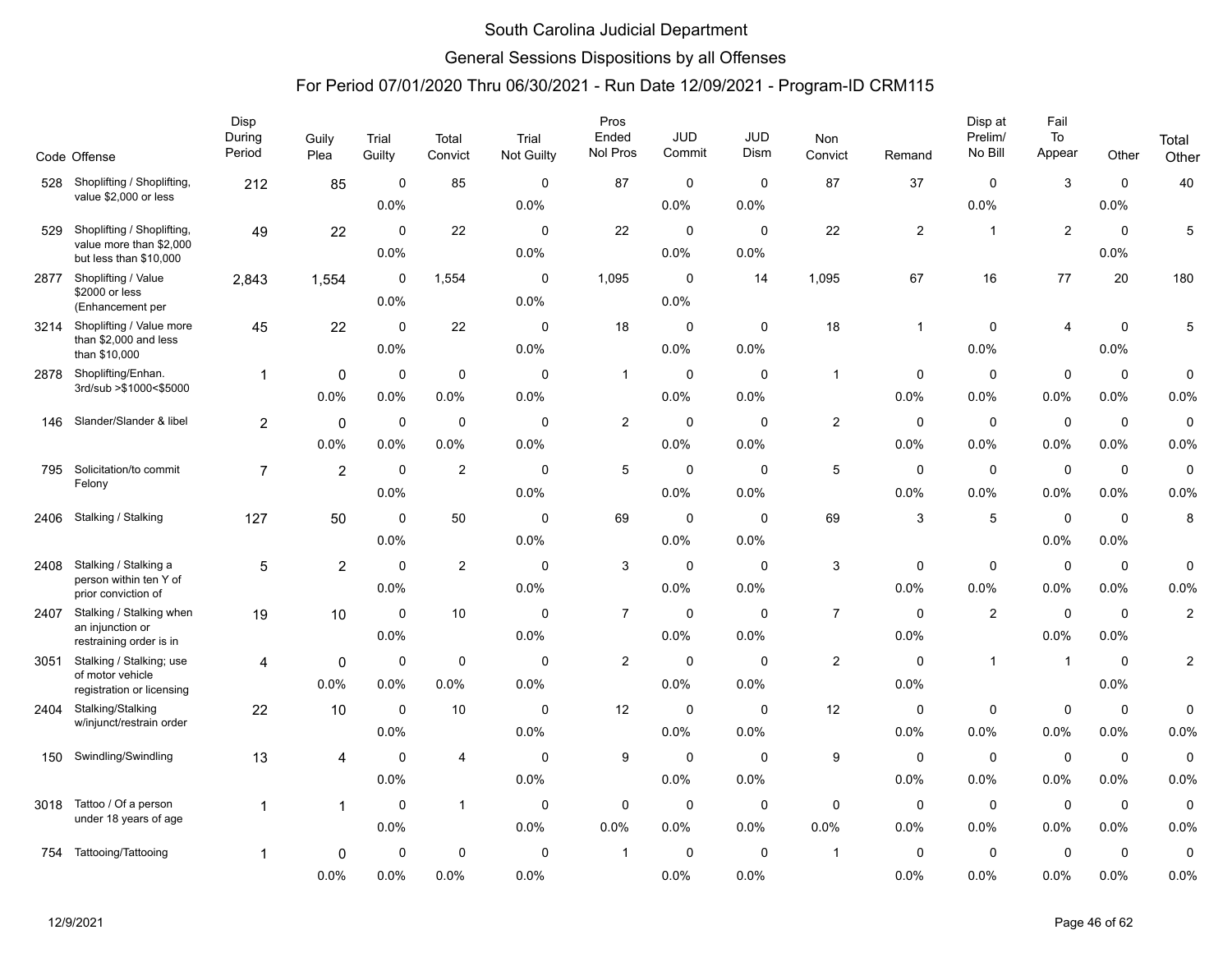### General Sessions Dispositions by all Offenses

|      | Code Offense                                     | Disp<br>During<br>Period | Guily<br>Plea  | Trial<br>Guilty | Total<br>Convict | Trial<br>Not Guilty | Pros<br>Ended<br>Nol Pros | <b>JUD</b><br>Commit | <b>JUD</b><br>Dism | Non<br>Convict | Remand         | Disp at<br>Prelim/<br>No Bill | Fail<br>To<br>Appear | Other          | Total<br>Other   |
|------|--------------------------------------------------|--------------------------|----------------|-----------------|------------------|---------------------|---------------------------|----------------------|--------------------|----------------|----------------|-------------------------------|----------------------|----------------|------------------|
| 2987 | Tax/ wilfully assisting in                       | 9                        | $\overline{c}$ | 0               | $\overline{2}$   | $\mathbf 0$         | $\overline{7}$            | $\mathbf 0$          | $\mathbf 0$        | $\overline{7}$ | $\mathbf 0$    | 0                             | $\mathbf 0$          | $\mathbf 0$    | $\pmb{0}$        |
|      | false or fraudulent tax<br>return                |                          |                | 0.0%            |                  | 0.0%                |                           | 0.0%                 | 0.0%               |                | 0.0%           | 0.0%                          | 0.0%                 | 0.0%           | 0.0%             |
| 2757 | Tax/Evasion of tax or<br>assessment              | 13                       | $\overline{2}$ | $\mathbf 0$     | $\overline{2}$   | $\mathbf 0$         | 8                         | $\mathbf 0$          | $\mathbf 0$        | 8              | $\mathbf 0$    | $\mathbf 0$                   | 3                    | $\mathbf 0$    | 3                |
|      |                                                  |                          |                | 0.0%            |                  | 0.0%                |                           | $0.0\%$              | 0.0%               |                | 0.0%           | 0.0%                          |                      | 0.0%           |                  |
| 2758 | Tax/Failure to coll, acct                        | 5                        | $\mathbf{1}$   | $\mathbf 0$     | $\overline{1}$   | 0                   | 4                         | $\mathbf 0$          | $\mathbf 0$        | 4              | $\mathbf 0$    | $\mathbf 0$                   | $\mathbf 0$          | $\mathbf 0$    | 0                |
|      | or pay over                                      |                          |                | 0.0%            |                  | 0.0%                |                           | 0.0%                 | 0.0%               |                | 0.0%           | 0.0%                          | 0.0%                 | 0.0%           | 0.0%             |
| 2759 | Tax/Failure to pay, file                         | 5                        | 5              | $\mathbf 0$     | 5                | 0                   | $\mathbf 0$               | $\mathbf 0$          | $\mathbf 0$        | $\mathbf 0$    | $\mathbf 0$    | $\mathbf 0$                   | $\mathbf 0$          | $\mathbf 0$    | $\pmb{0}$        |
|      | or keep records                                  |                          |                | 0.0%            |                  | 0.0%                | 0.0%                      | 0.0%                 | 0.0%               | 0.0%           | 0.0%           | 0.0%                          | 0.0%                 | 0.0%           | 0.0%             |
| 2553 | Telephone / Unlawful                             | 31                       | 6              | $\Omega$        | 6                | $\mathbf{0}$        | 22                        | $\mathbf 0$          | $\overline{1}$     | 22             | $\overline{2}$ | $\mathbf 0$                   | $\mathbf 0$          | $\mathbf 0$    | $\overline{c}$   |
|      | communication (after<br>07/20/01)                |                          |                | 0.0%            |                  | 0.0%                |                           | 0.0%                 |                    |                |                | 0.0%                          | 0.0%                 | 0.0%           |                  |
| 1298 | Telephone/Unlawful use                           | 197                      | 72             | 0               | 72               | 0                   | 111                       | $\mathbf 0$          | 0                  | 111            | 4              | 4                             | 6                    | 0              | 14               |
|      | of 911#                                          |                          |                | 0.0%            |                  | 0.0%                |                           | 0.0%                 | 0.0%               |                |                |                               |                      | 0.0%           |                  |
| 2923 | Theft of a controlled                            | 78                       | 16             | 0               | 16               | 0                   | 52                        | $\mathbf 0$          | 3                  | 52             | $\mathbf 0$    | 4                             | $\mathbf{3}$         | $\mathbf 0$    | $\boldsymbol{7}$ |
|      | substance, 1st offense                           |                          |                | 0.0%            |                  | 0.0%                |                           | $0.0\%$              |                    |                | 0.0%           |                               |                      | 0.0%           |                  |
| 2924 | Theft of a controlled                            | 1                        | 0              | $\mathbf 0$     | $\mathbf 0$      | $\mathbf 0$         | $\mathbf{1}$              | $\mathbf 0$          | $\mathbf 0$        | $\overline{1}$ | $\mathbf 0$    | 0                             | $\mathbf 0$          | $\mathbf 0$    | 0                |
|      | substance, 2nd and<br>subsequest offense         |                          | 0.0%           | 0.0%            | 0.0%             | 0.0%                |                           | $0.0\%$              | 0.0%               |                | 0.0%           | 0.0%                          | 0.0%                 | 0.0%           | 0.0%             |
| 2605 | Threat/Threaten life,                            | 44                       | 13             | $\mathbf 0$     | 13               | $\mathbf 0$         | 21                        | $\mathbf 0$          | $\mathbf 0$        | 21             | 5              | $\overline{1}$                | $\overline{c}$       | $\overline{2}$ | 10               |
|      | public employee                                  |                          |                | 0.0%            |                  | 0.0%                |                           | 0.0%                 | 0.0%               |                |                |                               |                      |                |                  |
| 541  | Threat/Threaten life,                            | 247                      | 117            | $\mathbf 0$     | 117              | 0                   | 117                       | $\mathbf 0$          | $\mathbf{1}$       | 117            | $\mathbf 0$    | 4                             | $\overline{7}$       | $\mathbf{1}$   | 12               |
|      | public official                                  |                          |                | 0.0%            |                  | 0.0%                |                           | 0.0%                 |                    |                | 0.0%           |                               |                      |                |                  |
| 3667 | Timber / Cut, remove,                            | 4                        | 4              | $\mathbf 0$     | $\overline{4}$   | 0                   | $\mathbf 0$               | $\mathbf 0$          | $\mathbf 0$        | 0              | $\mathbf 0$    | $\mathbf 0$                   | $\mathbf 0$          | $\mathbf 0$    | 0                |
|      | destroy, or transport<br>timber, logs or lumber  |                          |                | 0.0%            |                  | 0.0%                | 0.0%                      | 0.0%                 | 0.0%               | 0.0%           | 0.0%           | 0.0%                          | 0.0%                 | 0.0%           | 0.0%             |
| 3668 | Timber / Cut, remove,                            | 1                        | $\mathbf 1$    | $\mathbf 0$     | $\overline{1}$   | $\mathbf 0$         | $\mathbf 0$               | $\mathbf 0$          | $\mathbf 0$        | $\mathbf 0$    | 0              | $\mathbf 0$                   | $\mathbf 0$          | $\mathbf 0$    | $\mathbf 0$      |
|      | destroy, or transport<br>timber, logs or lumber  |                          |                | 0.0%            |                  | 0.0%                | 0.0%                      | 0.0%                 | 0.0%               | 0.0%           | 0.0%           | 0.0%                          | 0.0%                 | 0.0%           | 0.0%             |
| 3669 | Timber / Cut, remove,                            | 1                        | $\Omega$       | $\Omega$        | $\mathbf 0$      | $\Omega$            | $\mathbf{1}$              | $\mathbf 0$          | $\mathbf 0$        | $\overline{1}$ | $\mathbf 0$    | $\mathbf 0$                   | $\mathbf 0$          | $\mathbf 0$    | 0                |
|      | destroy, or transport<br>timber, logs or lumber  |                          | 0.0%           | 0.0%            | 0.0%             | 0.0%                |                           | 0.0%                 | 0.0%               |                | 0.0%           | 0.0%                          | 0.0%                 | 0.0%           | 0.0%             |
| 124  | Tools/Poss, make                                 | 261                      | 36             | 0               | 36               | 0                   | 218                       | 0                    | $\mathbf{0}$       | 218            | 0              | $\overline{2}$                | 5                    | $\mathbf 0$    | $\overline{7}$   |
|      | capable of crim use                              |                          |                | 0.0%            |                  | 0.0%                |                           | 0.0%                 | 0.0%               |                | 0.0%           |                               |                      | 0.0%           |                  |
| 3311 | Trademarks / Trafficking                         | 1                        | 0              | 0               | $\mathbf 0$      | 0                   | $\mathbf{1}$              | $\mathbf 0$          | $\mathbf 0$        | $\overline{1}$ | $\mathbf 0$    | $\pmb{0}$                     | $\mathbf 0$          | $\mathbf 0$    | 0                |
|      | in counterfeit marks,<br>goods or services vaued |                          | 0.0%           | 0.0%            | 0.0%             | 0.0%                |                           | $0.0\%$              | $0.0\%$            |                | 0.0%           | 0.0%                          | 0.0%                 | 0.0%           | 0.0%             |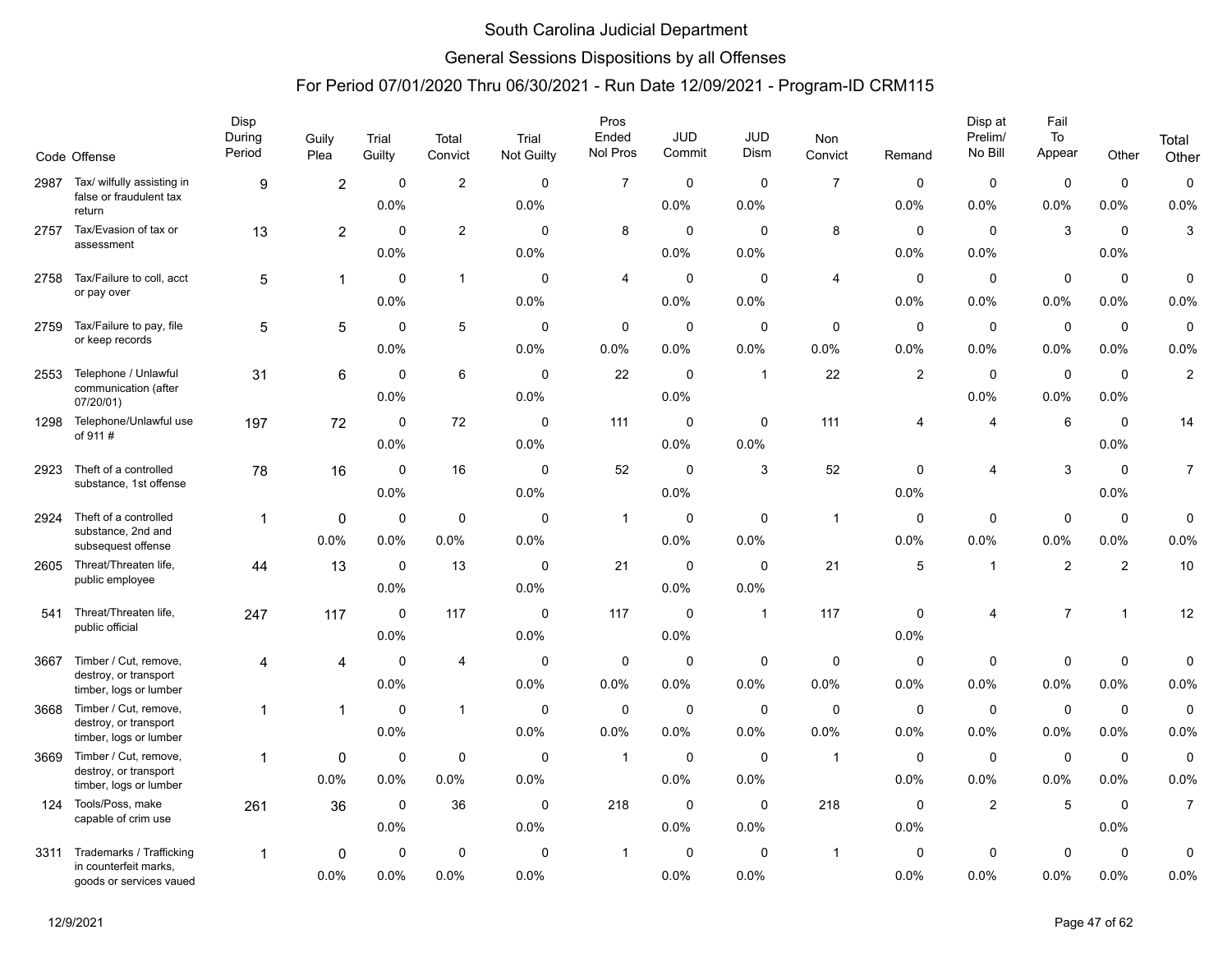### General Sessions Dispositions by all Offenses

|      |                                                        | Disp<br>During | Guily          | Trial               | Total          | Trial               | Pros<br>Ended  | <b>JUD</b>          | JUD                 | <b>Non</b>     |                | Disp at<br>Prelim/ | Fail<br>To          |                        | Total          |
|------|--------------------------------------------------------|----------------|----------------|---------------------|----------------|---------------------|----------------|---------------------|---------------------|----------------|----------------|--------------------|---------------------|------------------------|----------------|
|      | Code Offense                                           | Period         | Plea           | Guilty              | Convict        | Not Guilty          | Nol Pros       | Commit              | Dism                | Convict        | Remand         | No Bill            | Appear              | Other                  | Other          |
| 3307 | Trademarks / Transport,<br>transfer, distribute or     | 11             | $\overline{2}$ | $\mathbf 0$         | $\overline{2}$ | $\mathbf 0$         | 8              | $\mathbf 0$         | $\mathbf 0$         | 8              | $\mathbf 0$    | $\mathbf 0$        | $\mathbf{1}$        | $\mathbf 0$            | $\mathbf{1}$   |
|      | sell a counterfeit item,                               |                |                | 0.0%                |                | 0.0%                |                | 0.0%                | 0.0%                |                | 0.0%           | 0.0%               |                     | $0.0\%$                |                |
| 3309 | Trademarks / Transport,<br>transfer, distribute or     | $\overline{2}$ | 1              | $\mathbf 0$         | $\mathbf{1}$   | $\Omega$            | $\mathbf{1}$   | $\mathbf 0$         | $\mathbf 0$         | $\mathbf{1}$   | $\mathbf 0$    | $\mathbf 0$        | $\mathbf 0$         | $\mathbf 0$            | $\mathbf 0$    |
|      | sell a counterfeit item,                               |                |                | 0.0%                |                | 0.0%                |                | 0.0%                | 0.0%                |                | 0.0%           | 0.0%               | 0.0%                | 0.0%                   | 0.0%           |
| 3626 | Trademarks / Transport,<br>transfer, distribute or     | -1             | 0              | $\mathbf 0$         | 0              | $\mathbf 0$         | 0              | $\mathbf 0$         | $\mathbf 0$         | $\mathbf 0$    | $\mathbf 0$    | $\mathbf 0$        | $\mathbf{1}$        | $\mathbf 0$            | $\mathbf{1}$   |
|      | sell a counterfeit item,                               |                | 0.0%           | 0.0%                | 0.0%           | 0.0%                | 0.0%           | 0.0%                | 0.0%                | 0.0%           | 0.0%           | 0.0%               |                     | 0.0%                   |                |
| 3308 | Trademarks / Transport,<br>transfer, distribute or     | 3              | 3              | 0                   | 3              | 0                   | 0              | 0                   | $\mathbf 0$         | 0              | 0              | 0                  | 0                   | 0                      | 0              |
|      | sell a counterfeit item,                               |                |                | 0.0%                |                | 0.0%                | $0.0\%$        | 0.0%                | 0.0%                | 0.0%           | 0.0%           | 0.0%               | $0.0\%$             | $0.0\%$                | 0.0%           |
|      | 3222 Traffic / Crossing<br>median or or driving the    |                | $\mathbf 0$    | $\mathbf 0$         | $\mathbf 0$    | $\mathbf 0$         | $\mathbf{1}$   | $\mathbf 0$         | $\mathbf 0$         | $\overline{1}$ | $\mathbf 0$    | $\mathbf 0$        | $\mathbf 0$         | $\mathbf 0$            | $\mathbf 0$    |
|      | wrong way on a divided                                 |                | 0.0%           | 0.0%                | $0.0\%$        | 0.0%                |                | 0.0%                | 0.0%                |                | 0.0%           | 0.0%               | 0.0%                | 0.0%                   | 0.0%           |
| 3219 | Traffic / Violation of<br><b>Beginner Permit</b>       | 12             | $\mathbf 0$    | $\mathbf 0$         | $\pmb{0}$      | $\mathbf 0$         | 11             | $\mathbf 0$         | $\mathbf 0$         | 11             | $\mathbf 0$    | $\mathbf 0$        | $\mathbf{1}$        | $\mathbf 0$            | $\overline{1}$ |
|      |                                                        |                | 0.0%           | 0.0%                | 0.0%           | 0.0%                |                | 0.0%                | 0.0%                |                | 0.0%           | 0.0%               |                     | 0.0%                   |                |
| 3221 | Traffic / Wrong way on<br>a one way street             | 3              | $\mathbf 0$    | $\mathbf 0$         | $\mathbf 0$    | 0                   | $\overline{2}$ | $\mathbf 0$         | $\mathbf 0$         | $\overline{2}$ | $\mathbf 0$    | $\mathbf 0$        | $\mathbf{1}$        | $\mathbf 0$            | -1             |
|      |                                                        |                | 0.0%           | 0.0%                | 0.0%           | 0.0%                |                | 0.0%                | 0.0%                |                | 0.0%           | 0.0%               |                     | 0.0%                   |                |
| 2059 | Traffic / Alteration of<br>license, sale of fictitious | 3              | 0<br>0.0%      | 0<br>0.0%           | 0<br>$0.0\%$   | 0<br>0.0%           | 0<br>$0.0\%$   | $\mathbf 0$<br>0.0% | 0<br>0.0%           | 0<br>0.0%      | 3              | 0<br>0.0%          | 0<br>0.0%           | $\mathbf 0$<br>$0.0\%$ | 3              |
|      | license                                                |                |                |                     |                |                     |                |                     |                     |                |                |                    |                     |                        |                |
| 3183 | Traffic / Child passenger<br>restraint system Article  | 8              | 1              | $\mathbf 0$<br>0.0% | $\mathbf{1}$   | $\mathbf 0$<br>0.0% | 6              | $\mathbf 0$<br>0.0% | $\mathbf 0$<br>0.0% | 6              | $\overline{1}$ | 0<br>0.0%          | $\mathbf 0$<br>0.0% | $\mathbf 0$<br>$0.0\%$ | $\mathbf{1}$   |
| 2515 | violation<br>Traffic / Disregarding                    |                |                | $\mathbf 0$         | $\mathbf{1}$   | $\mathbf 0$         | 22             | $\mathbf 0$         | $\mathbf 0$         | 22             | $\mathbf 1$    | $\mathbf 0$        | $\mathbf 0$         | $\mathbf 0$            | $\mathbf{1}$   |
|      | stop sign                                              | 24             |                | 0.0%                |                | 0.0%                |                | 0.0%                | 0.0%                |                |                | 0.0%               | 0.0%                | 0.0%                   |                |
| 2511 | Traffic / Driving on                                   | 29             | 1              | 0                   | $\mathbf{1}$   | 0                   | 25             | $\mathbf 0$         | $\mathbf 0$         | 25             | 3              | 0                  | $\mathbf 0$         | $\mathbf 0$            | 3              |
|      | wrong side of road,                                    |                |                | 0.0%                |                | 0.0%                |                | 0.0%                | 0.0%                |                |                | 0.0%               | 0.0%                | 0.0%                   |                |
| 3243 | improper lane, or<br>Traffic / Expired vehicle         | 6              | 0              | $\mathbf 0$         | $\mathbf 0$    | $\Omega$            | 4              | $\mathbf 0$         | $\Omega$            | $\overline{4}$ | $\overline{2}$ | $\mathbf 0$        | $\mathbf 0$         | $\mathbf 0$            | $\overline{2}$ |
|      | license                                                |                | 0.0%           | 0.0%                | 0.0%           | 0.0%                |                | 0.0%                | 0.0%                |                |                | 0.0%               | 0.0%                | $0.0\%$                |                |
| 3256 | Traffic / Failure to                                   | 5              | $\mathbf 0$    | 0                   | 0              | 0                   | 5              | 0                   | $\mathbf 0$         | 5              | 0              | 0                  | $\mathbf 0$         | $\mathbf 0$            | $\mathbf 0$    |
|      | change address                                         |                | 0.0%           | 0.0%                | $0.0\%$        | 0.0%                |                | 0.0%                | 0.0%                |                | 0.0%           | 0.0%               | 0.0%                | $0.0\%$                | 0.0%           |
| 3040 | Traffic / Failure to dim                               | 4              | $\mathbf 0$    | 0                   | $\mathbf 0$    | $\mathbf 0$         | 3              | $\mathbf 0$         | $\mathbf 0$         | 3              | $\overline{1}$ | $\mathbf 0$        | $\mathbf 0$         | $\mathbf 0$            | $\overline{1}$ |
|      | lights                                                 |                | 0.0%           | 0.0%                | 0.0%           | 0.0%                |                | 0.0%                | 0.0%                |                |                | 0.0%               | 0.0%                | 0.0%                   |                |
| 3875 | Traffic / Failure to give                              | 12             | $\mathbf 0$    | $\mathbf 0$         | $\mathbf 0$    | $\Omega$            | 10             | $\mathbf 0$         | $\mathbf 0$         | 10             | $\overline{2}$ | $\mathbf 0$        | $\mathbf 0$         | $\mathbf 0$            | $\mathbf{2}$   |
|      | or giving improper turn<br>signal, stop signal, etc.   |                | 0.0%           | 0.0%                | 0.0%           | 0.0%                |                | 0.0%                | 0.0%                |                |                | 0.0%               | 0.0%                | 0.0%                   |                |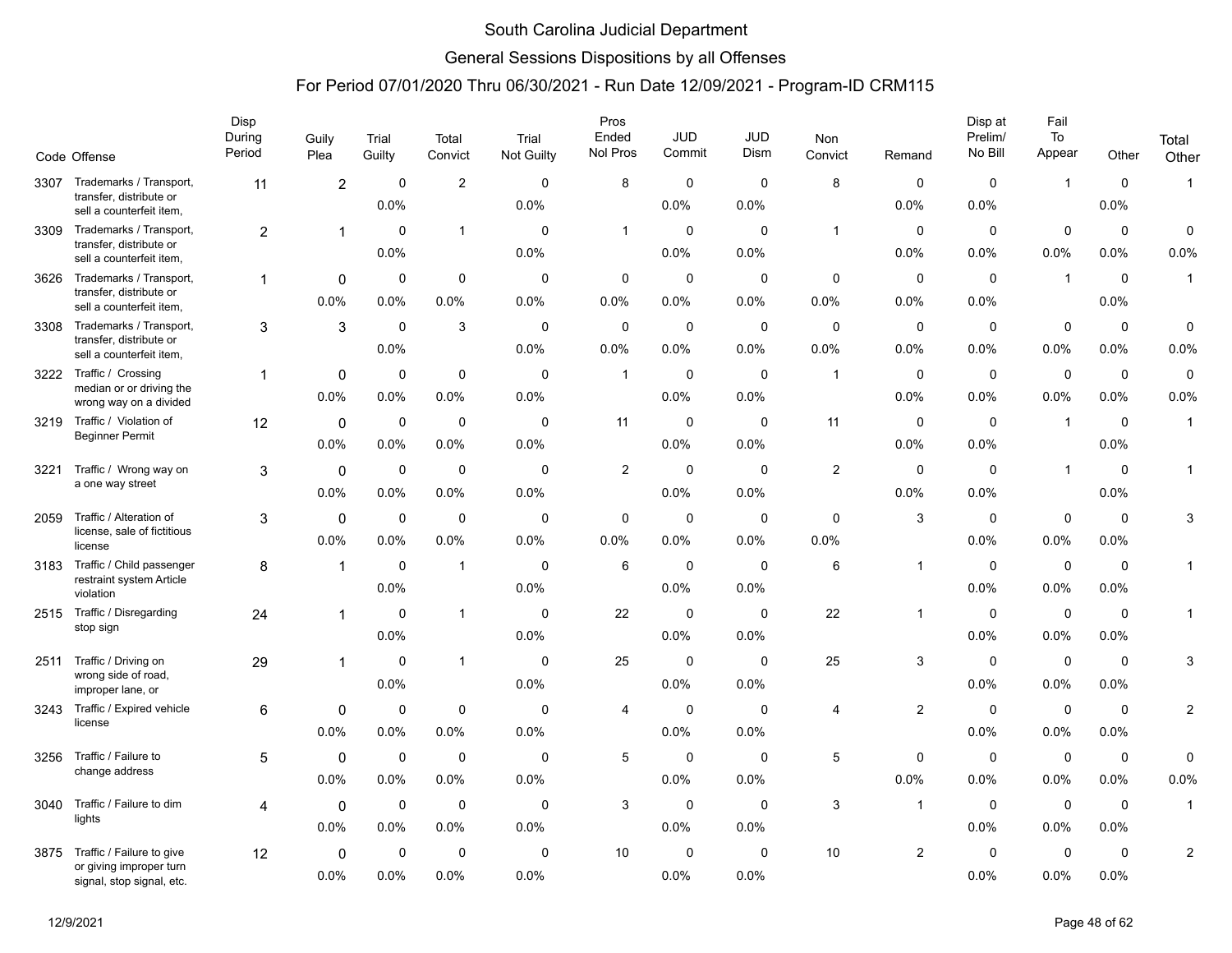### General Sessions Dispositions by all Offenses

|      | Code Offense                                                                      | Disp<br>During<br>Period | Guily<br>Plea       | Trial<br>Guilty     | Total<br>Convict    | Trial<br><b>Not Guilty</b> | Pros<br>Ended<br>Nol Pros | <b>JUD</b><br>Commit | JUD<br>Dism         | Non<br>Convict | Remand              | Disp at<br>Prelim/<br>No Bill | Fail<br>To<br>Appear | Other               | Total<br>Other      |
|------|-----------------------------------------------------------------------------------|--------------------------|---------------------|---------------------|---------------------|----------------------------|---------------------------|----------------------|---------------------|----------------|---------------------|-------------------------------|----------------------|---------------------|---------------------|
| 2559 | Traffic / Failure to                                                              | 25                       | 0                   | 0                   | $\mathbf 0$         | $\Omega$                   | 24                        | 0                    | $\Omega$            | 24             | 1                   | $\mathbf 0$                   | $\pmb{0}$            | $\mathbf 0$         | $\mathbf{1}$        |
|      | maintain proof of<br>insurance in motor                                           |                          | 0.0%                | 0.0%                | 0.0%                | 0.0%                       |                           | 0.0%                 | 0.0%                |                |                     | 0.0%                          | 0.0%                 | 0.0%                |                     |
| 2489 | Traffic / Failure to obey<br>traffic-control devices                              | 31                       | 3                   | $\Omega$<br>0.0%    | 3                   | $\mathbf{0}$<br>0.0%       | 22                        | 0<br>0.0%            | $\Omega$<br>0.0%    | 22             | 4                   | $\overline{1}$                | $\overline{1}$       | $\Omega$<br>0.0%    | 6                   |
| 2164 | Traffic / Failure to<br>surrender driver's<br>license, registration -             | 2                        | 0<br>0.0%           | 0<br>0.0%           | $\mathbf 0$<br>0.0% | $\mathbf 0$<br>0.0%        | 2                         | 0<br>0.0%            | $\Omega$<br>0.0%    | $\overline{c}$ | 0<br>0.0%           | 0<br>0.0%                     | $\mathbf 0$<br>0.0%  | $\mathbf 0$<br>0.0% | 0<br>0.0%           |
| 2056 | Traffic / General<br>provisions Article of<br>driver's license Chapter,           | 1                        | 0<br>0.0%           | 0<br>$0.0\%$        | 0<br>0.0%           | 0<br>0.0%                  | $\mathbf{1}$              | 0<br>$0.0\%$         | 0<br>0.0%           | $\mathbf{1}$   | 0<br>0.0%           | 0<br>0.0%                     | $\mathbf 0$<br>0.0%  | $\mathbf 0$<br>0.0% | $\mathbf 0$<br>0.0% |
| 3456 | Traffic / Habitual<br>offender - Causing<br>Death when license has                | 4                        | $\mathbf{1}$        | $\mathbf 1$         | $\overline{2}$      | $\mathbf 0$<br>0.0%        | $\overline{c}$            | $\Omega$<br>0.0%     | $\Omega$<br>0.0%    | $\overline{c}$ | $\Omega$<br>0.0%    | $\mathbf{0}$<br>0.0%          | $\mathbf 0$<br>0.0%  | $\mathbf 0$<br>0.0% | $\mathbf 0$<br>0.0% |
| 3455 | Traffic / Habitual<br>offender - Causing<br><b>Great Bodily Injury</b>            | 3                        | 1                   | $\Omega$<br>0.0%    | $\mathbf{1}$        | 0<br>0.0%                  | 2                         | 0<br>0.0%            | $\Omega$<br>0.0%    | $\overline{c}$ | 0<br>0.0%           | 0<br>0.0%                     | $\pmb{0}$<br>0.0%    | $\mathbf 0$<br>0.0% | $\mathbf 0$<br>0.0% |
| 57   | Traffic / Habitual Traffic<br>Offenders, DUS                                      | 1,494                    | 637                 | $\mathbf 0$<br>0.0% | 637                 | 0<br>0.0%                  | 785                       | $\mathbf 0$<br>0.0%  | -1                  | 785            | 6                   | 11                            | 48                   | 6                   | 71                  |
| 3047 | Traffic / Improper<br>backing                                                     | 2                        | 0<br>0.0%           | $\mathbf 0$<br>0.0% | $\mathbf 0$<br>0.0% | 0<br>0.0%                  | $\overline{c}$            | $\mathbf 0$<br>0.0%  | 0<br>0.0%           | $\overline{2}$ | 0<br>0.0%           | 0<br>0.0%                     | $\mathbf 0$<br>0.0%  | 0<br>0.0%           | 0<br>0.0%           |
| 3238 | Traffic / Improper<br>Lighting (color)                                            | 1                        | 0<br>0.0%           | $\mathbf 0$<br>0.0% | $\mathbf 0$<br>0.0% | $\mathbf 0$<br>0.0%        | $\mathbf{1}$              | $\mathbf 0$<br>0.0%  | $\mathbf 0$<br>0.0% | $\overline{1}$ | 0<br>0.0%           | $\mathbf 0$<br>0.0%           | $\mathbf 0$<br>0.0%  | $\mathbf 0$<br>0.0% | $\mathbf 0$<br>0.0% |
| 3041 | Traffic / Improper or<br>defective head lights                                    | 4                        | 0<br>0.0%           | 0<br>0.0%           | 0<br>0.0%           | $\mathbf 0$<br>0.0%        | $\overline{4}$            | 0<br>0.0%            | $\mathbf 0$<br>0.0% | $\overline{4}$ | 0<br>0.0%           | 0<br>0.0%                     | $\mathbf 0$<br>0.0%  | $\mathbf 0$<br>0.0% | $\mathbf 0$<br>0.0% |
| 3042 | Traffic / Improper or<br>defective tail lights                                    | 5                        | $\mathbf 0$<br>0.0% | 0<br>0.0%           | $\mathbf 0$<br>0.0% | $\mathbf 0$<br>0.0%        | 5                         | $\mathbf 0$<br>0.0%  | $\mathbf 0$<br>0.0% | $\overline{5}$ | $\mathbf 0$<br>0.0% | $\mathbf 0$<br>0.0%           | $\mathbf 0$<br>0.0%  | $\mathbf 0$<br>0.0% | $\mathbf 0$<br>0.0% |
| 3217 | Traffic / Improper Use of<br>Dealer Tag                                           | 4                        | 0<br>0.0%           | 0<br>0.0%           | 0<br>0.0%           | 0<br>0.0%                  | $\overline{4}$            | 0<br>0.0%            | $\mathbf 0$<br>0.0% | 4              | 0<br>0.0%           | 0<br>0.0%                     | $\mathbf 0$<br>0.0%  | $\mathbf 0$<br>0.0% | $\mathbf 0$<br>0.0% |
| 3224 | Traffic / Leaving the<br>scene of accident<br>involving unattended                | 15                       | 5                   | $\mathbf 0$<br>0.0% | 5                   | $\mathbf 0$<br>0.0%        | 8                         | $\mathbf 0$<br>0.0%  | $\mathbf 0$<br>0.0% | 8              | $\overline{2}$      | $\mathbf 0$<br>0.0%           | $\mathbf 0$<br>0.0%  | $\mathbf 0$<br>0.0% | $\overline{c}$      |
| 2162 | Traffic / Motor Vehicle<br><b>Financial Responsibility</b><br>Act violation where | 1                        | 0<br>0.0%           | 0<br>0.0%           | $\mathbf 0$<br>0.0% | 0<br>0.0%                  | $\mathbf{1}$              | 0<br>0.0%            | $\mathbf 0$<br>0.0% | $\overline{1}$ | 0<br>0.0%           | 0<br>0.0%                     | $\mathbf 0$<br>0.0%  | $\mathbf 0$<br>0.0% | 0<br>0.0%           |
| 3876 | Traffic / Motor vehicle<br>shall be equipped with,<br>and signal given by,        | 1                        | 0<br>0.0%           | $\mathbf 0$<br>0.0% | $\mathbf 0$<br>0.0% | 0<br>0.0%                  | 1                         | 0<br>0.0%            | $\mathbf 0$<br>0.0% | $\mathbf{1}$   | $\mathbf 0$<br>0.0% | $\mathbf 0$<br>0.0%           | $\mathbf 0$<br>0.0%  | $\mathbf 0$<br>0.0% | 0<br>0.0%           |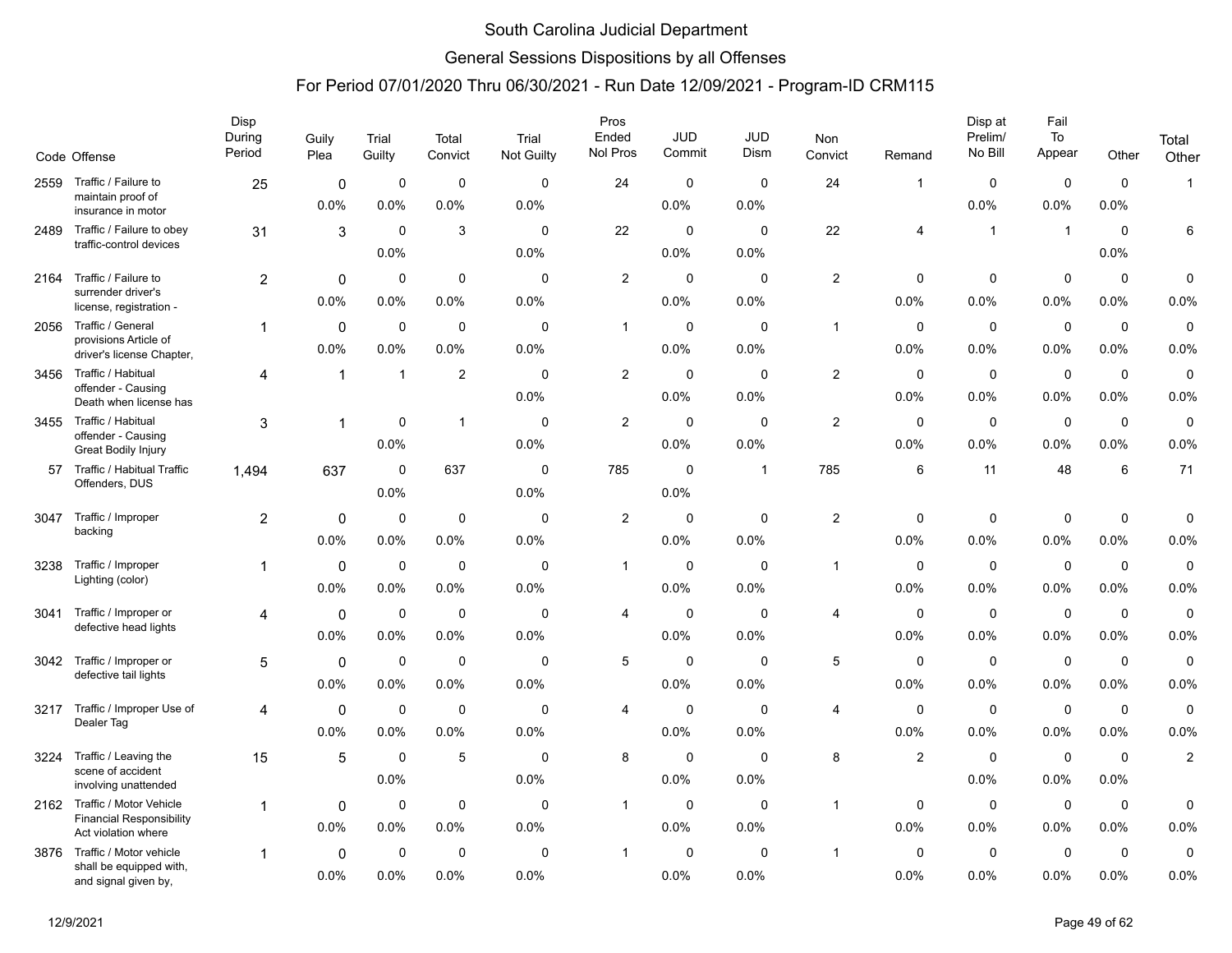### General Sessions Dispositions by all Offenses

|      |                                                        | Disp<br>During   | Guily          | Trial       | Total          | Trial       | Pros<br>Ended           | JUD         | <b>JUD</b>   | Non            |              | Disp at<br>Prelim/ | Fail<br>To     |             | Total        |
|------|--------------------------------------------------------|------------------|----------------|-------------|----------------|-------------|-------------------------|-------------|--------------|----------------|--------------|--------------------|----------------|-------------|--------------|
|      | Code Offense                                           | Period           | Plea           | Guilty      | Convict        | Not Guilty  | Nol Pros                | Commit      | Dism         | Convict        | Remand       | No Bill            | Appear         | Other       | Other        |
| 3228 | Traffic / No brake                                     | 1                | 0              | $\mathbf 0$ | $\mathbf 0$    | $\mathbf 0$ | $\mathbf{1}$            | $\mathbf 0$ | $\mathbf 0$  | $\overline{1}$ | $\mathbf 0$  | $\mathbf 0$        | $\mathbf 0$    | $\mathbf 0$ | $\pmb{0}$    |
|      | light(s)                                               |                  | 0.0%           | 0.0%        | 0.0%           | 0.0%        |                         | 0.0%        | 0.0%         |                | 0.0%         | 0.0%               | 0.0%           | 0.0%        | 0.0%         |
| 3227 | Traffic / No tag light                                 | 9                | 0              | $\mathbf 0$ | $\mathbf 0$    | $\Omega$    | 9                       | $\mathbf 0$ | $\mathbf{0}$ | 9              | $\Omega$     | $\mathbf 0$        | $\mathbf 0$    | $\mathbf 0$ | $\mathbf 0$  |
|      |                                                        |                  | 0.0%           | 0.0%        | 0.0%           | 0.0%        |                         | 0.0%        | 0.0%         |                | 0.0%         | 0.0%               | 0.0%           | 0.0%        | 0.0%         |
| 3234 | Traffic / Obstruction of                               | $\boldsymbol{2}$ | $\mathbf 0$    | 0           | $\pmb{0}$      | 0           | $\mathbf 1$             | $\mathbf 0$ | $\mathbf 0$  | $\overline{1}$ | $\mathbf 1$  | $\mathbf 0$        | $\mathbf 0$    | $\mathbf 0$ | $\mathbf{1}$ |
|      | windshield / no wipers                                 |                  | 0.0%           | 0.0%        | 0.0%           | 0.0%        |                         | $0.0\%$     | 0.0%         |                |              | 0.0%               | 0.0%           | 0.0%        |              |
| 3046 | Traffic / Operating<br>vehicle with improper           | 1                | $\mathbf 0$    | 0           | 0              | 0           | $\mathbf 1$             | $\mathbf 0$ | 0            | $\mathbf{1}$   | $\mathbf 0$  | $\mathbf 0$        | $\mathbf 0$    | 0           | 0            |
|      | braking equipment                                      |                  | 0.0%           | 0.0%        | 0.0%           | 0.0%        |                         | 0.0%        | 0.0%         |                | 0.0%         | 0.0%               | 0.0%           | 0.0%        | 0.0%         |
| 3803 | Traffic / Operation of a                               | 5                | $\overline{2}$ | $\mathbf 0$ | $\overline{2}$ | $\Omega$    | $\overline{2}$          | $\mathbf 0$ | $\mathbf{0}$ | $\overline{2}$ | $\mathbf{1}$ | $\mathbf 0$        | $\mathbf 0$    | $\mathbf 0$ | $\mathbf{1}$ |
|      | Vehicle without Ignition<br>Interlock Device, 1st      |                  |                | 0.0%        |                | 0.0%        |                         | $0.0\%$     | 0.0%         |                |              | 0.0%               | 0.0%           | 0.0%        |              |
| 3043 | Traffic / Passing                                      | 13               | 0              | 0           | $\mathbf 0$    | 0           | 12                      | $\mathbf 0$ | 0            | 12             | 0            | $\mathbf 0$        | $\overline{1}$ | 0           | $\mathbf{1}$ |
|      | Unlawfully                                             |                  | 0.0%           | 0.0%        | 0.0%           | 0.0%        |                         | 0.0%        | 0.0%         |                | 0.0%         | 0.0%               |                | 0.0%        |              |
| 3763 | Traffic / Pedestrians on                               | $\overline{c}$   | 0              | 0           | $\mathbf 0$    | 0           | $\overline{\mathbf{c}}$ | $\mathbf 0$ | $\mathbf 0$  | $\overline{2}$ | $\mathbf 0$  | $\mathbf 0$        | $\mathbf 0$    | 0           | 0            |
|      | highways                                               |                  | 0.0%           | 0.0%        | 0.0%           | 0.0%        |                         | $0.0\%$     | $0.0\%$      |                | 0.0%         | 0.0%               | $0.0\%$        | 0.0%        | 0.0%         |
| 3251 | Traffic / Possession of<br>more than one drivers       | 3                | $\mathbf 0$    | $\mathbf 0$ | $\mathbf 0$    | 0           | 3                       | $\mathbf 0$ | $\mathbf 0$  | 3              | $\mathbf 0$  | $\mathbf 0$        | $\mathbf 0$    | $\mathbf 0$ | $\pmb{0}$    |
|      | license                                                |                  | 0.0%           | 0.0%        | 0.0%           | 0.0%        |                         | 0.0%        | 0.0%         |                | 0.0%         | 0.0%               | 0.0%           | 0.0%        | 0.0%         |
| 3218 | Traffic / Right Turn on<br><b>Red Where Prohibited</b> | 1                | 0              | $\mathbf 0$ | $\mathbf 0$    | 0           | $\mathbf{1}$            | $\mathbf 0$ | $\mathbf 0$  | $\overline{1}$ | $\mathbf 0$  | $\mathbf 0$        | $\mathbf 0$    | $\mathbf 0$ | $\mathbf 0$  |
|      |                                                        |                  | 0.0%           | 0.0%        | 0.0%           | 0.0%        |                         | 0.0%        | 0.0%         |                | 0.0%         | 0.0%               | 0.0%           | 0.0%        | 0.0%         |
| 3917 | Traffic / Specialized<br>Vehicles Chapter              | 1                | 0              | $\mathbf 0$ | $\mathbf 0$    | 0           | $\mathbf 1$             | $\mathbf 0$ | $\mathbf 0$  | $\overline{1}$ | 0            | $\mathbf 0$        | $\mathbf 0$    | $\mathbf 0$ | 0            |
|      | (moped, golf cart, etc.)                               |                  | 0.0%           | 0.0%        | 0.0%           | 0.0%        |                         | $0.0\%$     | 0.0%         |                | $0.0\%$      | 0.0%               | 0.0%           | 0.0%        | 0.0%         |
| 3245 | Traffic / Stop required                                | 1                | $\mathbf 0$    | 0           | $\mathbf 0$    | 0           | $\mathbf{1}$            | 0           | $\mathbf 0$  | $\overline{1}$ | 0            | $\mathbf 0$        | $\mathbf 0$    | $\mathbf 0$ | 0            |
|      | before crossing<br>sidewalk violation                  |                  | 0.0%           | 0.0%        | 0.0%           | 0.0%        |                         | 0.0%        | 0.0%         |                | 0.0%         | 0.0%               | 0.0%           | 0.0%        | 0.0%         |
| 3242 | Traffic / Unattended                                   | 4                | $\mathbf 0$    | $\mathbf 0$ | $\mathbf 0$    | $\mathbf 0$ | 4                       | $\mathbf 0$ | $\mathbf 0$  | 4              | $\mathbf 0$  | $\mathbf 0$        | $\mathbf 0$    | $\mathbf 0$ | 0            |
|      | vehicle - engine running                               |                  | 0.0%           | 0.0%        | 0.0%           | 0.0%        |                         | 0.0%        | 0.0%         |                | 0.0%         | 0.0%               | 0.0%           | 0.0%        | 0.0%         |
| 3313 | Traffic / Uninsured<br>motor vehicle fee               | 13               | 1              | 0           | $\overline{1}$ | 0           | 12                      | 0           | 0            | 12             | 0            | 0                  | $\mathbf 0$    | 0           | $\mathbf 0$  |
|      | violation, 2nd offense                                 |                  |                | 0.0%        |                | 0.0%        |                         | $0.0\%$     | 0.0%         |                | 0.0%         | 0.0%               | 0.0%           | 0.0%        | 0.0%         |
| 3250 | Traffic / Unlawful U-turn                              | $\overline{2}$   | 0              | 0           | $\mathbf 0$    | $\mathbf 0$ | $\mathbf{1}$            | 0           | $\mathbf 0$  | $\mathbf{1}$   | $\mathbf 1$  | $\mathbf 0$        | $\mathbf 0$    | $\mathbf 0$ | $\mathbf{1}$ |
|      |                                                        |                  | 0.0%           | 0.0%        | 0.0%           | 0.0%        |                         | $0.0\%$     | 0.0%         |                |              | 0.0%               | 0.0%           | 0.0%        |              |
| 2058 | Traffic / Unlawful use of                              | 6                | 0              | $\mathbf 0$ | $\mathbf 0$    | 0           | 5                       | $\mathbf 0$ | $\Omega$     | 5              | $\Omega$     | $\mathbf 0$        | $\overline{1}$ | $\mathbf 0$ | $\mathbf{1}$ |
|      | license or fraudulent<br>application for license -     |                  | 0.0%           | 0.0%        | 0.0%           | 0.0%        |                         | 0.0%        | 0.0%         |                | 0.0%         | 0.0%               |                | 0.0%        |              |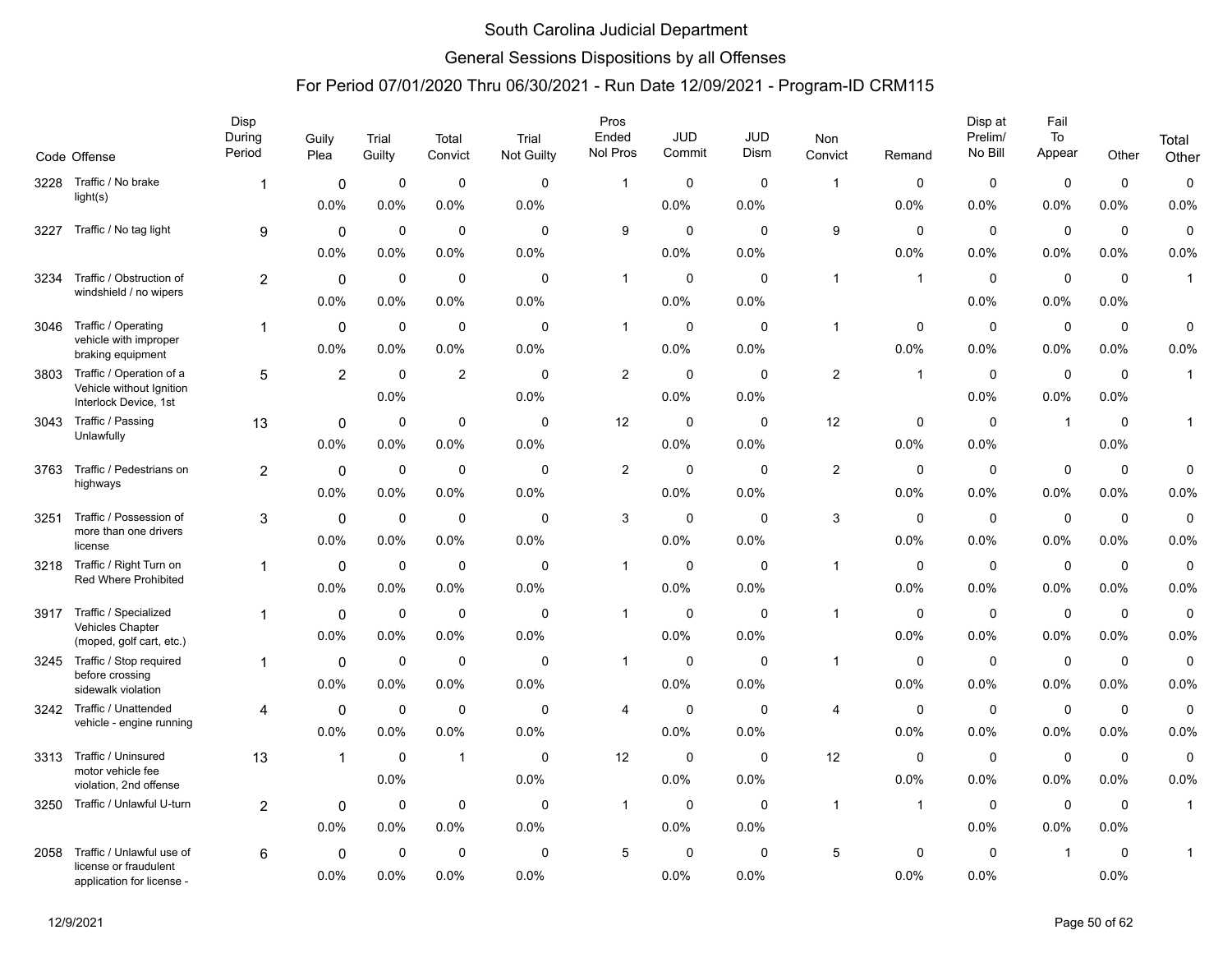### General Sessions Dispositions by all Offenses

|      |                                                                          | Disp<br>During | Guily               | Trial                  | Total                  | Trial               | Pros<br>Ended           | <b>JUD</b>             | <b>JUD</b>          | Non                     |                     | Disp at<br>Prelim/  | Fail<br>To             |                     | Total               |
|------|--------------------------------------------------------------------------|----------------|---------------------|------------------------|------------------------|---------------------|-------------------------|------------------------|---------------------|-------------------------|---------------------|---------------------|------------------------|---------------------|---------------------|
|      | Code Offense                                                             | Period         | Plea                | Guilty                 | Convict                | Not Guilty          | Nol Pros                | Commit                 | Dism                | Convict                 | Remand              | No Bill             | Appear                 | Other               | Other               |
| 2060 | Traffic / Use of<br>another's or altered<br>license or identification    | 3              | 1                   | 0<br>0.0%              | $\mathbf{1}$           | $\Omega$<br>0.0%    | $\overline{\mathbf{c}}$ | 0<br>0.0%              | $\Omega$<br>0.0%    | 2                       | $\Omega$<br>0.0%    | $\mathbf 0$<br>0.0% | $\mathbf 0$<br>0.0%    | $\mathbf 0$<br>0.0% | $\mathbf 0$<br>0.0% |
| 3241 | Traffic / Violation of<br>classified drivers license                     | 3              | 0<br>0.0%           | $\mathbf 0$<br>0.0%    | $\mathbf 0$<br>0.0%    | $\mathbf 0$<br>0.0% | $\overline{2}$          | $\mathbf 0$<br>$0.0\%$ | $\mathbf 0$<br>0.0% | $\overline{c}$          | $\mathbf{1}$        | $\mathbf 0$<br>0.0% | $\mathbf 0$<br>0.0%    | $\mathbf 0$<br>0.0% | $\mathbf{1}$        |
| 3220 | Traffic / Violation of<br>Minimum Speed Law                              | $\mathbf{1}$   | 0<br>0.0%           | 0<br>0.0%              | $\mathbf 0$<br>0.0%    | 0<br>0.0%           | $\mathbf{1}$            | 0<br>0.0%              | 0<br>0.0%           | $\overline{1}$          | 0<br>0.0%           | $\mathbf 0$<br>0.0% | $\mathbf 0$<br>0.0%    | 0<br>0.0%           | 0<br>0.0%           |
| 3048 | Traffic/ allow<br>unathorized person to<br>drive                         | 1              | 0<br>0.0%           | $\mathbf 0$<br>0.0%    | $\mathbf 0$<br>0.0%    | $\mathbf 0$<br>0.0% | 1                       | $\mathbf 0$<br>$0.0\%$ | $\mathbf 0$<br>0.0% | $\overline{\mathbf{1}}$ | $\mathbf 0$<br>0.0% | $\mathbf 0$<br>0.0% | $\mathbf 0$<br>0.0%    | $\mathbf 0$<br>0.0% | $\pmb{0}$<br>0.0%   |
| 3314 | Traffic/ Uninsured motor<br>vehicle fee violation, 3rd<br>and subsequent | 5              | $\overline{2}$      | $\mathbf 0$<br>0.0%    | 2                      | $\mathbf 0$<br>0.0% | $\overline{2}$          | 0<br>0.0%              | $\mathbf 0$<br>0.0% | 2                       | $\mathbf{1}$        | $\mathbf 0$<br>0.0% | 0<br>0.0%              | $\mathbf 0$<br>0.0% | $\mathbf{1}$        |
| 2150 | Traffic/Abandon veh on<br>public/priv prop                               | 1              | 0<br>0.0%           | $\mathbf 0$<br>$0.0\%$ | $\mathbf 0$<br>0.0%    | $\mathbf 0$<br>0.0% | 1                       | $\mathbf 0$<br>0.0%    | $\mathbf 0$<br>0.0% | -1                      | 0<br>0.0%           | $\mathbf 0$<br>0.0% | $\mathbf 0$<br>0.0%    | $\mathbf 0$<br>0.0% | 0<br>0.0%           |
| 2111 | Traffic/Bicyclists, play<br>veh, art viol                                | 2              | 0<br>0.0%           | 0<br>$0.0\%$           | $\mathbf 0$<br>$0.0\%$ | $\mathbf 0$<br>0.0% | $\overline{2}$          | 0<br>0.0%              | $\mathbf 0$<br>0.0% | $\overline{2}$          | 0<br>0.0%           | 0<br>$0.0\%$        | $\mathbf 0$<br>$0.0\%$ | 0<br>0.0%           | $\mathbf 0$<br>0.0% |
| 2446 | Traffic/Blocking<br>business or residence                                | $\overline{2}$ | $\Omega$<br>0.0%    | $\mathbf 0$<br>0.0%    | $\mathbf 0$<br>0.0%    | $\Omega$<br>0.0%    | $\overline{c}$          | $\mathbf 0$<br>0.0%    | $\mathbf 0$<br>0.0% | $\overline{c}$          | 0<br>0.0%           | $\mathbf 0$<br>0.0% | $\mathbf 0$<br>0.0%    | $\mathbf 0$<br>0.0% | 0<br>0.0%           |
| 2064 | Traffic/Com veh w/o<br>lic, DUI-2nd off                                  | $\overline{c}$ | $\mathbf{1}$        | 0<br>0.0%              | $\overline{1}$         | $\mathbf 0$<br>0.0% | $\mathbf{1}$            | 0<br>$0.0\%$           | $\mathbf 0$<br>0.0% | $\overline{1}$          | 0<br>0.0%           | 0<br>$0.0\%$        | $\mathbf 0$<br>0.0%    | $\mathbf 0$<br>0.0% | $\mathbf 0$<br>0.0% |
| 2089 | Traffic/Conceal veh<br>w/removed serial #                                | 1              | 0<br>0.0%           | 0<br>$0.0\%$           | $\mathbf 0$<br>0.0%    | 0<br>0.0%           | 1                       | $\mathbf 0$<br>$0.0\%$ | 0<br>0.0%           | $\overline{\mathbf{1}}$ | 0<br>0.0%           | $\mathbf 0$<br>0.0% | $\mathbf 0$<br>0.0%    | $\mathbf 0$<br>0.0% | 0<br>0.0%           |
| 2487 | Traffic/Deface lic. plate<br>w/int to defr                               | 5              | 0<br>0.0%           | $\mathbf 0$<br>0.0%    | 0<br>0.0%              | $\mathbf 0$<br>0.0% | 4                       | 0<br>$0.0\%$           | $\mathbf 0$<br>0.0% | 4                       | $\mathbf{1}$        | $\mathbf 0$<br>0.0% | $\mathbf 0$<br>0.0%    | $\mathbf 0$<br>0.0% | $\mathbf{1}$        |
| 2516 | Traffic/Disregarding<br>yield sign                                       | 1              | 0<br>0.0%           | $\mathbf 0$<br>0.0%    | $\mathbf 0$<br>0.0%    | $\mathbf 0$<br>0.0% | -1                      | 0<br>0.0%              | $\mathbf 0$<br>0.0% | -1                      | 0<br>0.0%           | $\mathbf 0$<br>0.0% | $\mathbf 0$<br>0.0%    | 0<br>0.0%           | 0<br>0.0%           |
| 2509 | Traffic/Drive w/o license<br>in possession                               | 17             | $\mathbf{1}$        | 0<br>0.0%              | $\mathbf 1$            | 0<br>0.0%           | 15                      | 0<br>$0.0\%$           | 0<br>0.0%           | 15                      | 1                   | 0<br>$0.0\%$        | 0<br>0.0%              | 0<br>0.0%           | $\mathbf{1}$        |
| 2053 | Traffic/Drive while<br>suspended/not licensed                            | 1              | 0<br>0.0%           | $\mathbf 0$<br>0.0%    | $\mathbf 0$<br>0.0%    | $\Omega$<br>0.0%    | 1                       | $\mathbf 0$<br>$0.0\%$ | $\mathbf 0$<br>0.0% | -1                      | 0<br>0.0%           | $\mathbf 0$<br>0.0% | $\mathbf 0$<br>0.0%    | $\mathbf 0$<br>0.0% | 0<br>0.0%           |
| 2519 | Traffic/Driving too fast<br>for conditions                               | 33             | $\mathbf 0$<br>0.0% | $\mathbf 0$<br>0.0%    | $\mathbf 0$<br>0.0%    | 0<br>0.0%           | 27                      | 0<br>0.0%              | $\mathbf 0$<br>0.0% | 27                      | 6                   | $\mathbf 0$<br>0.0% | $\mathbf 0$<br>0.0%    | $\mathbf 0$<br>0.0% | 6                   |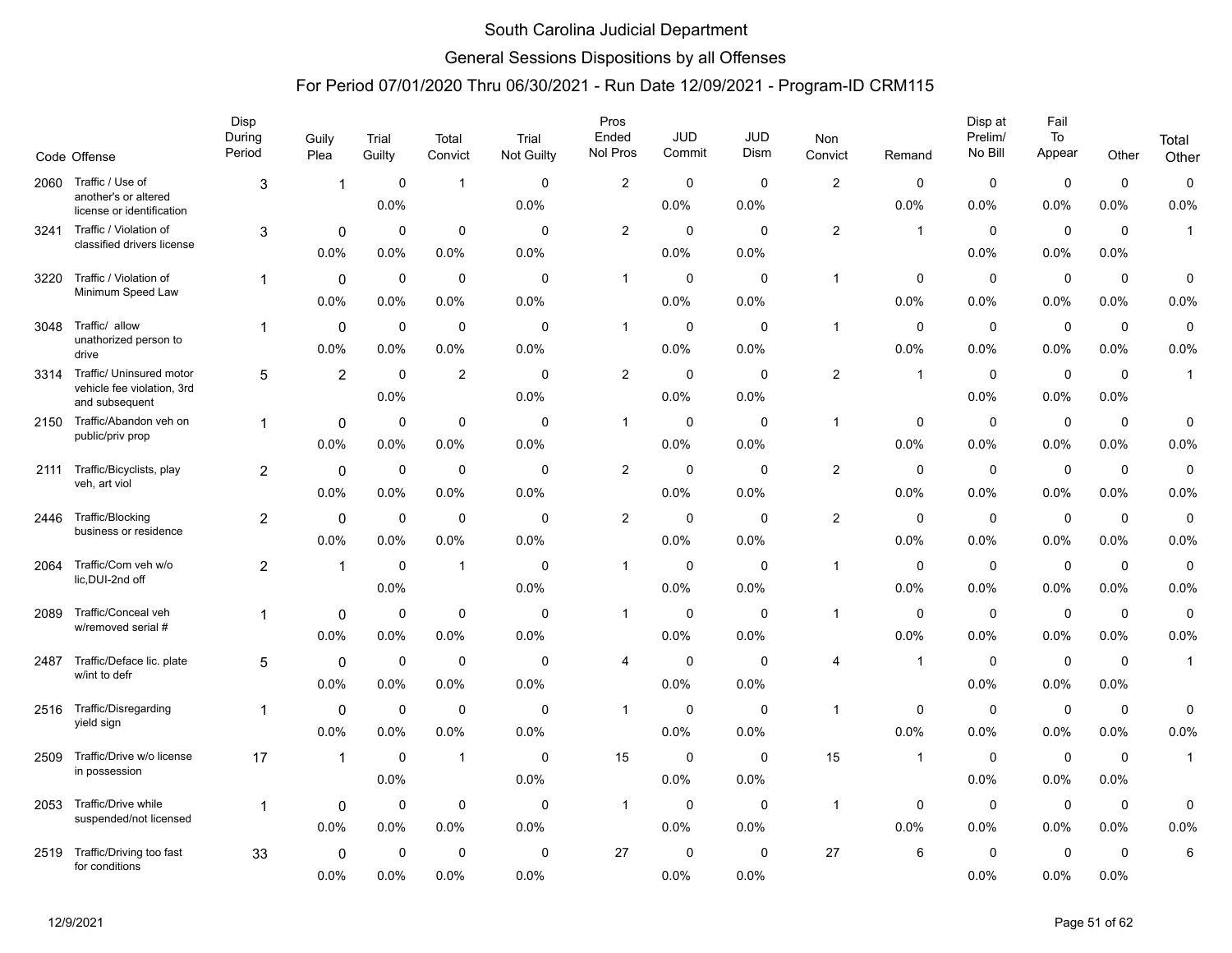### General Sessions Dispositions by all Offenses

|      | Code Offense                             | Disp<br>During<br>Period | Guily<br>Plea | Trial<br>Guilty | Total<br>Convict | Trial<br><b>Not Guilty</b> | Pros<br>Ended<br>Nol Pros | <b>JUD</b><br>Commit | <b>JUD</b><br><b>Dism</b> | Non<br>Convict | Remand         | Disp at<br>Prelim/<br>No Bill | Fail<br>To<br>Appear | Other       | Total<br>Other          |
|------|------------------------------------------|--------------------------|---------------|-----------------|------------------|----------------------------|---------------------------|----------------------|---------------------------|----------------|----------------|-------------------------------|----------------------|-------------|-------------------------|
| 701  | Traffic/Driving w/out<br>license-1st off | 113                      | 12            | 0               | 12               | 0                          | 93                        | $\mathbf 0$          | $\mathbf 0$               | 93             | 5              | $\mathbf 0$                   | 3                    | $\mathbf 0$ | 8                       |
|      |                                          |                          |               | 0.0%            |                  | 0.0%                       |                           | 0.0%                 | 0.0%                      |                |                | 0.0%                          |                      | 0.0%        |                         |
| 93   | Traffic/Driving w/out                    | 22                       | 1             | $\mathbf 0$     | $\mathbf{1}$     | $\mathbf 0$                | 20                        | $\mathbf 0$          | $\mathbf 0$               | 20             | $\mathbf 0$    | $\mathbf 0$                   | $\overline{1}$       | $\mathbf 0$ | $\mathbf{1}$            |
|      | license-2nd off                          |                          |               | 0.0%            |                  | 0.0%                       |                           | $0.0\%$              | 0.0%                      |                | $0.0\%$        | $0.0\%$                       |                      | 0.0%        |                         |
| 94   | Traffic/Driving w/out                    | 15                       | 4             | $\mathbf 0$     | $\overline{4}$   | $\mathbf 0$                | 9                         | 0                    | 0                         | 9              | $\overline{2}$ | 0                             | 0                    | $\mathbf 0$ | $\overline{\mathbf{c}}$ |
|      | license-3rd/subs                         |                          |               | 0.0%            |                  | 0.0%                       |                           | $0.0\%$              | 0.0%                      |                |                | 0.0%                          | 0.0%                 | 0.0%        |                         |
| 2192 | Traffic/Fail to                          | 9                        | 0             | $\mathbf 0$     | $\mathbf 0$      | $\Omega$                   | 9                         | $\mathbf 0$          | $\mathbf 0$               | 9              | $\mathbf 0$    | $\mathbf 0$                   | $\mathbf 0$          | $\mathbf 0$ | 0                       |
|      | appear, required by<br>ticket            |                          | 0.0%          | 0.0%            | 0.0%             | 0.0%                       |                           | 0.0%                 | 0.0%                      |                | 0.0%           | 0.0%                          | 0.0%                 | 0.0%        | 0.0%                    |
| 2471 | Traffic/Fail to apply for                | $\overline{c}$           | 0             | $\mathbf 0$     | $\mathbf 0$      | $\mathbf 0$                | $\overline{2}$            | $\mathbf 0$          | $\mathbf 0$               | $\overline{2}$ | $\mathbf 0$    | $\mathbf 0$                   | $\mathbf 0$          | $\mathbf 0$ | 0                       |
|      | registration card                        |                          | 0.0%          | 0.0%            | 0.0%             | 0.0%                       |                           | $0.0\%$              | 0.0%                      |                | 0.0%           | 0.0%                          | 0.0%                 | 0.0%        | 0.0%                    |
| 2488 | Traffic/Fail to comply                   | 5                        | $\mathbf{1}$  | 0               | $\mathbf{1}$     | $\mathbf 0$                | 4                         | $\mathbf 0$          | $\mathbf 0$               | 4              | 0              | $\mathbf 0$                   | $\mathbf 0$          | $\mathbf 0$ | $\mathbf 0$             |
|      | with direction                           |                          |               | 0.0%            |                  | 0.0%                       |                           | 0.0%                 | 0.0%                      |                | 0.0%           | $0.0\%$                       | 0.0%                 | 0.0%        | 0.0%                    |
| 2099 | Traffic/Fail to give info &              | 12                       | 2             | $\Omega$        | 2                | $\Omega$                   | 6                         | 0                    | $\Omega$                  | 6              | $\overline{c}$ | 0                             | 2                    | $\mathbf 0$ | 4                       |
|      | render aid                               |                          |               | 0.0%            |                  | 0.0%                       |                           | 0.0%                 | 0.0%                      |                |                | 0.0%                          |                      | 0.0%        |                         |
| 2049 | Traffic/Fail to return                   | 10                       | $\Omega$      | $\mathbf 0$     | $\mathbf 0$      | $\Omega$                   | 9                         | $\mathbf 0$          | $\mathbf 0$               | 9              | $\mathbf{1}$   | $\mathbf 0$                   | $\mathbf 0$          | $\mathbf 0$ | $\mathbf{1}$            |
|      | driver's susp lic                        |                          | 0.0%          | 0.0%            | 0.0%             | 0.0%                       |                           | 0.0%                 | 0.0%                      |                |                | 0.0%                          | 0.0%                 | 0.0%        |                         |
| 2166 | Traffic/Fail to rtrn                     | 13                       | 0             | $\mathbf 0$     | $\mathbf 0$      | $\mathbf 0$                | 13                        | $\mathbf 0$          | $\mathbf 0$               | 13             | $\mathbf 0$    | $\mathbf 0$                   | $\mathbf 0$          | $\mathbf 0$ | 0                       |
|      | plate-loss/insur-1st off                 |                          | 0.0%          | 0.0%            | 0.0%             | 0.0%                       |                           | 0.0%                 | 0.0%                      |                | 0.0%           | 0.0%                          | 0.0%                 | 0.0%        | 0.0%                    |
| 2076 | Traffic/Fail to sign                     | 2                        | $\mathbf 0$   | 0               | $\mathbf 0$      | 0                          | $\overline{2}$            | 0                    | 0                         | $\overline{c}$ | 0              | 0                             | 0                    | $\mathbf 0$ | $\mathbf 0$             |
|      | registration card                        |                          | 0.0%          | 0.0%            | 0.0%             | 0.0%                       |                           | 0.0%                 | 0.0%                      |                | 0.0%           | $0.0\%$                       | 0.0%                 | 0.0%        | 0.0%                    |
| 65   | Traffic/Fail to stop for                 | 2,148                    | 1,155         | $\Omega$        | 1,155            | $\mathbf{1}$               | 881                       | $\mathbf 0$          | 3                         | 882            | 3              | 19                            | 83                   | 3           | 108                     |
|      | blue lht, 1st off                        |                          |               | 0.0%            |                  |                            |                           | 0.0%                 |                           |                |                |                               |                      |             |                         |
| 2398 | Traffic/Fail to stop-blue                | 2                        | 1             | $\overline{1}$  | $\overline{2}$   | 0                          | 0                         | 0                    | 0                         | 0              | 0              | $\mathbf 0$                   | $\mathbf 0$          | 0           | 0                       |
|      | light, death                             |                          |               |                 |                  | 0.0%                       | 0.0%                      | 0.0%                 | 0.0%                      | 0.0%           | 0.0%           | 0.0%                          | 0.0%                 | 0.0%        | 0.0%                    |
| 2397 | Traffic/Fail to stop-blue                | 15                       | 4             | 0               | $\overline{4}$   | $\mathbf 0$                | 11                        | 0                    | 0                         | 11             | 0              | 0                             | $\mathbf 0$          | $\mathbf 0$ | $\mathbf 0$             |
|      | light, injury                            |                          |               | 0.0%            |                  | 0.0%                       |                           | $0.0\%$              | 0.0%                      |                | 0.0%           | 0.0%                          | 0.0%                 | 0.0%        | 0.0%                    |
| 2050 | Traffic/Fail to surrend                  | $\mathbf{1}$             | 0             | $\mathbf 0$     | $\mathbf 0$      | $\mathbf 0$                | $\mathbf{1}$              | $\mathbf 0$          | $\mathbf 0$               | $\overline{1}$ | $\mathbf 0$    | $\mathbf 0$                   | $\mathbf 0$          | $\mathbf 0$ | 0                       |
|      | license aft convict                      |                          | 0.0%          | 0.0%            | 0.0%             | 0.0%                       |                           | $0.0\%$              | 0.0%                      |                | 0.0%           | $0.0\%$                       | 0.0%                 | 0.0%        | 0.0%                    |
| 2138 | Traffic/Fail to use                      | 3                        | 0             | $\mathbf 0$     | $\mathbf 0$      | $\mathbf 0$                | 3                         | $\mathbf 0$          | $\mathbf 0$               | 3              | 0              | $\mathbf 0$                   | $\mathbf 0$          | $\mathbf 0$ | 0                       |
|      | headlight-required                       |                          | 0.0%          | 0.0%            | 0.0%             | 0.0%                       |                           | 0.0%                 | 0.0%                      |                | 0.0%           | 0.0%                          | 0.0%                 | 0.0%        | 0.0%                    |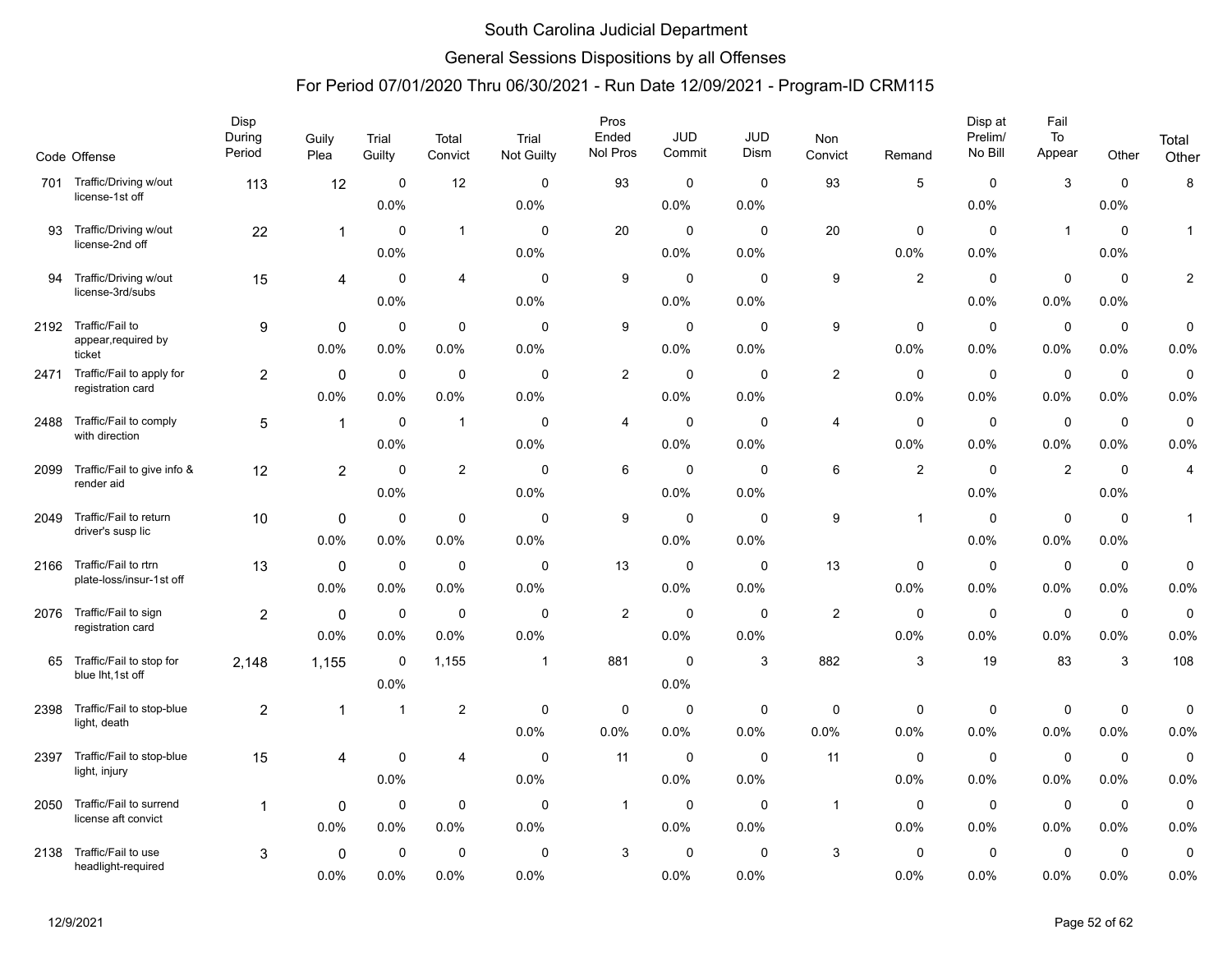### General Sessions Dispositions by all Offenses

|      | Code Offense                                        | Disp<br>During<br>Period | Guily<br>Plea | Trial<br>Guilty | Total<br>Convict | Trial<br>Not Guilty | Pros<br>Ended<br>Nol Pros | <b>JUD</b><br>Commit | <b>JUD</b><br>Dism | Non<br>Convict | Remand       | Disp at<br>Prelim/<br>No Bill | Fail<br>To<br>Appear | Other        | Total<br>Other |
|------|-----------------------------------------------------|--------------------------|---------------|-----------------|------------------|---------------------|---------------------------|----------------------|--------------------|----------------|--------------|-------------------------------|----------------------|--------------|----------------|
| 2571 | Traffic/Fail to yield on                            | 7                        | 0             | 0               | $\mathbf 0$      | 0                   | $\overline{7}$            | $\mathbf 0$          | $\mathbf 0$        | $\overline{7}$ | $\mathbf 0$  | 0                             | 0                    | 0            | $\mathbf 0$    |
|      | left turn                                           |                          | 0.0%          | 0.0%            | 0.0%             | 0.0%                |                           | 0.0%                 | 0.0%               |                | 0.0%         | 0.0%                          | 0.0%                 | 0.0%         | 0.0%           |
| 2396 | Traffic/Fail-stop-blue                              | 200                      | 109           | $\mathbf{1}$    | 110              | 0                   | 81                        | $\mathbf 0$          | 0                  | 81             | $\mathbf 0$  | $\overline{7}$                | $\overline{2}$       | $\mathbf 0$  | 9              |
|      | lght, no inj-2nd/sub                                |                          |               |                 |                  | 0.0%                |                           | 0.0%                 | 0.0%               |                | 0.0%         |                               |                      | 0.0%         |                |
| 2425 | Traffic/Fail-stop/school                            | $\mathbf{1}$             | $\mathbf 0$   | 0               | $\mathbf 0$      | 0                   | $\mathbf{1}$              | 0                    | $\mathbf 0$        | $\mathbf{1}$   | $\mathbf 0$  | $\mathbf 0$                   | $\mathbf 0$          | $\mathbf 0$  | $\mathbf 0$    |
|      | bus w/injury                                        |                          | 0.0%          | 0.0%            | 0.0%             | 0.0%                |                           | 0.0%                 | 0.0%               |                | 0.0%         | 0.0%                          | 0.0%                 | 0.0%         | 0.0%           |
| 2513 | Traffic/Failure to yield                            | 5                        | $\mathbf 0$   | $\mathbf 0$     | $\mathbf 0$      | 0                   | 4                         | 0                    | 0                  | 4              | $\mathbf{1}$ | $\mathbf 0$                   | $\mathbf 0$          | $\mathbf 0$  | $\mathbf{1}$   |
|      | right-of-way                                        |                          | 0.0%          | 0.0%            | 0.0%             | 0.0%                |                           | 0.0%                 | 0.0%               |                |              | 0.0%                          | 0.0%                 | 0.0%         |                |
| 2510 | Traffic/Following vehicle                           | 4                        | 0             | $\mathbf 0$     | $\mathbf 0$      | 0                   | 3                         | $\mathbf 0$          | $\mathbf 0$        | 3              | $\mathbf 0$  | $\mathbf 0$                   | $\overline{1}$       | $\mathbf 0$  | $\mathbf{1}$   |
|      | too closely                                         |                          | 0.0%          | 0.0%            | 0.0%             | 0.0%                |                           | 0.0%                 | 0.0%               |                | 0.0%         | 0.0%                          |                      | 0.0%         |                |
| 2464 | Traffic/Hit & run, att veh,                         | 720                      | 337           | 0               | 337              | 0                   | 328                       | 0                    | 0                  | 328            | 18           | 6                             | 30                   | $\mathbf{1}$ | 55             |
|      | prop damage                                         |                          |               | 0.0%            |                  | 0.0%                |                           | 0.0%                 | 0.0%               |                |              |                               |                      |              |                |
| 2463 | Traffic/Hit & run,<br>w/death                       | 24                       | 16            | $\mathbf{1}$    | 17               | $\overline{1}$      | 6                         | $\mathbf 0$          | $\mathbf 0$        | $\overline{7}$ | $\mathbf 0$  | 0                             | $\mathbf 0$          | $\mathbf 0$  | $\pmb{0}$      |
|      |                                                     |                          |               |                 |                  |                     |                           | 0.0%                 | 0.0%               |                | 0.0%         | 0.0%                          | 0.0%                 | 0.0%         | 0.0%           |
| 2462 | Traffic/Hit & run, w/great<br>injury                | 42                       | 20            | 0               | 20               | 0                   | 20                        | 0                    | $\mathbf 0$        | 20             | $\mathbf 0$  | $\mathbf 0$                   | $\overline{2}$       | $\mathbf 0$  | $\sqrt{2}$     |
|      |                                                     |                          |               | 0.0%            |                  | 0.0%                |                           | 0.0%                 | 0.0%               |                | 0.0%         | 0.0%                          |                      | 0.0%         |                |
| 2461 | Traffic/Hit & run,<br>w/minor injury                | 213                      | 90            | $\mathbf 0$     | 90               | $\mathbf 1$         | 112                       | $\pmb{0}$            | $\mathbf 0$        | 113            | 3            | $\mathbf{1}$                  | 6                    | $\mathbf 0$  | 10             |
|      |                                                     |                          |               | 0.0%            |                  |                     |                           | 0.0%                 | 0.0%               |                |              |                               |                      | 0.0%         |                |
| 2554 | Traffic/Improper start of<br>vehicle                | 1                        | 0             | 0               | $\mathbf 0$      | 0                   | $\mathbf 0$               | $\mathbf 0$          | $\mathbf 0$        | $\mathbf 0$    | $\mathbf{1}$ | 0                             | $\mathbf 0$          | $\mathbf 0$  | $\mathbf{1}$   |
|      |                                                     |                          | 0.0%          | 0.0%            | 0.0%             | 0.0%                | 0.0%                      | 0.0%                 | 0.0%               | 0.0%           |              | 0.0%                          | 0.0%                 | 0.0%         |                |
| 2486 | Traffic/License plate<br>other issued               | 80                       | $\mathbf 0$   | $\mathbf 0$     | $\mathbf 0$      | 0                   | 73                        | $\mathbf 0$          | $\Omega$           | 73             | 5            | $\mathbf 0$                   | $\mathbf{2}$         | $\mathbf 0$  | $\overline{7}$ |
|      |                                                     |                          | 0.0%          | 0.0%            | 0.0%             | 0.0%                |                           | 0.0%                 | 0.0%               |                |              | 0.0%                          |                      | 0.0%         |                |
| 2061 | <b>Traffic/Moped licensing</b><br>violation-1st off | 6                        | $\mathbf 0$   | $\mathbf 0$     | $\mathbf 0$      | 0                   | 6                         | 0                    | $\mathbf 0$        | 6              | $\mathbf 0$  | 0                             | $\mathbf 0$          | $\mathbf 0$  | $\mathbf 0$    |
|      |                                                     |                          | 0.0%          | 0.0%            | 0.0%             | 0.0%                |                           | 0.0%                 | 0.0%               |                | 0.0%         | 0.0%                          | 0.0%                 | 0.0%         | 0.0%           |
| 2993 | Traffic/Nonregistered<br>vehicle, failure to        | 8                        | $\mathbf 0$   | 0               | $\mathbf 0$      | 0                   | $\overline{7}$            | 0                    | 0                  | $\overline{7}$ | $\mathbf{1}$ | $\mathbf 0$                   | $\mathbf 0$          | $\mathbf 0$  | $\mathbf{1}$   |
|      | register or false                                   |                          | 0.0%          | 0.0%            | 0.0%             | $0.0\%$             |                           | 0.0%                 | 0.0%               |                |              | 0.0%                          | $0.0\%$              | 0.0%         |                |
|      | 2073 Traffic/Oper veh<br>w/delinquent reg/license   | 19                       | $\mathbf 0$   | 0               | $\mathbf 0$      | 0                   | 19                        | 0                    | $\mathbf 0$        | 19             | 0            | $\mathbf 0$                   | $\mathbf 0$          | 0            | $\mathbf 0$    |
|      |                                                     |                          | 0.0%          | 0.0%            | 0.0%             | $0.0\%$             |                           | 0.0%                 | 0.0%               |                | 0.0%         | $0.0\%$                       | 0.0%                 | 0.0%         | 0.0%           |
| 2579 | Traffic/Operate unsafe<br>vehicle                   | $\overline{7}$           | 0             | 0               | $\mathbf 0$      | 0                   | 6                         | $\Omega$             | 0                  | 6              | $\mathbf 1$  | 0                             | 0                    | $\mathbf 0$  | $\mathbf{1}$   |
|      |                                                     |                          | 0.0%          | 0.0%            | 0.0%             | 0.0%                |                           | 0.0%                 | 0.0%               |                |              | 0.0%                          | 0.0%                 | 0.0%         |                |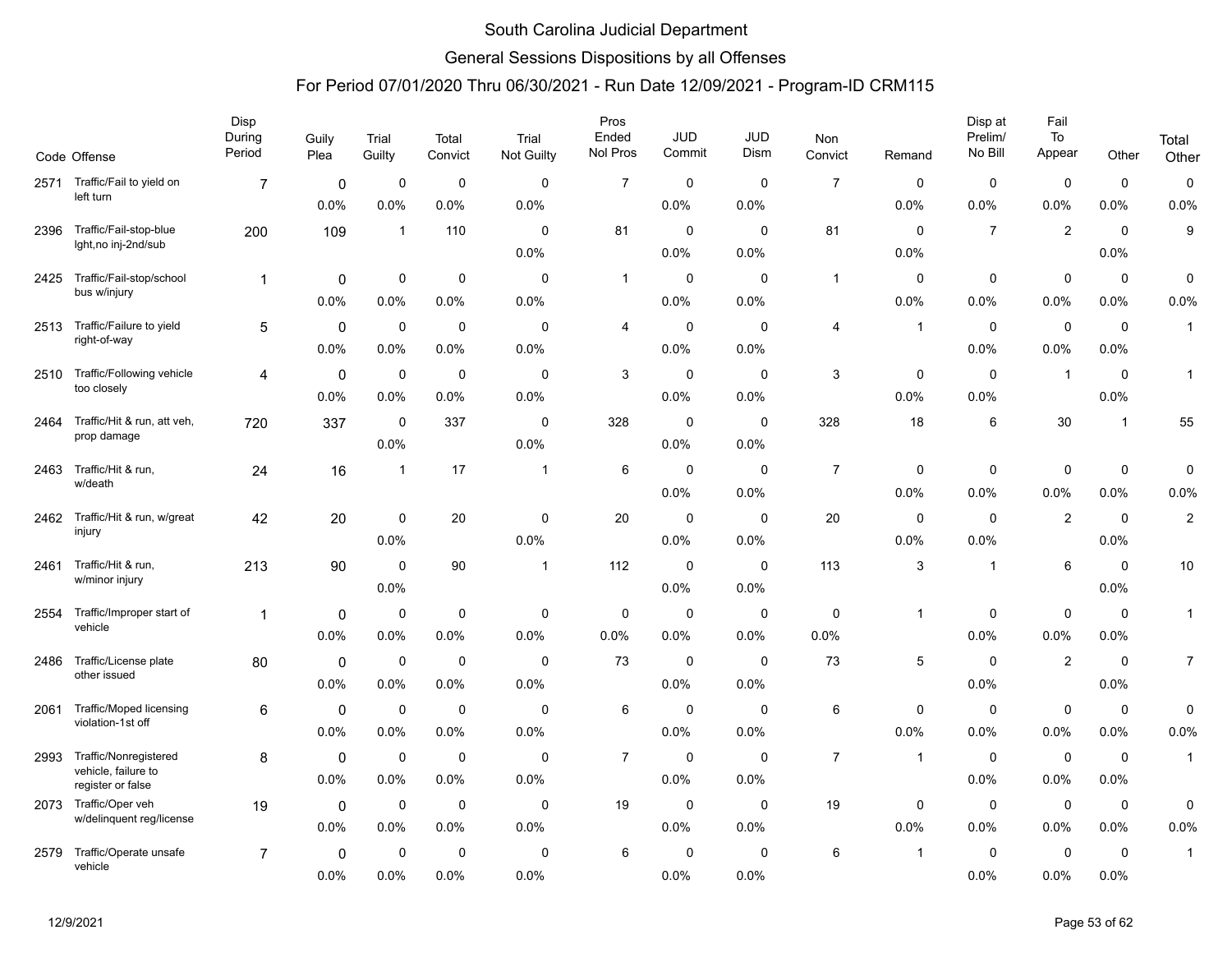### General Sessions Dispositions by all Offenses

|      | Code Offense                                   | Disp<br>During<br>Period | Guily<br>Plea | Trial<br>Guilty | Total<br>Convict | Trial<br><b>Not Guilty</b> | Pros<br>Ended<br>Nol Pros | <b>JUD</b><br>Commit | <b>JUD</b><br>Dism | Non<br>Convict | Remand         | Disp at<br>Prelim/<br>No Bill | Fail<br>To<br>Appear | Other       | Total<br>Other          |
|------|------------------------------------------------|--------------------------|---------------|-----------------|------------------|----------------------------|---------------------------|----------------------|--------------------|----------------|----------------|-------------------------------|----------------------|-------------|-------------------------|
| 2047 | Traffic/Operate veh in                         | $\overline{2}$           | 0             | 0               | $\mathbf 0$      | 0                          | $\boldsymbol{2}$          | 0                    | 0                  | 2              | $\mathbf 0$    | 0                             | 0                    | 0           | 0                       |
|      | vio-restrict lic                               |                          | 0.0%          | 0.0%            | 0.0%             | 0.0%                       |                           | 0.0%                 | 0.0%               |                | 0.0%           | 0.0%                          | 0.0%                 | 0.0%        | 0.0%                    |
| 2485 | Traffic/Operate veh w/o                        | 104                      | 3             | $\mathbf 0$     | 3                | 0                          | 87                        | $\mathbf 0$          | $\mathbf{1}$       | 87             | 11             | $\mathbf 0$                   | $\overline{2}$       | $\mathbf 0$ | 13                      |
|      | reg/license                                    |                          |               | 0.0%            |                  | $0.0\%$                    |                           | 0.0%                 |                    |                |                | 0.0%                          |                      | 0.0%        |                         |
| 2075 | Traffic/Operate vehicle                        | 22                       | $\mathbf 0$   | 0               | $\mathbf 0$      | 0                          | 19                        | 0                    | 0                  | 19             | $\overline{2}$ | $\mathbf 0$                   | $\overline{1}$       | $\mathbf 0$ | 3                       |
|      | w/miss lic plate                               |                          | 0.0%          | 0.0%            | 0.0%             | 0.0%                       |                           | 0.0%                 | 0.0%               |                |                | 0.0%                          |                      | 0.0%        |                         |
| 2512 | Traffic/Operation of                           | 13                       | $\mathbf 0$   | $\mathbf 0$     | $\overline{0}$   | 0                          | 13                        | $\mathbf 0$          | $\mathbf 0$        | 13             | $\mathbf 0$    | $\mathbf 0$                   | $\mathbf 0$          | $\mathbf 0$ | 0                       |
|      | unsafe vehicle                                 |                          | 0.0%          | 0.0%            | 0.0%             | $0.0\%$                    |                           | 0.0%                 | 0.0%               |                | 0.0%           | 0.0%                          | 0.0%                 | 0.0%        | 0.0%                    |
| 2108 | Traffic/Pedest on                              | 4                        | 0             | $\mathbf 0$     | 0                | 0                          | 4                         | 0                    | $\Omega$           | 4              | $\mathbf 0$    | $\mathbf 0$                   | $\mathbf 0$          | $\mathbf 0$ | 0                       |
|      | cntrlled access hi-way                         |                          | 0.0%          | 0.0%            | 0.0%             | 0.0%                       |                           | 0.0%                 | 0.0%               |                | 0.0%           | 0.0%                          | 0.0%                 | 0.0%        | 0.0%                    |
| 130  | Traffic/Racing on public                       | 23                       | 4             | 0               | 4                | 0                          | 17                        | 0                    | 0                  | 17             | $\overline{2}$ | 0                             | $\mathbf 0$          | 0           | $\boldsymbol{2}$        |
|      | road                                           |                          |               | 0.0%            |                  | 0.0%                       |                           | 0.0%                 | 0.0%               |                |                | 0.0%                          | 0.0%                 | 0.0%        |                         |
| 657  | <b>Traffic/Reckless Driving</b>                | 259                      | 111           | 0               | 111              | 0                          | 140                       | $\mathbf 0$          | 0                  | 140            | 3              | -1                            | 4                    | 0           | 8                       |
|      |                                                |                          |               | 0.0%            |                  | $0.0\%$                    |                           | 0.0%                 | 0.0%               |                |                |                               |                      | 0.0%        |                         |
| 2077 | Traffic/Registration                           | $\mathbf{1}$             | $\pmb{0}$     | 0               | $\mathbf 0$      | 0                          | $\mathbf{1}$              | $\mathbf 0$          | $\mathbf 0$        | $\mathbf{1}$   | $\mathbf 0$    | 0                             | 0                    | 0           | 0                       |
|      | card, etc-alteration                           |                          | 0.0%          | 0.0%            | 0.0%             | $0.0\%$                    |                           | 0.0%                 | 0.0%               |                | 0.0%           | 0.0%                          | 0.0%                 | 0.0%        | 0.0%                    |
| 2886 | Traffic/Seatbelt viol.                         | 30                       | $\pmb{0}$     | 0               | $\mathbf 0$      | 0                          | 28                        | $\mathbf 0$          | $\mathbf 0$        | 28             | -1             | $\mathbf 0$                   | $\overline{1}$       | 0           | $\boldsymbol{2}$        |
|      |                                                |                          | 0.0%          | 0.0%            | 0.0%             | 0.0%                       |                           | 0.0%                 | 0.0%               |                |                | 0.0%                          |                      | 0.0%        |                         |
| 2103 | Traffic/Speeding, > 25<br>mph over limit       | 22                       | 3             | $\mathbf 0$     | 3                | 0                          | 15                        | 0                    | $\mathbf 0$        | 15             | 4              | $\mathbf 0$                   | $\mathbf 0$          | 0           | 4                       |
|      |                                                |                          |               | 0.0%            |                  | 0.0%                       |                           | 0.0%                 | 0.0%               |                |                | $0.0\%$                       | $0.0\%$              | 0.0%        |                         |
| 2101 | Traffic/Speeding, >10 to<br>15 mph over limit  | 8                        | $\mathbf 0$   | $\mathbf 0$     | $\mathbf 0$      | 0                          | 8                         | $\mathbf 0$          | $\mathbf 0$        | 8              | $\mathbf 0$    | 0                             | $\mathbf 0$          | $\mathbf 0$ | 0                       |
|      |                                                |                          | 0.0%          | 0.0%            | 0.0%             | 0.0%                       |                           | 0.0%                 | 0.0%               |                | 0.0%           | 0.0%                          | 0.0%                 | 0.0%        | 0.0%                    |
| 2102 | Traffic/Speeding, >15 to<br>25 mph over limit  | 15                       | 0             | 0               | 0                | 0                          | 14                        | 0                    | 0                  | 14             | -1             | $\mathbf 0$                   | $\mathbf 0$          | $\mathbf 0$ | $\mathbf{1}$            |
|      |                                                |                          | 0.0%          | 0.0%            | 0.0%             | 0.0%                       |                           | 0.0%                 | 0.0%               |                |                | 0.0%                          | 0.0%                 | 0.0%        |                         |
| 2100 | Traffic/Speeding, 10<br>mph/less over limit    | 10                       | 0             | $\mathbf 0$     | 0                | 0                          | 9                         | $\mathbf 0$          | $\Omega$           | 9              | -1             | $\mathbf 0$                   | 0                    | $\mathbf 0$ | $\mathbf{1}$            |
|      |                                                |                          | 0.0%          | 0.0%            | 0.0%             | 0.0%                       |                           | 0.0%                 | 0.0%               |                |                | 0.0%                          | 0.0%                 | 0.0%        |                         |
| 2798 | Traffic/Striking<br>fixtures-failure to report | 14                       | $\mathbf{1}$  | 0               | $\overline{1}$   | 0                          | 11                        | $\mathbf 0$          | 0                  | 11             | -1             | 0                             | $\overline{1}$       | 0           | $\overline{\mathbf{c}}$ |
|      |                                                |                          |               | 0.0%            |                  | 0.0%                       |                           | 0.0%                 | 0.0%               |                |                | 0.0%                          |                      | 0.0%        |                         |
| 2934 | Traffic/Temporary                              | 3                        | 0             | 0               | $\mathbf 0$      | 0                          | 3                         | 0                    | 0                  | 3              | $\mathbf 0$    | 0                             | 0                    | 0           | 0                       |
|      | license plate - casual<br>seller               |                          | 0.0%          | 0.0%            | 0.0%             | $0.0\%$                    |                           | 0.0%                 | 0.0%               |                | 0.0%           | 0.0%                          | 0.0%                 | 0.0%        | 0.0%                    |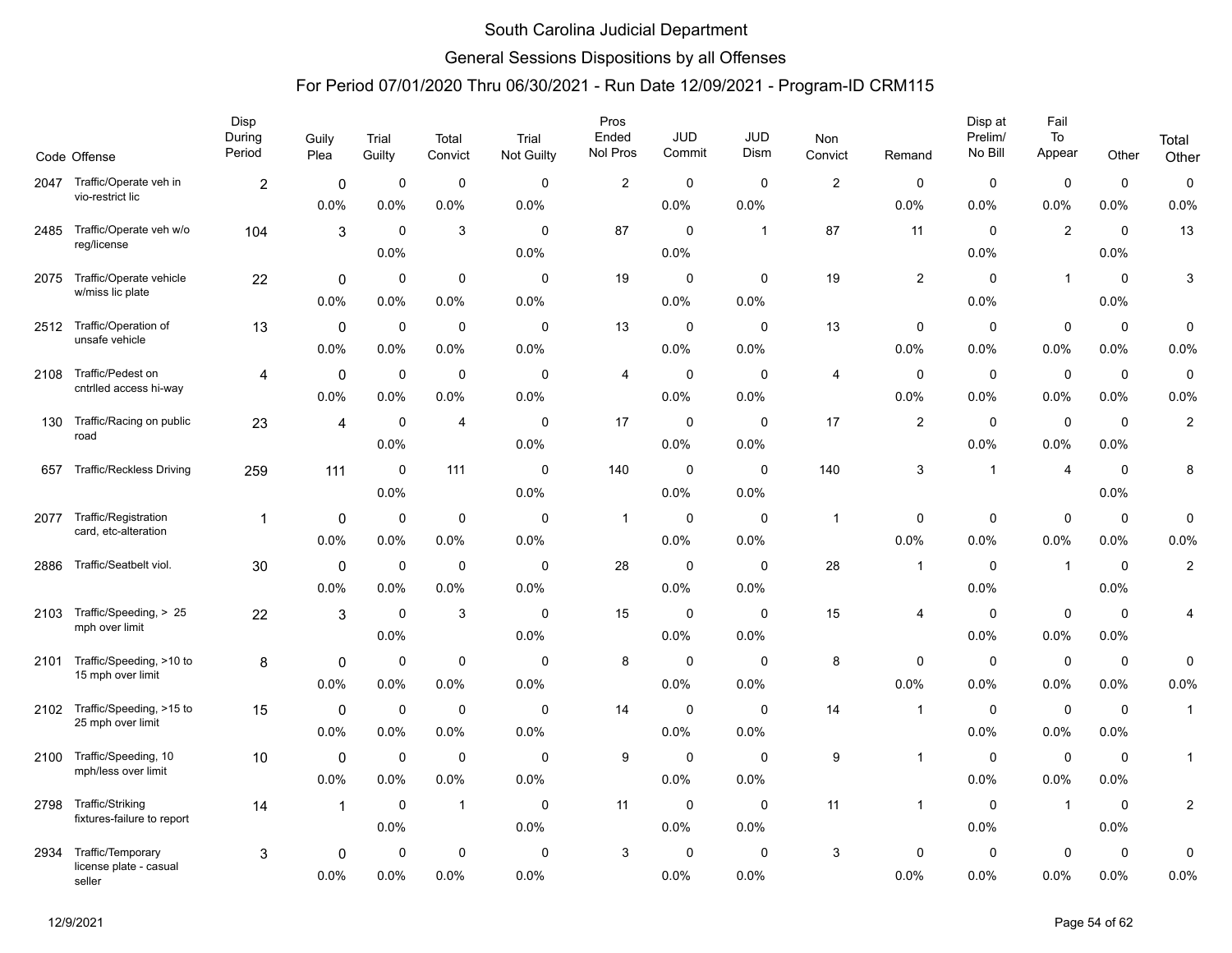### General Sessions Dispositions by all Offenses

|      |                                                                               | Disp<br>During<br>Period | Guily<br>Plea          | Trial<br>Guilty     | Total<br>Convict    | Trial<br><b>Not Guilty</b> | Pros<br>Ended<br>Nol Pros | <b>JUD</b><br>Commit | <b>JUD</b><br>Dism  | <b>Non</b><br>Convict | Remand              | Disp at<br>Prelim/<br>No Bill | Fail<br>To<br>Appear | Other                  | Total               |
|------|-------------------------------------------------------------------------------|--------------------------|------------------------|---------------------|---------------------|----------------------------|---------------------------|----------------------|---------------------|-----------------------|---------------------|-------------------------------|----------------------|------------------------|---------------------|
|      | Code Offense                                                                  |                          |                        |                     |                     |                            |                           |                      |                     |                       |                     |                               |                      |                        | Other               |
| 2936 | Traffic/Temporary<br>license plate - time limit<br>to replace                 | $\overline{7}$           | 0<br>0.0%              | $\mathbf 0$<br>0.0% | $\mathbf 0$<br>0.0% | $\mathbf 0$<br>0.0%        | 6                         | 0<br>0.0%            | $\mathbf 0$<br>0.0% | $\,6\,$               | 0<br>0.0%           | $\mathbf 0$<br>0.0%           | $\mathbf{1}$         | $\mathbf 0$<br>0.0%    | $\mathbf{1}$        |
| 2492 | Traffic/Unauthorized<br>soliciting on highway                                 | $\mathbf{1}$             | $\mathbf 0$<br>0.0%    | $\mathbf 0$<br>0.0% | $\mathbf 0$<br>0.0% | $\mathbf 0$<br>0.0%        | $\overline{1}$            | $\mathbf 0$<br>0.0%  | $\mathbf 0$<br>0.0% | $\mathbf{1}$          | $\mathbf 0$<br>0.0% | $\mathbf 0$<br>0.0%           | $\mathbf 0$<br>0.0%  | $\mathbf 0$<br>$0.0\%$ | $\mathbf 0$<br>0.0% |
| 2560 | Traffic/Uninsured<br>vehicle fee violation                                    | 206                      | 3                      | $\mathbf 0$<br>0.0% | 3                   | 0<br>0.0%                  | 190                       | 0<br>0.0%            | $\mathbf 0$<br>0.0% | 190                   | 10                  | $\mathbf 0$<br>0.0%           | 3                    | $\mathbf 0$<br>$0.0\%$ | 13                  |
| 2508 | Traffic/Unlawful turning                                                      | 12                       | 0<br>0.0%              | 0<br>0.0%           | $\Omega$<br>0.0%    | $\Omega$<br>0.0%           | 12                        | 0<br>0.0%            | 0<br>0.0%           | 12                    | 0<br>0.0%           | 0<br>0.0%                     | $\mathbf 0$<br>0.0%  | 0<br>0.0%              | $\mathbf 0$<br>0.0% |
| 2090 | Traffic/Vehicle regist/lic<br>Chapter viol                                    | $\overline{7}$           | $\mathbf{0}$<br>0.0%   | $\mathbf 0$<br>0.0% | $\mathbf 0$<br>0.0% | $\Omega$<br>0.0%           | $\overline{7}$            | $\mathbf 0$<br>0.0%  | $\Omega$<br>0.0%    | $\overline{7}$        | 0<br>0.0%           | $\mathbf 0$<br>0.0%           | $\mathbf 0$<br>0.0%  | $\mathbf 0$<br>0.0%    | $\mathbf 0$<br>0.0% |
| 2578 | Traffic/Vehicular tire<br>violation                                           | 4                        | $\mathbf 0$<br>0.0%    | 0<br>0.0%           | $\mathbf 0$<br>0.0% | $\mathbf 0$<br>0.0%        | 4                         | $\mathbf 0$<br>0.0%  | $\mathbf 0$<br>0.0% | $\overline{4}$        | $\mathbf 0$<br>0.0% | $\mathbf 0$<br>0.0%           | $\mathbf 0$<br>0.0%  | $\mathbf 0$<br>$0.0\%$ | $\mathsf 0$<br>0.0% |
| 2143 | Traffic/Window tint, oper<br>vehicle reg vio                                  | 4                        | $\mathbf 0$<br>0.0%    | 0<br>0.0%           | $\mathbf 0$<br>0.0% | 0<br>0.0%                  | 3                         | 0<br>0.0%            | $\mathbf 0$<br>0.0% | 3                     | $\overline{1}$      | $\mathbf 0$<br>0.0%           | $\mathbf 0$<br>0.0%  | $\mathbf 0$<br>0.0%    | $\mathbf{1}$        |
| 3677 | Trafficking / Trafficking<br>in Persons, recruiting,<br>enticing, soliciting, | $\overline{2}$           | $\mathbf 0$<br>$0.0\%$ | $\mathbf 0$<br>0.0% | $\mathbf 0$<br>0.0% | $\mathbf 0$<br>0.0%        | $\overline{2}$            | $\mathbf 0$<br>0.0%  | $\mathbf 0$<br>0.0% | $\overline{2}$        | $\mathbf 0$<br>0.0% | $\mathbf 0$<br>0.0%           | $\mathbf 0$<br>0.0%  | $\mathbf 0$<br>$0.0\%$ | $\mathbf 0$<br>0.0% |
| 2912 | Trafficking in MDMA,<br>>100 units, <500 units                                | 53                       | 17                     | $\mathbf 0$<br>0.0% | 17                  | $\mathbf 0$<br>0.0%        | 34                        | $\mathbf 0$<br>0.0%  | $\Omega$<br>0.0%    | 34                    | $\mathbf 0$<br>0.0% | $\mathbf 0$<br>0.0%           | $\boldsymbol{2}$     | $\mathbf 0$<br>0.0%    | $\overline{c}$      |
| 3550 | Trespassing / Entry<br>upon lands to disturb or<br>excavate a historic site   | 1                        | 0<br>0.0%              | $\mathbf 0$<br>0.0% | $\mathbf 0$<br>0.0% | $\mathbf 0$<br>0.0%        | 0<br>0.0%                 | 0<br>0.0%            | 0<br>0.0%           | $\mathbf 0$<br>0.0%   | $\overline{1}$      | $\mathbf 0$<br>0.0%           | $\pmb{0}$<br>0.0%    | $\mathbf 0$<br>0.0%    | 1                   |
| 2320 | Trespassing/Enter<br>pasture/land aft notice                                  | 19                       | $\overline{2}$         | $\mathbf 0$<br>0.0% | $\overline{2}$      | $\mathbf 0$<br>0.0%        | 16                        | $\mathbf 0$<br>0.0%  | $\mathbf 0$<br>0.0% | 16                    | $\overline{1}$      | $\mathbf 0$<br>0.0%           | $\mathbf 0$<br>0.0%  | $\mathbf 0$<br>$0.0\%$ | $\mathbf{1}$        |
| 1167 | Trespassing/Enter<br>premises after warning                                   | 174                      | 35                     | $\mathbf 0$<br>0.0% | 35                  | $\mathbf 0$<br>0.0%        | 124                       | 0<br>0.0%            | $\mathbf{1}$        | 124                   | 12                  | $\mathbf 0$<br>0.0%           | $\overline{2}$       | $\mathbf 0$<br>$0.0\%$ | 14                  |
| 1169 | Trespassing/Entry into<br>enclosed places                                     | 16                       | $\overline{2}$         | $\mathbf 0$<br>0.0% | $\overline{2}$      | $\mathbf 0$<br>0.0%        | 11                        | 0<br>$0.0\%$         | 0<br>0.0%           | 11                    | $\overline{1}$      | 0<br>0.0%                     | $\overline{2}$       | $\mathbf 0$<br>$0.0\%$ | 3                   |
| 652  | Trespassing/Entry land,<br>w/o perm-1st off                                   | 20                       | $\overline{2}$         | $\mathbf 0$<br>0.0% | 2                   | $\mathbf 0$<br>0.0%        | 17                        | 0<br>0.0%            | 0<br>0.0%           | 17                    | $\overline{1}$      | $\mathbf 0$<br>0.0%           | $\mathbf 0$<br>0.0%  | $\mathbf 0$<br>0.0%    | $\mathbf{1}$        |
| 653  | Trespassing/Entry land,<br>w/o perm-2nd off                                   | $\overline{2}$           | 1                      | $\mathbf 0$<br>0.0% | $\mathbf 1$         | $\mathbf 0$<br>0.0%        | 1                         | $\mathbf 0$<br>0.0%  | $\mathbf 0$<br>0.0% | $\mathbf{1}$          | 0<br>0.0%           | $\mathbf 0$<br>0.0%           | $\mathbf 0$<br>0.0%  | 0<br>0.0%              | 0<br>0.0%           |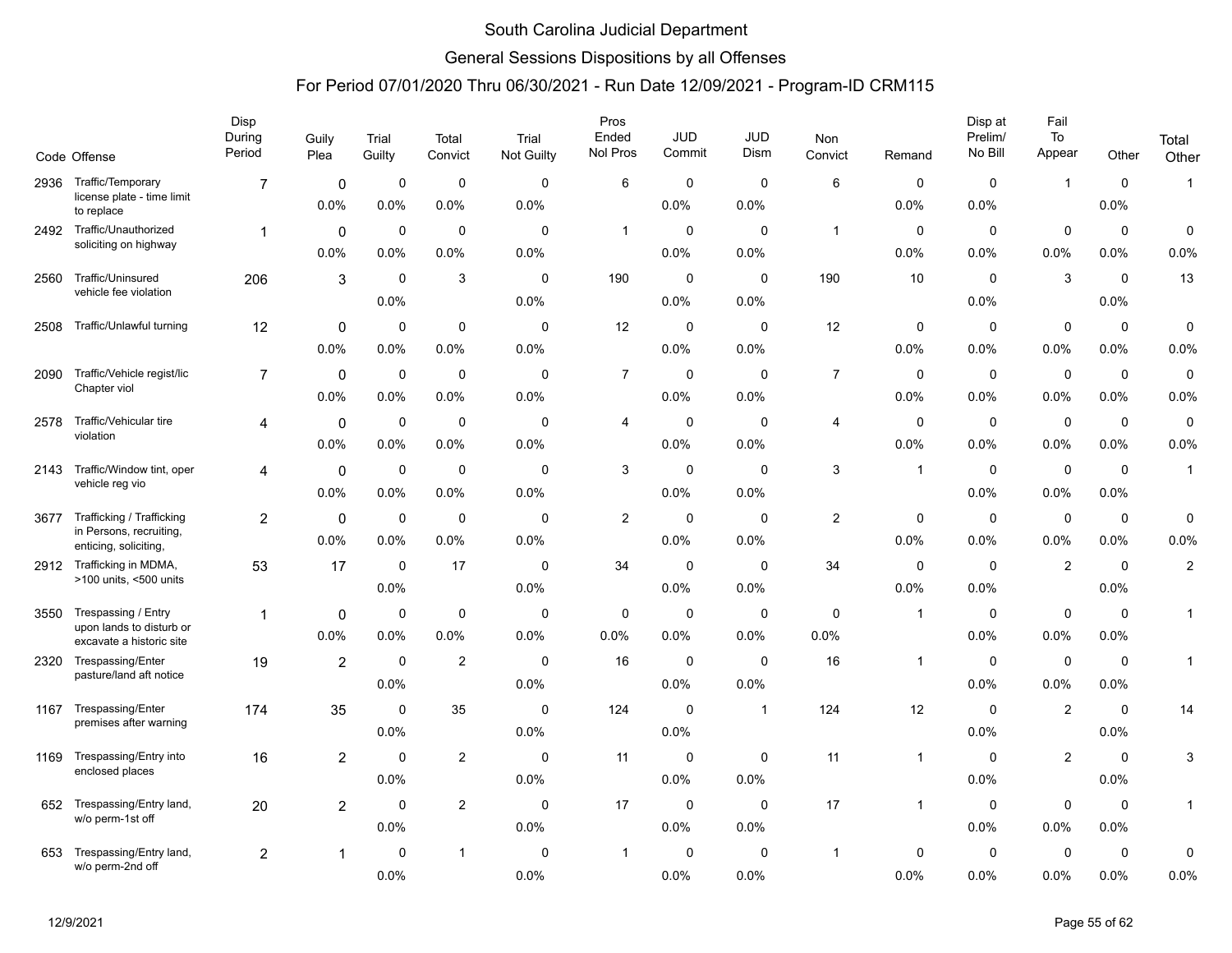### General Sessions Dispositions by all Offenses

|      |                                                    | Disp<br>During | Guily          | Trial       | Total          | Trial               | Pros<br>Ended  | <b>JUD</b>          | JUD                 | Non                     |              | Disp at<br>Prelim/     | Fail<br>To          |                     | Total               |
|------|----------------------------------------------------|----------------|----------------|-------------|----------------|---------------------|----------------|---------------------|---------------------|-------------------------|--------------|------------------------|---------------------|---------------------|---------------------|
|      | Code Offense                                       | Period         | Plea           | Guilty      | Convict        | Not Guilty          | Nol Pros       | Commit              | Dism                | Convict                 | Remand       | No Bill                | Appear              | Other               | Other               |
| 340  | Trespassing/On land                                | 6              | $\mathbf 0$    | $\mathbf 0$ | $\mathbf 0$    | $\mathbf 0$         | 3              | $\mathbf 0$         | $\mathbf 0$         | 3                       | 3            | $\mathbf 0$            | $\mathbf 0$         | $\mathbf 0$         | 3                   |
|      | w/o perm-3rd/sub off                               |                | $0.0\%$        | 0.0%        | 0.0%           | 0.0%                |                | 0.0%                | 0.0%                |                         |              | $0.0\%$                | $0.0\%$             | 0.0%                |                     |
| 2665 | Urine/Adulterate bodily<br>fluid sam. to def. test | 10             | 6              | $\Omega$    | 6              | $\Omega$            | 3              | $\mathbf 0$         | $\Omega$            | 3                       | $\mathbf 0$  | $\Omega$               | $\mathbf 0$         | $\mathbf{1}$        | $\mathbf{1}$        |
|      |                                                    |                |                | 0.0%        |                | 0.0%                |                | 0.0%                | 0.0%                |                         | 0.0%         | 0.0%                   | 0.0%                |                     |                     |
| 2663 | Urine/Advertise sub to<br>defeat drug test         | 4              | $\overline{2}$ | $\mathbf 0$ | $\overline{2}$ | $\mathbf 0$         | $\overline{c}$ | $\mathbf 0$         | $\mathbf 0$         | $\sqrt{2}$              | $\mathbf 0$  | 0                      | $\mathbf 0$         | $\mathbf 0$         | 0                   |
|      |                                                    |                |                | 0.0%        |                | 0.0%                |                | 0.0%                | 0.0%                |                         | 0.0%         | 0.0%                   | 0.0%                | 0.0%                | 0.0%                |
| 2667 | Urine/Poss adul intend<br>to def drug test         | 9              | $\mathbf 0$    | $\mathbf 0$ | $\mathbf 0$    | $\mathbf 0$         | 9              | $\mathbf 0$         | $\mathbf 0$         | 9                       | 0            | $\mathbf 0$            | $\mathbf 0$         | $\mathbf 0$         | $\mathbf 0$         |
|      |                                                    |                | 0.0%           | 0.0%        | 0.0%           | 0.0%                |                | $0.0\%$             | 0.0%                |                         | 0.0%         | 0.0%                   | 0.0%                | 0.0%                | 0.0%                |
| 2654 | Urine/Sell give dist<br>market to def drug test    | 9              | $\overline{2}$ | $\mathbf 0$ | 2              | $\mathbf{0}$        | $\overline{7}$ | $\mathbf 0$         | $\Omega$            | $\overline{7}$          | $\mathbf 0$  | $\mathbf 0$            | $\mathbf 0$         | $\mathbf 0$         | 0                   |
|      |                                                    |                |                | 0.0%        |                | 0.0%                |                | 0.0%                | 0.0%                |                         | 0.0%         | 0.0%                   | 0.0%                | 0.0%                | 0.0%                |
| 1197 | Utilities / Altering,<br>tampering, bypassing      | $\overline{2}$ | $\mathbf 0$    | $\mathbf 0$ | $\mathbf 0$    | $\mathbf 0$         | 2              | $\mathbf 0$         | $\mathbf 0$         | $\overline{\mathbf{c}}$ | $\mathbf 0$  | $\mathbf 0$            | $\mathbf 0$         | $\mathbf 0$         | $\pmb{0}$           |
|      | utility meters - 1st                               |                | 0.0%           | 0.0%        | 0.0%           | 0.0%                |                | $0.0\%$             | 0.0%                |                         | 0.0%         | $0.0\%$                | $0.0\%$             | 0.0%                | 0.0%                |
| 728  | Utilities / Altering,<br>tampering, bypassing      | 2              | $\mathbf 0$    | 0           | $\mathbf 0$    | 0                   | $\overline{c}$ | 0                   | 0                   | $\overline{2}$          | 0            | 0                      | 0                   | $\mathbf 0$         | $\mathbf 0$         |
|      | utility meters - 2nd                               |                | 0.0%           | 0.0%        | 0.0%           | 0.0%                |                | 0.0%                | 0.0%                |                         | 0.0%         | 0.0%                   | 0.0%                | 0.0%                | 0.0%                |
| 2380 | Utilities/Alter, interfere<br>w/elect meter        | $\mathbf 1$    | $\Omega$       | $\mathbf 0$ | $\mathbf 0$    | $\mathbf{0}$        | $\mathbf{1}$   | $\mathbf 0$         | $\Omega$            | $\overline{1}$          | $\mathbf 0$  | $\mathbf 0$            | $\pmb{0}$           | $\mathbf 0$         | 0                   |
|      |                                                    |                | 0.0%           | 0.0%        | 0.0%           | 0.0%                |                | $0.0\%$             | 0.0%                |                         | 0.0%         | 0.0%                   | 0.0%                | 0.0%                | 0.0%                |
| 29   | Utilities/Avoid or attempt<br>pay for telecommun   | $\overline{2}$ | $\overline{1}$ | 0<br>0.0%   | $\overline{1}$ | $\mathbf 0$<br>0.0% | $\mathbf{1}$   | 0<br>$0.0\%$        | $\mathbf 0$<br>0.0% | $\overline{1}$          | 0<br>0.0%    | $\mathbf 0$<br>$0.0\%$ | $\mathbf 0$<br>0.0% | $\mathbf 0$<br>0.0% | 0<br>0.0%           |
|      | Utilities/Electric current,                        |                |                |             | $\mathbf 0$    |                     |                |                     |                     | $\overline{1}$          |              |                        |                     |                     |                     |
| 1195 | aid/abet theft                                     | 1              | 0<br>0.0%      | 0<br>0.0%   | 0.0%           | $\mathbf 0$<br>0.0% | $\mathbf{1}$   | $\mathbf 0$<br>0.0% | $\mathbf 0$<br>0.0% |                         | 0<br>0.0%    | $\mathbf 0$<br>0.0%    | $\mathbf 0$<br>0.0% | $\mathbf 0$<br>0.0% | $\mathbf 0$<br>0.0% |
| 721  | Utilities/Injure, interfer                         | 1              | $\mathbf 0$    | $\mathbf 0$ | $\mathbf 0$    | $\mathbf 0$         | $\mathbf{1}$   | $\mathbf 0$         | $\Omega$            | $\overline{1}$          | $\mathbf 0$  | $\mathbf 0$            | $\mathbf 0$         | $\mathbf 0$         | 0                   |
|      | w/electr line                                      |                | 0.0%           | 0.0%        | 0.0%           | 0.0%                |                | $0.0\%$             | 0.0%                |                         | 0.0%         | 0.0%                   | 0.0%                | 0.0%                | 0.0%                |
| 111  | Utilities/Injury to teleph.,                       | 4              | $\mathbf 0$    | 0           | $\mathbf 0$    | 0                   | 4              | 0                   | $\mathbf 0$         | 4                       | 0            | 0                      | 0                   | $\mathbf 0$         | 0                   |
|      | telgrph, elect.                                    |                | 0.0%           | 0.0%        | 0.0%           | 0.0%                |                | 0.0%                | 0.0%                |                         | 0.0%         | 0.0%                   | 0.0%                | 0.0%                | 0.0%                |
| 1196 | Utilities/Theft of electric                        | 9              | $\mathbf 0$    | $\mathbf 0$ | $\mathbf 0$    | $\mathbf 0$         | 8              | 0                   | $\mathbf 0$         | 8                       | $\mathbf{1}$ | 0                      | $\mathsf 0$         | $\mathbf 0$         | $\mathbf{1}$        |
|      | current - 1st off                                  |                | 0.0%           | 0.0%        | 0.0%           | 0.0%                |                | 0.0%                | 0.0%                |                         |              | 0.0%                   | 0.0%                | 0.0%                |                     |
| 2452 | Utilities/Theft of electric                        | 1              | $\mathbf{1}$   | $\mathbf 0$ | $\mathbf{1}$   | $\mathbf 0$         | $\mathbf 0$    | $\mathbf 0$         | $\mathbf 0$         | $\mathbf 0$             | $\mathbf 0$  | $\mathbf 0$            | $\mathbf 0$         | $\mathbf 0$         | 0                   |
|      | current - 2nd/sub                                  |                |                | 0.0%        |                | 0.0%                | 0.0%           | $0.0\%$             | 0.0%                | 0.0%                    | 0.0%         | $0.0\%$                | 0.0%                | 0.0%                | 0.0%                |
| 3273 | Vandalism / Illegal                                | 4              | 1              | $\Omega$    | $\mathbf{1}$   | $\mathbf 0$         | 3              | 0                   | 0                   | 3                       | 0            | 0                      | $\mathbf 0$         | 0                   | 0                   |
|      | Graffiti Vandalism                                 |                |                | 0.0%        |                | 0.0%                |                | 0.0%                | 0.0%                |                         | 0.0%         | 0.0%                   | 0.0%                | 0.0%                | 0.0%                |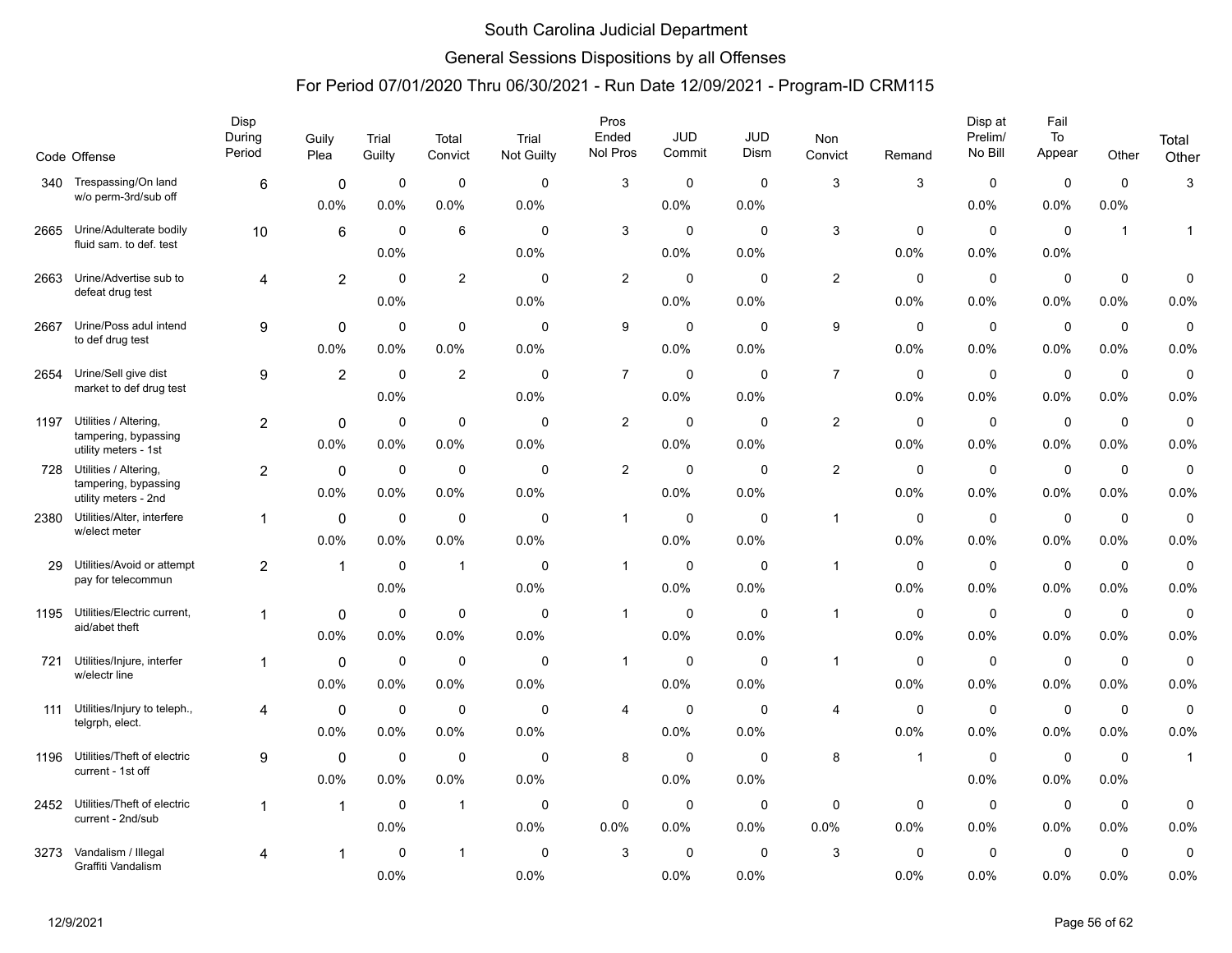### General Sessions Dispositions by all Offenses

|      | Code Offense                                                                  | Disp<br>During<br>Period | Guily<br>Plea       | Trial<br>Guilty     | Total<br>Convict    | Trial<br><b>Not Guilty</b> | Pros<br>Ended<br>Nol Pros | <b>JUD</b><br>Commit   | JUD<br>Dism         | Non<br>Convict | Remand                 | Disp at<br>Prelim/<br>No Bill | Fail<br>To<br>Appear | Other               | Total<br>Other      |
|------|-------------------------------------------------------------------------------|--------------------------|---------------------|---------------------|---------------------|----------------------------|---------------------------|------------------------|---------------------|----------------|------------------------|-------------------------------|----------------------|---------------------|---------------------|
| 3468 | Vehicle / Poss.,<br>conceal, sell., or<br>dispose of stolen                   | 431                      | 180                 | $\mathbf 0$<br>0.0% | 180                 | 0<br>0.0%                  | 223                       | $\mathbf 0$<br>0.0%    | $\mathbf{1}$        | 223            | $\overline{2}$         | 11                            | 12                   | $\sqrt{2}$          | $27\,$              |
| 3466 | Vehicle / Poss.,<br>conceal, sell., or<br>dispose of stolen                   | 47                       | 12                  | $\mathbf 0$<br>0.0% | 12                  | $\mathbf 0$<br>0.0%        | 24                        | $\mathbf 0$<br>$0.0\%$ | $\mathbf 0$<br>0.0% | 24             | 6                      | $\mathbf 0$<br>0.0%           | 5                    | $\mathbf 0$<br>0.0% | 11                  |
| 3614 | Vehicle / Poss.,<br>conceal, sell., or<br>dispose of stolen                   | 50                       | 17                  | $\mathbf 0$<br>0.0% | 17                  | $\mathbf 0$<br>0.0%        | 31                        | $\mathbf 0$<br>0.0%    | $\mathbf 0$<br>0.0% | 31             | $\mathbf{1}$           | $\mathbf 0$<br>0.0%           | $\mathbf 0$<br>0.0%  | $\mathbf{1}$        | $\overline{c}$      |
| 3467 | Vehicle / Poss.,<br>conceal, sell., or<br>dispose of stolen                   | 538                      | 248                 | $\mathbf 1$         | 249                 | $\Omega$<br>0.0%           | 251                       | $\mathbf 0$<br>0.0%    | $\mathbf{1}$        | 251            | 2                      | 11                            | 21                   | 3                   | 37                  |
| 3615 | Vehicle / Poss.,<br>conceal, sell., or<br>dispose of stolen                   | 101                      | 42                  | $\mathbf 0$<br>0.0% | 42                  | $\mathbf 0$<br>0.0%        | 57                        | $\mathbf 0$<br>$0.0\%$ | $\mathbf 0$<br>0.0% | 57             | $\Omega$<br>0.0%       | $\overline{1}$                | $\overline{1}$       | $\mathbf 0$<br>0.0% | $\overline{c}$      |
| 1239 | Vehicle / Removing or<br>affixing license plate to<br>conceal or misrepresent | 24                       | 0<br>0.0%           | $\mathbf 0$<br>0.0% | $\mathbf 0$<br>0.0% | $\mathbf 0$<br>0.0%        | 24                        | $\mathbf 0$<br>0.0%    | 0<br>0.0%           | 24             | 0<br>0.0%              | 0<br>0.0%                     | $\mathbf 0$<br>0.0%  | $\mathbf 0$<br>0.0% | 0<br>0.0%           |
| 655  | Vehicle/Damage or<br>tamper w/vehicle                                         | 36                       | 6                   | $\mathbf 0$<br>0.0% | 6                   | $\mathbf 0$<br>0.0%        | 24                        | $\mathbf 0$<br>$0.0\%$ | $\mathbf 0$<br>0.0% | 24             | 5                      | $\overline{1}$                | $\mathbf 0$<br>0.0%  | $\mathbf 0$<br>0.0% | 6                   |
| 536  | Vehicle/Engine, remove,<br>falsifying VIN                                     | 6                        | $\mathbf{1}$        | $\mathbf 0$<br>0.0% | $\mathbf{1}$        | $\mathbf 0$<br>0.0%        | $\sqrt{5}$                | $\mathbf 0$<br>0.0%    | $\mathbf 0$<br>0.0% | 5              | $\mathbf 0$<br>0.0%    | $\mathbf 0$<br>0.0%           | $\mathbf 0$<br>0.0%  | $\mathbf 0$<br>0.0% | 0<br>0.0%           |
| 645  | Vehicle/False report of<br>stolen vehicle                                     | 3                        | $\Omega$<br>0.0%    | $\mathbf 0$<br>0.0% | $\mathbf 0$<br>0.0% | $\mathbf 0$<br>0.0%        | $\overline{\mathbf{c}}$   | $\mathbf 0$<br>0.0%    | $\mathbf 0$<br>0.0% | $\overline{2}$ | $\mathbf{1}$           | $\mathbf 0$<br>0.0%           | $\mathbf 0$<br>0.0%  | $\mathbf 0$<br>0.0% | $\mathbf{1}$        |
| 537  | Vehicle/Receive, sell<br>w/falsified VIN #                                    | 6                        | $\mathbf 0$<br>0.0% | 0<br>0.0%           | $\mathbf 0$<br>0.0% | $\mathbf 0$<br>0.0%        | 5                         | $\mathbf 0$<br>$0.0\%$ | $\mathbf 0$<br>0.0% | 5              | $\mathbf 0$<br>0.0%    | $\mathbf 0$<br>$0.0\%$        | $\mathbf 0$<br>0.0%  | $\mathbf{1}$        | $\mathbf{1}$        |
| 1237 | Vehicle/Remove or<br>falsify of VIN number                                    | $\mathbf{1}$             | 0<br>0.0%           | $\mathbf 0$<br>0.0% | $\mathbf 0$<br>0.0% | $\Omega$<br>0.0%           | $\mathbf{1}$              | $\mathbf 0$<br>0.0%    | $\Omega$<br>0.0%    | $\overline{1}$ | $\Omega$<br>0.0%       | $\mathbf 0$<br>0.0%           | $\mathbf 0$<br>0.0%  | $\mathbf 0$<br>0.0% | $\mathbf 0$<br>0.0% |
| 1235 | Vehicle/Title, fail to<br>deliver-highw dept                                  | 1                        | 0<br>0.0%           | $\mathbf 0$<br>0.0% | $\mathbf 0$<br>0.0% | $\mathbf 0$<br>0.0%        | 1                         | $\mathbf 0$<br>0.0%    | $\mathbf 0$<br>0.0% | $\overline{1}$ | $\mathbf 0$<br>$0.0\%$ | $\mathbf 0$<br>0.0%           | $\mathbf 0$<br>0.0%  | $\mathbf 0$<br>0.0% | $\pmb{0}$<br>0.0%   |
| 535  | Vehicle/Title, lic<br>plate-alter, forge, etc                                 | 4                        | $\overline{2}$      | 0<br>0.0%           | 2                   | 0<br>0.0%                  | $\overline{2}$            | 0<br>0.0%              | 0<br>0.0%           | $\overline{c}$ | 0<br>0.0%              | 0<br>0.0%                     | 0<br>0.0%            | $\mathbf 0$<br>0.0% | 0<br>0.0%           |
| 1234 | Vehicle/Title, reg, plate,<br>permit misuse                                   | 1                        | 0<br>0.0%           | $\mathbf 0$<br>0.0% | $\mathbf 0$<br>0.0% | $\mathbf 0$<br>0.0%        | $\mathbf{1}$              | $\mathbf 0$<br>0.0%    | $\mathbf 0$<br>0.0% | $\overline{1}$ | $\mathbf 0$<br>0.0%    | $\mathbf 0$<br>0.0%           | $\mathsf 0$<br>0.0%  | $\mathbf 0$<br>0.0% | 0<br>0.0%           |
| 222  | Vehicle/Use of vehicle<br>w/out permission                                    | 214                      | 82                  | $\mathbf 0$<br>0.0% | 82                  | $\mathbf 0$<br>0.0%        | 119                       | $\mathbf 0$<br>0.0%    | $\mathbf 0$<br>0.0% | 119            | $\mathbf 0$<br>0.0%    | 4                             | 8                    | $\mathbf{1}$        | 13                  |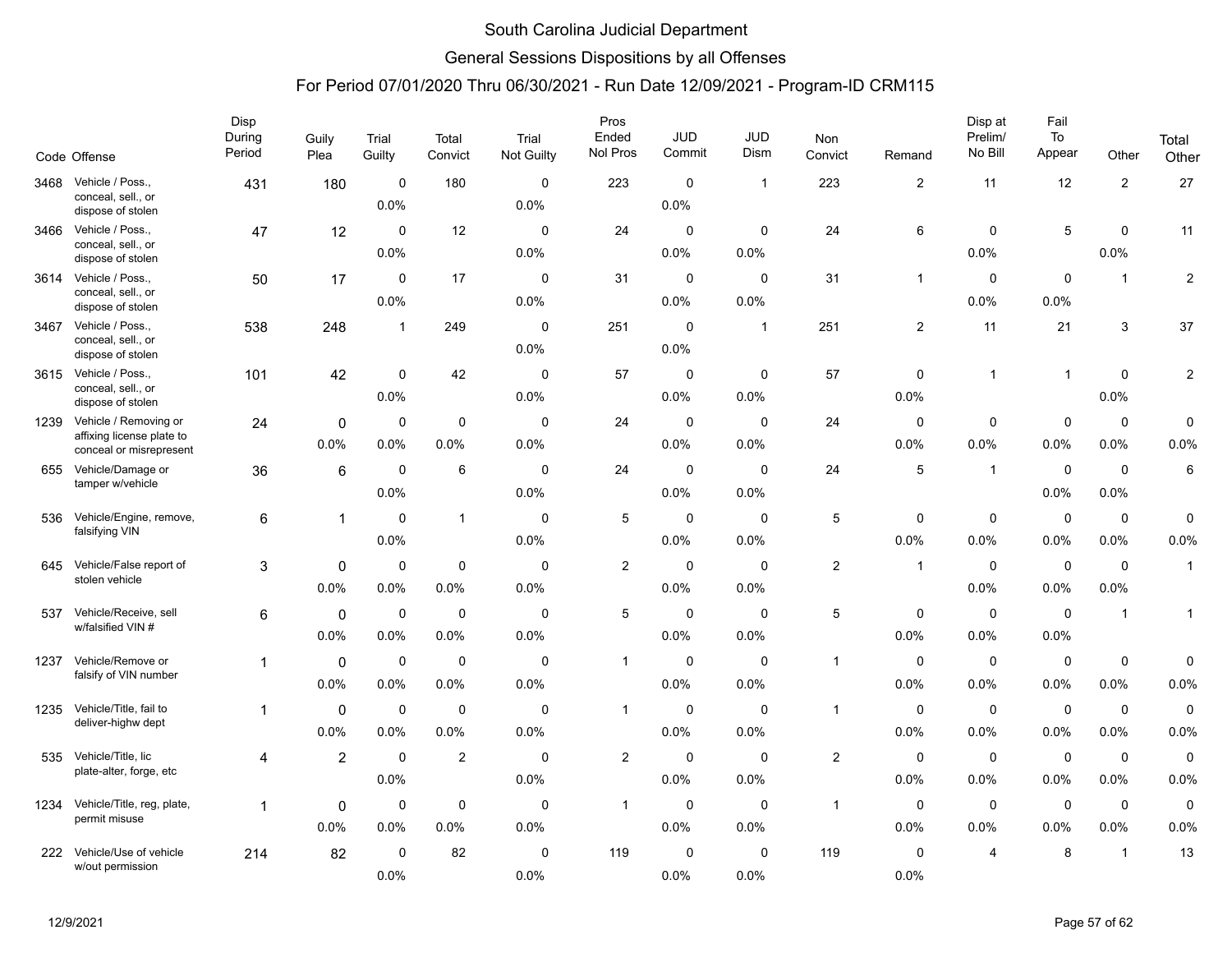### General Sessions Dispositions by all Offenses

|      | Code Offense                                                  | <b>Disp</b><br>During<br>Period | Guily<br>Plea | Trial<br>Guilty | Total<br>Convict | Trial<br>Not Guilty | Pros<br>Ended<br>Nol Pros | <b>JUD</b><br>Commit | JUD<br>Dism         | Non<br>Convict | Remand         | Disp at<br>Prelim/<br>No Bill | Fail<br>To<br>Appear | Other               | Total<br>Other |
|------|---------------------------------------------------------------|---------------------------------|---------------|-----------------|------------------|---------------------|---------------------------|----------------------|---------------------|----------------|----------------|-------------------------------|----------------------|---------------------|----------------|
| 756  | Vehicle/Usew/o perm                                           | 266                             | 106           | $\mathbf 0$     | 106              | $\mathbf 0$         | 152                       | $\mathbf 0$          | $\mathbf{1}$        | 152            | $\mathbf 0$    | $\mathbf 0$                   | $\,6\,$              | $\mathbf{1}$        | $\overline{7}$ |
|      | w/int to deprive                                              |                                 |               | 0.0%            |                  | 0.0%                |                           | 0.0%                 |                     |                | 0.0%           | 0.0%                          |                      |                     |                |
| 3691 | Violation / Removing,                                         | 15                              | 6             | $\Omega$        | 6                | $\Omega$            | 9                         | $\mathbf 0$          | $\mathbf 0$         | 9              | $\mathbf 0$    | $\mathbf 0$                   | $\mathbf 0$          | $\mathbf 0$         | 0              |
|      | tampering with, altering<br>or destroying electronic          |                                 |               | 0.0%            |                  | 0.0%                |                           | 0.0%                 | 0.0%                |                | 0.0%           | 0.0%                          | 0.0%                 | 0.0%                | 0.0%           |
| 3281 | Violation / Wilful                                            | 28                              | 12            | $\mathbf 0$     | 12               | $\mathbf 0$         | 15                        | $\mathbf 0$          | $\mathbf 0$         | 15             | 0              | $\mathbf{1}$                  | $\pmb{0}$            | $\mathbf 0$         | $\mathbf{1}$   |
|      | violation of term or<br>condition of electronic               |                                 |               | 0.0%            |                  | 0.0%                |                           | 0.0%                 | 0.0%                |                | 0.0%           |                               | 0.0%                 | 0.0%                |                |
| 353  | Voting/Fraudulent                                             | 3                               | $\mathbf 0$   | 0               | $\mathbf 0$      | 0                   | 3                         | 0                    | $\mathbf 0$         | $\mathbf{3}$   | 0              | 0                             | $\mathbf 0$          | 0                   | 0              |
|      | registration or voting                                        |                                 | 0.0%          | 0.0%            | 0.0%             | 0.0%                |                           | 0.0%                 | 0.0%                |                | 0.0%           | 0.0%                          | 0.0%                 | 0.0%                | 0.0%           |
| 1086 | Voting/Oath viol by<br>ballot printer;non-int                 | 1                               | $\mathbf{1}$  | $\mathbf 0$     | $\mathbf 1$      | $\mathbf 0$         | 0                         | $\mathbf 0$          | $\mathbf 0$         | $\mathbf 0$    | $\mathbf 0$    | $\mathbf 0$                   | $\mathbf 0$          | $\mathbf 0$         | 0              |
|      |                                                               |                                 |               | 0.0%            |                  | 0.0%                | 0.0%                      | 0.0%                 | 0.0%                | 0.0%           | 0.0%           | 0.0%                          | 0.0%                 | 0.0%                | 0.0%           |
| 897  | Waste/Solid Waste Act,<br>viol-1st off                        | 3                               | 0             | 0               | 0                | $\mathbf 0$         | 3                         | $\mathbf 0$          | $\Omega$            | 3              | 0              | 0                             | $\mathbf 0$          | $\mathbf 0$         | $\mathbf 0$    |
|      |                                                               |                                 | 0.0%          | 0.0%            | 0.0%             | 0.0%                |                           | 0.0%                 | 0.0%                |                | 0.0%           | 0.0%                          | 0.0%                 | 0.0%                | 0.0%           |
| 3882 | Watercraft / Violation of<br>watercraft to heave to           | $\mathbf{1}$                    | $\mathbf{1}$  | $\mathbf 0$     | $\mathbf{1}$     | $\mathbf 0$         | 0                         | $\mathbf 0$          | $\mathbf 0$         | $\mathbf 0$    | 0              | $\mathbf 0$                   | $\mathbf 0$          | $\mathbf 0$         | 0              |
|      | on Coast Guard signal;                                        |                                 |               | 0.0%            |                  | 0.0%                | 0.0%                      | $0.0\%$              | 0.0%                | 0.0%           | 0.0%           | 0.0%                          | 0.0%                 | 0.0%                | 0.0%           |
|      | 2702 Watercraft / Violations<br>of Chapter or                 | $\overline{2}$                  | $\mathbf 0$   | $\mathbf 0$     | $\mathbf 0$      | $\mathbf 0$         | $\mathbf 0$               | $\mathbf 0$          | $\mathbf 0$         | $\mathbf 0$    | $\overline{2}$ | 0                             | $\mathbf 0$          | $\mathbf 0$         | $\overline{c}$ |
|      | regulations - No penalty                                      |                                 | 0.0%          | 0.0%            | 0.0%             | 0.0%                | 0.0%                      | 0.0%                 | 0.0%                | 0.0%           |                | 0.0%                          | 0.0%                 | 0.0%                |                |
| 932  | Waterway/Permit<br>logs-interfere                             | 1                               | 0             | $\mathbf 0$     | $\mathbf 0$      | $\mathbf 0$         | $\mathbf{1}$              | $\mathbf 0$          | $\mathbf 0$         | $\overline{1}$ | $\mathbf 0$    | $\mathbf 0$                   | $\mathbf 0$          | $\mathbf 0$         | 0              |
|      | w/navigation                                                  |                                 | 0.0%          | 0.0%            | 0.0%             | 0.0%                |                           | 0.0%                 | 0.0%                |                | 0.0%           | 0.0%                          | 0.0%                 | 0.0%                | 0.0%           |
| 2907 | Weapon/Discharge<br>firearm occup vehicle                     | 71                              | 26            | $\mathbf 0$     | 26               | $\mathbf 0$         | 42                        | $\mathbf 0$          | $\mathbf 0$         | 42             | 1              | $\mathbf{1}$                  | $\overline{1}$       | $\mathbf 0$         | 3              |
|      | etc                                                           |                                 |               | 0.0%            |                  | 0.0%                |                           | 0.0%                 | 0.0%                |                |                |                               |                      | 0.0%                |                |
| 3756 | Weapons / Additional<br>penalty to 16-11-330 &                | 8                               | $\mathbf 0$   | $\mathbf 0$     | $\mathbf 0$      | $\mathbf 0$         | 8                         | $\mathbf 0$          | $\mathbf 0$         | 8              | $\mathbf 0$    | $\mathbf 0$                   | $\mathbf 0$          | $\mathbf 0$         | 0              |
|      | 16-23-460 for gun on                                          |                                 | 0.0%          | 0.0%            | 0.0%             | 0.0%                |                           | 0.0%                 | 0.0%                |                | 0.0%           | 0.0%                          | 0.0%                 | 0.0%                | 0.0%           |
| 3758 | Weapons / Carrying<br>weapon in business                      | $\overline{a}$                  | $\mathbf{1}$  | $\mathbf 0$     | $\mathbf{1}$     | $\mathbf 0$         | $\mathbf{1}$              | $\mathbf 0$          | $\mathbf 0$         | $\mathbf{1}$   | $\mathbf 0$    | $\mathbf 0$                   | $\mathsf 0$          | $\mathbf 0$         | $\pmb{0}$      |
|      | prohibiting concealed                                         |                                 |               | 0.0%            |                  | 0.0%                |                           | 0.0%                 | 0.0%                |                | 0.0%           | 0.0%                          | 0.0%                 | 0.0%                | 0.0%           |
| 2504 | Weapons / Concealable<br>weapon permit not in                 | 2                               | 0             | 0               | 0                | 0                   | $\mathbf{1}$              | 0                    | 0                   | $\overline{1}$ | $\mathbf{1}$   | 0                             | $\mathbf 0$          | 0                   | $\mathbf{1}$   |
|      | possession, failure to                                        |                                 | 0.0%          | 0.0%            | 0.0%             | 0.0%                |                           | $0.0\%$              | 0.0%                |                |                | $0.0\%$                       | 0.0%                 | 0.0%                |                |
|      | 122 Weapons / Point & pres<br>firearms at person              | 905                             | 220           | 3               | 223              | $\mathbf{1}$        | 653                       | $\mathbf 0$<br>0.0%  | $\mathbf{1}$        | 654            | $\mathbf 1$    | 15                            | 10                   | $\mathbf{1}$        | 27             |
| 3434 | Weapons / Possession<br>of Firearm or<br>Ammunition by person | 1.086                           | 183           | 3               | 186              | $\mathbf{1}$        | 838                       | $\mathbf 0$<br>0.0%  | $\mathbf 0$<br>0.0% | 839            |                | 26                            | 34                   | $\mathbf 0$<br>0.0% | 61             |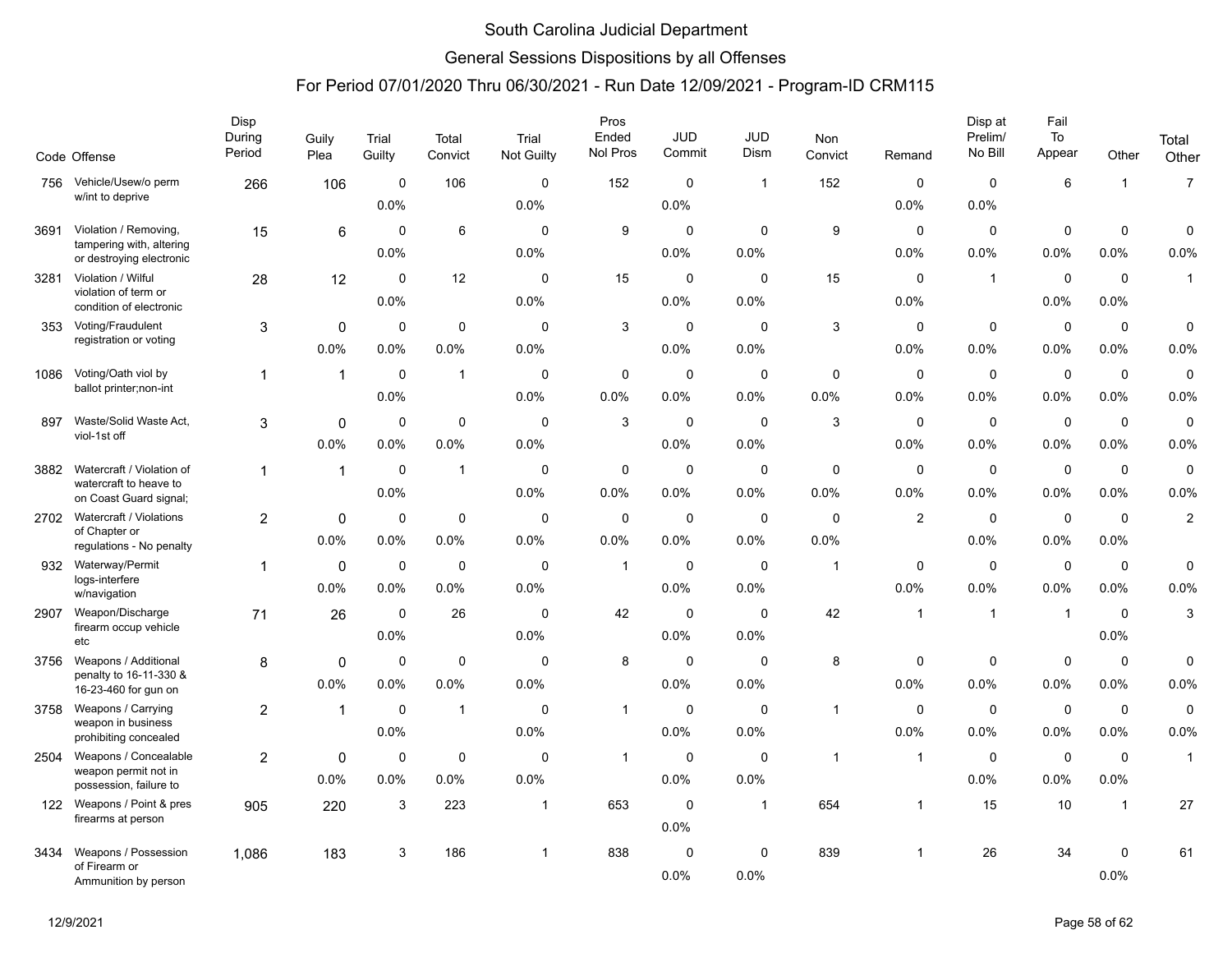### General Sessions Dispositions by all Offenses

|      | Code Offense                                      | Disp<br>During<br>Period | Guily<br>Plea  | Trial<br>Guilty | Total<br>Convict | Trial<br>Not Guilty | Pros<br>Ended<br>Nol Pros | <b>JUD</b><br>Commit | JUD<br>Dism | Non<br>Convict | Remand      | Disp at<br>Prelim/<br>No Bill | Fail<br>To<br>Appear | Other          | Total<br>Other          |
|------|---------------------------------------------------|--------------------------|----------------|-----------------|------------------|---------------------|---------------------------|----------------------|-------------|----------------|-------------|-------------------------------|----------------------|----------------|-------------------------|
| 3404 | Weapons / Possession,                             | $\overline{4}$           | $\overline{2}$ | $\mathbf 0$     | $\overline{2}$   | $\mathbf 0$         | $\overline{c}$            | $\mathbf 0$          | $\mathbf 0$ | $\mathbf{2}$   | $\mathbf 0$ | $\mathbf 0$                   | $\mathbf 0$          | $\mathbf 0$    | $\pmb{0}$               |
|      | threatened or attempted<br>use of weapon of mass  |                          |                | 0.0%            |                  | 0.0%                |                           | 0.0%                 | 0.0%        |                | 0.0%        | 0.0%                          | 0.0%                 | 0.0%           | 0.0%                    |
| 3403 | Weapons / Possession,                             | 1                        | 0              | $\mathbf 0$     | $\mathbf 0$      | $\Omega$            | $\mathbf{1}$              | $\mathbf 0$          | $\mathbf 0$ | $\mathbf{1}$   | 0           | $\mathbf 0$                   | $\mathbf 0$          | $\mathbf 0$    | $\mathbf 0$             |
|      | threatened or attempted<br>use of weapon of mass  |                          | 0.0%           | 0.0%            | 0.0%             | 0.0%                |                           | 0.0%                 | 0.0%        |                | 0.0%        | 0.0%                          | 0.0%                 | 0.0%           | 0.0%                    |
| 3757 | Weapons / Unlawful                                | 6                        | $\mathbf{0}$   | $\mathbf{1}$    | $\mathbf{1}$     | $\mathbf 0$         | 5                         | $\mathbf 0$          | $\mathbf 0$ | $\,$ 5 $\,$    | 0           | 0                             | $\mathbf 0$          | $\mathbf 0$    | $\mathbf 0$             |
|      | consumption of alcohol<br>while carrying          |                          | 0.0%           |                 |                  | 0.0%                |                           | 0.0%                 | 0.0%        |                | 0.0%        | 0.0%                          | 0.0%                 | 0.0%           | 0.0%                    |
| 3815 | Weapons / Unlawful for                            | $\overline{7}$           | 0              | 0               | $\mathbf 0$      | $\Omega$            | $\overline{7}$            | $\mathbf 0$          | $\Omega$    | $\overline{7}$ | $\mathbf 0$ | $\mathsf 0$                   | $\pmb{0}$            | $\pmb{0}$      | $\mathbf 0$             |
|      | person convicted of DV<br>1st degree, AHAN, etc., |                          | 0.0%           | 0.0%            | 0.0%             | 0.0%                |                           | 0.0%                 | 0.0%        |                | 0.0%        | 0.0%                          | 0.0%                 | 0.0%           | 0.0%                    |
| 3816 | Weapons / Unlawful for<br>person convicted of DV  | 23                       | 10             | $\mathbf 0$     | 10               | $\mathbf 0$         | 13                        | $\mathbf 0$          | $\mathbf 0$ | 13             | $\mathbf 0$ | $\mathbf 0$                   | $\mathsf 0$          | $\mathbf 0$    | $\pmb{0}$               |
|      | 2nd & 3rd degree, etc.,                           |                          |                | 0.0%            |                  | 0.0%                |                           | 0.0%                 | 0.0%        |                | 0.0%        | 0.0%                          | 0.0%                 | 0.0%           | 0.0%                    |
| 3817 | Weapons / Unlawful for<br>person subject to DV    | 3                        | 1              | $\mathbf 0$     | $\mathbf{1}$     | $\mathbf 0$         | 2                         | $\mathbf 0$          | $\mathbf 0$ | $\sqrt{2}$     | 0           | $\mathbf 0$                   | $\mathbf 0$          | $\mathbf 0$    | $\mathbf 0$             |
|      | order of protection, etc.,                        |                          |                | 0.0%            |                  | 0.0%                |                           | 0.0%                 | 0.0%        |                | 0.0%        | 0.0%                          | 0.0%                 | 0.0%           | 0.0%                    |
| 3202 | Weapons / unlawful<br>taking of firearm or        | 8                        | $\overline{2}$ | $\mathbf 0$     | $\overline{2}$   | $\mathbf 0$         | 6                         | $\mathbf 0$          | $\mathbf 0$ | 6              | 0           | 0                             | $\pmb{0}$            | $\mathbf 0$    | $\pmb{0}$               |
|      | weapon from a law                                 |                          |                | 0.0%            |                  | 0.0%                |                           | $0.0\%$              | 0.0%        |                | 0.0%        | 0.0%                          | 0.0%                 | 0.0%           | 0.0%                    |
| 346  | Weapons/ Manufacture<br>or poss Firebombs         | 5                        | $\mathbf{1}$   | $\mathbf 0$     | $\mathbf{1}$     | $\mathbf 0$         | $\overline{4}$            | $\mathbf 0$          | $\mathbf 0$ | $\overline{4}$ | $\mathbf 0$ | $\mathbf 0$                   | $\mathbf 0$          | $\mathbf 0$    | 0                       |
|      |                                                   |                          |                | 0.0%            |                  | 0.0%                |                           | 0.0%                 | 0.0%        |                | 0.0%        | 0.0%                          | 0.0%                 | 0.0%           | 0.0%                    |
| 552  | Weapons/<br>poss-machine -saw off                 | $\overline{c}$           |                | $\mathbf 0$     | $\mathbf{1}$     | $\mathbf 0$         | $\overline{1}$            | $\mathbf 0$          | $\mathbf 0$ | $\overline{1}$ | 0           | $\mathbf 0$                   | $\mathbf 0$          | $\mathbf 0$    | $\mathbf 0$             |
|      | -rifles-etc                                       |                          |                | 0.0%            |                  | 0.0%                |                           | 0.0%                 | 0.0%        |                | 0.0%        | 0.0%                          | 0.0%                 | 0.0%           | 0.0%                    |
| 10   | Weapons/Assault<br>w/concealed weapon             | $\overline{4}$           |                | $\mathbf 0$     | $\mathbf{1}$     | $\mathbf 0$         | 3                         | $\mathbf 0$          | $\mathbf 0$ | 3              | 0           | $\mathbf 0$                   | $\mathbf 0$          | $\mathbf 0$    | $\mathbf 0$             |
|      |                                                   |                          |                | 0.0%            |                  | 0.0%                |                           | $0.0\%$              | 0.0%        |                | 0.0%        | 0.0%                          | 0.0%                 | 0.0%           | 0.0%                    |
| 43   | Weapons/Carry conceal<br>weapon, not pistol       | 13                       | 3              | $\mathbf 0$     | 3                | $\Omega$            | 9                         | $\mathbf 0$          | $\Omega$    | 9              | $\mathbf 1$ | $\Omega$                      | $\mathbf 0$          | $\Omega$       | $\mathbf{1}$            |
|      |                                                   |                          |                | 0.0%            |                  | 0.0%                |                           | 0.0%                 | 0.0%        |                |             | 0.0%                          | 0.0%                 | 0.0%           |                         |
| 300  | Weapons/Carry or<br>display in public bldg        | 21                       | 5              | $\mathbf 0$     | 5                | $\mathbf 0$         | 14                        | $\mathbf 0$          | $\mathbf 0$ | 14             | $\mathbf 0$ | $\sqrt{2}$                    | $\pmb{0}$            | $\mathbf 0$    | $\overline{\mathbf{c}}$ |
|      |                                                   |                          |                | 0.0%            |                  | 0.0%                |                           | 0.0%                 | 0.0%        |                | 0.0%        |                               | 0.0%                 | 0.0%           |                         |
| 615  | Weapons/Carrying on<br>school property            | 41                       | 9              | $\Omega$        | 9                | 0                   | 29                        | $\mathbf 0$          | $\mathbf 0$ | 29             | 0           | $\mathbf{1}$                  | $\overline{1}$       | $\overline{1}$ | 3                       |
|      |                                                   |                          |                | 0.0%            |                  | 0.0%                |                           | 0.0%                 | 0.0%        |                | 0.0%        |                               |                      |                |                         |
| 52   | Weapons/Discharging<br>firearms into dwelling     | 187                      | 73             | $\mathbf{1}$    | 74               | $\mathbf 0$         | 105                       | $\mathbf 0$          | $\mathbf 0$ | 105            | 3           | $\mathbf{3}$                  | $\overline{2}$       | $\mathbf 0$    | 8                       |
|      |                                                   |                          |                |                 |                  | 0.0%                |                           | 0.0%                 | 0.0%        |                |             |                               |                      | 0.0%           |                         |
| 549  | Weapons/Pos dur vlcrm<br>if not sen 2 Lw/oP/D     | 1.966                    | 134            | 16              | 150              | 10                  | 1,751                     | $\mathbf 0$          | 3           | 1,761          | 6           | 26                            | 20                   | $\mathbf 0$    | 52                      |
|      |                                                   |                          |                |                 |                  |                     |                           | 0.0%                 |             |                |             |                               |                      | 0.0%           |                         |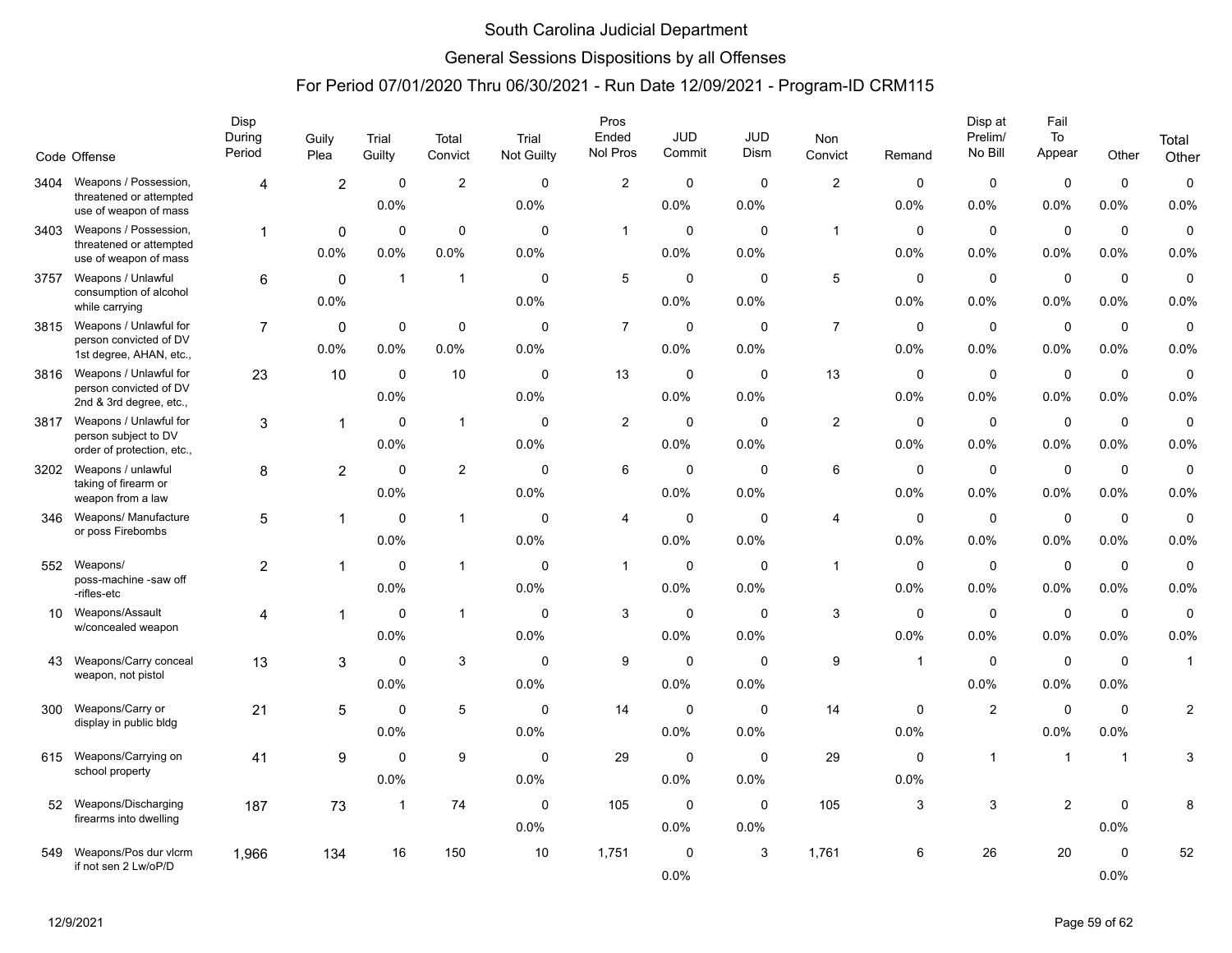### General Sessions Dispositions by all Offenses

|      | Code Offense                                          | Disp<br>During<br>Period | Guily<br>Plea  | Trial<br>Guilty | Total<br>Convict | Trial<br>Not Guilty | Pros<br>Ended<br>Nol Pros | JUD<br>Commit | JUD<br>Dism | Non<br>Convict | Remand       | Disp at<br>Prelim/<br>No Bill | Fail<br>To<br>Appear | Other          | Total<br>Other |
|------|-------------------------------------------------------|--------------------------|----------------|-----------------|------------------|---------------------|---------------------------|---------------|-------------|----------------|--------------|-------------------------------|----------------------|----------------|----------------|
| 2364 | Weapons/Sale/deliv/pos<br>sess-stolen pistol          | 1,616                    | 359            | $\mathbf 1$     | 360              | $\mathbf 0$         | 1,159                     | $\mathbf 0$   | $\mathbf 0$ | 1,159          | 4            | 44                            | 48                   | $\mathbf{1}$   | 97             |
|      |                                                       |                          |                |                 |                  | 0.0%                |                           | 0.0%          | 0.0%        |                |              |                               |                      |                |                |
| 316  | Weapons/Unlaw<br>sell/rent/give mach gun,             | $\mathbf{1}$             | 0              | 0               | $\mathbf 0$      | $\mathbf 0$         | $\overline{1}$            | $\mathbf 0$   | $\mathbf 0$ | $\mathbf{1}$   | $\mathbf 0$  | 0                             | $\mathbf 0$          | $\mathbf 0$    | 0              |
|      | etc                                                   |                          | $0.0\%$        | 0.0%            | 0.0%             | 0.0%                |                           | $0.0\%$       | 0.0%        |                | 0.0%         | 0.0%                          | 0.0%                 | 0.0%           | 0.0%           |
| 315  | Weapons/Unlaw                                         | 65                       | 29             | $\mathbf 0$     | 29               | 0                   | 34                        | $\mathbf 0$   | 0           | 34             | 0            | $\mathbf{1}$                  | $\overline{1}$       | $\mathbf 0$    | $\overline{c}$ |
|      | store/poss machine<br>gun, etc                        |                          |                | 0.0%            |                  | 0.0%                |                           | 0.0%          | 0.0%        |                | 0.0%         |                               |                      | 0.0%           |                |
| 314  | Weapons/Unlaw                                         | 13                       | 4              | 0               | $\overline{4}$   | $\mathbf 0$         | 9                         | $\mathbf 0$   | $\mathbf 0$ | 9              | $\mathbf 0$  | $\mathbf 0$                   | $\mathbf 0$          | $\mathbf 0$    | 0              |
|      | transport-machine gun,<br>etc                         |                          |                | 0.0%            |                  | 0.0%                |                           | $0.0\%$       | 0.0%        |                | 0.0%         | $0.0\%$                       | 0.0%                 | 0.0%           | 0.0%           |
| 44   | Weapons/Unlawful                                      | 3,707                    | 1,596          | $\mathbf 0$     | 1,596            | $\mathbf{1}$        | 1,939                     | $\mathbf 0$   | 3           | 1,940          | 3            | 49                            | 112                  | $\overline{4}$ | 168            |
|      | carrying of pistol                                    |                          |                | 0.0%            |                  |                     |                           | 0.0%          |             |                |              |                               |                      |                |                |
| 2506 | Weapons/Use under                                     | 39                       | 16             | $\mathbf{1}$    | 17               | $\mathbf 0$         | 20                        | $\mathbf 0$   | $\mathbf 0$ | 20             | $\mathbf{1}$ | $\mathbf 0$                   | $\mathbf 1$          | $\Omega$       | $\overline{c}$ |
|      | influence alcohol/drugs                               |                          |                |                 |                  | 0.0%                |                           | 0.0%          | 0.0%        |                |              | 0.0%                          |                      | 0.0%           |                |
| 3409 | Wildlife / Hunting or                                 | 1                        |                | 0               | $\mathbf{1}$     | $\mathbf 0$         | $\mathbf 0$               | $\mathbf 0$   | $\mathbf 0$ | $\mathbf 0$    | $\mathbf 0$  | $\mathbf 0$                   | $\mathbf 0$          | $\mathbf 0$    | 0              |
|      | fishing while under<br>suspension                     |                          |                | 0.0%            |                  | 0.0%                | 0.0%                      | $0.0\%$       | $0.0\%$     | 0.0%           | 0.0%         | $0.0\%$                       | 0.0%                 | 0.0%           | 0.0%           |
| 3862 | Wildlife / Illegal night                              | 1                        | $\mathbf{1}$   | $\mathbf 0$     | $\mathbf{1}$     | $\mathbf 0$         | $\mathbf 0$               | $\mathbf 0$   | $\mathbf 0$ | $\mathbf 0$    | $\mathbf 0$  | $\mathbf 0$                   | $\mathbf 0$          | $\mathbf 0$    | 0              |
|      | hunting of raccoons,<br>opossums, foxes,              |                          |                | 0.0%            |                  | 0.0%                | 0.0%                      | $0.0\%$       | 0.0%        | 0.0%           | 0.0%         | 0.0%                          | 0.0%                 | 0.0%           | 0.0%           |
| 3870 | Wildlife / Illegal taking of                          | $\mathbf 1$              |                | $\Omega$        | $\mathbf{1}$     | $\Omega$            | $\mathbf 0$               | $\mathbf 0$   | $\mathbf 0$ | $\mathbf 0$    | 0            | $\mathbf 0$                   | $\mathbf 0$          | $\mathbf 0$    | $\mathbf 0$    |
|      | bears or bear parts                                   |                          |                | 0.0%            |                  | 0.0%                | 0.0%                      | 0.0%          | 0.0%        | 0.0%           | 0.0%         | 0.0%                          | 0.0%                 | 0.0%           | 0.0%           |
| 3850 | Wildlife / Night hunting                              | 4                        | $\overline{2}$ | $\mathbf 0$     | 2                | $\mathbf 0$         | $\mathbf 0$               | $\mathbf 0$   | $\mathbf 0$ | $\mathbf 0$    | 2            | $\mathbf 0$                   | $\mathbf 0$          | $\mathbf 0$    | $\overline{c}$ |
|      | for animal not listed in<br>50-11-705(C),             |                          |                | 0.0%            |                  | 0.0%                | 0.0%                      | 0.0%          | 0.0%        | 0.0%           |              | 0.0%                          | 0.0%                 | 0.0%           |                |
| 3853 | Wildlife / Night hunting                              | 8                        | $\mathbf{1}$   | $\mathbf 0$     | $\mathbf{1}$     | $\mathbf 0$         | $\mathbf{1}$              | $\mathbf 0$   | $\mathbf 0$ | $\overline{1}$ | 6            | $\mathbf 0$                   | $\mathbf 0$          | $\mathbf 0$    | 6              |
|      | for deer, bear, or turkey<br>on property not          |                          |                | 0.0%            |                  | 0.0%                |                           | 0.0%          | 0.0%        |                |              | 0.0%                          | 0.0%                 | 0.0%           |                |
| 3856 | Wildlife / Night hunting                              | $\overline{c}$           | $\overline{c}$ | $\mathbf 0$     | 2                | $\mathbf 0$         | 0                         | $\mathbf 0$   | $\mathbf 0$ | 0              | 0            | $\mathbf 0$                   | $\mathbf 0$          | $\mathbf 0$    | 0              |
|      | for deer, bear, or turkey<br>on property registered - |                          |                | 0.0%            |                  | 0.0%                | 0.0%                      | 0.0%          | 0.0%        | 0.0%           | 0.0%         | 0.0%                          | 0.0%                 | 0.0%           | 0.0%           |
| 3877 | Wildlife / Taking more                                | 1                        |                | $\Omega$        | $\mathbf{1}$     | 0                   | $\mathbf 0$               | $\mathbf 0$   | 0           | $\mathbf 0$    | $\mathbf 0$  | $\mathbf 0$                   | $\pmb{0}$            | $\mathbf 0$    | $\pmb{0}$      |
|      | than the bag limit for<br>antlered deer or bag        |                          |                | 0.0%            |                  | 0.0%                | 0.0%                      | 0.0%          | 0.0%        | 0.0%           | 0.0%         | 0.0%                          | 0.0%                 | 0.0%           | 0.0%           |
| 3654 | Wildlife / Unlawful                                   |                          |                | $\mathbf 0$     | $\mathbf{1}$     | $\mathbf 0$         | $\mathbf 0$               | $\mathbf 0$   | $\mathbf 0$ | $\mathbf 0$    | $\mathbf 0$  | $\mathbf 0$                   | $\mathbf 0$          | $\mathbf 0$    | $\mathbf 0$    |
|      | release of aquatic<br>species into the waters         |                          |                | 0.0%            |                  | 0.0%                | 0.0%                      | $0.0\%$       | 0.0%        | 0.0%           | 0.0%         | $0.0\%$                       | 0.0%                 | 0.0%           | 0.0%           |
| 2634 | Wildlife/Fish used as                                 |                          |                | $\Omega$        | $\overline{1}$   | $\Omega$            | 0                         | $\mathbf 0$   | $\mathbf 0$ | 0              | 0            | $\mathbf 0$                   | $\mathbf 0$          | $\mathbf 0$    | $\mathbf 0$    |
|      | bait size/limit                                       |                          |                | 0.0%            |                  | 0.0%                | 0.0%                      | 0.0%          | 0.0%        | 0.0%           | 0.0%         | 0.0%                          | 0.0%                 | 0.0%           | 0.0%           |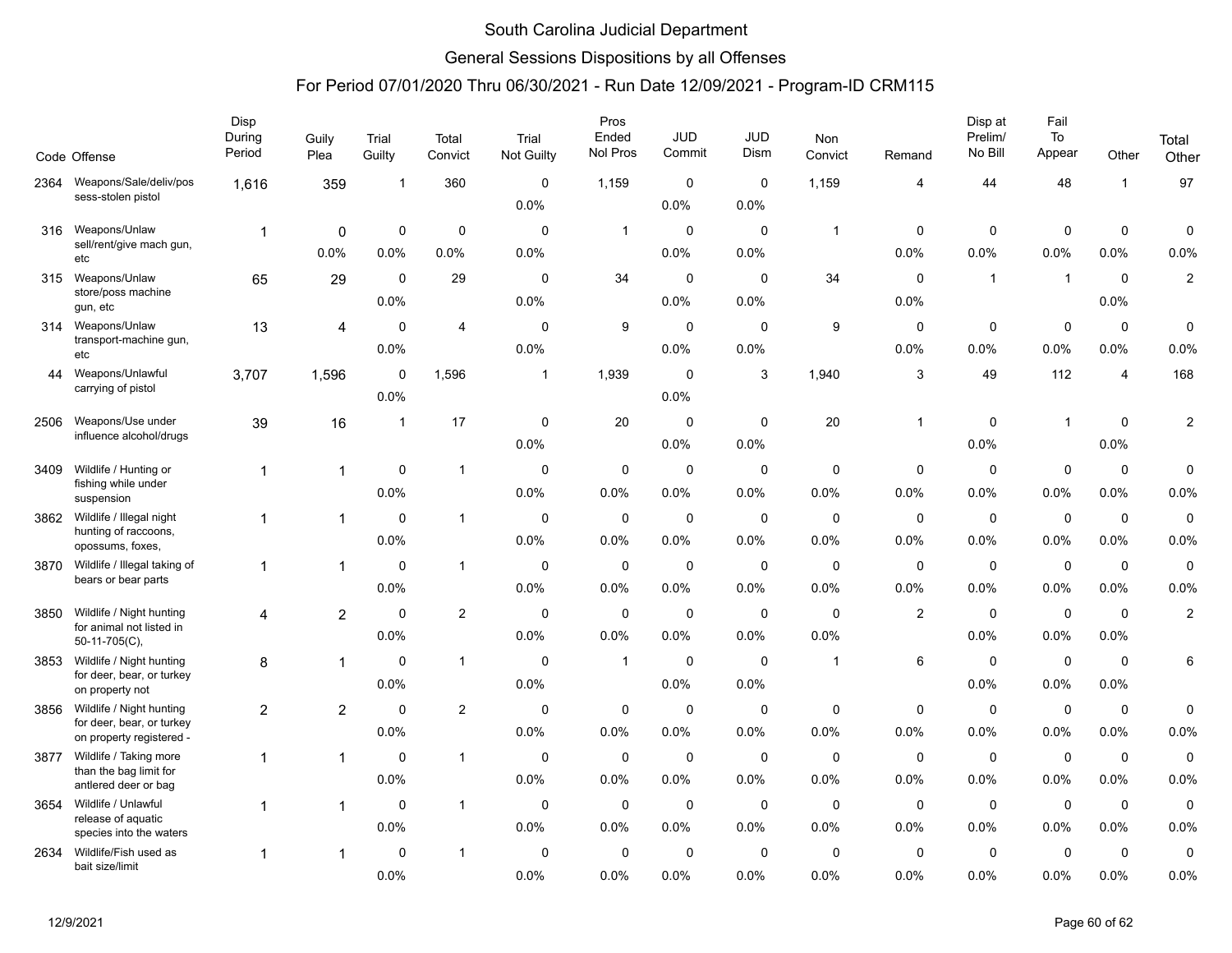### General Sessions Dispositions by all Offenses

| Disp         |                                                                               |                  |               |                 |                  |                     |                   | Disp at              | Fail               |                |        |                    |              |       |                |
|--------------|-------------------------------------------------------------------------------|------------------|---------------|-----------------|------------------|---------------------|-------------------|----------------------|--------------------|----------------|--------|--------------------|--------------|-------|----------------|
| Code Offense |                                                                               | During<br>Period | Guily<br>Plea | Trial<br>Guilty | Total<br>Convict | Trial<br>Not Guilty | Ended<br>Nol Pros | <b>JUD</b><br>Commit | <b>JUD</b><br>Dism | Non<br>Convict | Remand | Prelim/<br>No Bill | To<br>Appear | Other | Total<br>Other |
| 933          | Wildlife/Hunting-fishing<br>w/susp license                                    |                  |               | 0.0%            |                  | $\Omega$<br>0.0%    | 0.0%              | $0.0\%$              | 0.0%               | $0.0\%$        | 0.0%   | 0.0%               | 0.0%         | 0.0%  | $0.0\%$        |
| 3378         | Wiretapping / Intentional<br>interception, use, or<br>disclosure of any wire, |                  | $0.0\%$       | 0.0%            | 0.0%             | 0<br>0.0%           |                   | 0.0%                 | 0.0%               |                | 0.0%   | $0.0\%$            | $0.0\%$      | 0.0%  | 0.0%           |